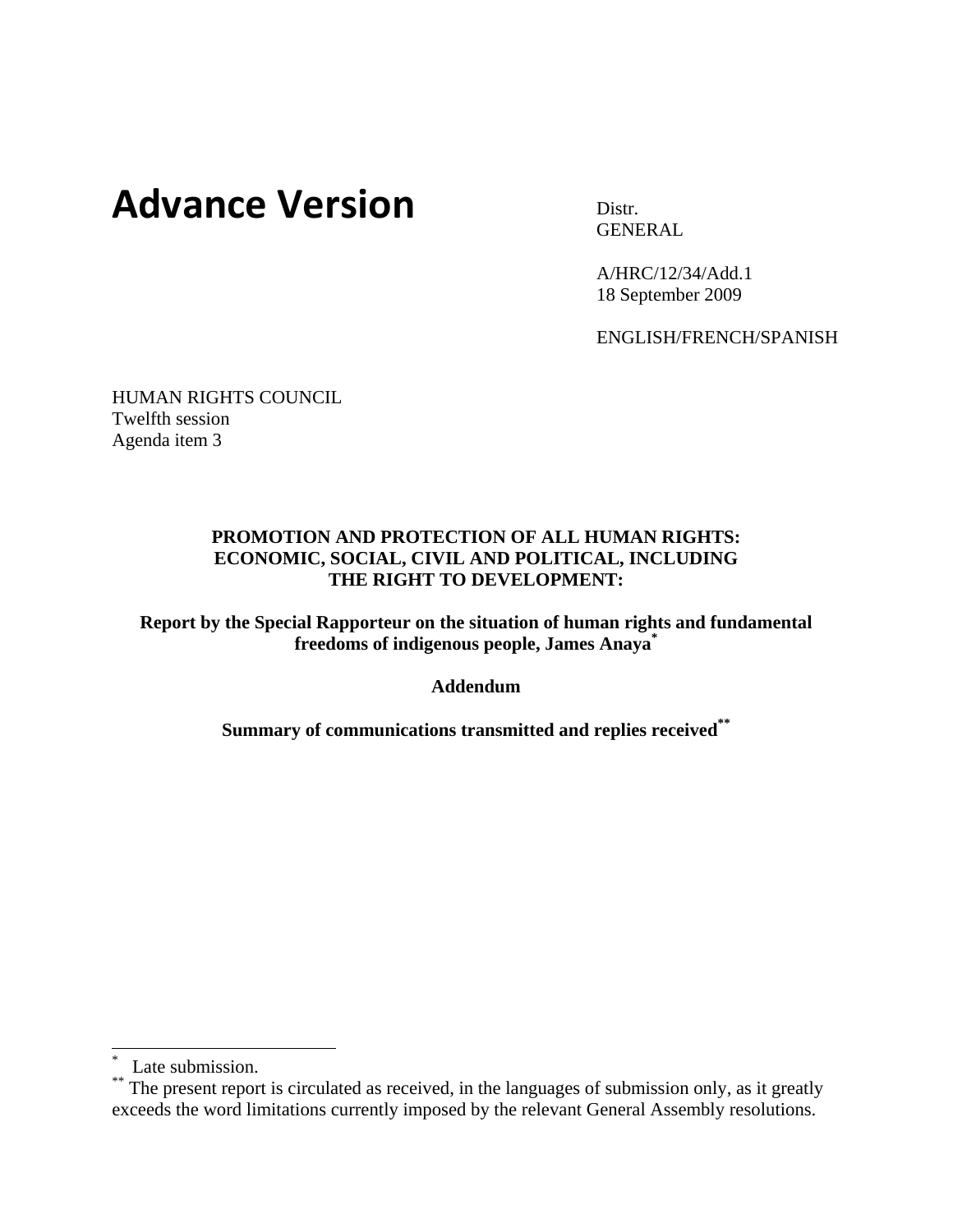### **Table of contents**

|    |                                              | Paragraphs Pages |
|----|----------------------------------------------|------------------|
| I. |                                              | $1 - 4$          |
| Π. | SUMMARY OF COMMUNICATIONS SENT ON ALLEGED    |                  |
|    | HUMAN RIGHTS VIOLATIONS AND REPLIES RECEIVED | 5-477            |
|    |                                              | $5 - 11$         |
|    |                                              | $12 - 24$        |
|    |                                              | $25 - 51$        |
|    |                                              | $52 - 65$        |
|    |                                              | 66-112           |
|    |                                              | 113-122          |
|    |                                              | 123-132          |
|    |                                              | 133-172          |
|    |                                              | 173-190          |
|    |                                              | 191-218          |
|    |                                              | 219-224          |
|    |                                              | 225-246          |
|    |                                              | 247-295          |
|    |                                              | 296-329          |
|    |                                              | 330-338          |
|    |                                              | 339-347          |
|    |                                              | 348-354          |
|    |                                              | 355-362          |
|    |                                              | 363              |
|    |                                              | 364-398          |
|    |                                              | 399-403          |
|    |                                              | 404-429          |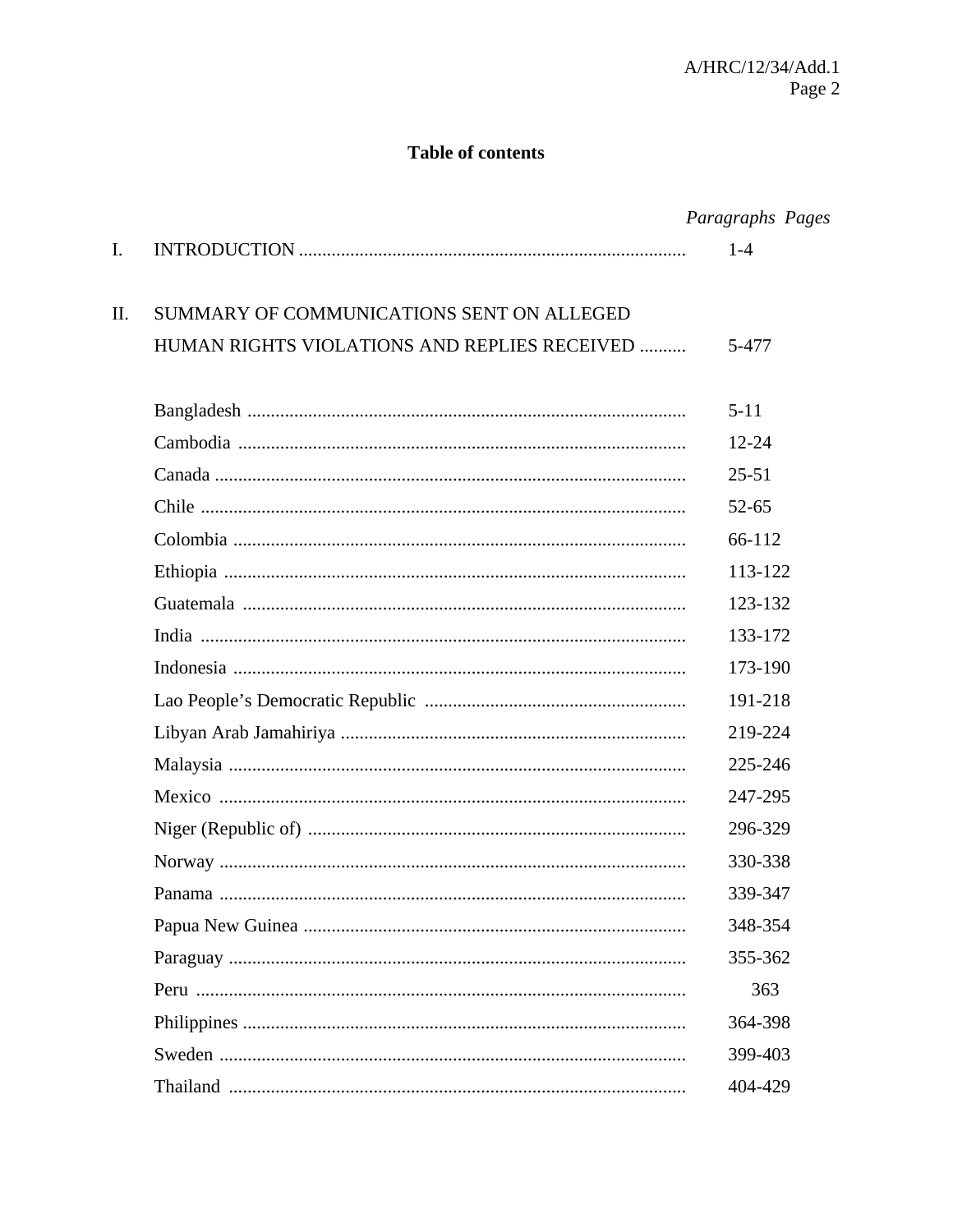| 430-439 |
|---------|
| 440-447 |
| 448-465 |
| 466-477 |

## III. OTHER COMMUNICATIONS SENT BY

| 478-502 |
|---------|
| 479-480 |
| 481-486 |
| 487-489 |
| 490-491 |
| 492-493 |
| 494-497 |
| 498-502 |

# IV. TABULATION OF COMMUNICATIONS SENT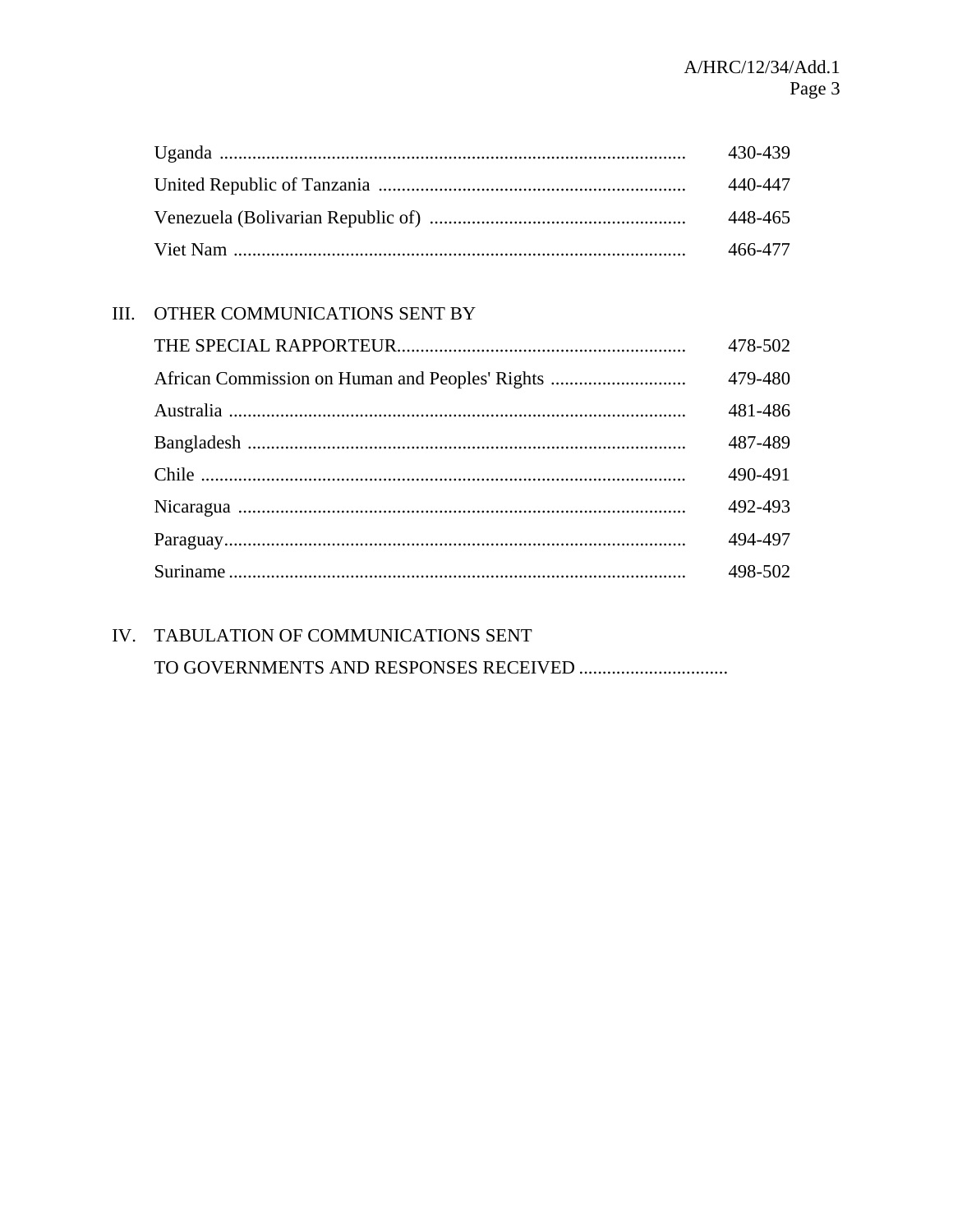#### **I. INTRODUCTION**

1. Throughout this year, as in years past, the Special Rapporteur has received information on an ongoing basis from indigenous peoples, non-governmental organizations, intergovernmental organizations, and United Nations mechanisms concerned with the protection of human rights of indigenous peoples about alleged violations of the human rights of indigenous peoples. Responding to the communications received from indigenous peoples and other sources constitutes a fundamental focus of the work of the Special Rapporteur, and brings together key aspects of the mandate as established by Human Rights Council resolution 6/12. The Special Rapporteur, through the communication procedure, monitors and evaluates situations, and seeks to identify underlying causes of immediate problems, and develop recommendations that are practical and in accordance with relevant human rights standards.

2. The summaries of communications sent and replies received in the present report do not necessarily represent the full extent of the engagement of the Special Rapporteur about each particular situation. Rather, they represent the usual first step in taking action on a particular allegation. In some cases, the Special Rapporteur has issued public statements calling attention to, or expressing concern over, the human rights violations alleged. If circumstances warrant it and the Government concerned consents, the Special Rapporteur may conduct a country visit to examine a specific situation. In addition, he may issue detailed observations with analyses and recommendations, in the hope that they will be of use to the Governments and indigenous peoples concerned in their efforts to address the problems raised. In this sense, the Special Rapporteur is aiming to avoid the "revolving door" approach of simply sending a communication and receiving a response from the Government concerned, but rather aims to engage actively with States, indigenous peoples and other actors in response to the allegations received, in order to engage governments in constructive dialogue to prevent violations and develop good practices, in accordance with the terms of his mandate.

3. The communications received reveal systemic and ongoing patterns of human rights violations against indigenous peoples across the globe. Many of these violations infringe on indigenous peoples' rights to lands, territories and resources. Also implicated are human rights violations due to the failure to consult adequately with indigenous peoples or secure their consent to legislation and activities, especially development projects, likely to affect them. As in previous years, another common cross-cutting problem is the abuse of human rights defenders who work with and advocate for indigenous communities, and inadequate or failed judicial or investigative processes to deal with human rights abuses against indigenous individuals and groups.

4. This report contains summaries of the communications on alleged human rights violations sent and responses received between 10 June 2008 and 26 August 2009, which are listed alphabetically by country, and within each country, by date (Part II). Part II also contains summaries of Government responses received during the past year to communications that were included in past communications reports. Summaries of the original communications are also included for ease of reference. Also included are observations of the Special Rapporteur on the status of the case and any intention to continue monitoring the case or other follow-up. The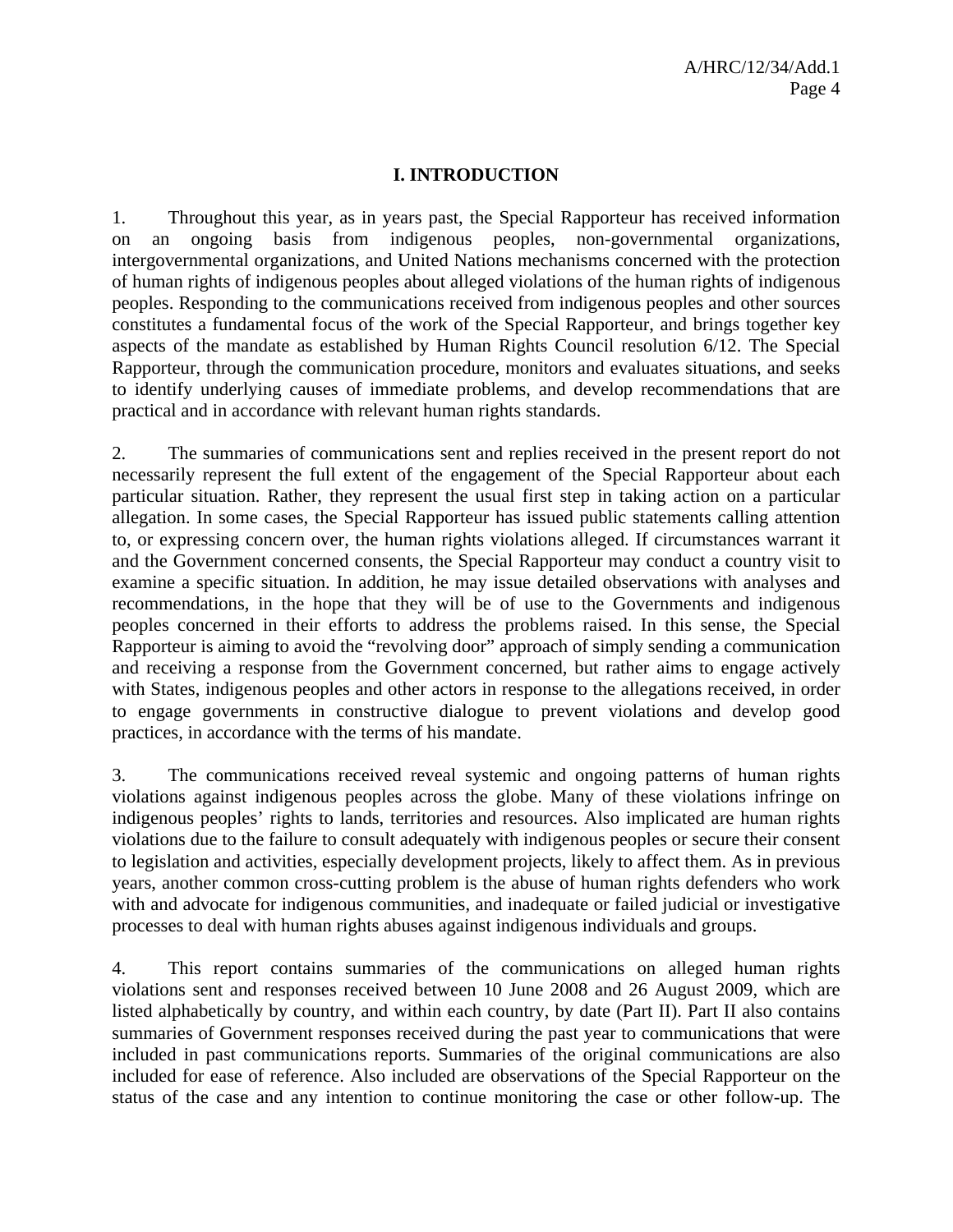Special Rapporteur also sent a number of communications to seek to promote dialogue, cooperation and/or build on advances for the protection of the human rights of indigenous peoples and promote good practices (Part III).

#### **II. SUMMARY OF COMMUNICATIONS ON ALLEGED HUMAN RIGHTS VIOLATIONS SENT AND RESPONSES RECEIVED**

#### **Bangladesh**

#### **Situation concerning the alleged seizure of traditional lands of Jumma indigenous communities**

#### *Communication of the Special Rapporteur of 3 April 2008*

5. On 3 April 2008, the Special Rapporteur, together with the Special Rapporteur on adequate housing as a component of the right to an adequate standard of living and the Special Rapporteur on the right to food sent an allegation letter to the Government of Bangladesh, to call its attention to information received concerning an alleged illegal seizure of the traditional lands of Jumma indigenous communities in Barbadan, Khagrachari and Merung districts, in the Chittagong Hill Tracts. The letter was originally reproduced in the Special Rapporteur's Communication Report of 2008 (A/HRC/9/9/Add.1), and it is reprinted here for ease of reference.

6. According to the information received, since March 2007, an estimate of 4,500 acres of land have been reportedly taken away from Jumma individuals and communities in at least 16 villages or commons belonging to five Unions (Dighinala, Kiang-ghat, Kamalchari, Khagrachari No.1, and Maischari) in Kagrachari district. Similar patterns seem to have been followed in other districts in the past.

7. According to the information, the lands had been illegally and forcibly grabbed by Bengali settlers from different cluster villages gathered around army camps. It was reported that army personnel were directly involved in all these cases, creating a climate of fear among the local Jumma villagers and instigating the settlers to seize their lands. In other cases, army personnel have reportedly given grants to families willing to build their houses in the area. In other cases, army personnel have allegedly been directly involved in the planning and implementation of the settlement. It was also reported that army personnel have actively assisted the settlers in the construction of houses in the allegedly seized lands. Finally, in other instances, local administrators have been reportedly asked to provide forged land documents to the settlers. In many of the reported evictions, the indigenous families were forced to leave their homesteads, as well as their domestic fruit gardens, bamboo and teak orchards, upon which they traditionally rely for their subsistence.

8. It was reported that the cases may have been in violation of article 26 (1) of the 1997 Chittagong Hill Tracks Accord which provides that "[n]otwithstanding anything contained in any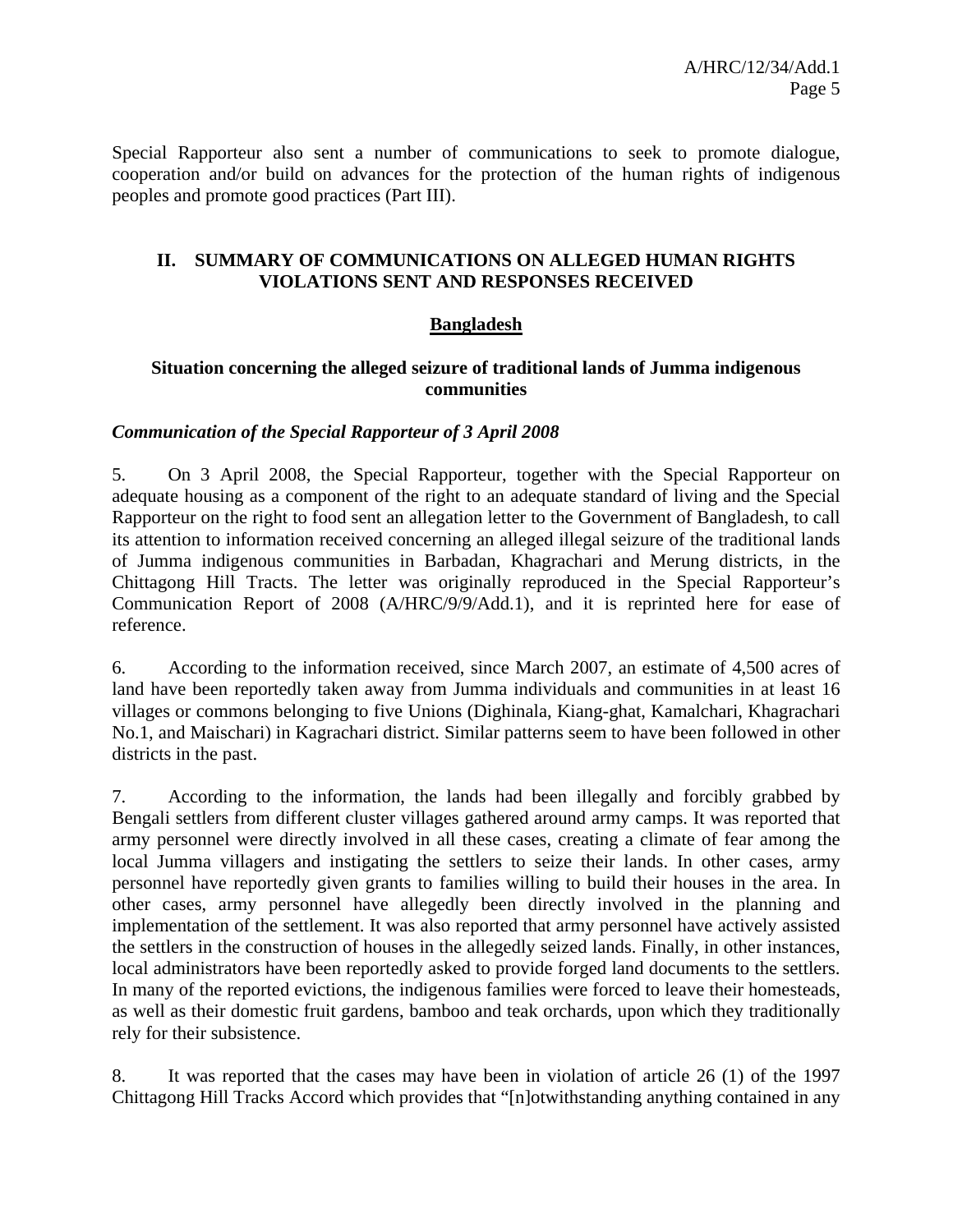law for the time-being in force, no land within the boundaries of Hill District shall be given in settlement, purchased, sold and transferred including giving lease without prior approval of the [Chittagong Hill Tracks] Council." In addition, it was reported that in those cases in which the Jumma villages lack a title deed over their traditional lands, the authorities consider them to be State land, freely disposing of it to facilitate the settlement of non-indigenous settlers.

9. Concern was expressed that these cases may be part of a systematic campaign to support the settlement of non-indigenous families in the Chittagong Hill Tracks, with the active support of the security forces, with an ultimate view to outnumber the local Jumma indigenous community in the region. Concern was further expressed that this process may be deliberately taking place to coincide with the state of emergency imposed on 11 January 2007 by the Caretaker Government.

#### *Response of the Government of 12 March 2009*

10. In a letter dated 12 March 2009, the Government of Bangladesh provided its response to the communication sent on 3 April 2008. The letter reiterated the full support and cooperation of the Government of Bangladesh to the mandate and work of the Special Rapporteur and to other human rights special procedures and complaints mechanisms, and the Government assured that the contents of the communication were duly noted and forwarded to the concerned authorities in Bangladesh for necessary inquiry and actions. In its response, the Government of Bangladesh also refers the Special Rapporteur to its communication of 11 April 2008 where the Government acknowledged receipt of the Special Rapproteur's letter and stated that it had been sent to the relevant authorities.

#### *Observations*

11. The Special Rapporteur thanks the Government of Bangladesh for its initial response and looks forward to receiving more detailed information.

#### **Cambodia**

#### **Situation concerning the Draft Sub-Decree of May 2008**

#### *Communication of the Special Rapporteur of 19 May 2009*

12. On 19 May 2009, the Special Rapporteur sent a letter to the Government of Cambodia concerning a draft Sub-Decree regarding the principles, procedures, and mechanisms for the registration of land of indigenous communities as collective title in Cambodia. This letter followed-up on a previous letter of 22 July 2008 on the same issues, which had been sent, but had not been received by the Permanent Mission of Cambodia to the United Nations in Geneva. The Special Rapporteur included with the 19 May 2009 communication the original letter for consideration.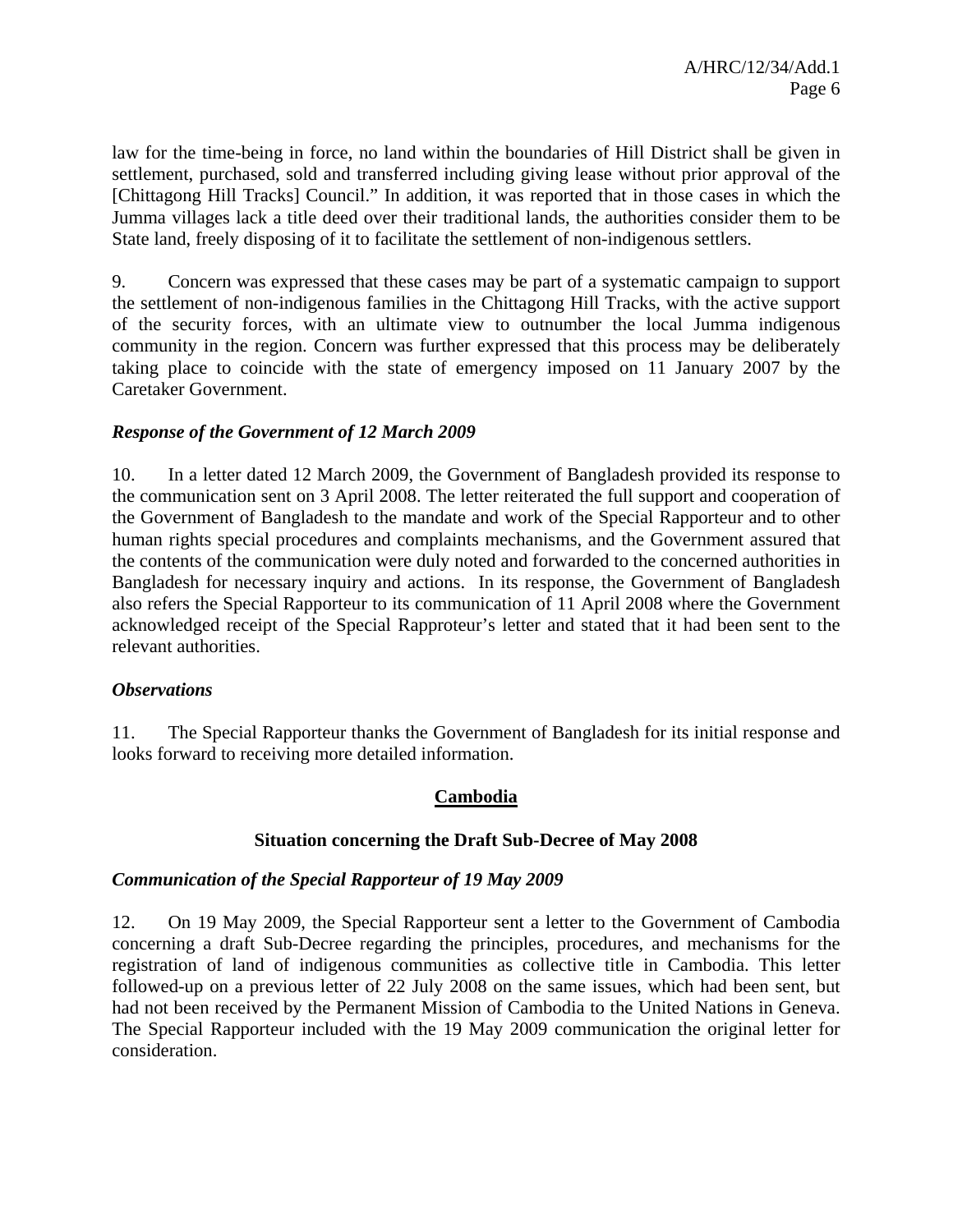13. The Special Rapporteur learnt that subsequent to the concerns raised in the 22 July 2008 letter, the Sub-Decree on registration of indigenous communal land, and a related policy on registration and rights to the use of indigenous land, was approved by a cabinet meeting of the Government of Cambodia on 24 April 2009. The Special Rapporteur expressed concern that many of the issues raised in the 22 July 2008 letter regarding the protection of indigenous peoples' right to land are not resolved, and would appreciate that the Government provide information regarding how it has or intends to address those concerns.

14. In particular, the Special Rapporteur expressed concern that the Sub-Decree may permit the selling of individual land plots by an individual member of a community to outsiders (art.14), which could be potentially problematic for maintaining the integrity of communal land, and go against the traditional decision making structures of a community. According to reports received, it seems that while there is often individual use of specific plots within indigenous communities in Cambodia, this does not necessarily imply an individual right of ownership independent of the collective right. The information indicates that this might be inconsistent with the 2001 Land Law, which affirms the collective ownership of indigenous land (art. 26), and affirms that no authority outside the community may acquire any rights to immovable properties belonging to an indigenous community (art. 28).

15. Additionally, reports indicate that the clearing of traditionally owned lands, territories and resources, as well as coerced or involuntary displacement of indigenous communities for economic development are serious and ongoing threats to the survival, and well-being of indigenous peoples in Cambodia, and pose serious threats to their management and rights over natural resources. Reports have been received that economic land concessions on indigenous peoples' lands are an ongoing concern and a number of community groups have requested a cessation of land concessions on indigenous people's territories. Allegedly, some well-connected powerful individuals or private companies outside of indigenous communities have been using bribery or trickery to acquire the land of some members of indigenous communities, coercing them to sell their land, which is later used for private purposes not aligned with the interests of the indigenous community.

16. Indeed, successive United Nations Special Representatives of the Secretary-General for human rights in Cambodia, the former Special Rapporteur on adequate housing as a component of the right to an adequate standard of living, and the Special Rapporteur on the right to nondiscrimination have all expressed their concern over the granting of 'economic land concessions,' often in full disregard of national law (such as the Sub-Decree on Economic Land Concession), and large scale illegal land acquisition by both private actors and the State, and their impacts on the human rights of indigenous communities in rural areas (A/HRC/7/42; E/CN.4/2006/41/Add.3).

17. These practices undermine the integrity of communal land and leave indigenous land open to privatization. These types of acquisitions also appear to be incompatible with the concept of communal land and contrary to the rights for indigenous peoples in this regard set out in the 2001 Land Law and in relevant international standards, including those in the United Nations Declaration on the Rights of Indigenous People.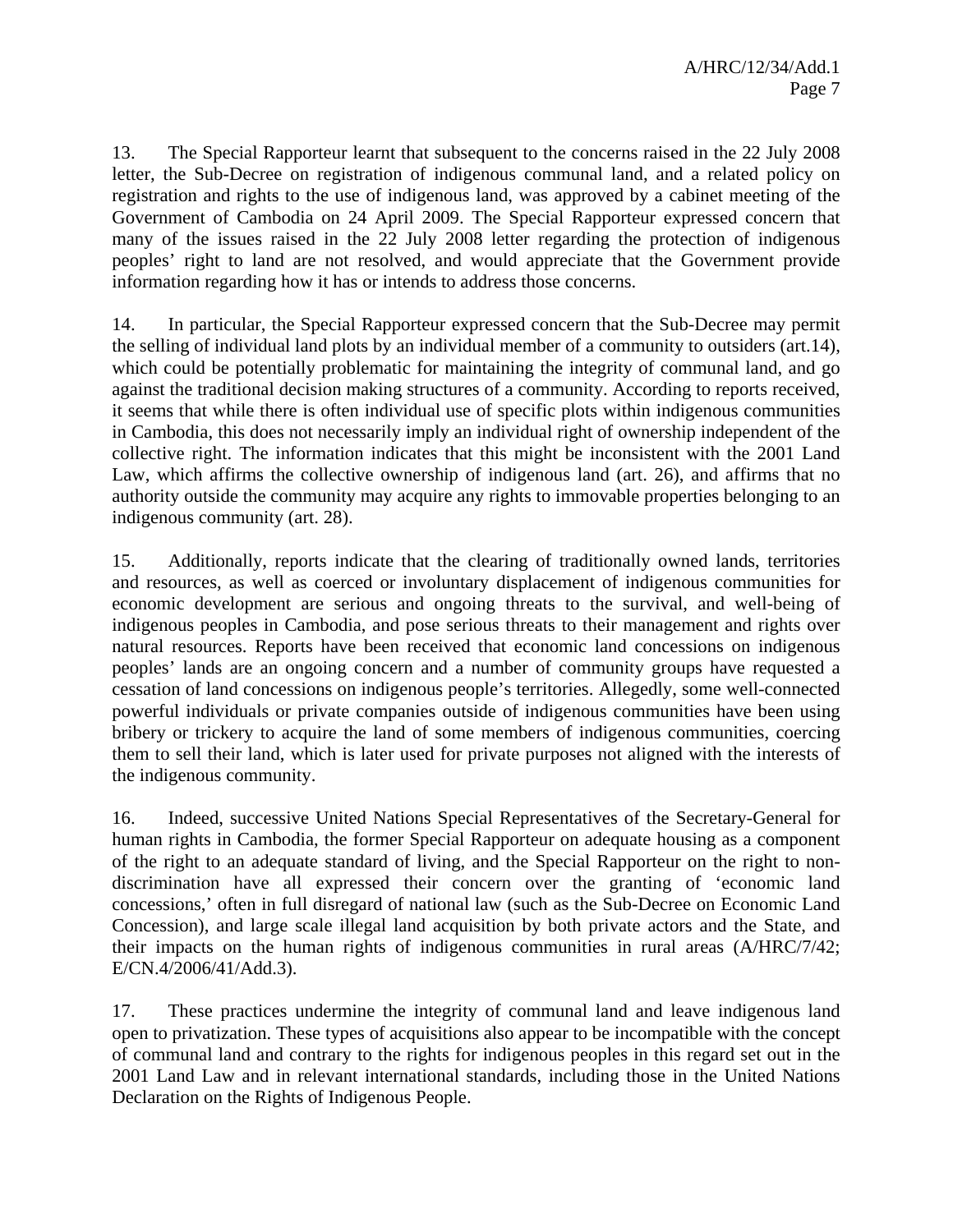18. As noted, in his 19 May 2009 communication to the Government of Cambodia, the Special Rapporteur also included the 22 July 2008 letter and reiterated the contents of that letter. In his letter of 22 July 2008, the Special Rapporteur congratulated the Government on the publication of the draft Sub-Decree of May 2008 to determine the principles, procedures, and mechanisms for the registration of land of indigenous communities as collective title. The Special Rapporteur noted that the initiative is potentially an important step toward securing the land rights of indigenous peoples.

19. However, the Special Rapporteur also drew to the attention of the Government concerns communicated to him that the draft Sub-Decree in its current state falls short, in a number of respects, of the protections provided for indigenous communal land title by the Cambodian Land Law and by relevant international standards. He noted that similar concerns were raised on 2 April 2007 by the previous Special Rapporteur on the situation of human rights and fundamental freedoms of indigenous peoples, Professor Rodolfo Stavenhagen, with regard to the Draft Policy on Registration and the Rights to Use of Indigenous Communal Land in Cambodia, which at the time the letter was sent had yet to be adopted.

20. It was alleged that the draft Sub-Decree does not include a provision to protect indigenous lands prior to the registration of collective title. The Special Rapporteur expressed concern that the failure to protect indigenous lands before title registration leaves lands vulnerable to alienation or other threats in the interim. He noted that this may especially be true since the Sub-Decree includes several provisions that that may have the effect of making for a prolonged titling process, such as the requirement that all indigenous communities be registered as legal entities prior to applying for collective title (art. 3) and the requirement that all land disputes be resolved before the collective title is issued (art. 3 in conjunction with art. 7). Additionally, according to the information provided, the first of these requirements diverges from the Cambodian Land Law, which only requires that a community be registered as a legal entity prior to holding its title, rather than prior to applying for its title.

21. It was also of concern that several provisions of the draft Sub-Decree were viewed as limiting the authority of the indigenous communities over management of their lands and resources. The current draft of the Sub-Decree requires indigenous individuals wanting to form part of an indigenous community to surrender their individual land and integrate it into community land (art. 10) and also states that members who leave the community have the right to receive individual plots of land (art. 11). Both articles affront the rights of the indigenous community to develop plans and priorities regarding the management of village lands and resources and may interfere with the authority of the traditional leaders in that regard. It has further been pointed out to me that these articles may very well have the undesired effect of discouraging individuals from forming or remaining part of indigenous communities.

22. The Special Rapporteur expressed fear that the adoption of the draft Sub-Decree in its current state would weaken the important advancements of Cambodia in the promotion of the rights of indigenous peoples. Accordingly, he reiterated the recommendations made by his predecessor with regard to the Policy on Registration and Rights to Use of Indigenous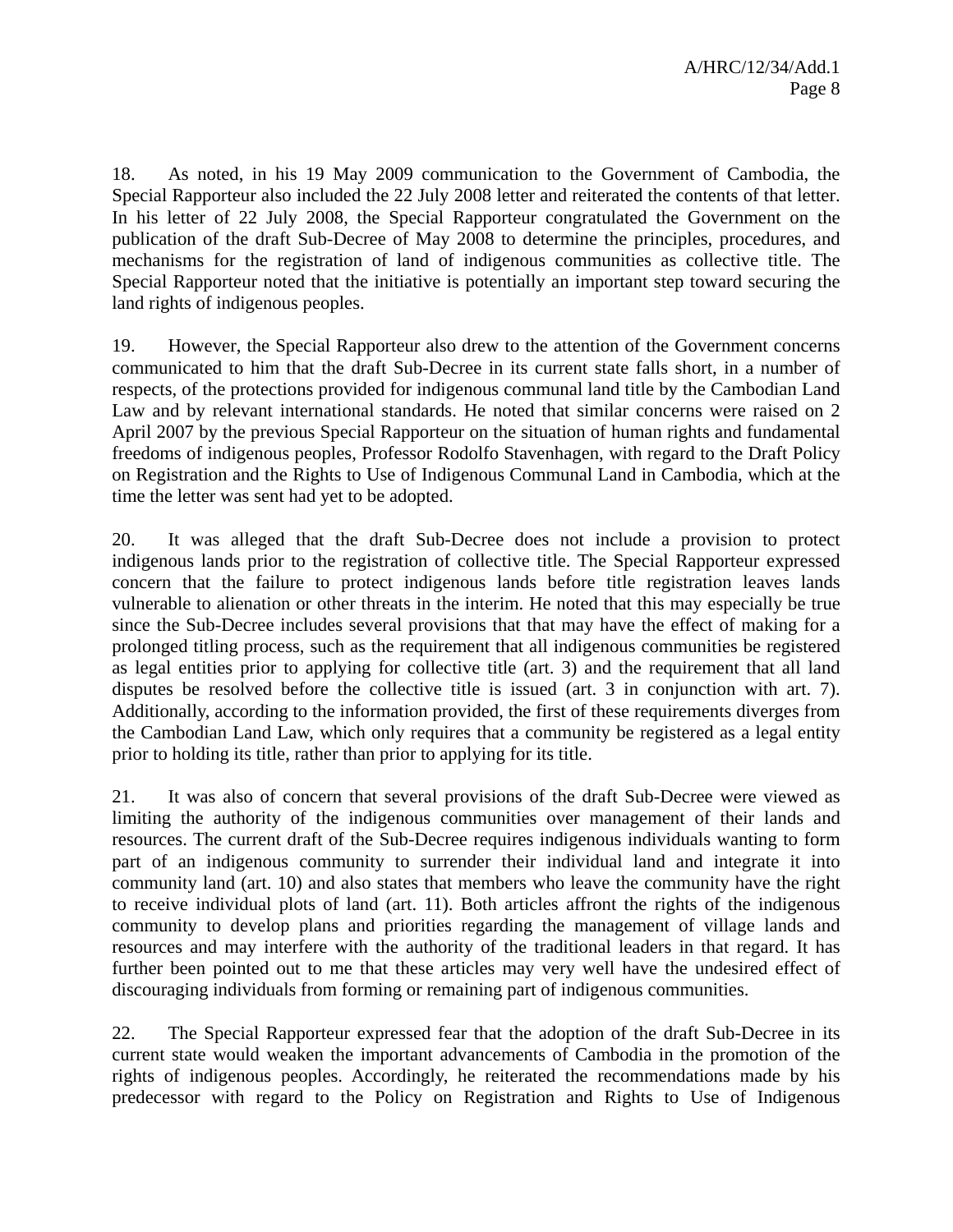Communal Land in Cambodia, which are equally applicable to the draft Sub-Decree. These recommendations encouraged Cambodia to provide full legal protection to indigenous collective ownership rights, on an equal standing with other forms of property. It also recommended that the Government respect the rights of indigenous peoples to determine their own priorities and strategies for the development or use of their traditional lands and to develop procedural safeguards to respect the rights of indigenous communities over their lands.

23. The Special Rapporteur also added to his predecessor's recommendations, the following recommendations that the Sub-Decree:

- Protect indigenous lands until they are registered. In this regard, he recommended that article 3 of the Sub-Decree be amended to allow indigenous communities to register to become legal entities at the same time as they apply for title. Further, he suggested that the Sub-Decree be amended to include a provision to safeguard possession by an indigenous community of its traditional land from the time that the community applies for a title to the time that the title is registered.
- Respect the right of indigenous peoples to determine their own priorities and strategies with regard to the management of their lands. In this respect he recommended that articles, 10 and 11 of the Sub-Decree be amended to allow the indigenous communities to decide how lands are held within the community.

#### *Observations*

24. The Special Rapporteur regrets that there is no record of any reply from the Government of Cambodia to the letter of 19 May 2009 at the time of finalization of this report. While acknowledging that the Sub-Decree has now been approved, the Special Rapporteur continues to monitor its implementation and hopes that the concerns raised regarding specific provisions of the Sub-Decree will inform the interpretation and implementation of the Sub-Decree in a manner that comports with international standards governing indigenous land rights.

#### **Canada**

#### **Situation concerning the TransCanada oil pipeline operation carried out in the traditional lands of the Lubicon Lake Nation**

#### *Communication of the Special Rapporteur of 26 January 2009*

25. In a letter dated 26 January 2009, the Special Rapporteur called the attention of the Government of Canada to information received concerning the commencement of construction of the TransCanada oil pipeline operation carried out in the traditional lands of the Lubicon Lake Nation.

26. In summary, according to the information received: The Lubicon Lake Indian Nation or Lubicon Cree is an indigenous group of approximately 500 people located in northern central Alberta, Canada. The Lubicon Lake Nation was overlooked when Treaty 8 was negotiated with indigenous nations in the surrounding areas in the late 1800s, and accordingly there are unsettled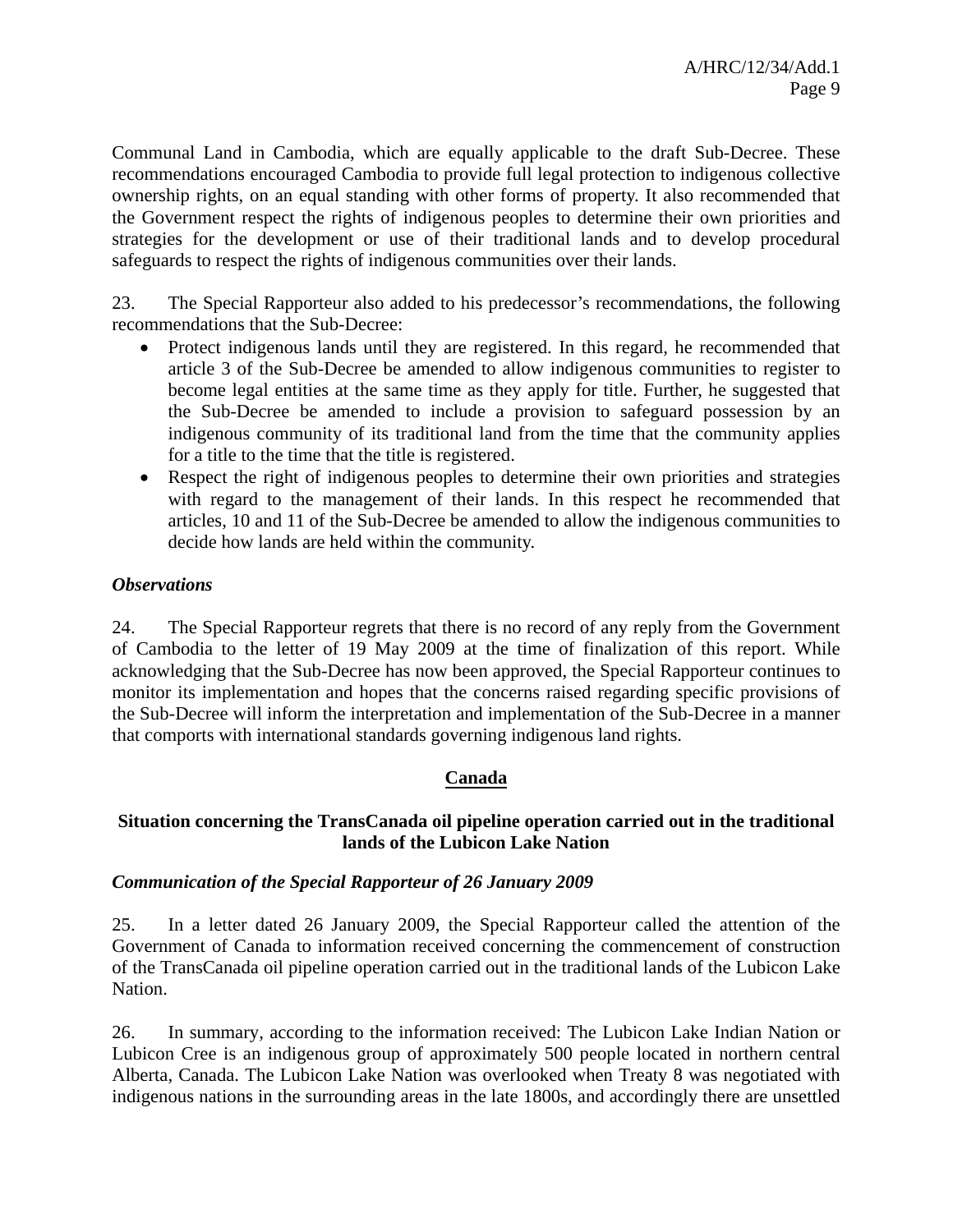aboriginal land rights over the traditional territory of the Lubicon Lake. Over several decades, the government of the province of Alberta has approved 2,000 oil and gas well sites, 32,000 kilometers of seismic lines, and more than 2,000 kilometers of roads through formerly forested areas within the Lubicon Territory. Most recently, the Government has approved a \$1 billion project, to be carried out by the TransCanada Company, the largest gas shipping company in North America, for the construction of a pipeline and construction site within the Lubicon Territory.

27. TransCanada applied for permission to build its pipeline across Lubicon Territory from a provincial regulatory agency called the Alberta Utilities Commission (AUC). In April 2008, the AUC held a prehearing on the application for the pipeline construction. The Lubicon Lake Nation submitted its objections in writing to the AUC as part of that hearing. Its primary arguments were (1) the Lubicon never ceded the lands on which the proposed pipeline is to be built; (2) the Government and TransCanada failed to obtain the consent of the Lubicon for the construction of the pipeline; and (3) Alberta, as a province, does not have jurisdiction over the application given that the federal government has jurisdiction over Indian matters. Thus, the Lubicon take the position that the existence, nature and extent of Lubicon land rights is not for the AUC to decide.

28. Nevertheless, on 10 October 2008, the AUC approved TransCanada's North Central Corridor Pipeline Project, which involves the construction of a 300-kilometer, 42-inch diameter pipeline running from Manning to Wabasca, an area that intersects traditional Lubicon Territory. Despite the concerns raised by the Lubicon about the project, the TransCanada operation continues apace. During the week of 3 November 2008, after being informed that the Lubicon would object to the location, TransCanada began clearing land for a 600-person contractor camp within Lubicon traditional territory. Reportedly, the contractor camp would house more construction workers than the entre Lubicon population, the Lubicon asked that the camp be moved out of their traditional territory, but were told by representatives of the TransCanada that such action was impossible because it would cause interference with the pipeline construction schedule. Construction of the contractor camp is reportedly now complete.

29. The Lubicon ask that all companies wishing to carry out activities in Lubicon Territory, including TransCanada, address Lubicon concerns before applying to the Albert provincial government for authority to proceed with the proposed activities. In the case of TransCanada, the Lubicon are prepared to consider an agreement not to oppose an application to the Alberta government once the company recognizes that jurisdiction over Lubicon Territory is in dispute. The Lubicon have also asked to receive a response to concerns regarding (1) the health and safety implications of the proposed activities; and (2) the social, cultural, environmental and wildlife implications of the proposed activities. In addition, they have asked for an agreement with TransCanada to provide the Lubicon people with economic opportunities resulting from the proposed activities. However, the Lubicon have expressed that they are not prepared to enter into discussions on these points with TransCanada until pipeline construction activities cease and the contractor camp is moved from its present location.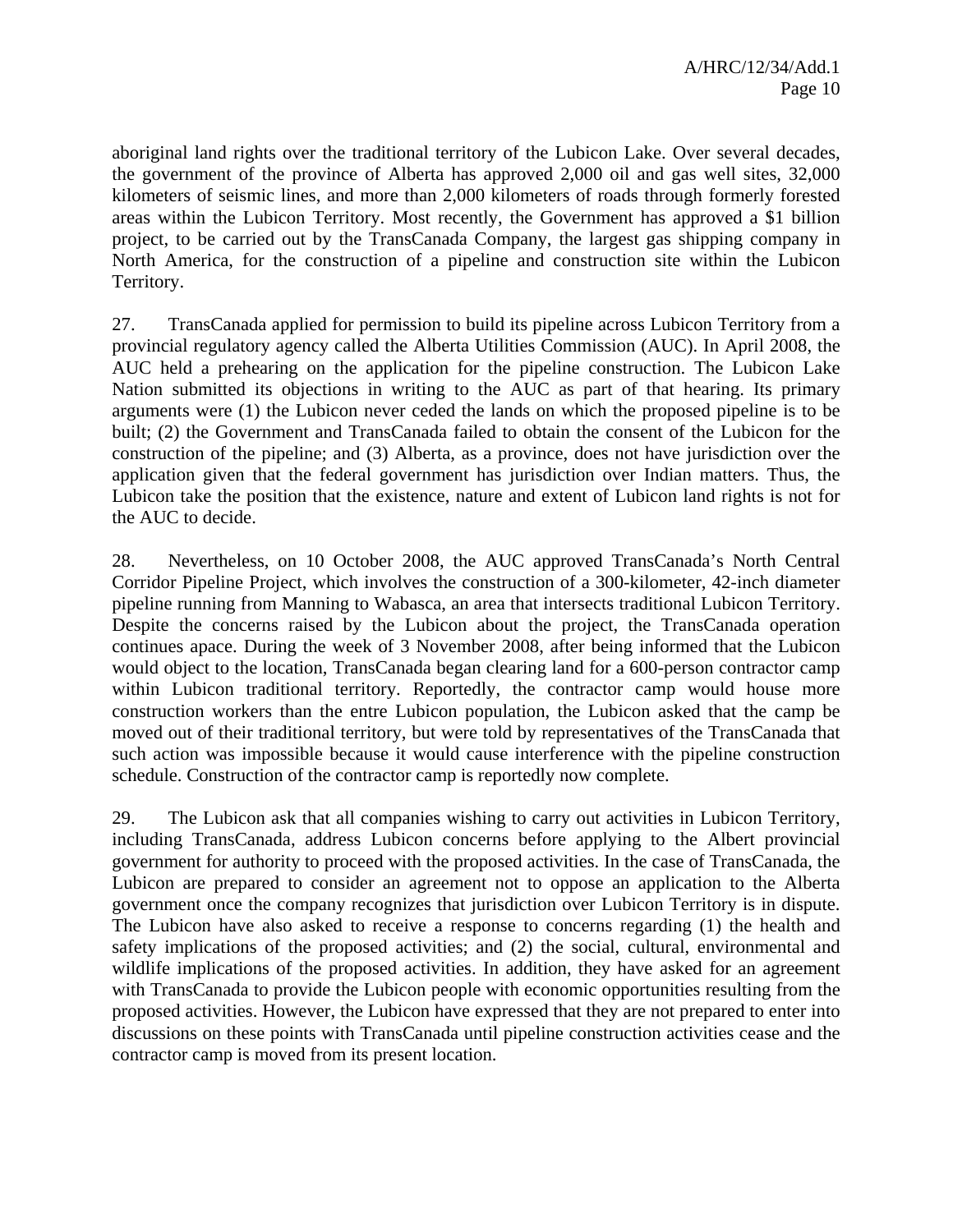#### *Response of the Government of 3 June 2009*

30. In a communication dated 3 June 2009 the Government of Canada provided a detailed response to the allegations conveyed in the Special Rapporteur's letter. As the information raised matters within the competence of both the Government of Canada and the government of the province of Alberta, the response contained information and observations from both levels of government.

31. In summary, according to the Government's response: The Government of Canada and the government of Alberta, contrary to the position adopted by the Lubicon Lake Nation, notes that the disputed area is governed by the provisions of Treaty 8. Moreover, the Lubicon Lake Nation in fact ceded its aboriginal title and related rights in the disputed area in exchange for the rights guaranteed in Treaty 8. Specifically, the Lubicon Lake Nation members enjoy the hunting, fishing, and trapping rights guaranteed by Treaty 8 and the Canadian Constitution. Under Treaty 8, the Lubicon Lake Nation is entitled to Reserve lands, the extent of which is determined based on population size.

32. With regards to the location of the pipeline construction, while the pipeline does cross the land that the Lubicon Lake Nation is claiming, it does not cross the Reserve land that is guaranteed under Treaty 8 nor is it nearby Lubicon settlements. In addition, the pipeline, for a large portion of its length, will run parallel to an already existing pipeline, thus mitigating the effects of its construction.

33. The Lubicon Lake Nation had an obligation to ensure that it raised all of its specific concerns in respect of the pipeline project domestically, and had an obligation to ensure that the appropriate domestic body had an adequate opportunity to address these specific concerns, before it raised these concerns before the Special Rapporteur.

34. In respect of the Special Rapporteur's reference to the United Nations Declaration on the Rights of Indigenous Peoples, Canada notes that the Declaration is not a legally-biding instrument, that its provisions do not reflect customary international law and that the instrument has no legal effect in Canada.

35. Canada voted against the adoption of the Declaration at the United Nations General Assembly because the text lacks clear, practical guidance for States and because it fails to address Canada's key concerns. In particular, Canada has repeatedly stated that some of the provisions with which it has key concerns include Articles 19, 26 and 28. Nevertheless, the Government of Canada maintained that it continues to take effective action, at home and abroad, to protect and promote the rights of indigenous peoples based on its existing human rights obligations and commitments.

36. The Governments of Canada and Alberta also maintain that the Lubicon Lake Nation was consulted prior to the approval of the pipeline project, and that it was afforded an opportunity to express its concerns to the appropriate government entities prior to approval. In this regard, the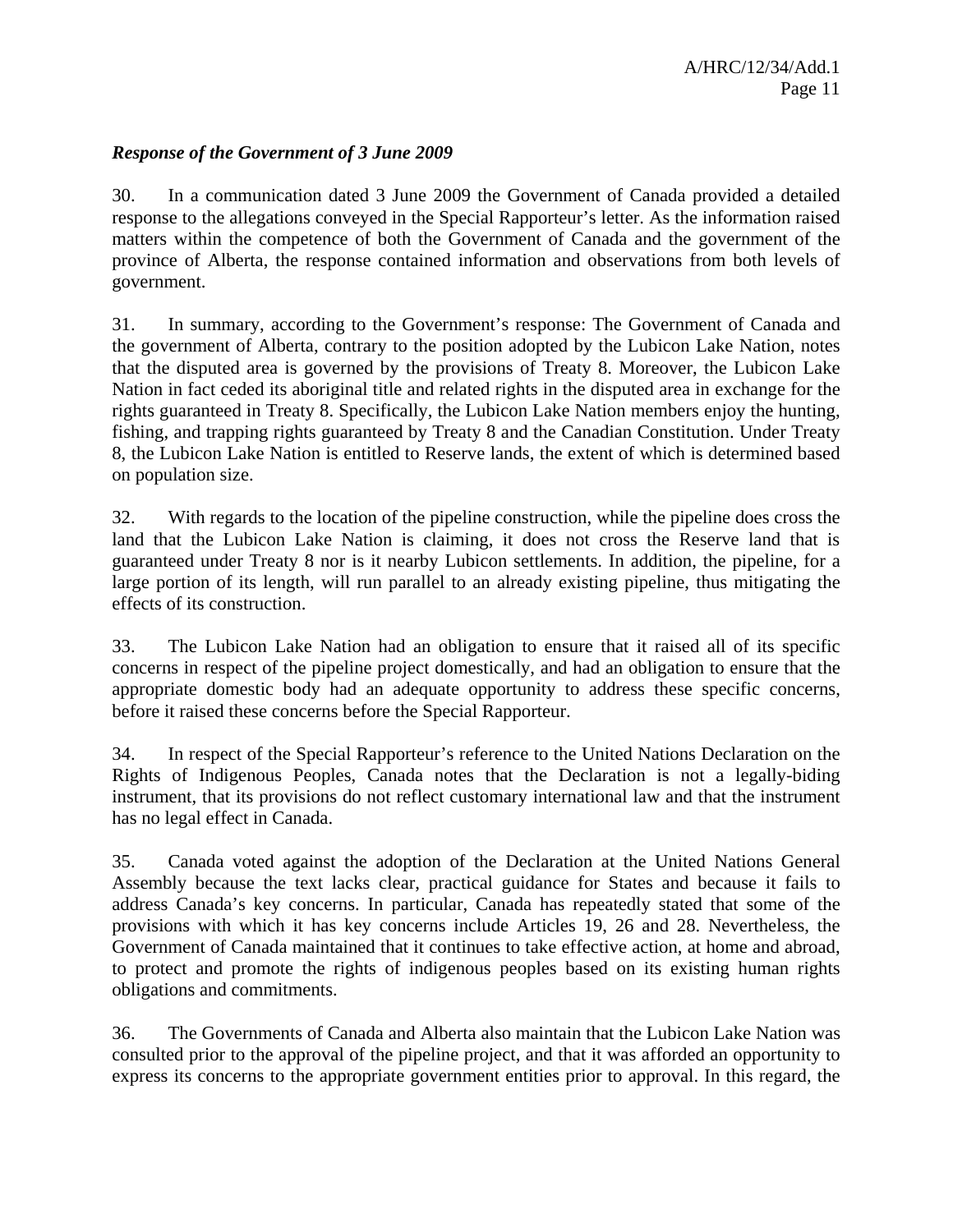Government pointed to policies and regulatory procedures that ensure that those whose rights may be adversely affected have an opportunity to have their concerns heard.

37. One such policy of the government of Alberta delegates the procedural aspects of consultation to companies, who then consult with First Nations whenever resource development activity on provincial Crown land has the potential to adversely impact First Nation's rights and traditional uses. It was under this requirement that a negotiation and consultation process was undertaken between TransCanada/NOVA Gas Transmission Ltd. and the Lubicon Lake Nation. As a result of this consultation process, it became apparent that the primary concerns of the Lubicon Lake Nation are much broader than the potential impacts of the NCC pipeline project, and involve concerns that cannot be addressed by TransCanada, NGTL, the Alberta Utilities Commission, the Government of Canada, or the government of Alberta alone. Instead, the concerns are related to the differing and longstanding positions of the Governments of Canada and Alberta, and the Lubicon Lake Nation, with respect to the Lubicon Lake Nation's asserted Aboriginal title claim, and would be best addressed through the Treaty Land Entitlement negotiations. Thus, Alberta found the consultation to be adequate and on 31 July 2008 sent the Lubicon Lake Nation a notice of the consultation assessment decision and the land approvals.

38. In addition to the consultation requirement described above, the project was also subject to the Alberta Utilities Commission regulatory process, which includes a formal consultation component to ensure that Alberta residents whose rights may be adversely affected by a proposed utility application are informed of the application and have the opportunity to have their concerns heard, understood, and considered within the context of an application for review.

39. In this case, the Alberta Utilities Commission invited any concerned party to submit its concerns, which the Lubicon Lake Nation did in a letter dated 24 January 2008. The Lubicon Lake Nation also expressed its intent to participate in proceedings on the application. As part of these proceedings the Lubicon Lake Nation again expressed its position that it had not ceded its Aboriginal title and thus its must consent to the project. On 24 April 2008, the Alberta Utilities Commission issued its decision, finding that the Lubicon Lake Nation had not demonstrated that it had a right to standing in the proceedings, and subsequently approved the project on 10 October 2008. Following these decisions, the Lubicon Lake Nation did not submit any additional concerns to the Alberta Utilities Commission, nor did it appeal the decision to Alberta Courts.

40. On 17 June 2008, TransCanada applied to the National Energy Board (NEB) seeking a declaratory judgment that the whole of the TransCanada Alberta system is within Canadian federal jurisdiction, subject to NEB regulation. The application was granted on 26 February 2009, following various environmental impact assessments. As a result of shifting regulation from the Alberta Utilities Commission to the NEB, TransCanada intends to implement another public consultation and communications program to explain the NEB decision and its ramifications.

41. There are measures in place to ensure compliance with the recommendations of the Human Rights Committee, the Committee on Economic, Social and Cultural Rights, and the United Nations Special Rapporteur on Adequate Housing. Notably, the Governments continue to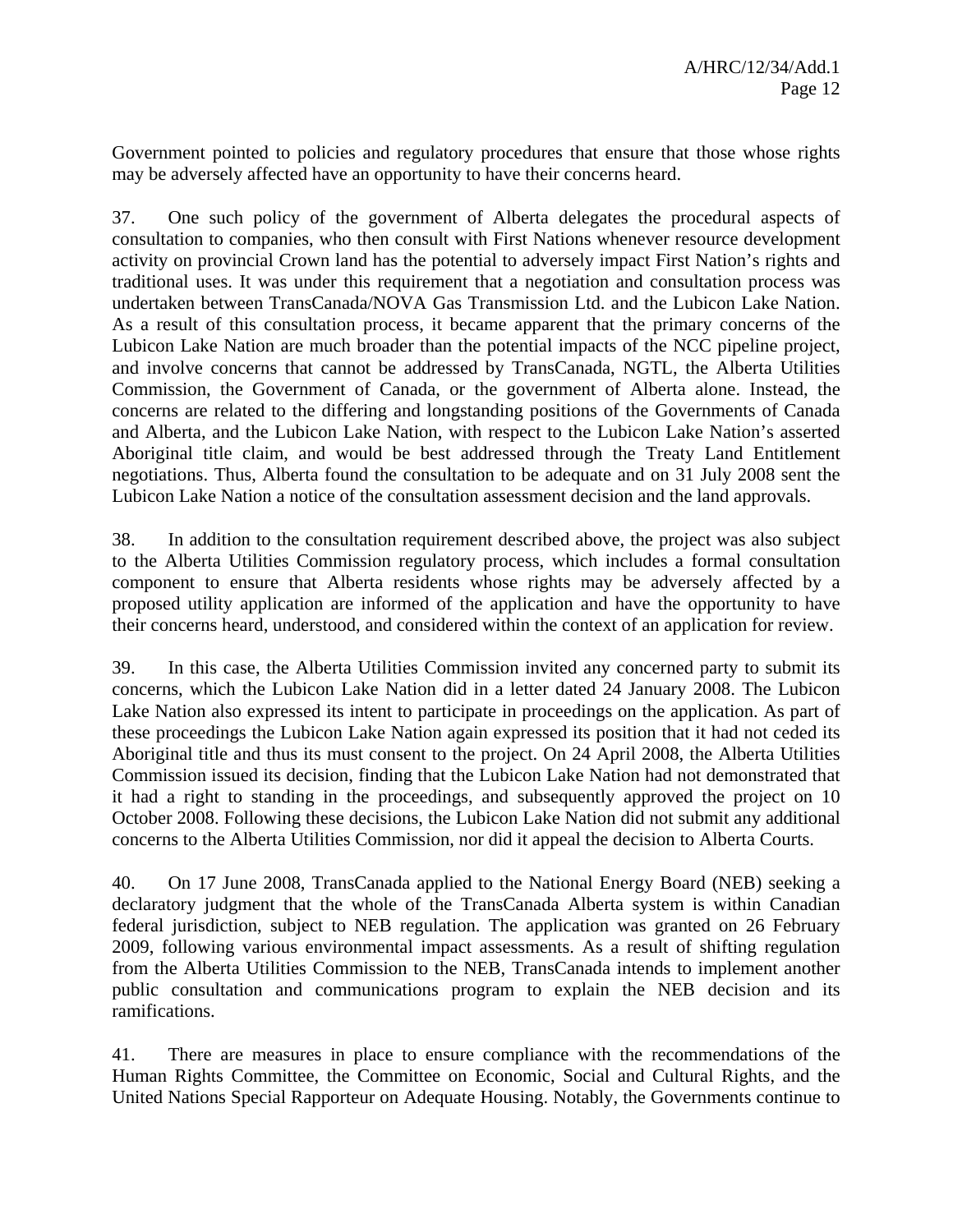make serious efforts to carry on negotiations with the Lubicon Lake Nation in respect of its claims. Canada continues to recognize a legal duty to consult Aboriginal communities where Crown conduct may adversely impact their rights. Alberta continues to prohibit new resource development, including oil and gas extraction activities, within the proposed reserve land of the Lubicon Lake Nation. In addition, Canada continues to take positive measures in order to improve the housing and living conditions of the Lubicon Lake Nation. The Government of Canada provided detailed information with regards to each category of action:

42. With respect to negotiations with the Lubicon Lake Nation, since the 1930s, when the Lubicon Lake Nation first made its request for reserve land, the Government of Canada took very seriously the Treaty Land Entitlement negotiations with the Lubicon Lake Nation. Progress with these negotiations halted with the onset of World War II and resumed more recently in the 1980s when the Lubicon Lake Nation initiated a variety of lawsuits claiming Aboriginal title.

43. Over the last few decades, the negotiations have led to various proposed settlement agreements. Canada made its most recent offer of settlement to the Lubicon Lake Nation in 2006, which the Lubicon Lake Nation promptly rejected. According to the Government, negotiation efforts have repeatedly been frustrated by the apparent unwillingness of the Lubicon Lake Nation to reach an agreement and their recent refusal to return to the negotiating table unless the Government of Canada acknowledges a constitutionally protected right to selfgovernment at the outset, with an agreement to negotiate the details concerning the content and scope of that right at some later date.

44. The Government's approach to the negotiation of self-government is not a process for the recognition of Aboriginal rights of self-government for any specific group. Instead, the Canadian government focuses its efforts on arriving at the legal agreements necessary to making governance authority work within the larger structure of the Canadian constitution.

45. The Government of Canada and the Alberta provincial government are committed to working with the Lubicon Lake Nation towards a resolution of its outstanding claims which would deliver the proposed remedy found appropriate by the Human Rights Committee and the United Nations Committee on Economic, Social and Cultural Rights. The Government of Canada and the Alberta provincial government are ready and willing to resume negotiations at any time should the Lubicon Lake Nation be willing to return to the negotiating table.

46. With respect to consultation issues, the Government of Canada consults with Canadians on matters of interest and concern to them. Similarly, the government of Alberta consults with Albertans on matters of interest and concern. Consulting is seen as an important part of good governance, sound policy development and decision-making. In addition to good-governance objectives, Canada and Alberta have statutory, contractual and common law obligations to consult. As set out above, the Government of Canada, the government of Alberta and TransCanada through its wholly owned subsidiary NGTL, have all been seeking to consult with the Lubicon Lake Nation and will continue to do so as appropriate.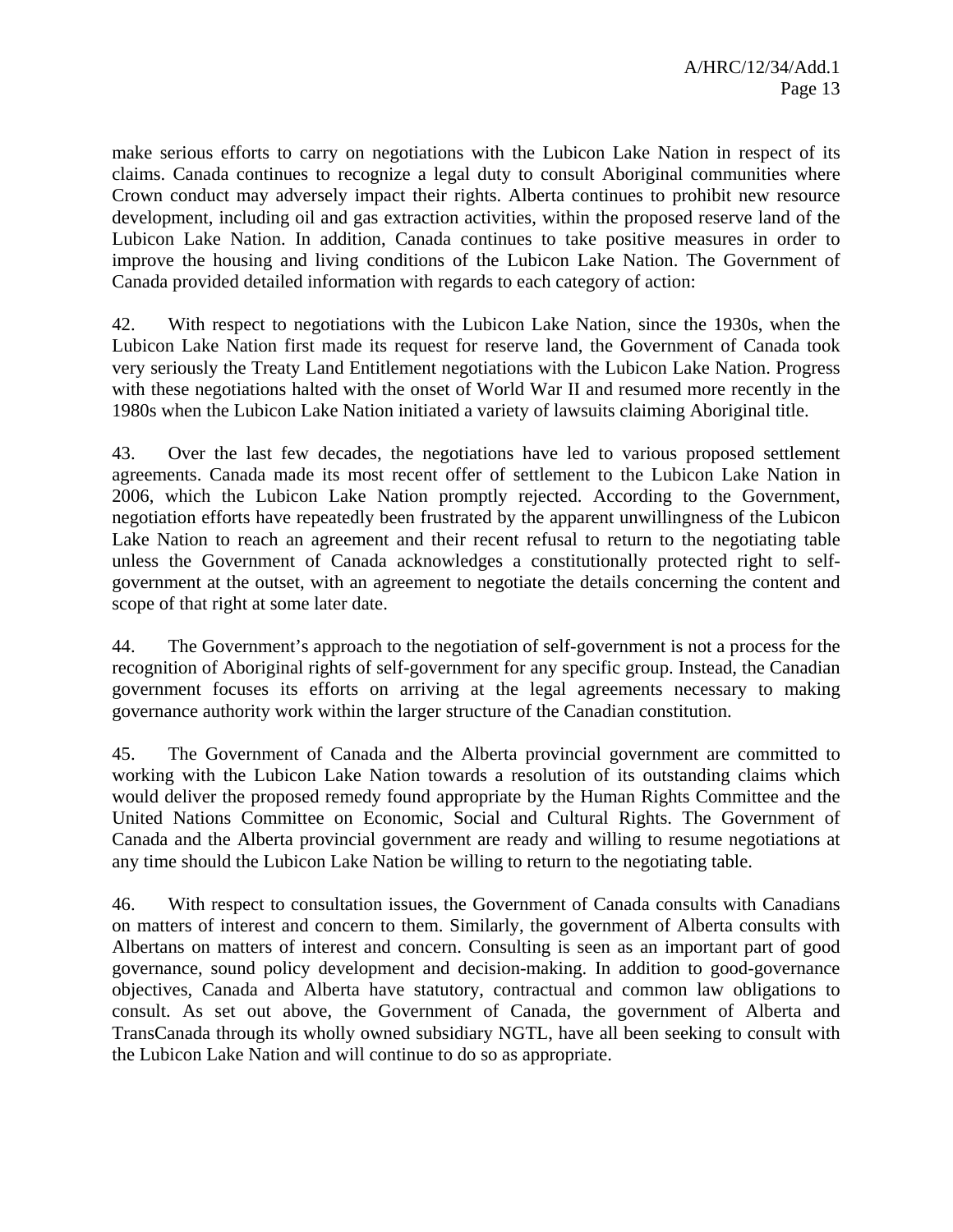47. With respect to the prohibition of resource development, the government of Alberta prohibits new resource development, including oil and gas extraction activities, on those lands falling within the proposed reserve land of the Lubicon Lake Nation, unless the Lubicon Lake Nation consents to development. In turn, no logging or oil and gas extraction can occur within the proposed reserve land of the Lubicon Lake Nation without the Lubicon Lake Nation's consent. This prohibition does not apply to the area of disputed territory beyond the proposed reserve boundaries, since the Governments of Canada and Alberta take the position that all of the Lubicon Lake Nation's Aboriginal title and right to that area of land were ceded and surrendered under Treaty 8 in exchange for various treaty rights and benefits.

48. With respect to measures taken to improve housing and living conditions, the Government of Canada provides annual funding to the Lubicon Lake Nation for community development and infrastructure (including housing), economic development, social development, registration, First Nation Government (including operating of the Band Council), health care and promotion, old age security, and employment insurance.

49. In addition, the various housing and infrastructure programs available to First Nations in Canada are also available to the Lubicon Lake Nation. For instance, the Government of Canada Minor Capital Housing Allocation provides a subsidy to encourage and assist with reserve housing and renovations. However, the Lubicon Lake Nation recently missed opportunities for this funding as a result of the failure to provide project descriptions and the associated proof of expenditures.

50. Since 2005, the Government of Canada has been seeking to make progress in providing water and sewer services to Lubicon Lake members. Some proposed projects in this area have been rejected by the Lubicon Lake Nation. The Government of Canada plans to make the Lubicon Lake Nation a priority in an upcoming independent national engineering assessment which will evaluate water and wastewater needs and services in all First Nation communities, and will recommend the best options for future services to meet the requirements of each community.

#### *Observations*

51. The Special Rapporteur thanks the Government of Canada for the detailed response to the questions and concerns raised. In light of the extensive information provided, the Special Rapporteur continues to monitor and investigate the claims of the Lubicon Lake Nation and the controversy surrounding the pipeline construction. In particular, the Special Rapporteur continues to seek information on the apparently disputed issue of the applicability of Treaty 8, and the ongoing consultation and negotiation processes related to this dispute and Lubicon Lake Nation land rights more generally. Furthermore, the Special Rapporteur wishes to provide further observations on the Government of Canada's position on the applicability of the United Nations Declaration on the Rights of Indigenous Peoples. The Special Rapporteur intends to continue his engagement with both the Lubicon Lake Nation and the Government of Canada, as well as other interested parties, in order to assist with advancing toward a resolution of the situation in a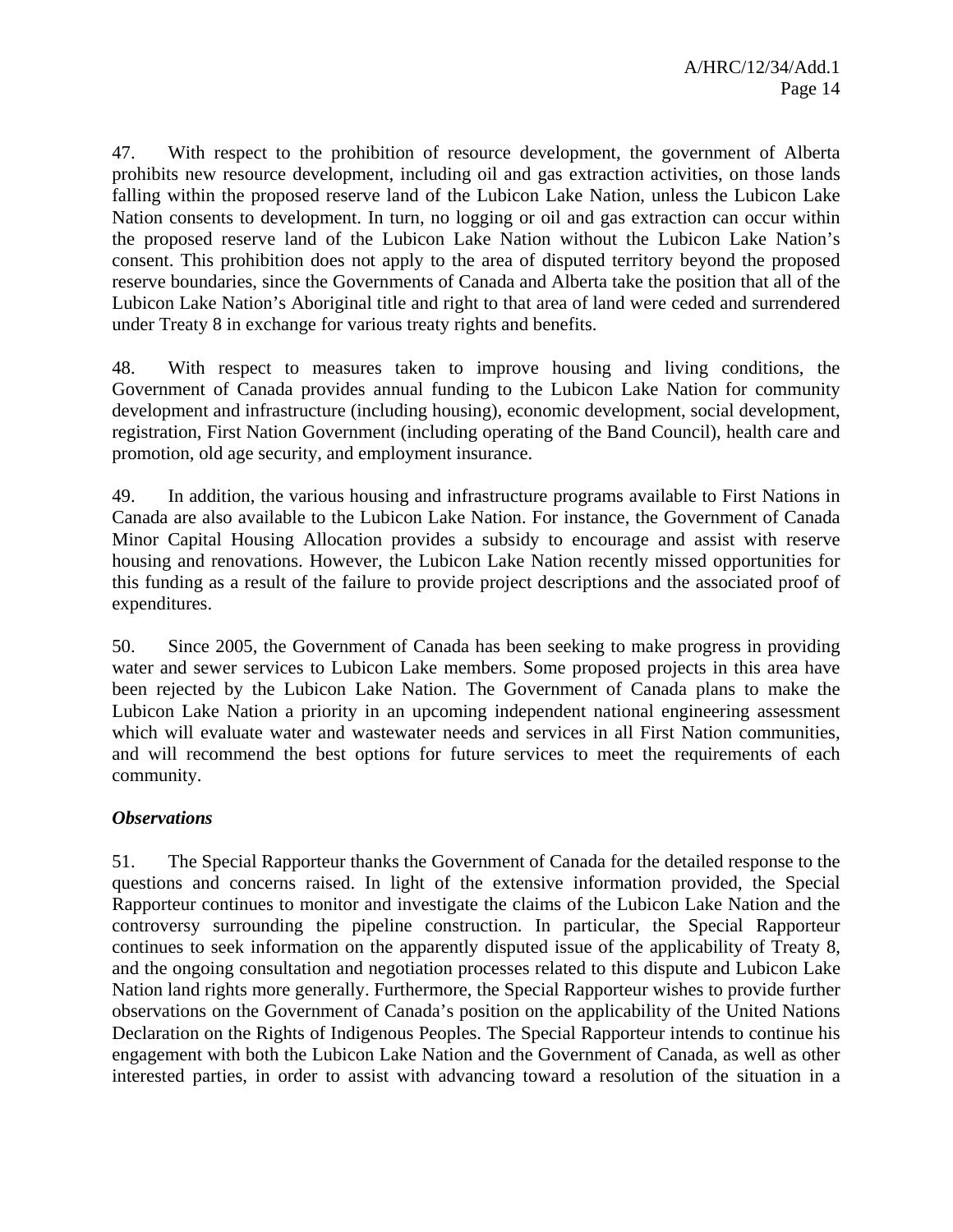mutually satisfactory fashion that addresses the concerns of the respective parties and that comports within international norms.

#### **Chile**

#### **Situación sobre la supuesta detención arbitraria de los Sres. Juan y Jorge Huenchullán Cayul**

#### *Comunicación del Relator Especial de 5 de marzo de 2008*

52. El 5 de marzo de 2008, el Relator Especial sobre la situación de los derechos humanos y las libertades fundamentales de los indígenas, el Representante Especial del Secretario General sobre la situación de los defensores de los derechos humanos y el Relator Especial sobre la tortura señalaron a la atención urgente del Gobierno la información recibida en relación con la supuesta detención arbitraria y los supuestos tratos denigrantes sufridos por los Sres. Juan y Jorge Huenchullán Cayul, de la comunidad de Temucuicui, y por otros miembros de comunidades mapuches del sur del país. La situación del Sr. Jorge Huenchullán y, en general, de la comunidad de Temucuicui, fue objeto de la comunicación conjunta enviada al Gobierno por el Relator Especial y por la Representante Especial del Secretario General sobre la situación de los defensores de derechos humanos el 10 de julio de 2007 [Ref. AL G/SO 214(107-6), Indigenous (2001-5), CHL 4/2007)]. La carta fue reproducida en el informe de comunicaciones del Relator Especial de 2008 (A/HRC/9/9/Add.1) (15 de agosto de 2008) y esta reproducida a continuación para referencia.

53. De acuerdo con la información recibida, el 2 de febrero de 2008, el Sr. Juan Huenchullán Cayul habría sido supuestamente interceptado por carabineros pertenecientes a las Fuerzas Especiales de la Prefectura de Malleco, quienes lo habrían identificado como miembro de la comunidad de Temucuicui. Sin mediar ningún acto de provocación por su parte, dichos carabineros habrían supuestamente comenzado a golpear e insultar al Sr. Huenchullán. Al percatarse de la situación, distintos miembros de comunidades mapuches presentes en la plaza de Ercilla, incluyendo algunos miembros de la comunidad de Temucuicui, intentaron intervenir para impedir que el Sr. Huenchullán fuera golpeado por los carabineros, produciéndose un forcejeo. Como resultado de dicho altercado, fueron detenidos.

54. Además, según se informa, durante su traslado a la comisaría de Collipulli, los detenidos habrían sido supuestamente víctimas de golpes propinados por los carabineros que los acompañaban e insultados con epítetos racistas. Según las alegaciones, el Sr. Jorge Huenchullán habría sido supuestamente rociado en la cara con gas lacrimógeno, siendo objeto de burlas por parte del personal de carabineros. Los detenidos habrían permanecido supuestamente más de 13 horas en dependencias policiales. Durante su interrogatorio, los detenidos habrían sido objeto supuestamente de golpes por parte de los carabineros. El día 3 de febrero de 2007, los detenidos habrían sido trasladados para la realización del control de detención. Se habría abierto en contra de los detenidos un proceso ante la justicia militar, imputándoles un delito de atentado en contra de los carabineros y poniéndoles en libertad con medidas cautelares.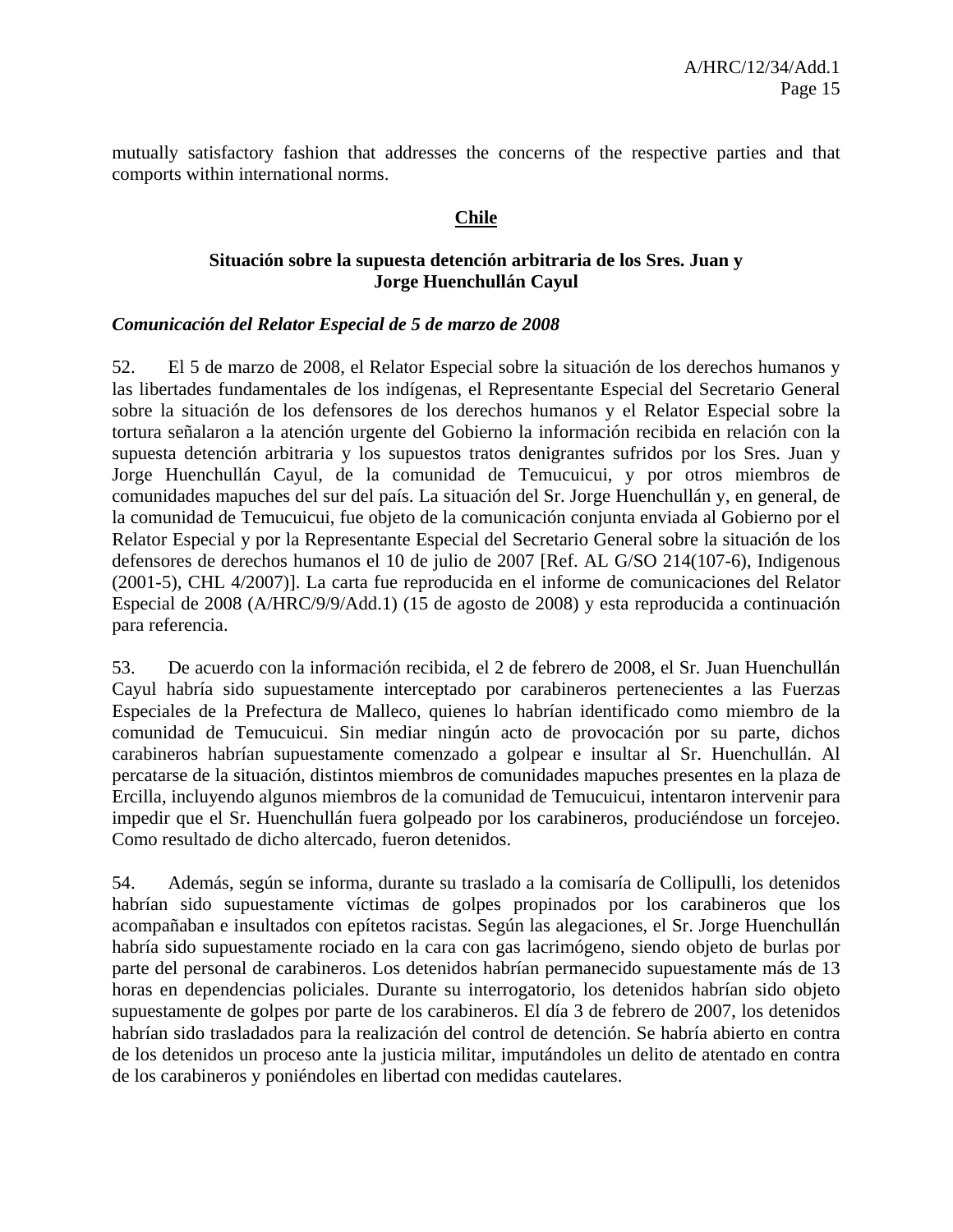55. Se alega que los sucesos descritos son parte de un patrón más amplio de discriminación y malos tratos contra miembros de las comunidades mapuches por parte de las fuerzas de seguridad. Asimismo, se expresa preocupación por el hecho de que la detención y los supuestos malos tratos sufridos por las personas mencionadas puedan estar relacionada con la situación de conflictividad que atraviesan las comunidades de Temucuicui y de Ankapi Ñancuhew a raíz del contencioso por la propiedad de sus tierras tradicionales.

#### *Respuesta del Gobierno de 1 de octubre de 2008*

56. El Gobierno de Chile respondió a la comunicación mediante una carta fechada el 1 de octubre de 2008.

57. En resumen, el Gobierno comunicó que: El día 3 de febrero de 2008, en el marco de la celebración del aniversario de la comuna de Ercilla, Provincia de Malleco, un grupo de individuos en manifiesto estado de ebriedad, se encontraban efectuando desórdenes en la vía pública, alterando el normal desarrollo de las actividades conmemorativas, razón por la cual, el personal de carabineros de dotación de la tenencia Ercilla, de la Segunda Comisaría de Collipulli, dependiente de la prefectura de Malleco No. 21, procedió a su fiscalización con la finalidad de conducir a los infractores hasta la unidad policial, oportunidad in que alrededor de 30 personas, entre hombres y mujeres, todos adultos, trataron de impedir el procedimiento policial, agrediendo al personal mediante golpes de puños, pies y lanzamiento de elementos contundentes (piedras), a raíz de lo cual resultaron 4 carabineros lesionados con diferentes heridas.

58. Con ocasión de tal agresión, fueron detenidos por el delito de maltrato de obra a carabineros de servicio Luis Hernán Arzola Acaluan, Victor Ignacio Colihuinca Huenuman, Miguel Ángel Villanueva Nahuel, Juan Ignacio Huenchullan Cayul y Henry Elisao Queipul Morales, registrando éste último una orden de detención pendiente por ocultamiento de identidad, en la causa No. 388, RUC 600326306-K, seguida ante el Juzgado de Garantía de Collipulli. Dichas persons quedaron a disposición de la fiscalía militar Malleco/Angol, mediante al parte policial No. 01 del 03.02.2008, de la Segunda Comisaría Collipulli.

59. Posteriormente, siendo las 02:45 horas, de la madrugada del día 03.02.2008, en los instantes que se trasladaba por medida de seguridad a los aludidos detenidos, desde la tenencia Ercilla hasta la Seguna Comisaría Collipulli, aproximadamente unas 50 personas se apostaron en el perímetro de la citada tenencia. Desde allí arrojaron piedras contra el cuartel policial, resultando cuatro vidrios de su frontis quebrados, asi como, un vidiro lateral delantero derecho, también quebrado del automóvil particular patente UK-1642, que se encontraba a disposición del Juzgado de Garantía de lautaro.

60. Como consecuencia del atentado al cuartal policial, personal de carabineros, ante la flagrancia ilícito, se detuvo a Jorge Alvaro Huenchullan Cayul, Víctor Hugo Caihueque Railao, Marcelo Alejandro Villanueva Nahuel y Mijael Incola Carvones Queipul, registrando éste último antecedentes por el delito de desórdenes públicos graves, sancionado en el Art. 269 del Código Penal, en causa RIT No. 337-2007 y por el delito de robo en lugar no habitado, en causa No. 772 del 27.02.2007, ambos procesos seguidos ante al Juzgado de Garantía de Collipulli. De los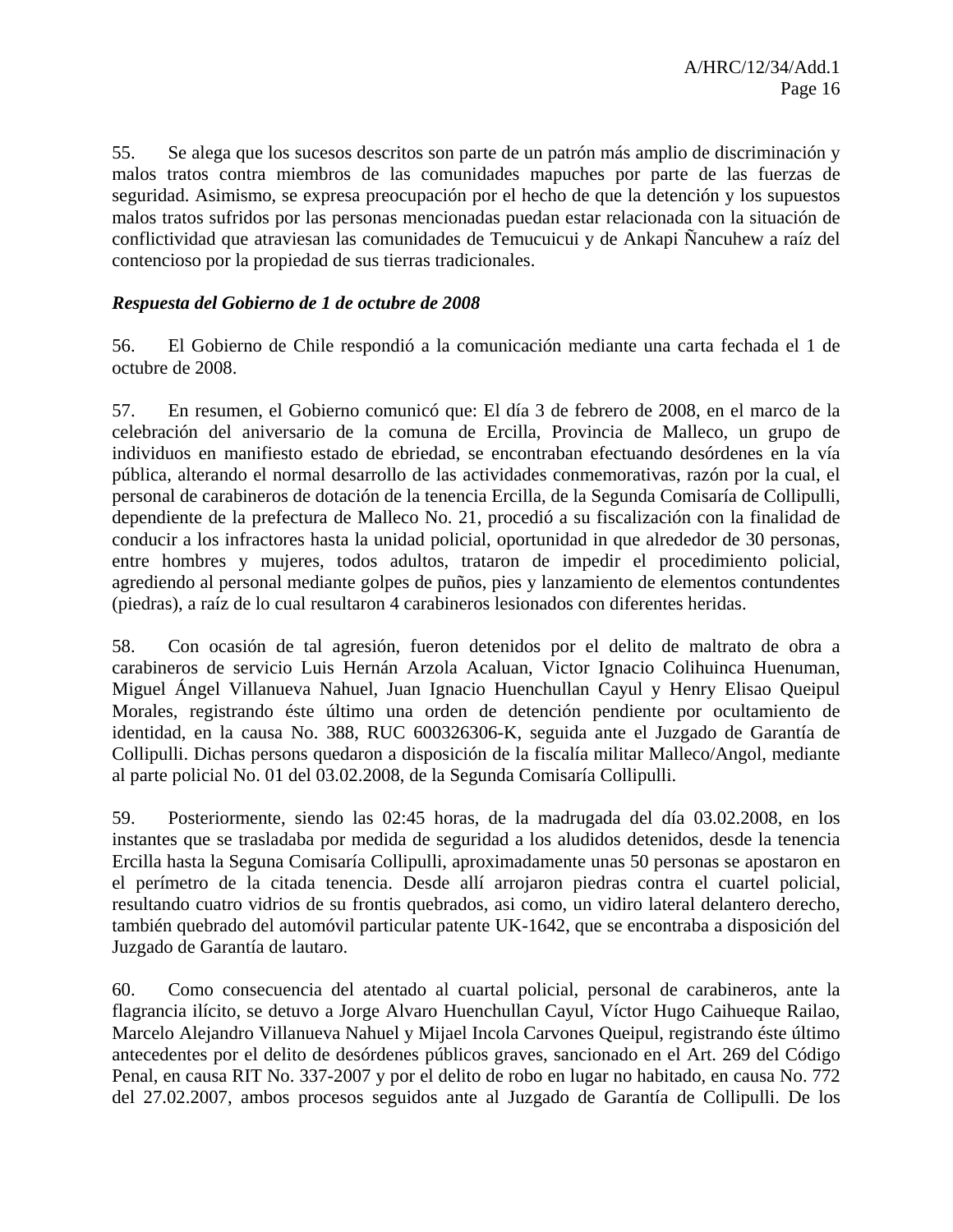hechos se dio cuento a la fiscalía local de Collipulli, a través del parte policial No. 124 del 03.02.2008, de la Segunda Comisaría Collipulli, por el delito de amenazas, contemplado en el Artículo 417 del Código de Justicia Militar y atentado contra la autoridad, Artículo 261 del Código Penal.

61. Por su parte, en los respecta a las lesiones sufridas por Mijael Incola Carvones Quipul, esto es hematoma occipital herida cortante occipital, de carácter leve, según diagnóstico del médico de turno del hospital regional de Collipulli, "ésta tiene su origen y consecuencia en la necesidad del personal de carabineros de emplear la fuerza racional y necesaria para repeler la agresión ilegítimas de que era objeto y lograr la aprehensión de los autores de los ilícitos en cuestión".

62. En lo referente a las afirmación de que los imputados fueron golpeados, amenazados e insultados con epítetos racistas, ello carece de veracidad y no se ajustan en caso alguno a la realidad de lo sucedido, al igual que acontece con el hecho de que el comunero Juan Huenchullan haya sido rociado en la cara con un gas lacrimógeno, toda vez que el personal institucional carece de este elemento disuasivo individual.

63. Respecto a que los detenidos Jorge Huenchullan Cayul, Victor Calhueque Milanao, Henry Queipul Morales y Marcelo Villanueva Nahuel que habrían sido amarrados a un poste en el pasillo de la comisaria, permaneciendo toda la noche en ese estado, conforme lo señala la comunicación de los Relatores, ello no fue así, por la circunstancia de que los detenidos fueron ingresados al interior de la sala de imputados de la unidad, manteniéndose en su interior hasta el momento de ser trasladados a la audiencia del control de detención, sin existir durante la permanencia interrogatorio ni menos golpes de parte de personal de carabineros.

64. Finalmente, cabe hacer presente, que los procedimientos policiales a que dieron lugar los sucesos antes descritos, conforme a lo resuelto por el juzgado de garantía de Collipulli, en la audiencia de control de detención de rigor, se ajustaron a derecho, siendo formalizados los detenidos por el delito de desórdenes públicos graves, imponiéndoseles medidas cautelares.

#### *Observaciones*

65. El Relator Especial agradece la respuesta del Gobierno Chileno así como la oportunidad que tuvo para discutir la situación de los pueblos indígenas de Chile durante la visita que llevó a cabo a Chile, a invitación del Gobierno del 5 al 9 de abril de 2009. El Relator Especial continúa monitorizando la situación de la comunidad Temucuicui.

#### **Colombia**

#### **Situación sobre las supuestas amenazas de muerte en contra de organizaciones indígenas en la región Cauca**

*Comunicación del Relator Especial de 29 de agosto de 2008*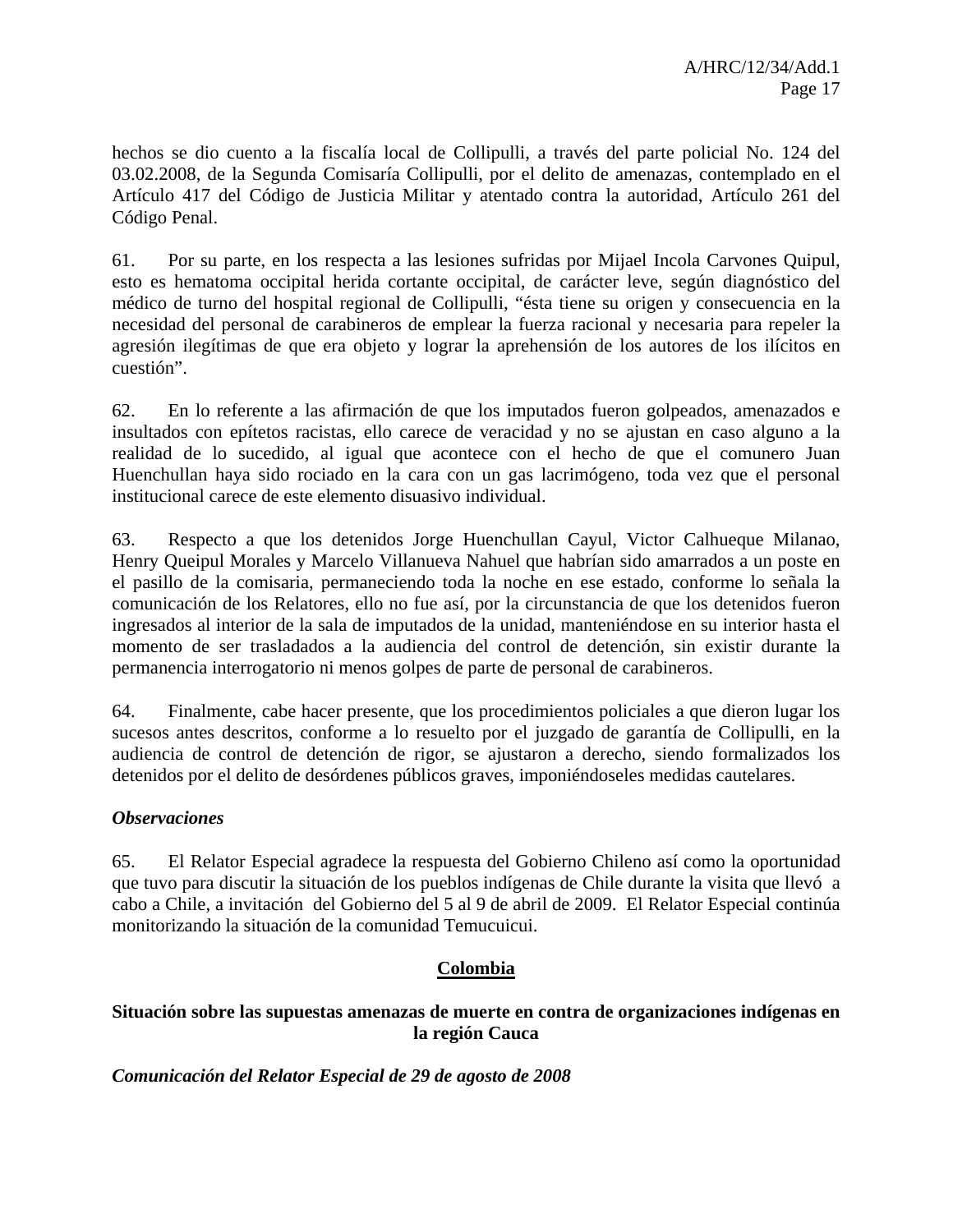66. En una carta de 29 de agosto de 2008, el Relator Especial, junto con el Relator Especial sobre la promoción del derecho a la libertad de opinión y de expresión, señalaron a la atención urgente del Gobierno de Colombia información recibida en relación con las presuntas amenazas de muerte del 11 de agosto de 2008 en contra del Consejo Regional Indígena del Cauca (CRIC), la Asociación de Cabildos Indígenas del Norte del Cauca (ACIN), sus asesores, el pueblo indígena Nasa o Paéz en general, y líderes indígenas de Calí y Bogotá por una organización denominada "Campesinos Embejucaos de Cauca".

67. En resumen, según la información recibida: El 11 de agosto de 2008 a las 16:14 horas, llegó un correo electrónico titulado "masacres cauca" a las direcciones de la CRIC y la ACIN. El texto contenía una amenaza de muerte dirigida a estas dos organizaciones, sus asesores, miembros del pueblo Nasa en general y líderes indígenas de Cali y Bogotá. Específicamente, la carta tenía el siguiente tenor:

68. "Siendo aproximadamente las 00:00 de esta Noche, recibirán información sobre la muerte de paHECES y cabecillas ex guerrilleros del CRIC por campesinos, lo que les será conformo Telefónicamente a causa de su irrespeto… no se quejen cuando el CRIC y paHECES, serán encontrados muertos y un significativo número de miembros de ustedes desaparecidos, Sabemos que en Colombia ustedes no sobrepasan el millón de personas en Colombia. Queremos de Popayán, Cali y Bogotá libre de indios porque allí están la guarida y concentración de los cabecillas."

69. El correo expresa claras señales de discriminación hacia los pueblos indígenas con la referencia a los pueblos indígenas Nasa o Paéz como excremento ("paHECES") y con la declaración de la organización de Campesinos Embejucaos de Cauca como "anti-indios". Asimismo, la información recibida señala que el mensaje acusa a los líderes indígenas Nasa de ser terroristas, delincuentes y criminales con "aliados significativos" de la FARC. Se alegó que la carta es la culminación de un incremento drástico de amenazas en contra de los líderes indígenas del Norte de Cuaca.

70. Los Relatores Especiales, instaron al Gobierno que adopte todas las medidas necesarias para proteger los derechos y las libertades de los pueblos indígenas del departamento de Cauca, e investigar, procesar e imponer las sanciones adecuadas a cualquier persona responsable de las violaciones alegadas.

#### *Observaciones*

71. El Relator Especial lamenta que no consta en el expediente ninguna respuesta de Colombia a la carta de alegación a la fecha de finalización del presente informe.

#### **Situación sobre "La Minga de Resistencia Indígena Popular"**

#### *Comunicación del Relator Especial de 29 de octubre de 2008*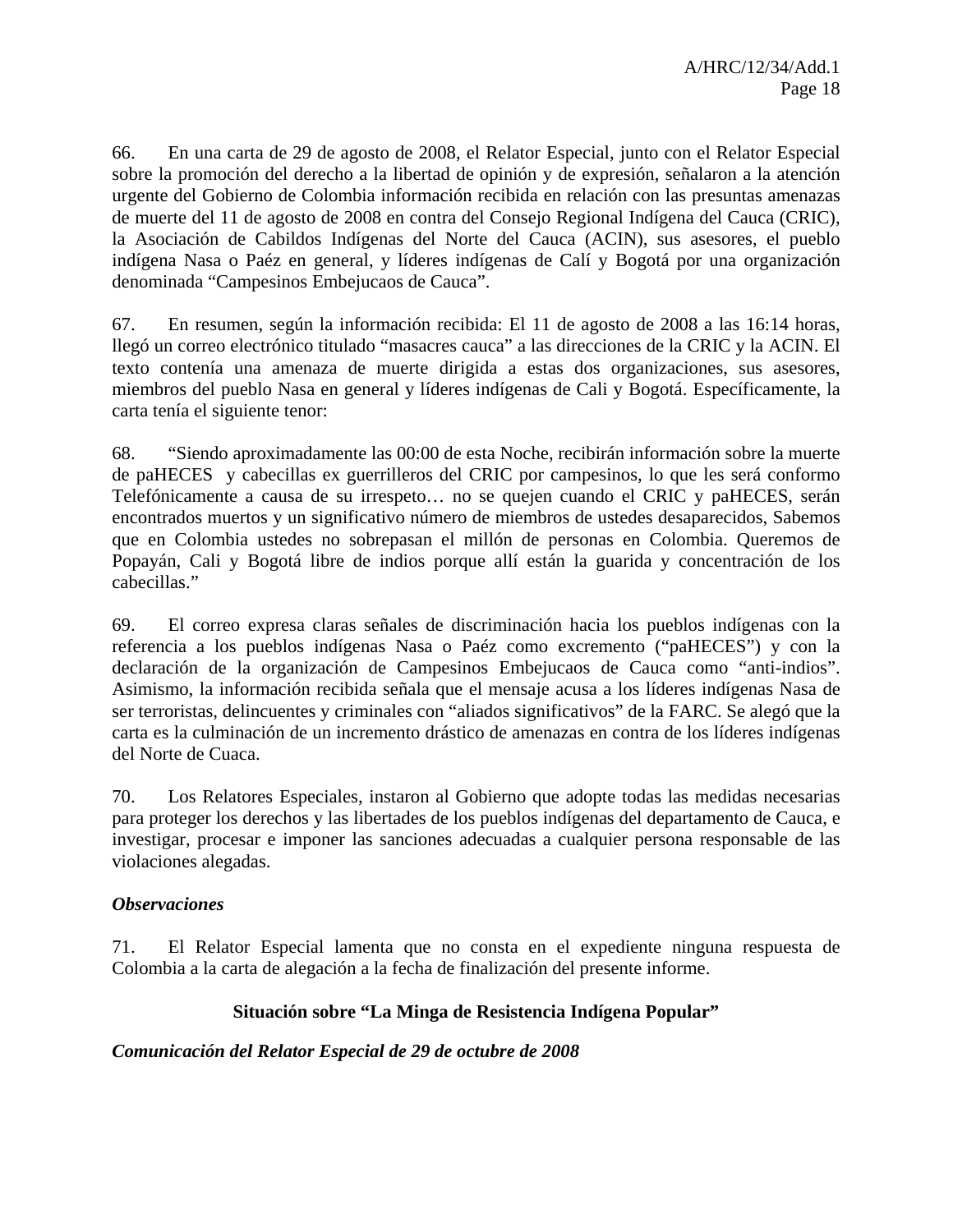72. En una carta de 29 de octubre de 2008, el Relator Especial, junto con el Relator Especial sobre las ejecuciones extrajudiciales, sumarias o arbitrarias, llamó la atención del Gobierno de Colombia sobre la información recibida en relación con la muerte de los Señores Mariano Morano Dizú, Presidente de la Junta de Acción Comunal de La Palma, en Pitayó, Jesús Antonio Neme y Elver Idito, así como sobre alegaciones de amenazas y violencia en contra de los pueblos indígenas durante las manifestaciones en el marco de la llamada "minga de resistencia".

73. En resumen, según la información recibida: El 12 de octubre de 2008, con ocasión de la conmemoración de los 516 años del desembarco español en el continente americano, la Organización Nacional Indígena de Colombia (ONIC) organizó "la Minga de Resistencia Indígena y Popular", que tenía como actividad central la movilización pacífica de los pueblos indígenas en los Departamentos del Cauca, Huila, Valle, Chocó, Caldas, Risaralda, Atlántico, Guajira, Cesar, Córdoba, Sucre, Arauca, Meta y Norte de Santander. Indígenas Nasa, Kokonukos, Yanacona, Guambianos, Embera, Eperara Siapidara, Wounaan, Barí, Kankuamos, Mokaná, Wiwa, Arhuacos, Senú, Sikuanis, Piapocos, Salibas y U´wa participaron en las movilizaciones.

74. Las movilizaciones tenían como fin protestar contra el Tratado de Libre Comercio (TLC) firmado con los Estados Unidos y la aprobación del Estatuto de Desarrollo Rural (ley 1152 de 2007), exigir al Gobierno la adopción de la Declaración de las Naciones Unidas sobre los Pueblos Indígenas y el cumplimiento con los acuerdos suscritos por el Gobierno Nacional en materia de los derechos de los indígenas a sus territorios, y a protestar por los asesinatos de indígenas en los 15 días que precedieron la movilización.

75. En los Departamentos del Cauca y del Valle, el Escuadrón Móvil Antidisturbios (ESMAD), el Ejército Nacional y civiles armados con fusiles, gases lacrimógenos, tanquetas y helicópteros se enfrentaron a las personas que participaban en las movilizaciones. El 14 de octubre de 2008, miembros de la Fuerza Pública habrían abierto fuego en contra de los aproximadamente 15.000 a 20.000 indígenas reunidos en el Resguardo de la María Piendamó, Departamento del Cauca, y contra los indígenas reunidos en el Departamento del Valle. Mariano Morano Dizu fue herido con arma de fuego en el cráneo y falleció luego de ser trasladado a Popayán. Además, más de cien indígenas fueron heridos, al menos 16 con arma de fuego, y docenas mas se encuentran desaparecidos. El 21 de octubre de 2008, miembros de la Fuerza Pública habrían abierto fuego en contra de las aproximadamente 500 personas reunidas sobre la vía Panamericana en Villarica. Jesús Antonio Neme y Elver Idito resultaron muertos y cinco otros manifestantes fueron heridos.

76. En el departamento de Huila, se limitó el derecho a la libre circulación de 750 indígenas que se dirigían a Neiva. Se ordenó a estas personas que bajaran de los camiones en los que eran transportadas por efectivos del Ejército Nacional y la Policía Nacional, quienes con el pretexto de verificar la identidad de los manifestantes, les pidieron su identificación y retuvieron tanto los vehículos como las provisiones y alimentos que llevaban.

77. Durante la movilización, varios indígenas fueron amenazados de muerte por grupos paramilitares. Se alega que un Fiscal impedioó el ingreso de autoridades indígenas para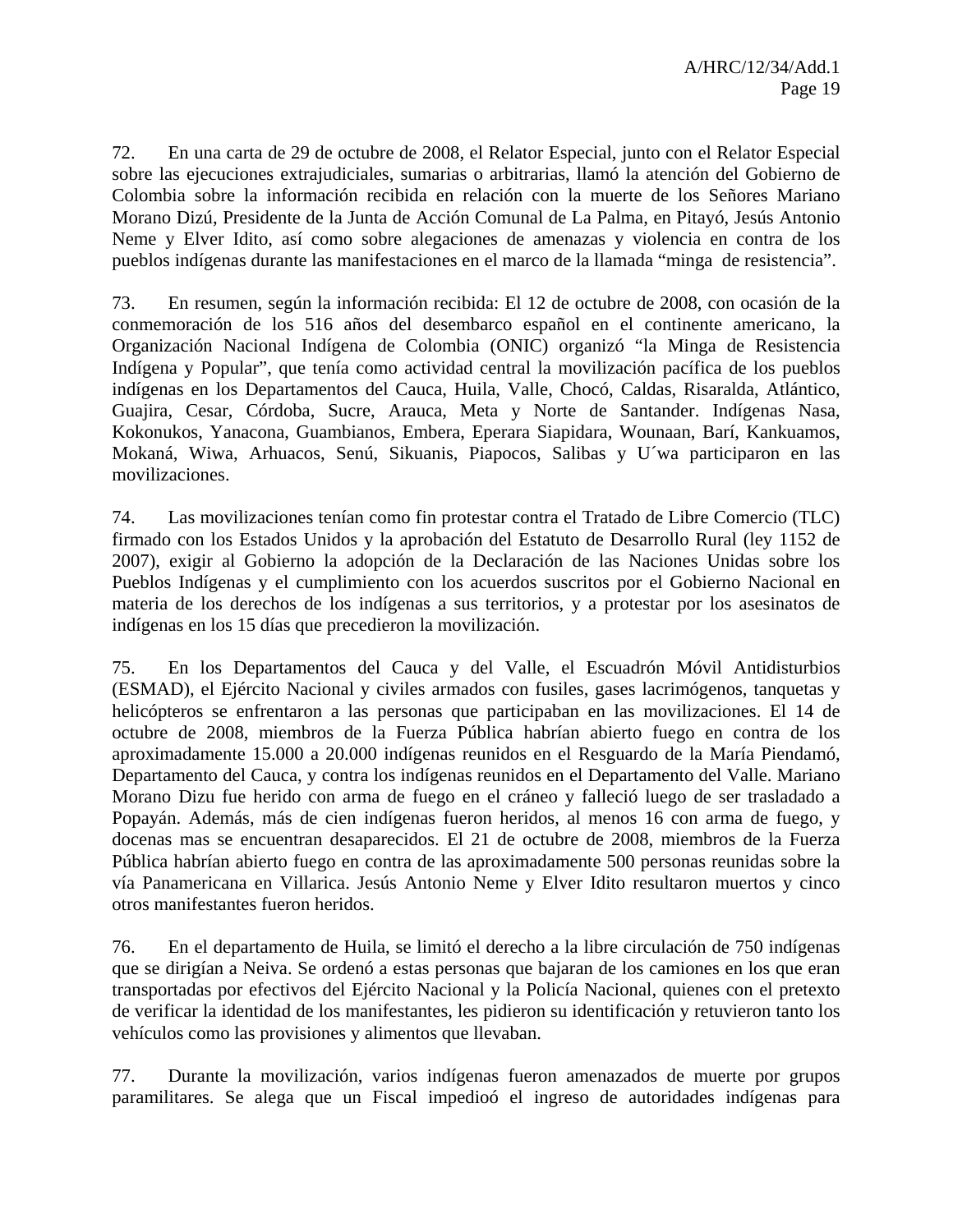identificar a otras víctimas en el municipio del Corinto (Cauca) y examinar los cadáveres y posibles causas de su muerte. Para justificar la violencia, se usa el falso pretexto de que las comunidades indígenas son controladas e infiltradas por miembros de las FARC, ignorando así sus reclamos legítimos.

#### *Respuesta del Gobierno de 5 de enero de 2009*

78. Mediante una carta de fechada 5 de enero de 2009, el Gobierno de Colombia, dió descripciones detalladas sobre las manifestaciones en Cauca y Villarica. Sobre las alegaciones de uso excesivo de la fuerza por las fuerzas de seguridad, de las muertes de los Sres. Mariano Morano Dizú y Jesús Antonio Neme y Elver Idito.

79. En resumen, según la información proporcionada por el Gobierno: En el marco de la referida movilización, organizada por el Consejo Regional Indígena del Cauca (CRC), la que contó con la participación de cerca de 5000 indígenas de la región, se presentaron acciones tendientes a bloquear la Carretera Panamericana en diferentes puntos, mediante el uso de árboles, piedras y vehículos, ocasionándoles a éstos daños en las llantas, y en otros casos procediendo a su incineración. El Bloqueo de la carretera también originó daños a la vía, al medio ambiente y a las redes de servicios públicos. Ante la situación descrita, la Policía Nacional, a través del Escuadrón Móvil Antidisturbios (ESMAD), acudió a los sitios bloqueados por los manifestantes, con el fin de garantizar el restablecimiento de la normalidad.

80. En relación con el presunto uso desproporcionado de la fuerza del ESMAD de la Fuerza Pública contra los manifestantes indígenas al intentar reabrir el paso en la carretera Panamericana, el 14 de octubre de 2008, el Gobierno informó que la Policía Nacional dispuso de 750 hombres del ESMAD para dispersar a los manifestantes, sin acudir a acciones violentas, atendiendo los protocolos establecidos para estos casos y teniendo siempre presentes los Principios Básicos sobre el Empleo de la Fuerza y de Armas de Fuego por los Funcionarios Encargados de hacer cumplir la Ley. En ese sentido, cabe señalar que la intervención policial inicialmente desplegó el personal del ESMAD, en atención a su función de asegurar el normal y pacífico desarrollo de las protestas autorizadas; pero en vista del grado de violencia ejercido por los manifestantes, se procedió con el empleó de bastones de mando, agua y gases lacrimógenos para dispersar la manifestación tornada violenta.

81. En desarrollo de la movilización los manifestantes utilizaron explosivos de fabricación casera, tales como "papas explosivas," bombas molotov, así como piedras, palos y machetes; electos que ocasionaron heridas a 45 uniformados, entre ellos, al intendente Aldíver Giraldo Galeano, quien presentó mutilaciones en los miembros superiores al manipular un paqueta explosivo dejado presuntamente por los manifestantes durante el desbloqueo de la vía Panamericana.

82. Con referencia a la afirmación que "miembros de la Fuerza Pública habría abierto fuego en contra de aproximadamente 15000 y 20000 indígenas." Al respecto, es de indicar, que tal como fue reconocido por el Gobierno Nacional a la opinión pública, el hecho se presentó tan solo por un (1) miembro de la Policía Nacional, quien no hace parte del ESMAD. Ante la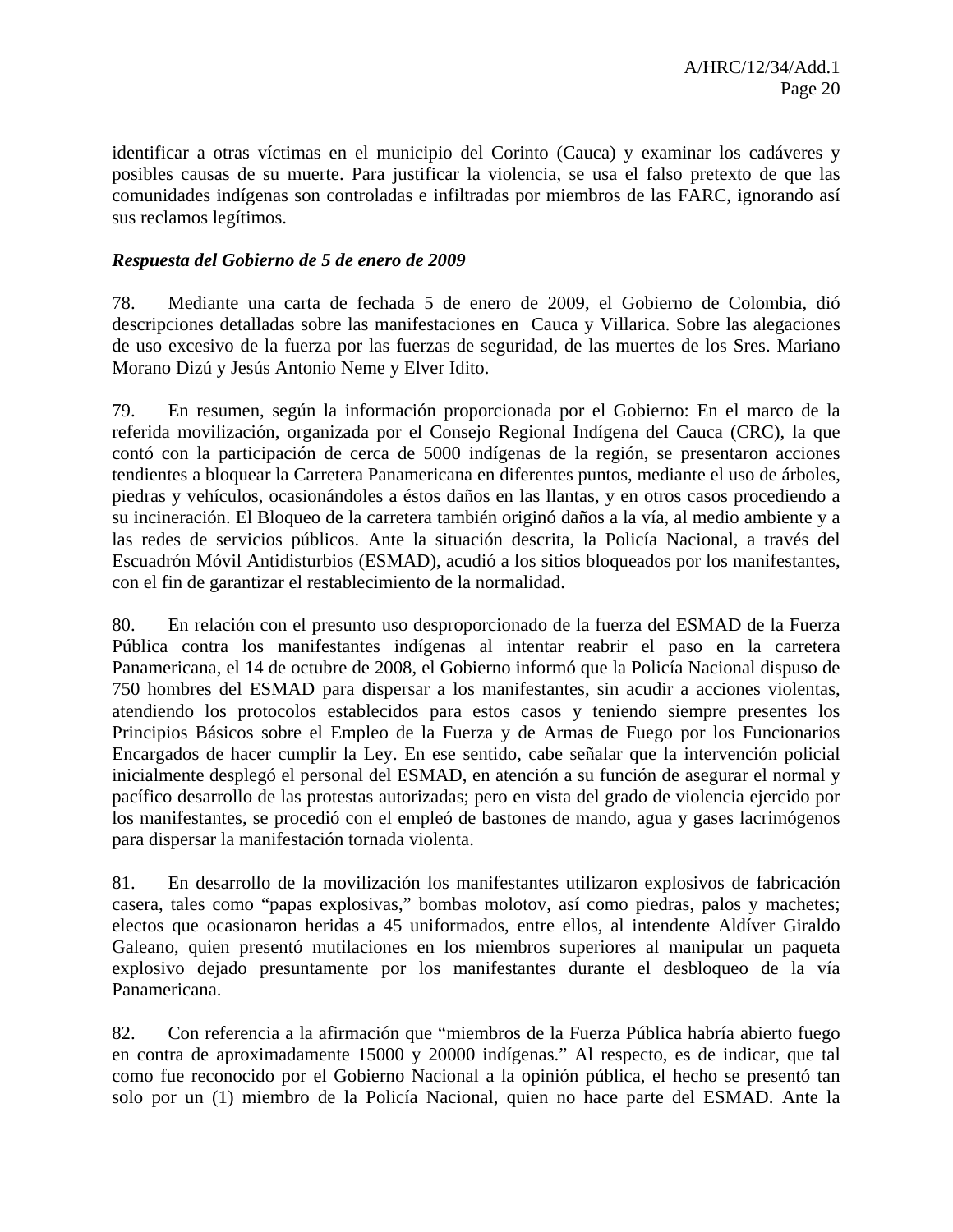gravedad del hecho, la Oficina de Control Interno Disciplinario del Departamento de Policía del Cauca abrió indagaciones preliminares y la apertura de investigación disciplinaria contra dicho miembro de la Policía Nacional y sus dos superiores.

83. En relación con la presunta muerte de indígenas mientras se procedía con el desbloqueo de la vía Panamericana, Taurino Ramos Valencia y Jesús Antonio Neme, el Gobierno informó que ha tenido conocimiento de la muerte de un (1) indígena con ocasión del desbloqueo de la Vía Panamericana durante los días 10 al 14 de octubre, que responde al nombre de Taurino Ramos Valencia, hecho por el que se adelanta investigación penal en la Fiscalía Seccional de Piendamó. No obstante, En relación con la muerte del indígena *Jesús Antonio Neme,* actualmente se adelanta investigación penal, la cual cursa en la Fiscalía 001 Especializada de Santander de Quiilichao, y que se encuentra en etapa de indagación preliminar. Asimismo, la Procuraduría general de la Nación, en uso del poder preferente avocó conocimiento de la Indagación Preliminar Disciplinaria que se adelantaba en la Oficina de Control Interno Disciplinario del Departamento de Policía de Cauca. Respecto de la muerte de Elver Ipia Ibito, a la fecha se adelanta investigación penal en la Fiscalía001 Especializada de Santander de Quilichao, que se encuentra en etapa de indagación preliminar.

84. En relación con la existencia de 100 indígenas heridos y docenas de indígenas desaparecidos, respecto de los indígenas que resultaron heridos en desarrollo del desbloqueo de la vía Panamericana, la Gobernación del Cauca informó con base en el listado reportado por el servicio de urgencias de Piendamó Cauca, diecinueve (19) Indígenas resultaron heridos. Por estos hechos, actualmente se adelanta investigación penal con fundamento en las cincuenta y un (51) denuncias presentadas por lesiones personales formuladas por parte de miembros de comunidades indígenas. La referida investigación se adelanta en la Fiscalía Local de Piendamó, Cauca.

85. En relación con las presuntas situaciones de violencia y uso desproporcionado de la fuerza por parte de las autoridades contra los indígenas en el departamento de Hulla, la Policía Nacional resaltó que eww.l único incidente presentado en desarrollo de esta movilización indígena fue un accidente de tránsito a la altura del municipio de Campolagre, donde debido al exceso de velocidad e imprudencia de los conductores, chocaron varios vehículos con un saldo de dos indígenas heridos.

86. En relación con las acciones emprendidas para proteger los derechos y las libertades de las personas afectadas y para evitar que se repitan hechos similares, el Gobierno informó que la Policía Nacional, a través del Departamento de Policía del Cauca, profirió la Orden de servicios denominada "Movilización Indígena y campesina conmemoración día de la raza en el departamento del Cauca," estableciendo las medidas a adoptar por parte de los miembros de esa Institución antes, durante y después de la movilización indígena, las cuales se enmarcan bajo el respeto a las disposiciones constitucionales y legales. De igual manera, se adelantaron una serie de reuniones con los fines de: abordar la problemática de los hechos registrados en la Vía Panamericana; abordar la problemática que ha generado la movilización y permanentes bloqueos sobre la Vía Panamericana; y entablar un diálogo con los marchantes de la Minga de Resistencia Indígena.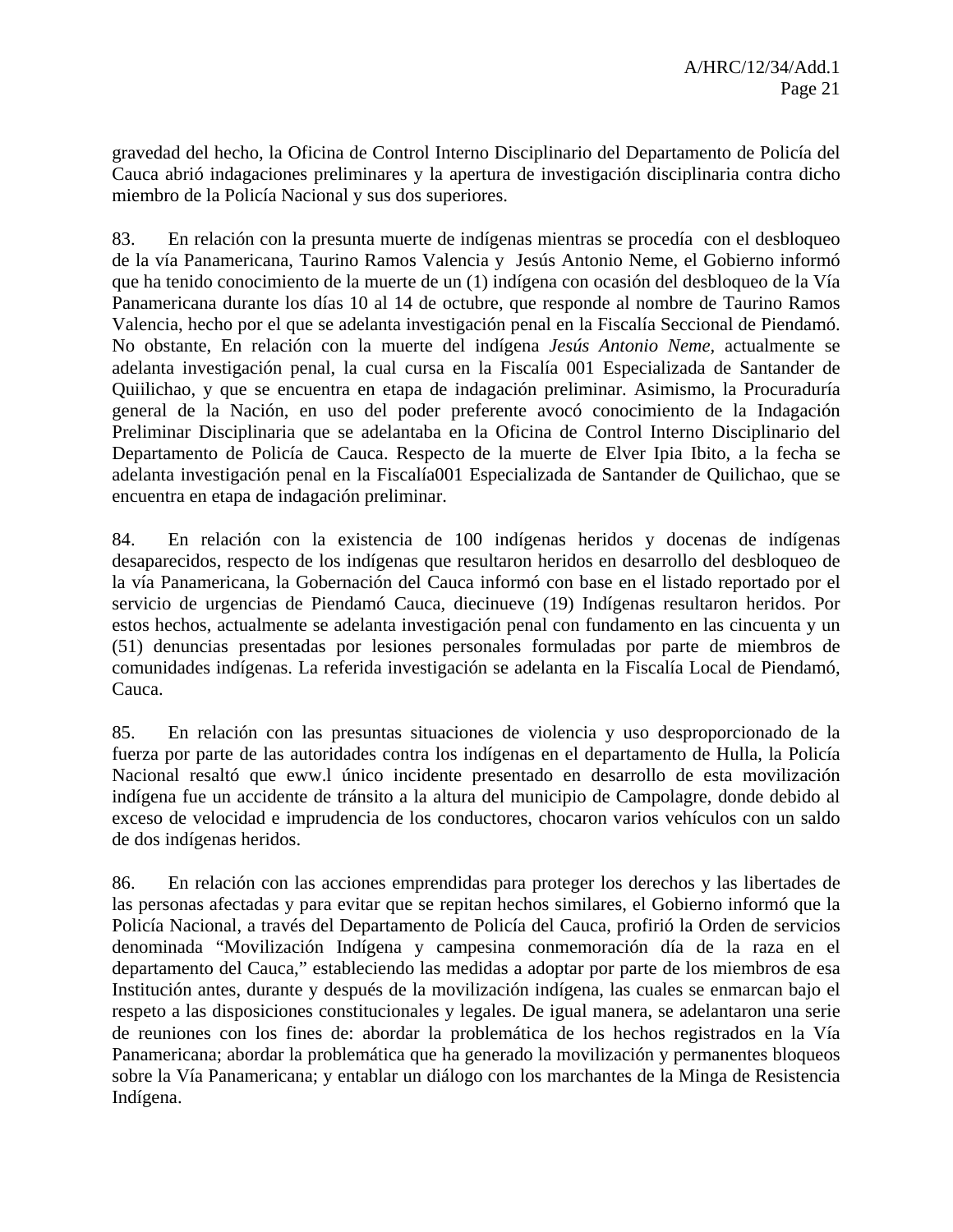87. Asimismo, el 2 de noviembre de 2008, el Presiente de la República sostuvo una reunión de más de seis (6) horas con los voceros de las comunidades indígenas para encontrar caminos en aras de ir resolviendo los problemas. Los resultados de la reunión fueron la proposición de instalar una mesa permanente de diálogo para seguir discutiendo los temas planteados por las comunidades indígenas al Gobierno Nacional así como la proposición de una investigación de las denuncias sobre presuntos desbordamientos de la Fuerza Pública. El último se complementó con la solicitud oficial al defensor del Pueblo para que en su calidad de autoridad independiente, dé el respectivo trámite a las denuncias sobre presuntas violaciones de derechos humanos.

88. El 22 de noviembre de 2008, varios Ministros del Gobierno sostuvieron un diálogo con las comunidades indígenas que resultó en la confirmación de una comisión mixta por diez Viceministros y diez representantes de la Minga con el objetivo de atender las preocupaciones de los indígenas.

89. En relación con el supuesto homicidio del Sr. Mariano Morano Dizú por parte de agentes de la fuerza policiales y las investigaciones que han sido o serán conducidas sobre el supuesto homicidio arriba mencionado, el Estado de Colombia reiteró que la fuerza utilizada por parte del ESMAD en desarrollo de las manifestaciones de la Miga Indígena atendido a las circunstancias y al grado de violencia ejercido por los manifestantes. El Estado colombiano aclaró que la persona que resultó muerta en el marco de las manifestaciones de la Minga Indígena, fue identificada como Taurino Ramos Valencia, y no Mariano Dizú.

90. Al respecto, la Fiscalía General de la Nación indicó que el indígena Taurino Ramos Valencia resultó herido en el sitio de los hechos y fue trasladado a la ciudad de Popayán, con muerte cerebral. Es pertinente precisar que el informe emitido por el Instituto Nacional de Medicina Legal y Ciencias Forenses determinó que la muerte se produjo por heridas con esquirlas de explosivos y no arma de fuego. Por este hecho se adelanta una investigación en la Fiscalía seccional de Piendamó.

91. El Gobierno señaló que, si bien las comunidades indígenas manifestaron que la necropsia realizada al cuerpo del indígena Taurino Ramón Valencia habría sido cambiada, la Fiscalía General de la Nación informó a esta Dirección que la Directora Seccional de Fiscalía de Popayán, una vez tuvo conocimiento de los hechos, se desplazó hasta Medicina Legal para verificar que los funcionarios atendieran este caso con la mejor disposición y con todo el compromiso.

92. En cuanto a acciones disciplinarias, el Procurador General de la Nación dispuso una comisión especial integrada por asesores en derechos humanos adscritos a su Despacho, para que asumieran las investigaciones a que hubiera lugar respecto de los hechos ocurridos en desarrollo de las movilizaciones indígenas, que presuntamente pueden constituirse como faltas disciplinarias. Asimismo, el Procurador General de la Nación avocó el conocimiento de las indagaciones preliminares disciplinarias que estaban siendo adelantadas por la oficina de Control Interno Disciplinario del Departamento de Policía del Cauca, en contra miembros del ESMAD por los hechos relacionados con la muerte del indígena Taurino Ramos Valencia. Asimismo, por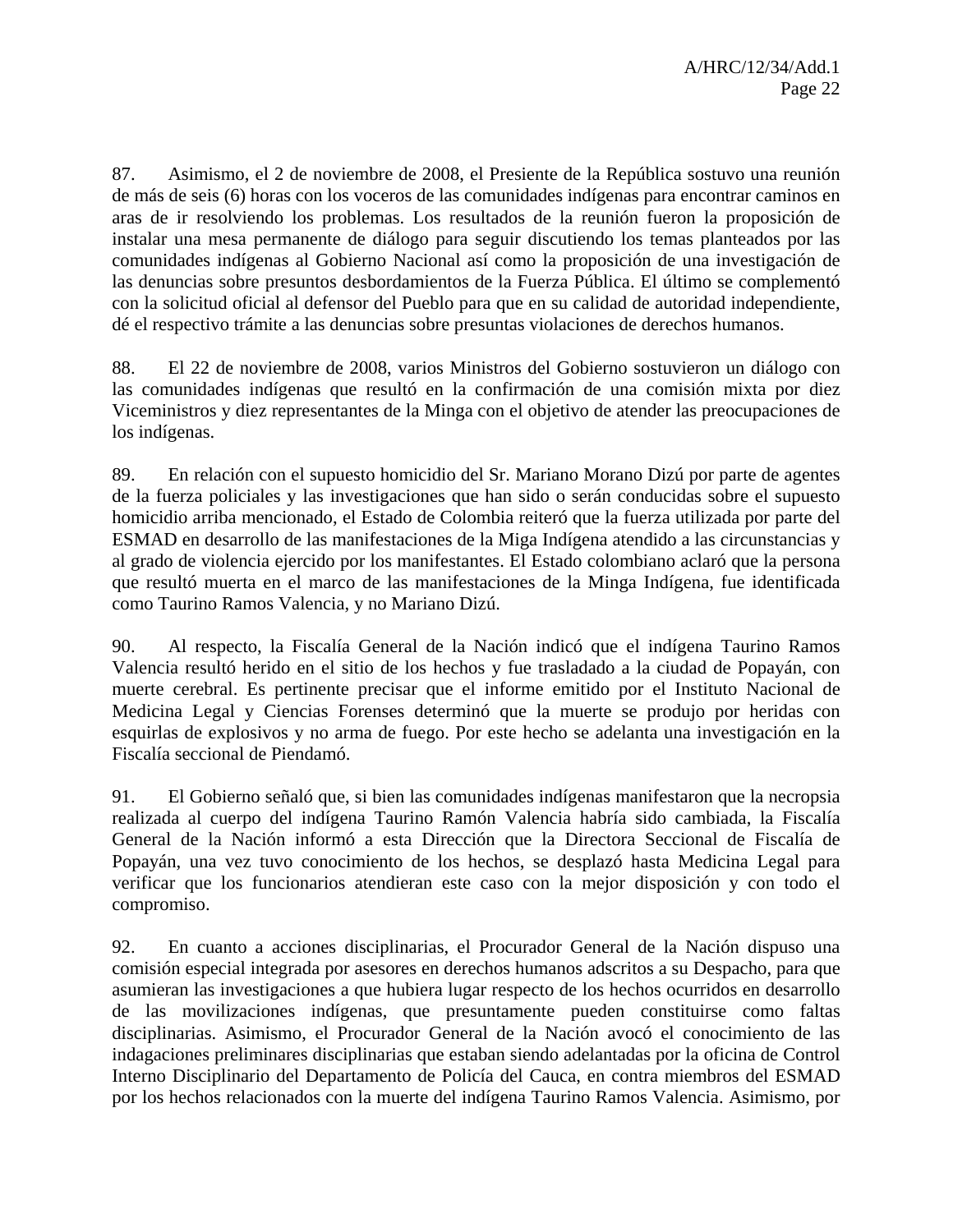auto del 13 de noviembre del 2008 se decretó la apertura formal de investigación disciplinaria en contra de cinco (5) miembros de la Policía Nacional, en su mayoría integrantes del ESMAD.

#### *Observaciones*

93. El Relator Especial agradece la respuesta del Gobierno Colombiano así como la oportunidad que tuvo de discutir este caso con autoridades del Gobierno durante la visita que llevó a cabo a Colombia, a invitación del Gobierno del 22 al 27 de julio de 2009. El Relator Especial presentará observaciones sobre la situación de los pueblos indígenas en Colombia en el contexto del informe sobre la situación de los pueblos indígenas en el país.

#### **Situación sobre el asesinato del Sr. Edwin Legarda**

#### *Comunicación del Relator Especial de 29 de diciembre de 2008*

94. El 29 de diciembre de 2008, el Relator Especial, junto con la Relatora Especial sobre la situación de los defensores de los derechos humanos, el Relator Especial sobre la promoción del derecho a la libertad de opinión y de expresión, y el Relatora Especial sobre la violencia contra la mujer, envió un llamamiento urgente sobre información recibida en relación con el asesinato del Sr. Edwin Legarda, esposo de la Sra. Aida Quilqué Vivas, Consejera Mayor del *Consejo Regional Indígena del Cauca* (CRIC).

95. En resumen, según la información recibida: La Sra. Aida Quilqué Vivas ha tenido un papel importante en la Minga Nacional de Resistencia Indígena y Popular, una jornada de unidad comunitaria, social y popular convocada por la *Organización Nacional Indígena de Colombia*  (ONIC) para defender la vida y los derechos territoriales, políticos, ambientales y alimentarios de las poblaciones indígenas. En octubre de 2008, las autoridades colombianas, incluyendo al Presidente, supuestamente justificaron la represión de esta Minga por parte de las Fuerzas Armadas de Colombia.

96. El 16 de diciembre de 2008, a primeras horas de la mañana, entre las localidades de Inzá y Totoró, Departamento de Cauca, soldados del Batallón "José Hilario López" de la tercera división del Ejército habrían llevado a cabo un ataque armado contra el Sr. Edwin Legarda. La víctima conducía una camioneta de la Consejería del CRIC con vidrios semipolarizados que se había asignado a su esposa, la Sra. Aida Quilqué Vivas. En total 17 balas, disparadas desde varios ángulos, habrían llegado al vehículo. El Sr. Edwin Legarda se habría muerto unas horas después en un hospital.

97. Al momento del ataque el Sr. Edwin Legarda se dirigía a recoger a la Sra. Aida Quilqué Vivas, quien regresaba de Ginebra, Suiza, donde había asistido como representante del CRIC y delegada de la ONIC al Examen Periódico Universal (EPU) de Colombia en las Naciones Unidas. Ante el EPU la Sra. Aida Quilqué Vivas habría denunciado las violaciones de derechos humanos de las cuales los pueblos indígenas son víctima, incluyendo supuestas ejecuciones extrajudiciales por parte de las fuerzas de seguridad.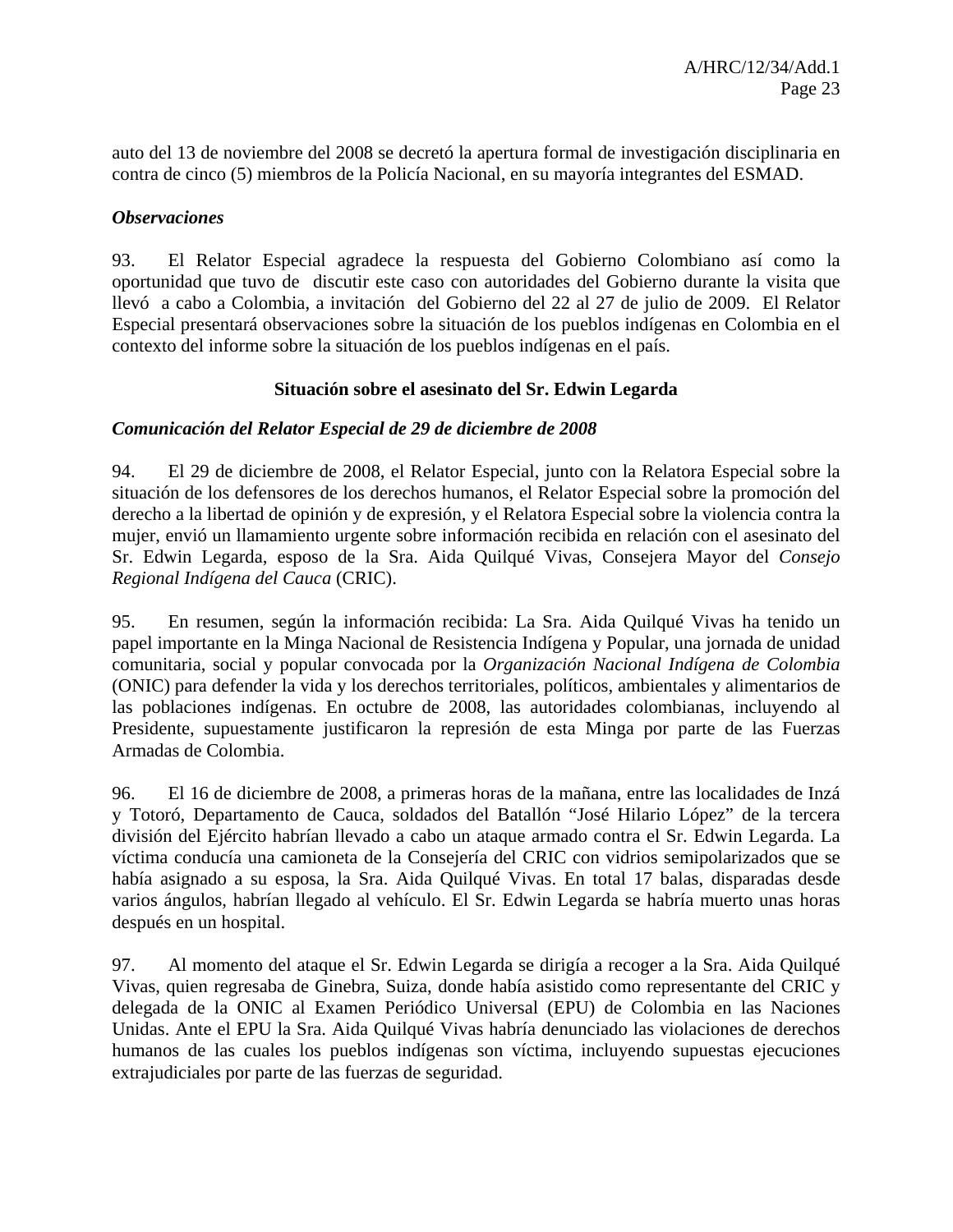98. El asesinato del Sr. Edwin Legarda podría estar vinculado con las actividades de la Sra. Aida Quilqué Vivas en la defensa de los derechos humanos, en particular los derechos indígenas. Considerando que el vehículo conducido por el Sr. Edwin Legarda tenía vidrios semipolarizados y no se podía comprobar quién lo conducía, se teme que el ataque podría haber sido dirigido contra la Sra. Aida Quilqué Vivas. Así se expresa gran preocupación por la integridad física y psicológica de la Sra. Aida Quilqué Vivas.

99. Los Relatores Especiales llamaron la atención del Gobierno de Colombia sobre las normas fundamentales enunciadas en varios instrumentos. Asimismo, instaron al Gobierno a que adopte todas las medidas necesarias para proteger los derechos y las libertades de la Sra. Aida Quilqué Vivas e investigar, procesar e imponer las sanciones adecuadas a cualquier persona responsable de las violaciones alegadas. Asimismo, se instó a que tome las medidas eficaces para evitar que se repitan tales hechos.

#### *Respuesta del Gobierno de 17 de marzo de 2009*

100. Mediante una carta fechada 17 de marzo de 2009, el Gobierno respondió a la carta de los Relatores Especiales y destacó que el Estado de Colombia repudia el homicidio del señor Edwin Legarda, ex esposo de la líder indígena del Consejo Regional indígena del Cauca (CRIC) Alda Quilqué, en hechos ocurridos el 16 de diciembre de 2008.

101. En resumen, según la información proporcionada por el Gobierno: Desde el primer momento en que se tuvo conocimiento de la noticia, el Estado, desde su más alto nivel, condenó los presuntos hechos y conminó a las autoridades competentes adelantar las investigaciones a que hubiere lugar. El 17 de diciembre, el señor Presidente de la República de Colombia, Dr. Álvaro Uribe, expresó su condolencias y se comprometió pedir una investigación a la Procuraduría, a la Fiscalía y también al delegado de la Alta Comisionada para Derechos Humanos, que preside la Delegación en Colombia, y que el Gobierna se sujete totalmente a les conclusiones de esa investigación.

102. El Presidente añadió que a pesar de que el CRIC ha tenido mucha discrepancia con el Gobierno, expresa toda su voluntad de poder adelantar un análisis con calidez de toda la problemática, y buscar dar soluciones. El gobierno organizó un reunión pública en 'La Marla', en lo cual, con la coordinaci6n del señor Ministro del Interior y de Justicia, se reunió durante más de doce horas con la minga organizada por estas comunidades indígenas para hablar francamente y democráticamente.

103. De otro lado, mediante un comunicado del 17 de diciembre de 2006, el Ministerio de Defensa lamentó la muerte del señor Legarda, e informó a la opinión pública que es prioridad para el Ministerio de Defensa establecer a la mayor brevedad las circunstancias en que ocurrieron los hechos en donde murió el Señor Legarda y para ellos ya se tomaron medidas. El Ministerio de Defensa también se le solicitó a la Fiscalía General de Nación y la Procuraduría enviar una comisión especial al área para que adelante las investigaciones necesarias en materia penal y disciplinaria, y se les ofreció todo el apoyo que pueden necesitar.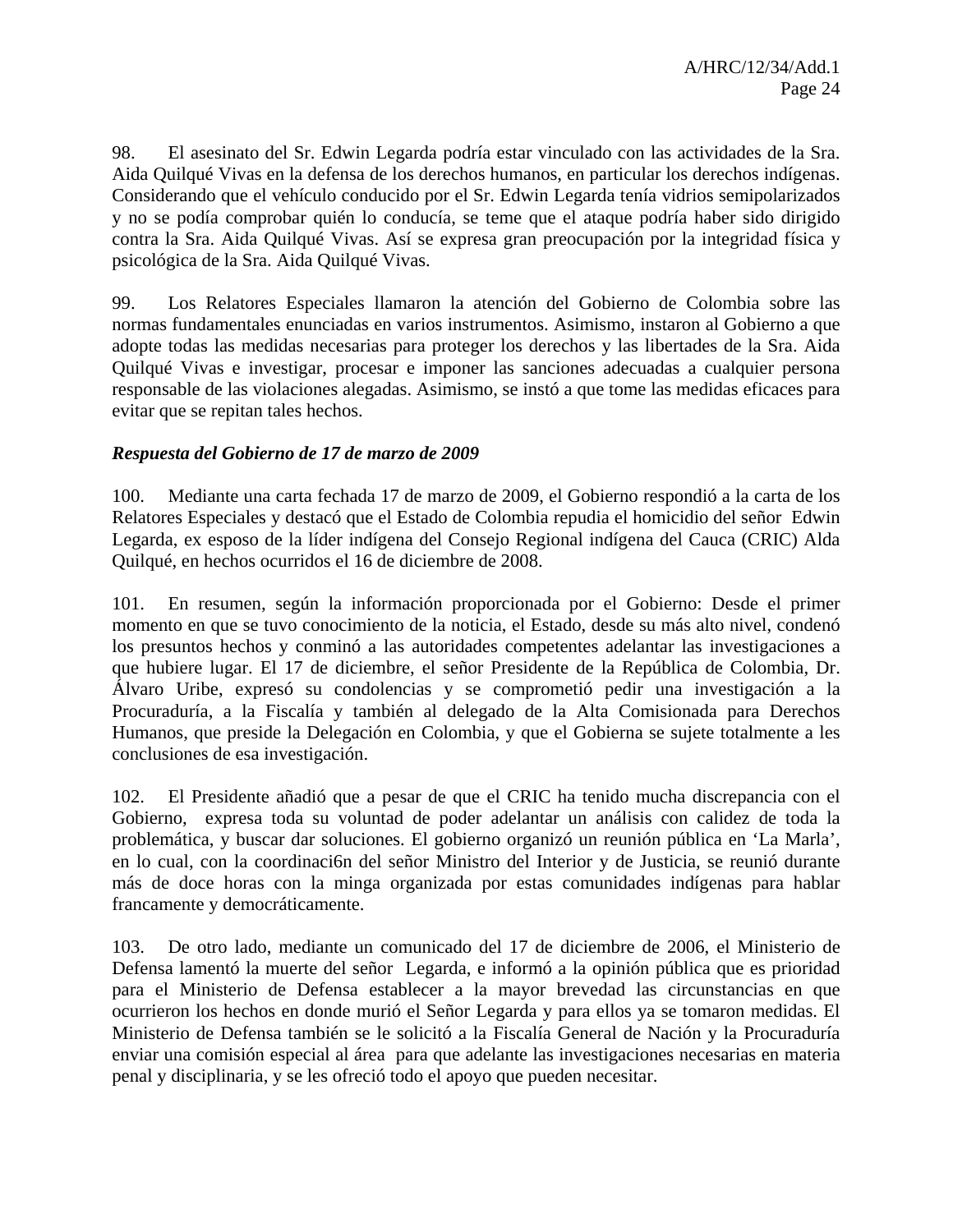104. El Ministerio se puso en contacto con la Oficina de la Alta Comisionada de las Naciones Unidas para los Derechos Humanos con el fin de garantizar el acceso necesario para que realice una investigación. Asimismo, el Ministerio de Defensa mantendrá informada a la opinión pública en la medida en que las investigaciones arrojen resultados y claridad sobre lo ocurrido, y reiteró su política de transparencia con relación a las acciones de todos los integrantes de la Fuerza Pública.

105. El Gobierno de Colombia está plenamente convencido que el respeto y la garantía de los Derechos Humanos son la única herramienta para lograr los fines del Estado y cualquier violación a estas normas y principios debe ser sancionada a la luz de la legislación nacional y los Tratados y Convenios internacionales debidamente ratificados por el país. El Estado destaca que su objetivo primordial, esclarecer los hechos y sancionar a los responsables; brindar protección efectiva a la familia del señor Legarda y revisar procedimientos internos al interior de las Fuerzas Armadas para evitar que hechos similares se repitan.

106. El 17 de diciembre de 2008, una investigación fue adelantada por la Fiscalía General de la Nación. La Fiscalía General de la Nación informó que una vez conocidos los hechos, una Comisión del Cuerpo Técnico de investigación (CTI) de la ciudad de Popayán, capital del departamento del Cauca, se desplazó al sitio donde ocurrieron los mismos con el propósito de recolectar la evidencia física correspondiente. Una vez allí, se observó que el sitio no se encontraba protegido, motivo por el cual se procedió a acordonar el sitio.

107. Por su lado, la Procuraduría Provincial de Popayán, una vez tuvo conocimiento de los presuntos hechos relacionados con la muerte del señor Legarda, abrió indagación preliminar. El 17 de diciembre de 2008, la Procuraduría Provincial de Popayán adelantó una visita especial a las instalaciones del Batallón "José Hilario López" de esta ciudad. Asimismo, se envió comunicación dirigida al Comandante del mencionado Batallón con el objeto de solicitar copia de la orden de operaciones. Adicionalmente, los días 18 y 19 de diciembre de 2008, se recibieron las versiones libres de los treinta y cuatro soldados que al parecer, habrían participado en los hechos que presuntamente ocasionaron la muerte al señor Legarda.

108. Posteriormente, en enero de 2009 la Procuraduría Provincial de Popayán solicitó al Comando de Policía del departamento de Cauca, copia del acta de Inspección al cadáver del señor Legarda. El día 2 de febrero de 2009, la Procuraduría Provincial de Popayán recibió la declaración bajo la gravedad de juramento de la persona que se encontraba con la presunta víctima el día de los hechos, y de la señora Aida Quilqué.

109. El Despacho da la Procuraduría Provincial de Popayán informa que, a la fecha, se encuentra a la espera de la información solicitada al Batallón de Infantería "José Hilario López", así como de recibir otros testimonios que serían necesarios para adelantar la investigación disciplinaria. La Dirección de Derechos Humanos del Ministerio del Interior y de Justicia también informó que había adoptado e implementado medidas de protección a favor de la señora Aida Quilqué y su hija.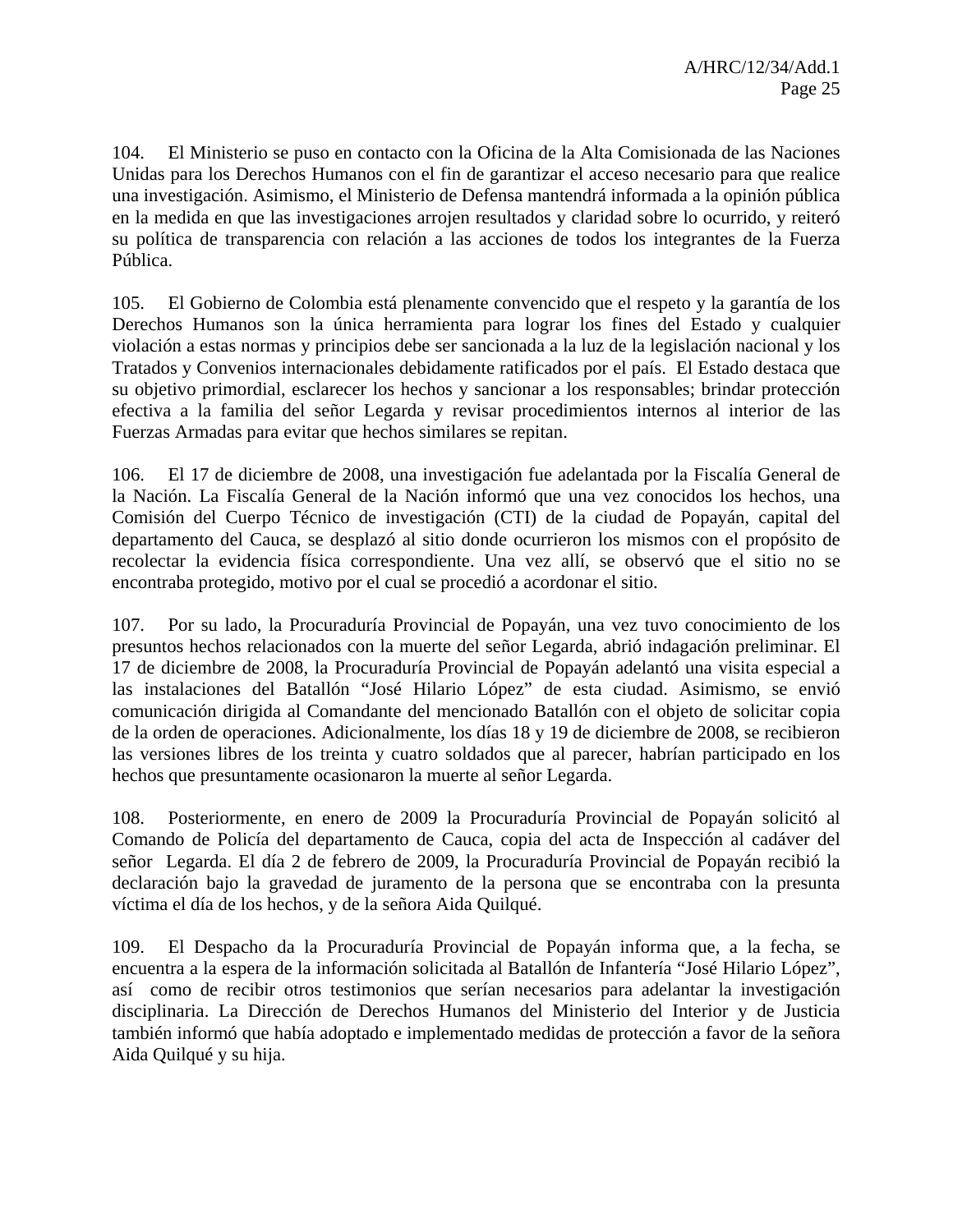110. El Ministerio de Defensa informó que el 19 de enero de 2009, en las instalaciones de la Presidencia de la República, en una reunión que contó con la asistencia del señor Ministro de Defensa Nacional, el Comandante de la Fuerzas Militares y representantes de las Naciones Unidas en Colombia, se expuso el caso de la lamentable muerte de Edwin Legarda. Con base en las conclusiones adoptadas en dicha reunión, se determinó fortalecer y reafirmar las siguientes acciones: (1) Revisar la doctrina respecto a la disciplina del fuego; (2) Continuar con la difusión a todos los niveles de la institución castrense el cumplimiento de la obligación legal de "primer respondiente y "preservación de la escena de los hechos"; (3) Fortalecer el proceso de transmisión a todos los niveles de los criterios y procedimientos establecidos para la instalación de retenes y dispositivos militares sobre vías principales y alternas; e (4) Impartir instrucciones para que, a través de los Centros de Instrucción y Entrenamiento, se refuercen las respectivas capacitaciones en aras de cumplir con el anterior compromiso institucional.

111. Existe la plena disposición para proceder a iniciar los trámites pertinentes para la indemnización de la familia del señor Legarda, dentro de los límites legales y constitucionales, y siempre que se cuente con la voluntad manifiesta de los familiares de la presunta víctima. Además, el 23 de Marzo de 2009, el Gobierno Colombiano remitió el informe de la Fiscalía General de la Nación que se refiere al estado actual de la investigación sobre el Sr. Legarda.

#### *Observaciones*

112. El Relator Especial agradece la información detallada proporcionada por el Gobierno de Colombia sobre las cuestiones y preocupaciones mencionadas. El Relator Especial enfatiza la necesidad de investigar seriamente las alegaciones de violaciones a los derechos humanos de individuos indígenas, incluido el Sr. Legarda, y de llevar a la justicia a los responsables de cualquiera violación y hacer todo lo posible para asegurar la no repetición de hechos similares.

#### **Ethiopia**

#### **Situation concerning the construction of the Gibe 3 Dam**

#### *Communication of the Special Rapporteur of 10 June 2009*

113. In a letter dated 10 June 2009 the Special Rapporteur drew the attention of the Government of Ethiopia to concerns regarding the construction of the Gibe 3 dam along the Omo River. According to the information received, the dam will have alleged negative effects on a variety of indigenous ethnic groups living in the Omo River Valley, including the Dassanech, Turkana, Hamar, Karo, Mugudji, Murle, Northern Kwegu, Nyangatom, Mursi, Bodi, and Dizi, among others.

114. In summary, according to the information received: The lower Omo River Valley is populated by nearly 500,000 people belonging to a variety of indigenous groups. The majority of these groups rely significantly on the Omo River and its seasonal flooding cycles for their subsistence. This flooding, which typically occurs in August and September, enables the indigenous inhabitants of the region to practice flood retreat cultivation-when flood waters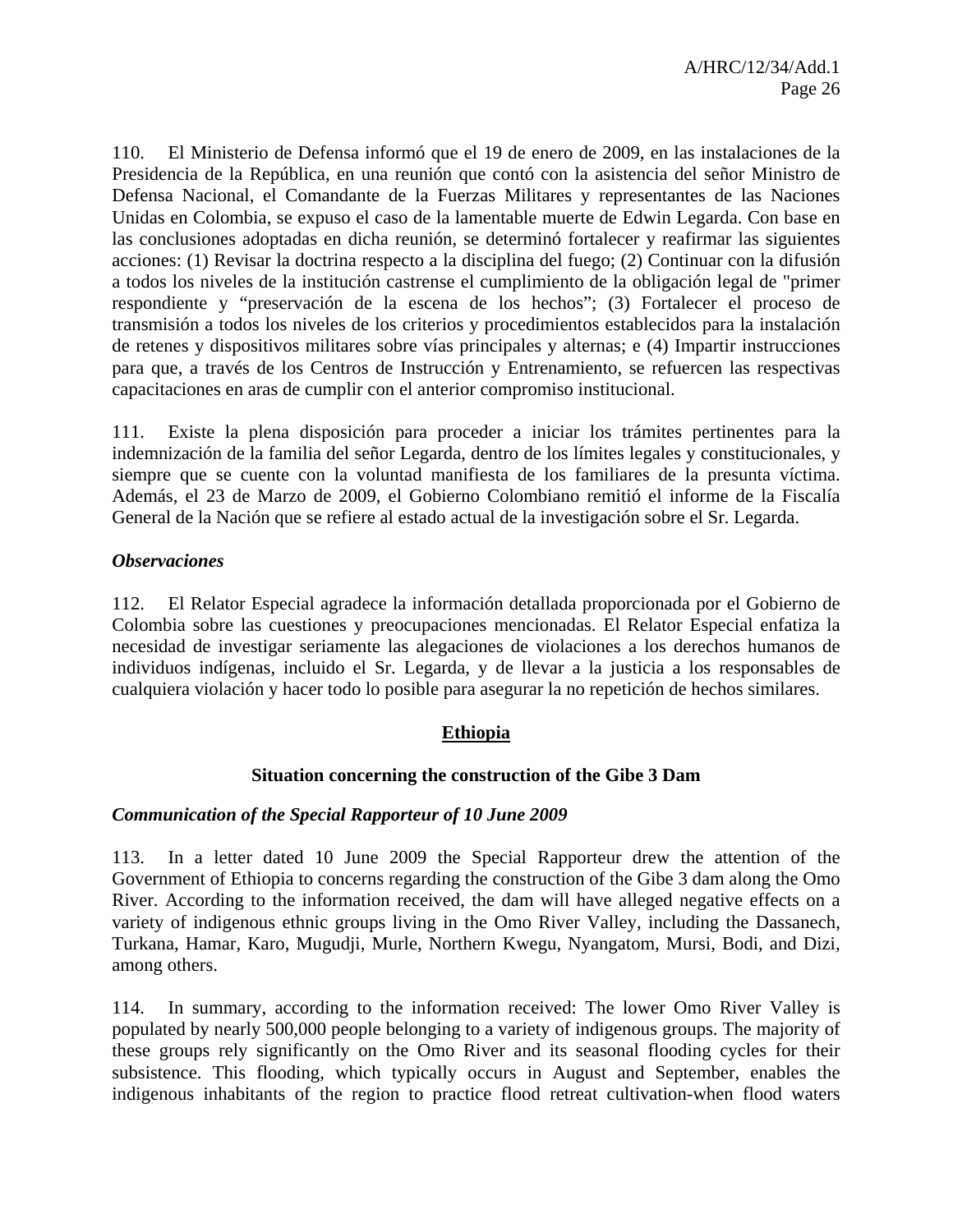recede, the nutrients left behind after the flood allow for cultivation to occur on a dependable basis without the need of additional fertilizers. Such practices enable the population of the lower Omo River Valley to provide for their own subsistence without having to rely heavily of Government food aid.

115. Aside from the subsistence activities, the Omo River is reportedly of special spiritual and cultural significance to many of the communities that inhabit the region, and the river is also used for transportation, raising livestock, and bathing, among other activities. There is concern that the construction of the dam will impede the subsistence and cultural activities for which the communities of the lower Omo River Valley rely on the river.

116. There are also serious environmental concerns related to the construction of the dam, as well as the adverse effect it will have on the flooding cycles of the Omo River, which may threaten nearby forest and wildlife resources whose existence is intricately tied to the river. It has been reported that planning for the dam and its construction have progressed despite the fact that some of these resources are found in the Omo National Park, which is designated as a protected area in order to safeguard the area's flora and fauna. While the interruption of the natural flooding cycle appears to threaten the cultivation practices of those communities, the potential environmental harm will further diminish food and other subsistence resources upon which the region's inhabitants are almost entirely dependant.

117. Reportedly, the project preparation and construction has proceeded without necessary and adequate technical reviews and environmental assessments. Most notably under Ethiopia's Environmental Impact Assessment Proclamation, projects such as Gibe 3 require an Environmental and Social Impact Analysis (ESIA) and must receive clearance from the Environmental Protection Agency. However, construction of Gibe 3 began two full years before approval of an ESIA. The studies that were undertaken and included in the ESIA were allegedly inadequate for the following reasons: misrepresentation of project benefits; poor and inaccurate baseline information; failure to consider project alternatives; poor analysis of project impacts; and unsuitable mitigation measures.

118. Further, the Gibe 3 project was initiated and has proceeded without the necessary consultation with the affected communities, which is required under the Ethiopian Constitution, which states that "people have the right to full consultation and to the expression of their views in the planning and implementation of environmental policies and projects that affect them directly" (art. 92(2)), yet allegedly only 93 community members from four (Mursi, Nyangatom, Dassanech and Karo) of the eight or more downstream indigenous peoples were consulted. Other affected indigenous groups, namely the Hamar, Bodi, Kwagu, Muguji, and Bashada, were never consulted.

119. Most importantly, the only consultations occurred in 2007, well after construction had already commenced. Most affected individuals reportedly do not understand how the project might affect them, in part because of geographic isolation, linguistic barriers, and political marginalization. Project developers have not attempted to overcome these obstacles and have made virtually no project information publicly available, not even through media coverage. What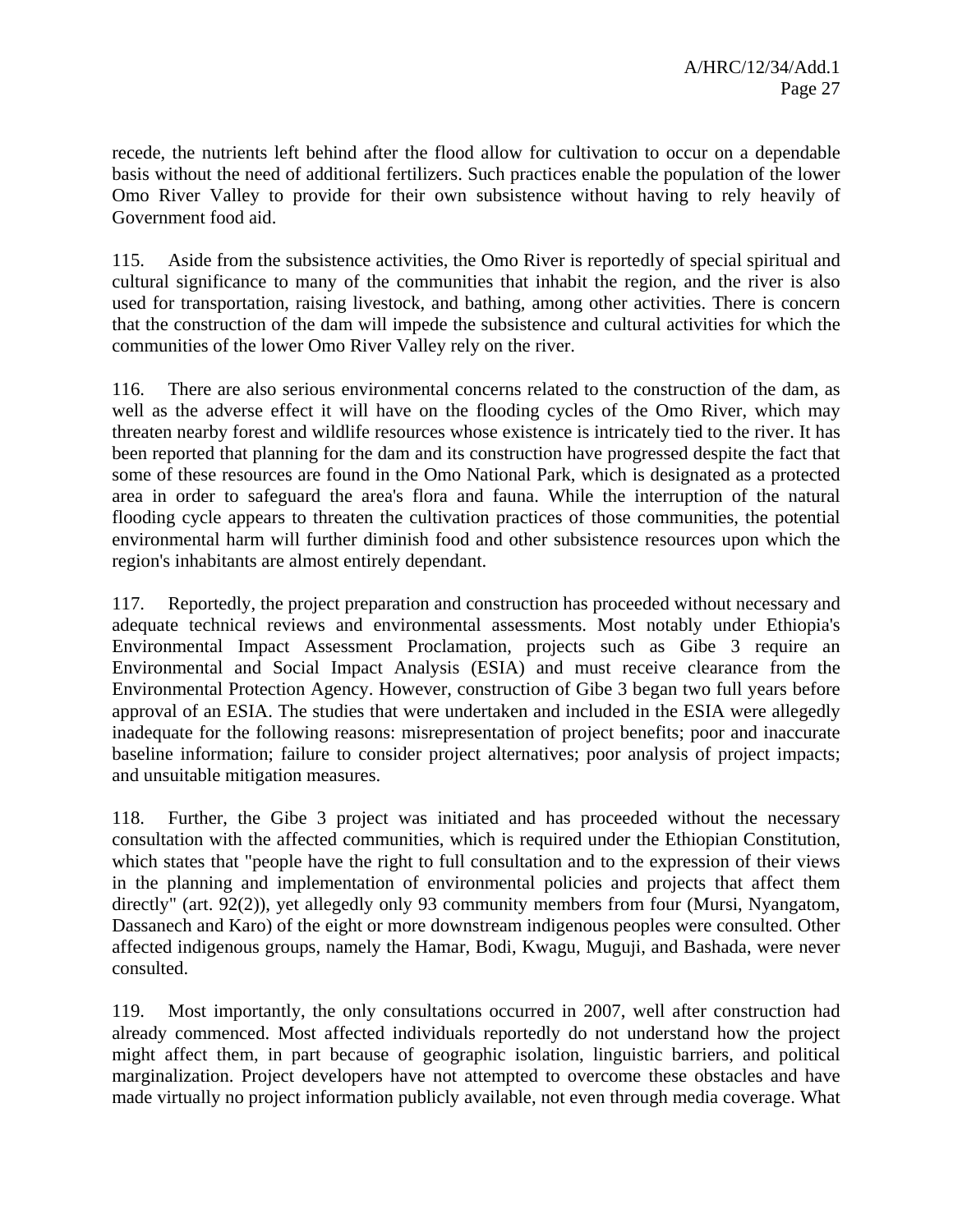little consultation that did occur is reported to have been fraudulent. In at least the Bodi area, a government official is reported to have filled in questionnaire forms saying that the tribes all wanted irrigation, when in fact no tribes in the area ever saw those forms.

120. Aside from a formal process of consultation, the Ethiopian Government has reportedly taken actions to restrain public debate on development activities. Individuals and organizations who have attempted to voice opposition to the Gibe 3 project or to document its adverse impacts reportedly fear retaliation from the Government. In addition, in some instances the Government has criminalized opposition to and debate on development projects such as Gibe 3.

121. There is no indication to date that the Government has offered any form of compensation to the affected indigenous peoples. Nor is there any indication that the Government has fully considered the potential displacement of indigenous peoples or the need to develop a comprehensive resettlement plan.

#### *Observations*

122. The Special Rapporteur notes that there is no record of any reply from the Government of Ethiopia to the letter of 10 June 2009 by the time of the finalization of this report.

#### **Guatemala**

#### **Situación sobre supuestas amenazas en contra del Sr. Amílcar Pop**

#### *Comunicación del Relator Especial de 19 de agosto de 2008*

123. En una carta fechada 19 de agosto de 2008, el Relator Especial, junto con el Relator Especial sobre la independencia de magistrados y abogados y la Relatora Especial sobre la situación de los defensores de los derechos humanos señalaron a la atención urgente del Gobierno la información recibida en relación con el Sr. Amílcar Pop y la Asociación de Abogados y Notarios Mayas de Guatemala (AANMG).

124. En resumen, según la información recibida: El Sr. Amílcar Pop es abogado y presidente de la AANMG, organización que proporciona asistencia legal a comunidades indígenas de Guatemala, en particular en asuntos relacionados con los recursos naturales de las comunidades. Desde el año 2006, el Sr. Amílcar Pop ha apoyado a 60 líderes comunitarios de San Juan Sacatepéquez en la defensa de sus recursos naturales y en contra la empresa Cementos Progresos SA, la cual supuestamente tiene planes para construir una planta de cemento en su localidad.

125. El 2 de agosto de 2008, poco después de medianoche, el Sr. Amílcar Pop fue perseguido y amenazado con un arma de fuego, por los pasajeros de una pick-up blanca doble cabina con vidrios polarizados y sin placas, quienes llevaban máscaras que hacían imposible su identificación. Los individuos lo habrían amenazado de muerte. El Sr. Amílcar Pop, quien logró escapar, habría resultado lesionado en la lengua, motivo por el cual se dirigió a un hospital. Una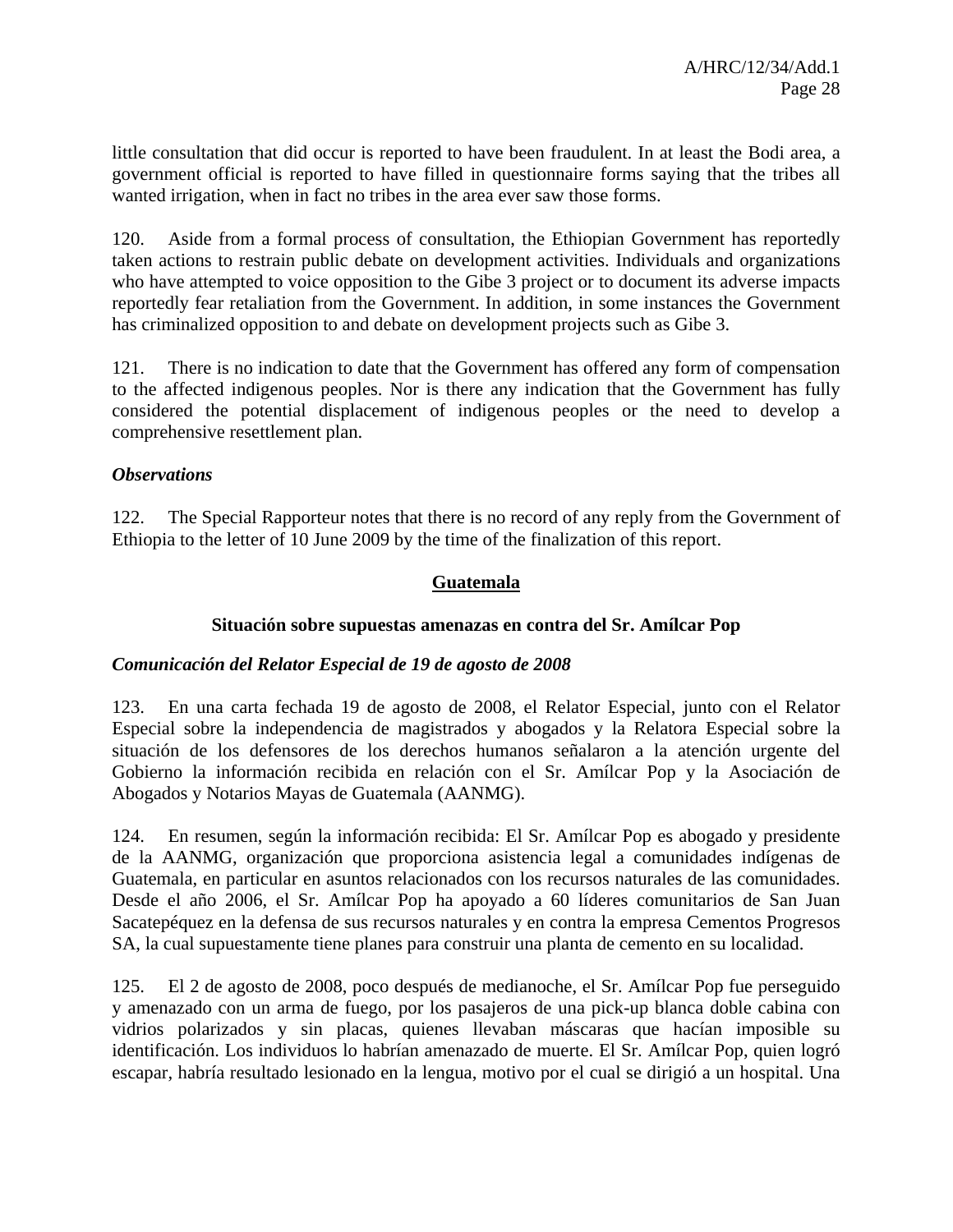vez en el hospital, descubrió que la pick-up se encontraba estacionada detrás de su coche. Sin embargo, cuando salió, aproximadamente a las 6 a.m., ya no estaba allí.

126. A lo largo de los años 2007 y 2008, los integrantes de AANMG habrían recibido varias amenazas de muerte, tanto por teléfono, como por correo, para que dejaran de proporcionar asistencia legal a las comunidades de San Juan Sacatepéquez.

127. Además, la AANMG ha sido el objeto de varias denuncias ante el Ministerio Público por parte del Consejo Municipal por intimidación, amenazas y coacción. Dichas denuncias no están sustentadas en ninguna evidencia. Asimismo, la AANMG habría sido falsamente acusada de ser responsable del asesinato del Sr. Francisco Tepeu Piri, un habitante del Municipio de San Juan Sacatepéquez, quien murió después de una protesta contra Cementos Progresos SA, la cual tuvo lugar el 21 de junio de 2008.

128. Los Relatores Especiales expresaron su preocupación por el hecho de que las amenazas y acusaciones en contra del Sr. Amílcar Pop y de otros miembros de la AANMG, así como la persecución de este último, podrían estar directamente relacionadas con sus actividades legítimas de defensa de los derechos de las comunidades indígenas de San Juan Sacatepéquez. También expresaron preocupación por la integridad física y psicológica del Sr. Amílcar Pop y de los demás miembros de la AANMG. Estos hechos, de ser confirmados, se enmarcan en un contexto de gran vulnerabilidad de los defensores de los derechos humanos en Guatemala.

#### *Respuesta del Gobierno de 20 de marzo de 2009*

129. Mediante una carta fechada 20 de marzo de 2009, el Gobierno remitió un informe con su respuesta a la carta de alegación.

130. En resumen, según el informe: Los hechos relatados en la carta de alegación son los mismos que la Comisión Presidencial actualmente conoce. En cuanto a la presentación de alguna queja, el 7 de agosto de 2008 el Licenciado Amílcar Pop interpuso la respectiva denuncia ante el Ministerio Público en virtud de haber sufrido amenazas e intimidaciones por personas desconocidas. La Comisión Presidencial, el 20 de agosto de 2008 solicitó información al Ministerio Público sobre si el Sr. Amílcar Pop presentó la denuncia respectiva.

131. El 8 de septiembre COPREDEH, otra organización de derechos humanos guatemalteco, dio respuesta a la comunicación enviada por el Ministerio Público en donde solicitó se informara si el Sr. Amílcar Pop goza actualmente de medidas cautelares. El Ministerio Público, aún se encuentra investigando los hechos denunciados por el Sr. Amílcar Pop, que tuvieron lugar el 2 de agosto de 2008. Finalmente, elaborando en las medidas de protección que habían sido adoptadas para garantizar la seguridad de señor Amílcar Pop, el Estado de Guatemala no ha recibido notificación sobre la adopción de medidas cautelares a favor del señor Amílcar Pop, encontrándose por lo tanto a la espera de la respuesta del Sistema Interamericano.

#### *Observaciones*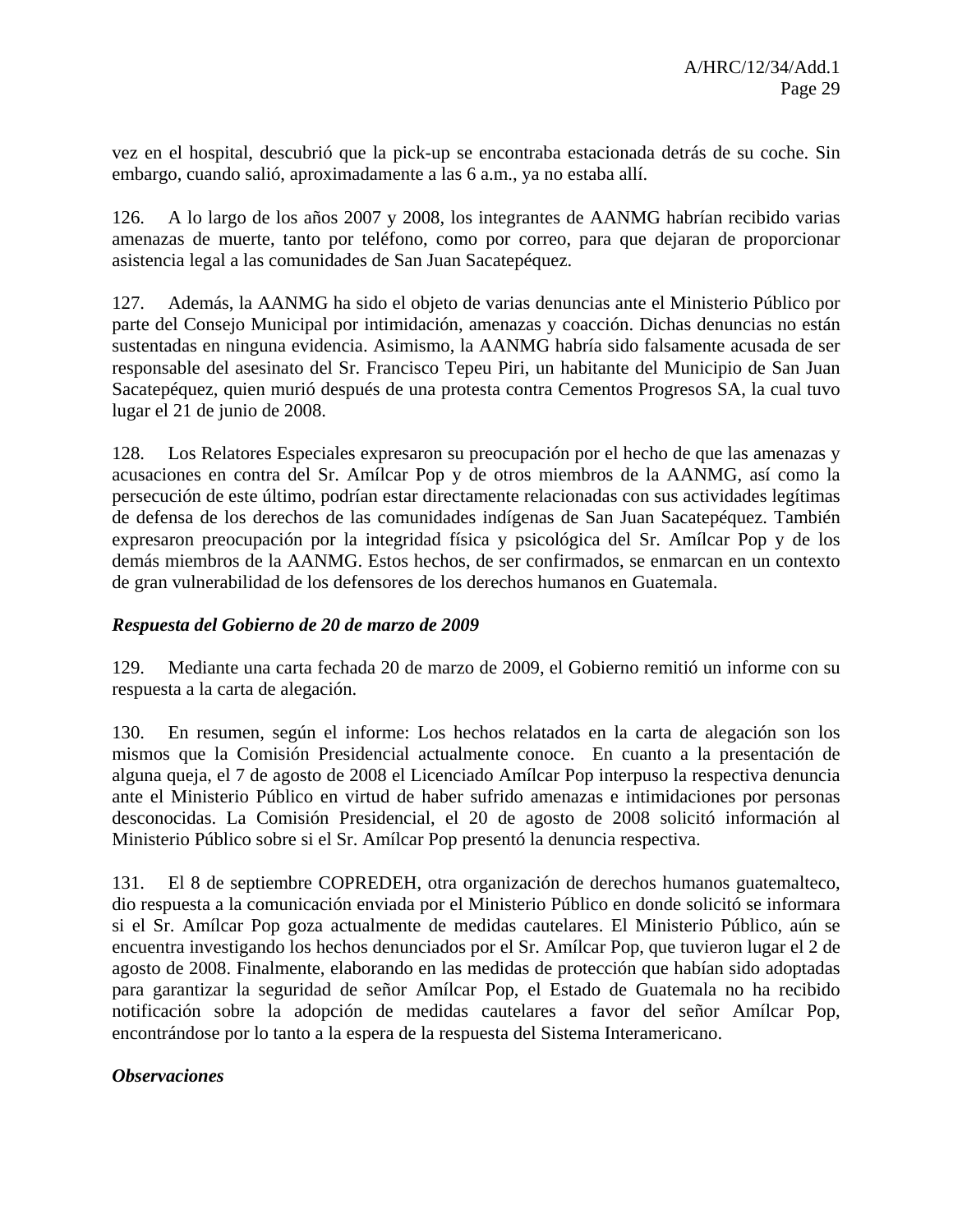132. El Relator Especial agradece la información proporcionada por el Gobierno de Guatemala sobre el asunto y preocupaciones mencionadas, y observa la necesidad de dar solución a los asuntos subyacentes a esta situación, en particular la relación de la situación con las actividades de la empresa Cementos Progresos SA, en San Juan Sacatepéquez. El Relator Especial seguirá monitoreando la situación.

#### **India**

#### **Situation concerning the Adivasi communities of the state of Chhattisgarh**

#### *Communication of the Special Rapporteur of 19 July 2007*

133. On 19 July 2007, the Special Rapporteur, jointly with the Special Rapporteur on the right to food and the Special Rapporteur on adequate housing as a component of the right to an adequate standard of living, sent an allegation letter to the Government of India concerning the alleged threat of eviction of Adivasi families in the state of Chhattisgarh. A copy of that letter is reproduced in the 2007 Communications Report of the Special Rapporteur (A/HRC/6/15/Add.1) (20 November 2007) and is reprinted here for ease of reference.

134. In summary, according to the information received: Numerous Adivasi families faced eviction from their traditional land due to the plan to construct a Tata steel plant in the Lohadiguda Block, Bastar District, Chhattisgarh. The Bastar District is home of the Gonds, Abhuj Maria, Darda Maria, Bison Horn Maria, Munia Doria, Dhruva, Bhatra, Halba and other Adivasi peoples, constituting 70 per cent of the population. These groups are protected by special legal safeguards following the declaration of the Bastar district as a Schedule Area (V) under the Indian Constitution.

135. The construction of the Tata steel plant was allegedly the result of a memorandum of understanding (MoU) signed on 4 June 2005 between Tata Iron and Steel Company Ltd. (TISCO), a part of the transnational company Tata Group, and the Industrial and Mineral Resources Department of Chhattisgarh State Government. The MoU would not reportedly become a public document until the Tata company has entered into a formal agreement with the state Government and all clearances have been granted as provided for in the memorandum.

136. According to the allegations, the MoU provides that the Chhattisgarh State Industrial Development Corporation (CSIDC) would acquire an extension of 53,000 acres of private lands in the Lohadiguda Block, in Bastar district, close to Jagdalpur town. CSIDC would subsequently hand the land over to TISCO within a period of six to nine months after having received the formal application from the company, on a long-term lease of 99 years.

137. The operation of the proposed steel plant would further involve the extraction of large quantities of iron ore, coal, dolomite, limestone and other minerals; the pumping of an estimate of 35 million gallons of water per day from adjacent rivers; the construction of rail and road links, plants, pipelines, residential colonies and other infrastructure.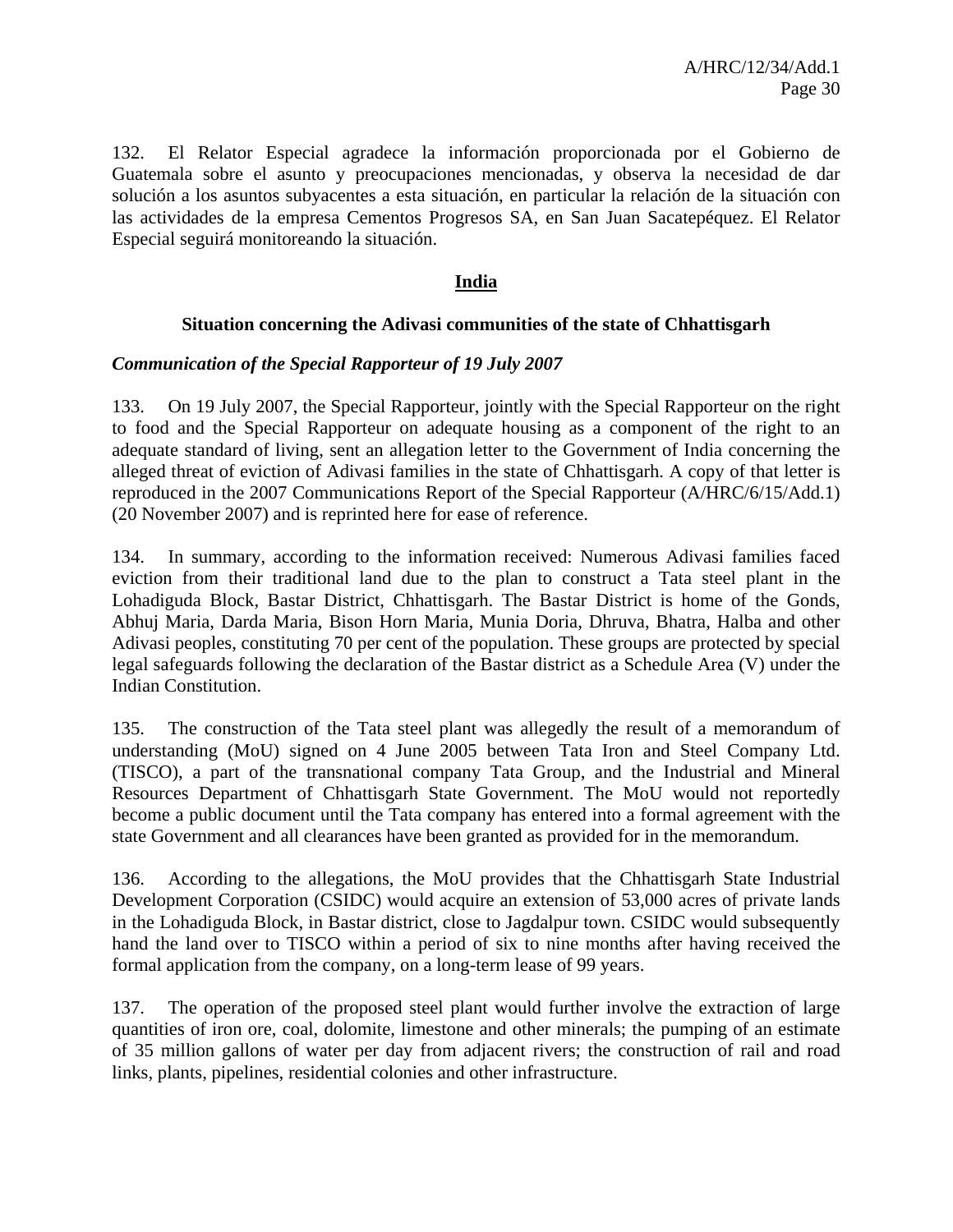138. The reports claimed that the area affected by the construction of the Tata steel plant belonged to the ancestral lands of more than 10 Adivasi villages of Lohadiguda Block, including Dabapal, Dhuragaon, Bade, Paroda, Beliapal, Belar, Badanji, Takarguda, Sirisguda, Kumhali, and Chindgaon, that had traditionally relied on this land for their livelihoods and access to food. The proposed plant would result in the eviction of an estimated 1,500 families from these villages. Reportedly, neither the village council meetings nor the families directly affected by the plan had been consulted by the state Government before it took the decision of allocating their lands to this project.

139. According to the reports, the compensation package offered by the authorities to the affected families was perceived to be insufficient to fully compensate for the loss of livelihood that the displacement would cause. In this connection, it was reported that compensation would be restricted to those families that can prove land ownership. This would allegedly exclude a large number of potentially affected small sharecroppers and have not been found to be eligible to land titles. For those families that could provide such a title, the monetary compensation would be limited to 50,000 rupees (Rs) per acre for non-irrigated land, including grazing land; Rs 76,000 per acre for non-irrigated single-crop land; and Rs 100,000 per acre for irrigated double-crop land. Payment for planted trees and other properties had not allegedly been included in the compensation packages.

140. The Special Rapporteur had further been informed that on 23 February 2007 a notification of land acquisition was published without giving the mandatory 30 days required by the law for filing objections, thus officially initiating the compulsory land acquisition process. On 4 March 2007, the process was suspended for unknown reasons. The potential displacement that the proposed plant construction would cause could also exacerbate the climate of insecurity that the members of tribal communities in the Bastar district have been living with and could contribute to fuel violent incidents.

#### *Response of the Government of 26 June 2009*

141. In a letter dated 26 June 2009, the Government of India provided its belated response to the concerns raised by the Special Rapporteur.

142. In summary, the Government stated that: The Government of India regards the communication as outside the purview of the Special Rapporteur on the situation of human rights and fundamental freedoms of indigenous people since, consistent with India's position on the definition of the word "indigenous", as used in ILO Convention C169 of 1989, the Government of India regards the entire population of India at the time of its Independence (in 1947), and their successors, as indigenous. It may be noted that, as mentioned by the Government of India in its Explanation of Vote on the adoption of the Draft Declaration on the Rights of Indigenous Peoples by the Human Rights Council on 26 June 2007, the Draft Declaration does not define who constitutes "indigenous peoples".

143. Therefore, the Government of India joined the consensus on the adoption of the Draft Declaration on the understanding that, as defined in ILO Convention C269 of 1989, the issue of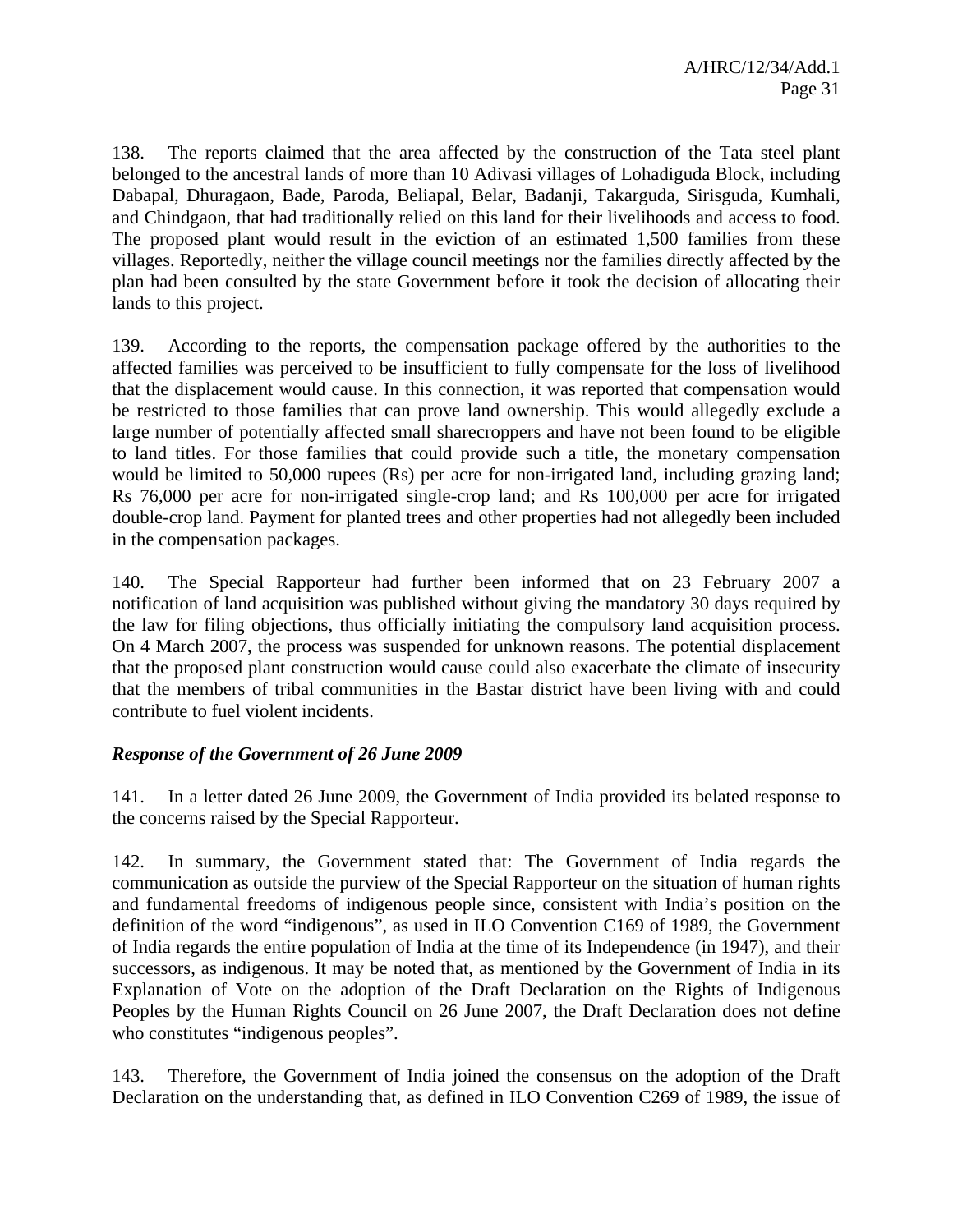indigenous rights pertains to peoples in independent countries who are regarded as indigenous on account of their descent from the populations which inhabited the country, or a geographical region to which the country belongs, at the time of conquest or colonization or the establishment of present State boundaries and who, irrespective of their legal status, retain some or all of their own social, economic, cultural and political institutions.

144. Nevertheless, since the communication was jointly signed by two other Special Rapporteurs, the Government of India has examined the communication and found it to be inaccurate.

145. Under the MoU signed between the Government of Chhattisgarh and Tata Steel for setting up a steel plant in Chhatisgarh, the Chhatisgarh State Industrial Development Corporation (CSIDC) was to acquire only 3,588 acres of private land in Lohandiguda block, as against the claim of 53,000 acres stated in the communication. Less than 26 per cent of private land was to be acquired, causing minimal displacement of only 101 houses. Further, before initiating land acquisition proceedings, the state authorities held several rounds of consultations with the ten affected villages, as required under the law. The minutes of these meetings were duly recorded and signed by the villagers present. In fact, during these consultations, some villagers suggested few changes to improve the compensation package following which some suggestions were accepted and a fresh compensation package announced.

146. The compensation package stipulated Indian Rupees of 1,00,000 per acre of barren land; Rupees 1,50,000 per acre for single crop land; and Rupes 2,00,000 per acre for double crop land, besides the cost of assets attached to the lands. Since there were no share-croppers in the area where the steel plant was supposed to be set up, it was not necessary to make any provision for compensation to share-croppers. Lastly, contrary to what has been mentioned in the OHCHR communication, the land acquisition notification of 23 February 2007 was in accordance with the Land Acquisition Act 1894 that does not have any provision for giving 30 days prior notice.

#### *Observations*

147. The Special Rapporteur thanks the Government of India for its response and notes that he continues to monitor the situation, particularly in light of other communications expressing similar issues present in other regions of India.

#### **Situation concerning Shindu Chattar, Rabindra Majhi, Madhusudum Munda, Kanderam Hemrom, Duskar Barik, Mamata Barik, Jyanti Sethy and Ranjan Patnaik**

#### *Communication of the Special Rapporteur of 24 July 2008*

148. In a letter of 24 July 2008, the Special Rapporteur, together with the Special Rapporteur on the promotion and protection of the right to freedom of opinion and expression and the Special Rapporteur on the situation of human rights defenders, called to the attention of the Government of India information received regarding Shindu Chattar, Rabindra Majhi, Madhusudum Munda, Kanderam Hemrom, Duskar Barik, Mamata Barik, Jyanti Sethy and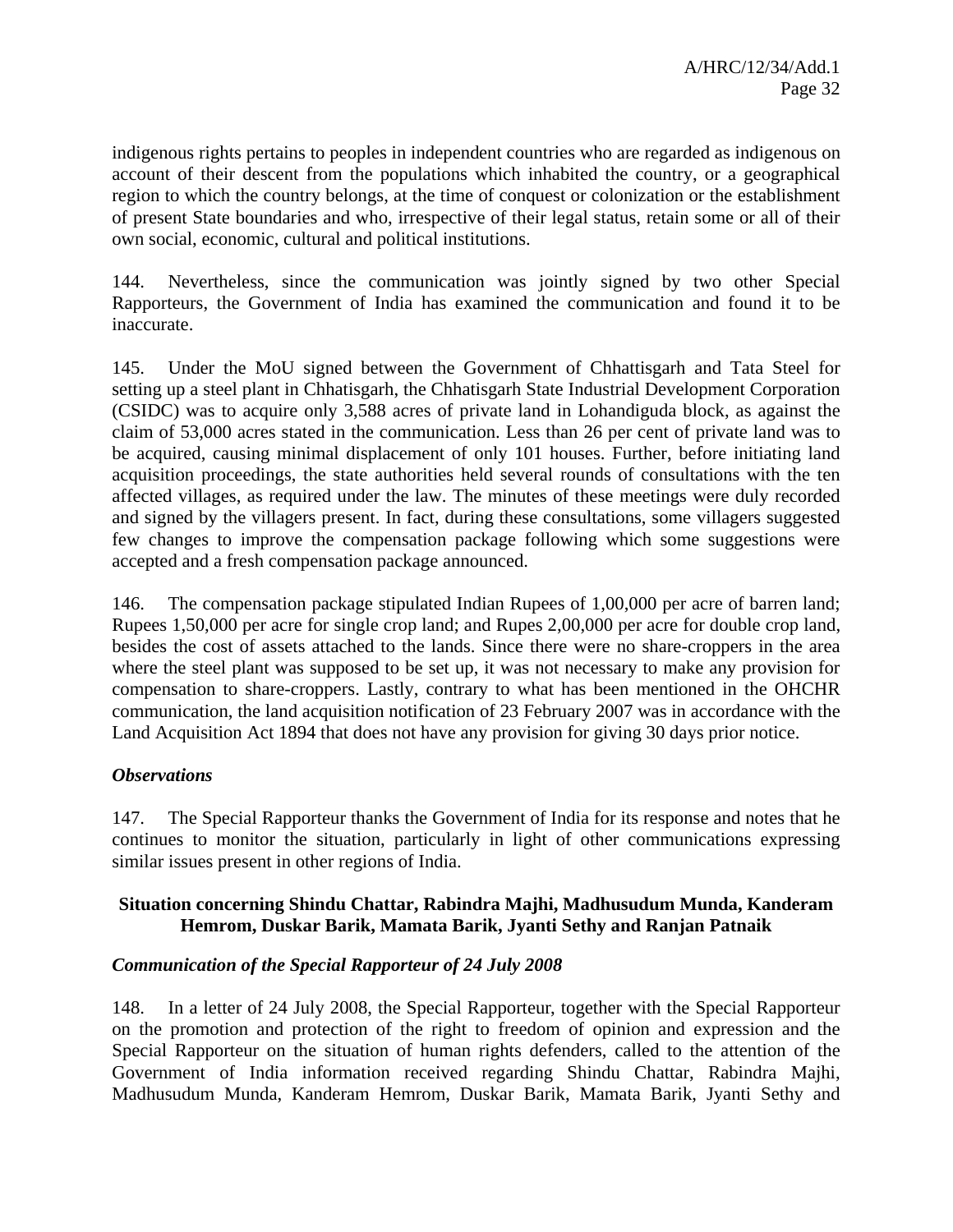Ranjan Patnaik, all members of the Keonjhar Integrated Rural Development and Training Institute (KIRDTI), an organization which peacefully defends the land rights of adivasis (indigenous people) in Harichandanpur, Keonjhar District, Orissa State.

149. In summary, according to information received: Between 1 and 11 July 2008, four members of the KIRDTI were arrested on suspicion of having links with armed Maoist groups. On 1 July, Shindu Chattar was arrested. On 10 July, Rabindra Majhi and Madhumusudum were arrested. On 11 July 2008, Kanderam Hemrom was arrested. While in police custody Rabindra Majhi was badly beaten.

150. Following the arrests of the above members of the KIRDTI, on 11 July 2008, Mr Duskar Barik**,** Ms Mamata Barik**,** Ms Jyanti Sethy and Mr Ranjan Patnaik fled Keonjhar District, fearing torture and ill-treatment, after reports that police planned to question them too for having links with armed Maoist groups. On 12 July 2008, local newspapers published that Keonjhar Police believed that the KIRDTI had links with armed Maoist groups. The KIRDTI and other human rights organizations that work with them strongly deny these links, maintaining that their defense of indigenous land rights is entirely peaceful.

151. District Collectors in Orissa have now pledged to guarantee that any questioning of four members of the KIRDTI who fled from Keonjhar District will be carried out in a safe environment. However, the four members of the KIRDTI who were arrested remain in judicial custody and Rabindra Majhi has been denied access to a doctor.

152. The Special Rapporteurs welcomed the pledge of the District Collectors to protect the members of the KIRDTI during questioning, as well as the transfer of the detained members of the KIRDTI from police custody to judicial custody. However, concern was expressed that the police's plans to question members of the KIRDTI may be related to their legitimate and peaceful activities in the defense of land rights of indigenous people in Keonjhar District. Concern was also expressed for the physical and psychological integrity of Mr. Rabindra Majhi while in custody.

#### *Response of the Government of 12 February 2009*

153. In a letter dated 12 February 2009 the Government of India responded to the letter of the Special Rapporteur noting that the matter was investigated but that the alleged harassment and torture of KIRDTI activists is baseless.

154. In summary, according to the investigation report: About 40 armed persons, including five ladies, entered the house of Mr. Tulasi Mahanta, (village Rebana Palaspal; police station Daitari; Keonjhar district), and assaulted the inmates, looted the house, damaged household articles and set fire to tractor and four motor cycles while threatening Mr. Tulasi Mahanta to leave the village. In connection with this incident, Mr. Sindhu Chattar, Mr. Rabindra Kumar Majhi, Mr. Madhusudan Bodra and Mr. Kanderam Hembram were subsequently arrested on the basis of evidence collected during investigation. The abovementioned arrested persons have confessed their involvement in the incident and also disclosed that Mr. Duskar Barik, Secretary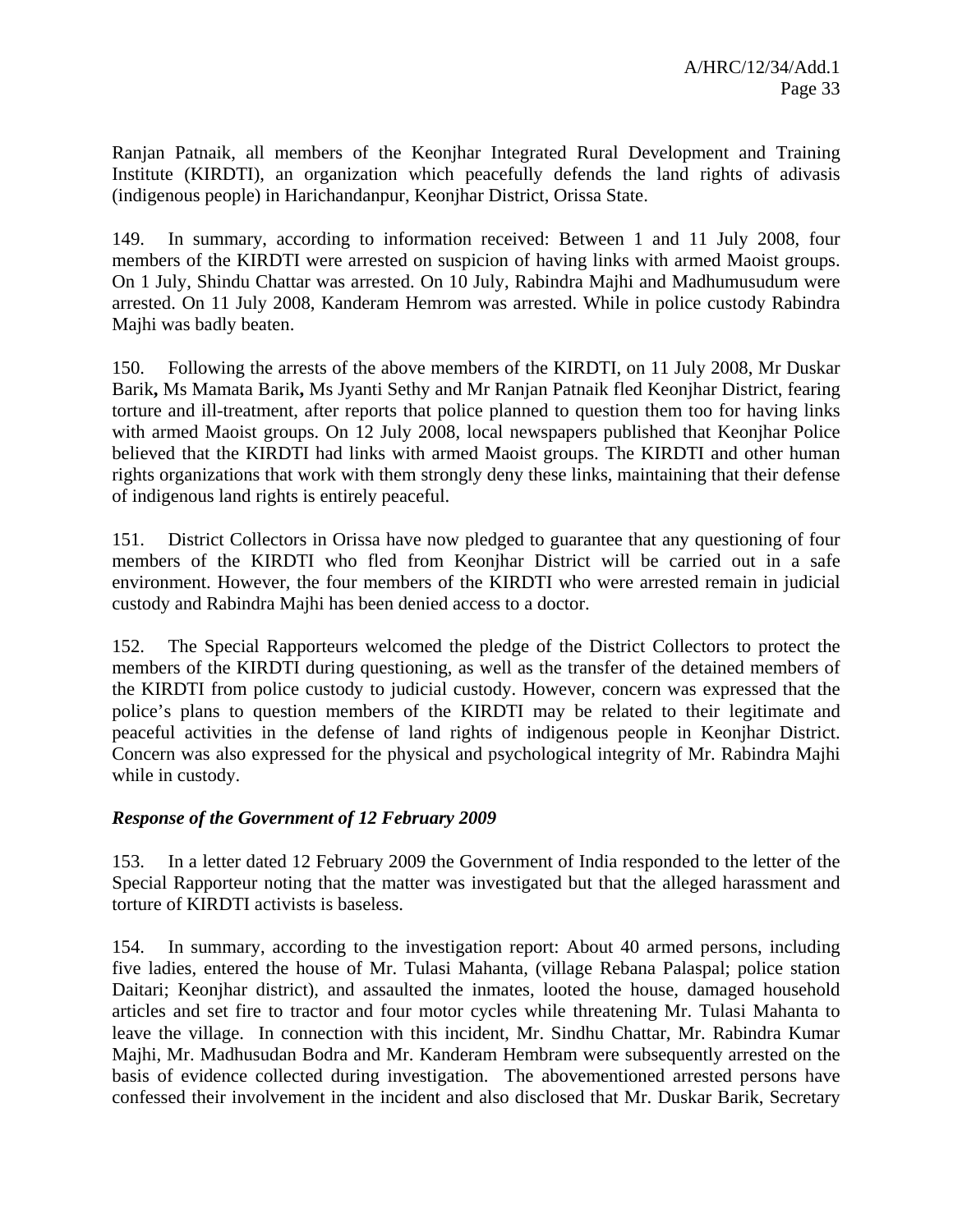(KIRDTI), was also present at the time of attack on the house of Mr. Tulasi Mahanta on the night of 30 June 2008 and is in possession of illegal firearms. Further investigation has also revealed that Mr. Rabindra Kumar Majhi, Mr. Madhusudan Bodra, Mr. Kanderam Hembram and Mr. Duskar Barik, all working for KIRDTI, are involved in violent Maoist activities. In fact, Mr. Barik has been spreading reports of harassment of members of KIRDTI in order to mislead the investigation and evade arrest.

#### *Observations*

155. The Special Rapporteur thanks the Government of India for its response to the letter of 24 July 2008, and invites the submission of further information that may be pertinent to the human rights situations of Shindu Chattar, Rabindra Majhi, Madhusudum Munda, Kanderam Hemrom, Duskar Barik, Mamata Barik, Jyanti Sethy and Ranjan Patnaik. The Special Rapporteur continues to monitor the situation of those that defend land rights in India.

#### **Situation concerning Ms. Korra Chilakamma and Ms. Pangi Sittayi**

#### *Communication of the Special Rapporteur of 20 October 2008*

156. In a letter of 20 October 2008, the Special Rapporteur, together with the Special Rapporteur on violence against women, its causes and consequences drew the attention of the Government of India to information regarding Ms. Korra Chilakamma and Ms. Pangi Sittayi, two indigenous women of Paderu.

157. In summary, according to information received: On 20 August 2007, 11 indigenous women were allegedly gang raped by Greyhound policemen during anti-Naxalite operations at Vakapalli village under Nurmati panchayat in Visakhapatnam district of Andra Pradesh. 21 Greyhound policemen entered the village at around 6 am and raided their houses on the charges that their family members were associated with the Naxalites. Some of the women were raped in their house, others in the fields. On 30 March 2007 the National Human Rights Commission took suo moto cognizance of the incident and sent notice to the Senior Superintendent of Police, Visakhapatnam district, and the Director General of the Police, Andhra Pradesh, to submit a factual report within four weeks. To date, no action has been taken by the police to identify and prosecute the rapists.

158. On 17 October 2008, two of the 11 victims, Ms Korra Chilakamma and Ms. Pangi Sittayi, were to travel to Delhi in order to attend a consultation meeting with women's nongovernmental organizations from the Asia-Pacific region. However, on 14 October, the representative of the local NGO that was to accompany Ms Korra Chilakamma and Ms. Pangi Sittayi was threatened by the Paderu police and was told that he would face dire consequences if he extended any support to the two women. As a result of the threats, the two women were not able to attend the consultation.

#### *Response of the Government of 6 April 2009*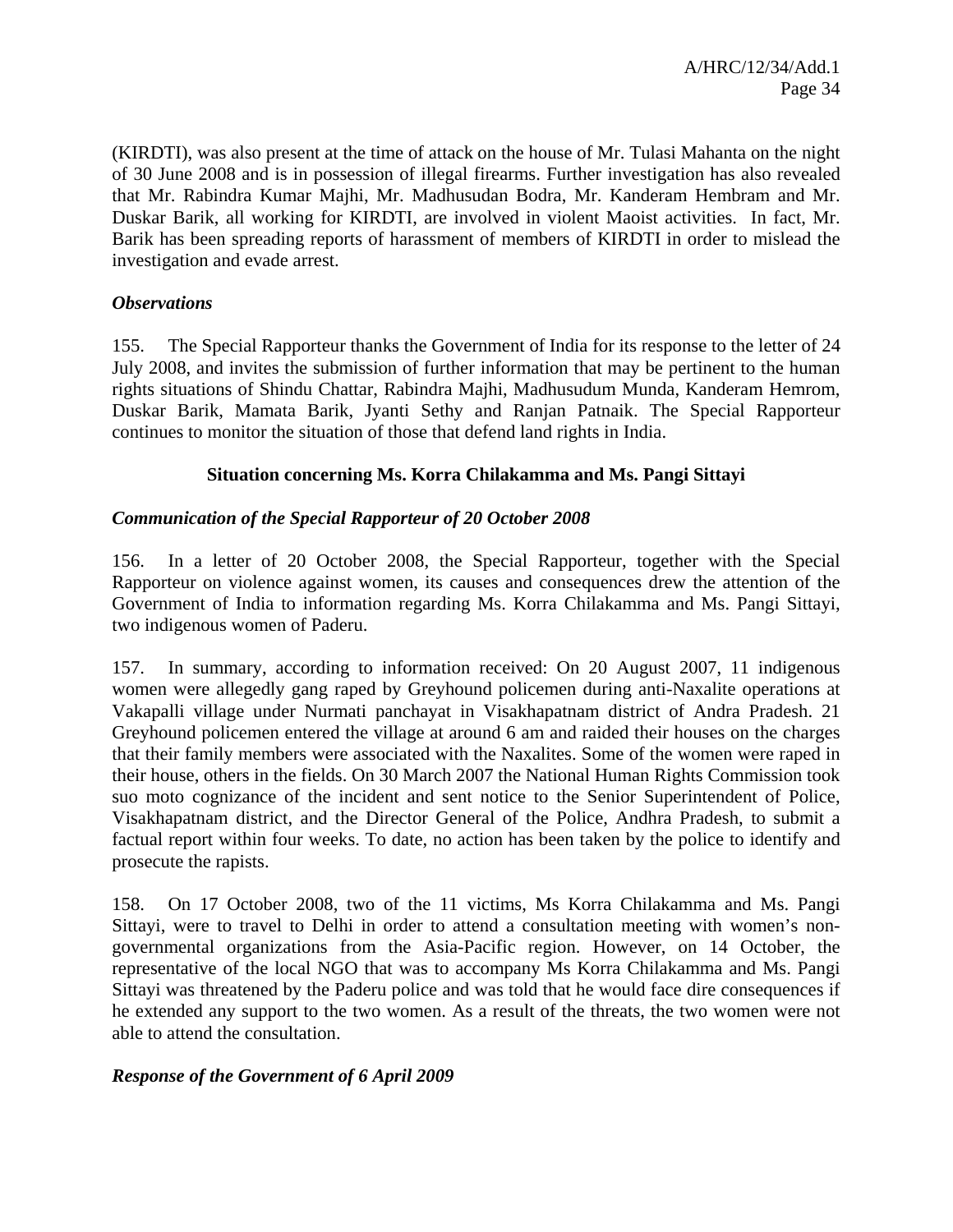159. In a letter dated 6 April 2009 the Government of India responded to the letter of the Special Rapporteur, noting that although the allegations were investigated by a senior police officer at the directive of the High Court of Andhra Pradesh, the investigation concluded that the complaint was false. The conclusion, according to the Government, is based on medical reports which do not support any evidence of rape/sexual intercourse and considerable variations between the earliest versions of the complaint and the subsequent versions by the alleged victims.

#### *Observations*

160. The Special Rapporteur thanks the Government of India for its response, and invites the submission of further information that may be pertinent to the human rights situations of Ms. Chilakamma and Ms. Sittayi.

#### **Situation concerning the construction of Mapithel dam (Thoubal Multi-Purpose Project)**

#### *Communication of the Special Rapporteur of 6 April 2009*

161. In a letter dated 6 April 2009, the Special Rapporteur drew the attention of the Government to concerns regarding the construction of the Mapithel dam in the State of Manipur, India.

162. In summary, according to the information received: The dam, which was approved by the Planning Commission in May 1980, will affect several indigenous communities, some of which were not consulted prior to the project's approval.

163. In 1990, M/S Ansal Engineering Co. Ltd and M/S Progressive Construction ltd, New Delhi began construction of the dam. Official estimates state that the area to be submerged will be approximately 1215 hectares and includes six villages, specifically Phayang, Louphong, Chadong, Lamlai Khullen, Lamlai Khunou, and Mongbung. Eleven other villages will also be negatively affected by the project, totaling approximately 8000 people. Eighty percent of the affected communities directly depend on paddy fields and the surrounding forests for their subsistence. Villagers have complained that between 1000-1500 security personnel have been stationed in and around the dam site and have imposed a curfew on the villagers, which negatively affect their farming practices.

164. On 19 June 1993, the Government of Manipur and representatives of some of the affected villages signed a Memorandum of Agreed Terms and Conditions (MOATC) related to the construction of the Mapithel dam. The MOATC set out the terms for the transfer of land from the upstream villages, including compensation for land, conditions for the reconstruction of houses of displaced families, and joint identification of land of displaced families. However, not all affected villages were included in the agreement, and not all of the included villages were provided with full information regarding the effects of the project.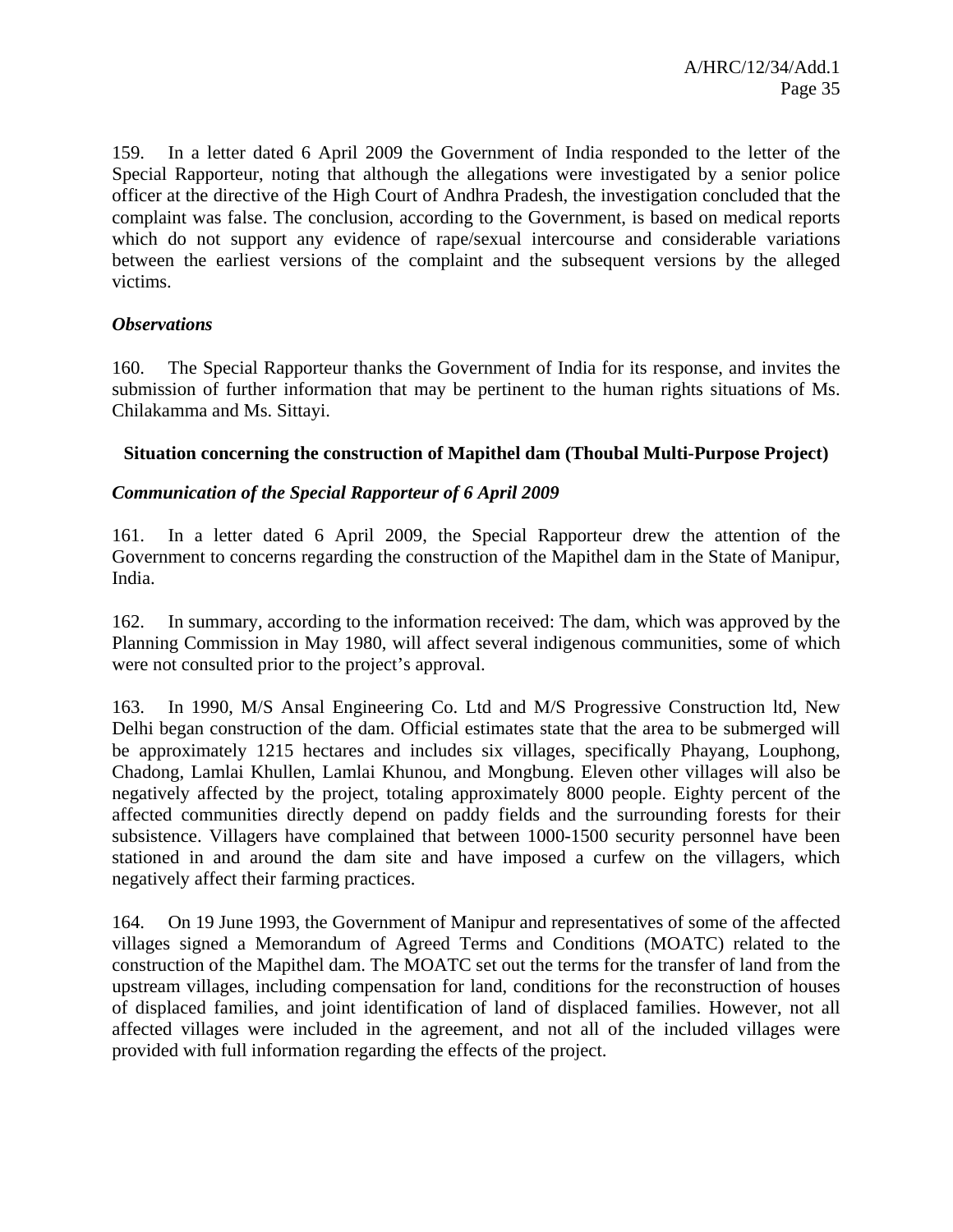165. Additionally, the agreements contained in the MOATC have not been fully carried out by the Government, in particular, the provisions related to compensation. Payment of compensation was supposed to have taken place between 1993 and 1995 so that the affected villages could purchase alternate land. Compensation did not begin until 1996, and was paid in seven installments of small amounts, which prevented the farmers from being able to arrange alternative farming sites or other sources of livelihood. In 1998, the Government unilaterally changed the terms of compensation by creating the Rehabilitation and Resettlement Programme.

166. On 3 November 2008, about 500 people marched toward the dam site to set out their grievances to the Irrigation and Flood Department and demand review of the Rehabilitation and Resettlement Program. The police and security forces stopped the marchers and used force against them. Forty-four people were injured and one person was left in a coma. In addition, tear gas was used against the protesters. The Government has not taken any steps to investigate this situation or sanction those responsible.

#### *Response of the Government of 24 June 2009*

167. In a letter of 24 June 2009, the Government of India provided its response to the Special Rapporteur.

168. In summary, according to the Government's response: It is the Government's position that the communication is outside the purview of the Special Rapporteur since, consistent with India's position on the definition of the word "indigenous", as used in ILO convention 169 of 1989, the Government of India regards the entire population of India at the time of its Independence (in 1947), and their successors, as indigenous.

169. In its explanation of its vote on the adoption of the Draft Declaration on the Rights of Indigenous Peoples by the Human Rights Council on 26 June 2006, the Government of India noted that the Draft Declaration does not define who constitutes "indigenous peoples". Therefore, the Government of India joined the consensus on the adoption of the Draft Declaration on the understanding that, as defined in ILO convention 169 of 1989, the issue of indigenous rights pertains to peoples in independent countries who are regarded as indigenous on account of their descent from the populations which inhabited the country, or a geographical region to which the country belongs, at the time of conquest or colonization or the establishment of present State boundaries and who, irrespective of their legal status, retain some or all of their own social, economic, cultural and political institutions.

170. Nevertheless, the Government of India has examined the communication and found it to be an incomplete and misleading picture of the actual situation. The Mapithel-Thoubal Multipurpose Project was approved by the Planning Commission in 1980 and was slated for completion in 1987. However, its construction was deferred on the advice of the Planning Commission. Subsequently, as a part of the democratic consultative process, a Memorandum of Agreed Terms and Conditions relating to rehabilitation and resettlement programme of affected villages and rates of compensation for the lands affected by the dam construction was signed on 19 June 1993 between the Government of Manipur and the Chiefs/Headmen of affected villages.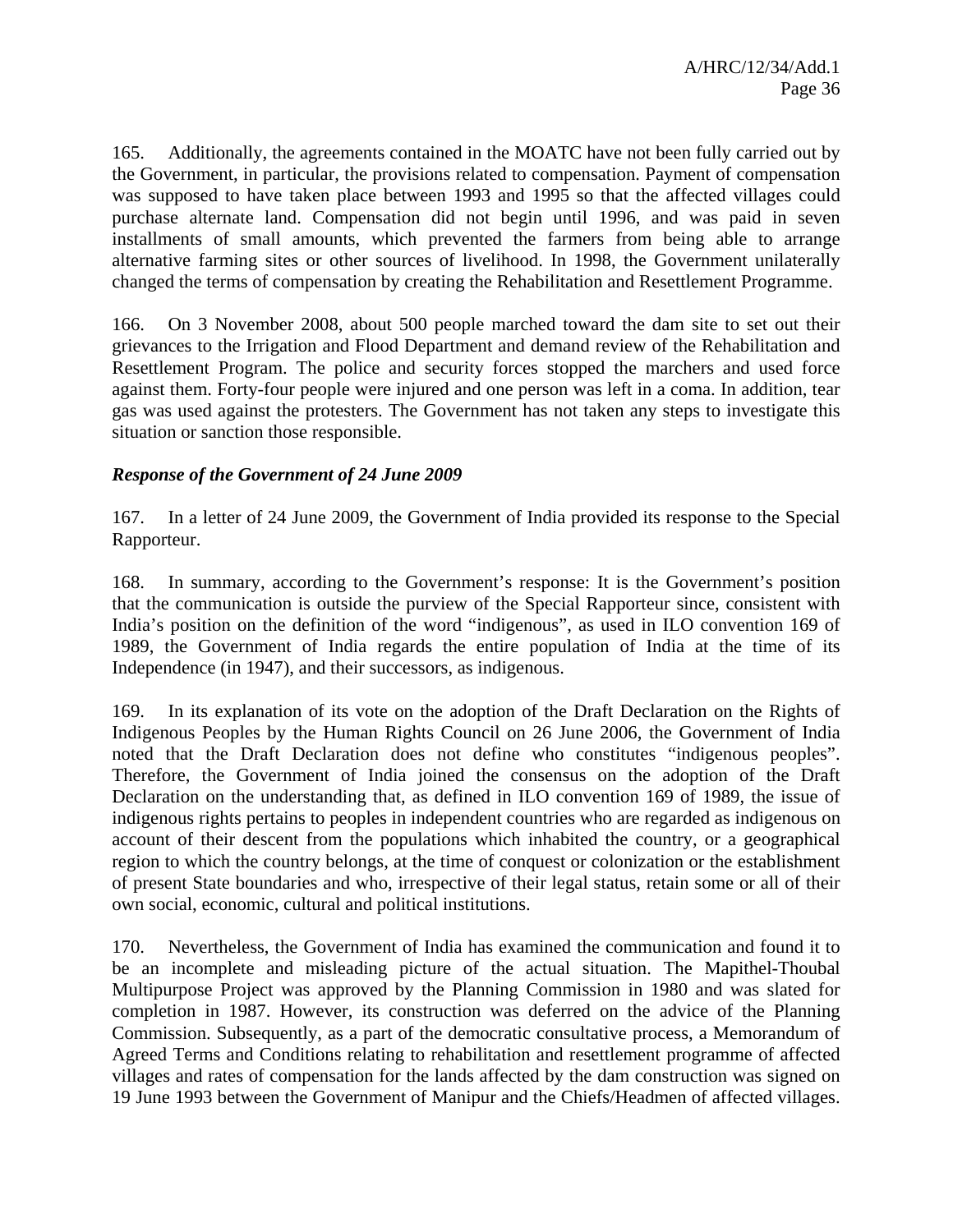Further, a joint detailed survey of the lands which would be submerged due to the reservoir was conducted during February-July 1994 by a team of state authorities and affected villagers. An Environment Impact Assessment was also conducted and an Environment Management Plan prepared. As for the deployment of security forces, they were deployed at the dam site to protect life and property from various unlawful armed organizations that had earlier indulged in violence at the site.

171. On the issue of action against protestors on November 3, 2008, the police were left with no alternative but to resort to a mild baton charge after the protestors tried to enter the project area forcibly, and started pelting stones and pushing women constables at the site. In the process, one protestor was injured and was provided Indian Rupees 30,000/- for treatment on humanitarian grounds by the state authorities. While it is incorrect to state that the terms of compensation were forced upon the villagers, the Government has, nevertheless, constituted and Expert Review Committee comprising state authorities, experts and village representatives to review the Rehabilitation and Resettlement Plan 1998. This Committee had, until end-May 2009, held five rounds of meetings. The state authorities remain sensitive to the concerns expressed by various civil society organizations on this matter and have been taking appropriate measures to address genuine grievances.

### *Observations*

172. The Special Rapporteur thanks the Government of India for the response to the questions and concerns raised. The Special Rapporteur continues to monitor the situation and remains concerned about the situation of the indigenous peoples affected by construction of the Mapithel dam and the resulting resettlement. The Special Rapporteur intends to continue his engagement with the Government of India concerning its position regarding the recognition of indigenous peoples generally, and specifically on the issues raised in the context of the Mapithel dam construction, including land, consultation, and compensation rights. The Special Rapporteur hopes that through his involvement, he can provide assistance to the Government of India as it seeks, in consultation with the affected indigenous communities, to resolve the issues related to the Mapithel dam construction project.

### **Indonesia**

### **Situation concerning the outbreak of cholera amongst indigenous tribes in West Papua**

#### *Communication of the Special Rapporteur of 28 August 2008*

173. In a letter of 28 August 2008, the Special Rapporteur together with the Special Rapporteur on the right of everyone to the enjoyment of the highest attainable standard of physical and mental health, drew the attention of the Government of Indonesia to information received regarding an outbreak of cholera amongst indigenous tribes in West Papua, Indonesia in April to June 2008, and in the adjacent Nabire and Paniai regencies of West Papua.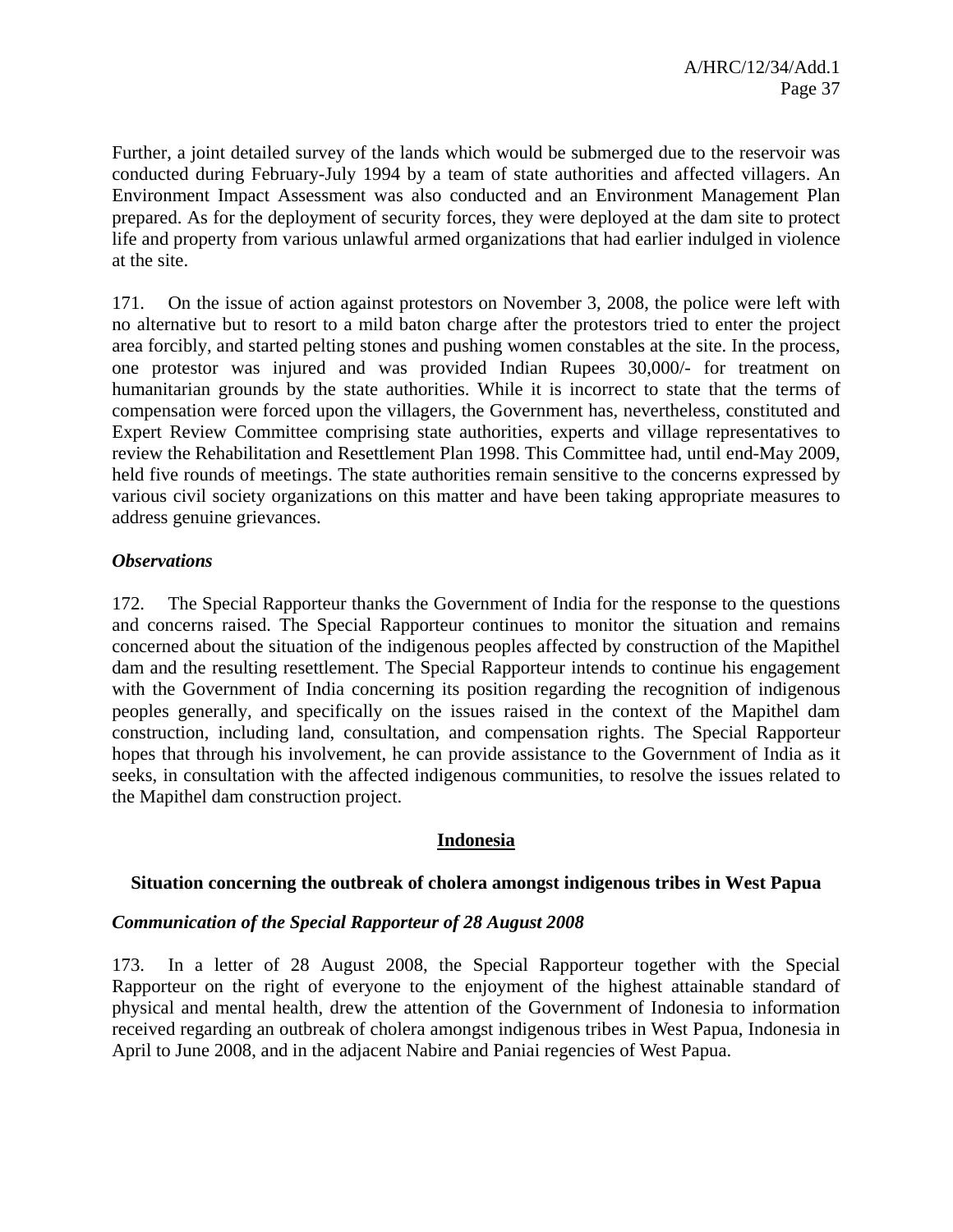174. In summary, according to the information received: Eighty-five people died from the highly infectious disease from April to June 2008. The cholera epidemic was first reported in Paniai in early April 2008 at Ekemanida village. It subsequently spread to nearby villages at Kamuu and North Kamuu Districts. The affected villages include Ekemanida, Idakotu, Dogimani/Idadagi, Makidimi/Egebutu, Ekimani/Nuwa, Denemani/Apagogi, Kimupugi, Dikiyouwo, Duntek, Boduda, Deiyai, Goodide, Idakebo, Mogou and Dogimani.

175. The response by the authorities has been inadequate and has failed to contain the spread of the highly infectious disease cholera. The only people who were treated in the community health centers were those who were able to travel to the centers. This meant that there was no medical treatment given to many people, particularly those who were living in geographically isolated areas. It is important to note that cholera victims should be treated with immediate medical treatment and re-hydration within eighteen hours.

176. The authorities have failed to respond adequately to past fatal outbreaks of cholera in West Papua, including an outbreak in April and May 2006. The ongoing military conflict with West Papua has meant that basic services such as medical care have also not been accessible in the past. This increases the likelihood of medical emergencies, including the spread of infectious diseases such as cholera.

# *Response of the Government of 17 November 2008*

177. In a letter dated 17 November 2008, the Government provided its response.

178. In summary, according to the Government's response: There have been reports of incidents of cholera outbreak in certain parts of Papua, namely Paniai and Nabire from April 2008. The Government was swift to respond to these reports and sent health experts to those areas. Those who were affected were treated in the community health centers when people were able to physically carried there, but the response in those affected villages was very limited. The total number of people died because of the Cholera outbreak from April to June 2008 in those areas was 51.

179. Initially, the alleged cholera epidemic was first reported in Paniai in early April 2008, in Ekemanida village. The disease apparently spread to nearby villages in Kamuu and North Kamuu Districts. The villages where the disease have also be reported include Ekemanida Idakotu, Dogimani/Idadagi, Makidimi/Egebutu, Ekimani/Nuwa, Denemani/Apagogi, Kimupugi, Dikiyouwo, Duntek, Boduda, Deiyai, Goodide, Idakebo, Mogou and Dogimani.

180. Since then, there have been a series of tests carried out in those regions to discover the cause of the seemingly rapid propagation of this epidemic. It should be remembered that cholera is a disease which is spread by eating or drinking contaminated food or water. It is therefore often perceived as an infectious disease which is cause by a bacterium that affects the absorption of water in the small intestine. It is a bacterial disease which attacks the gut lining of infected persons and quickly leads to symptoms such as severe diarrhea and massive fluid loss. The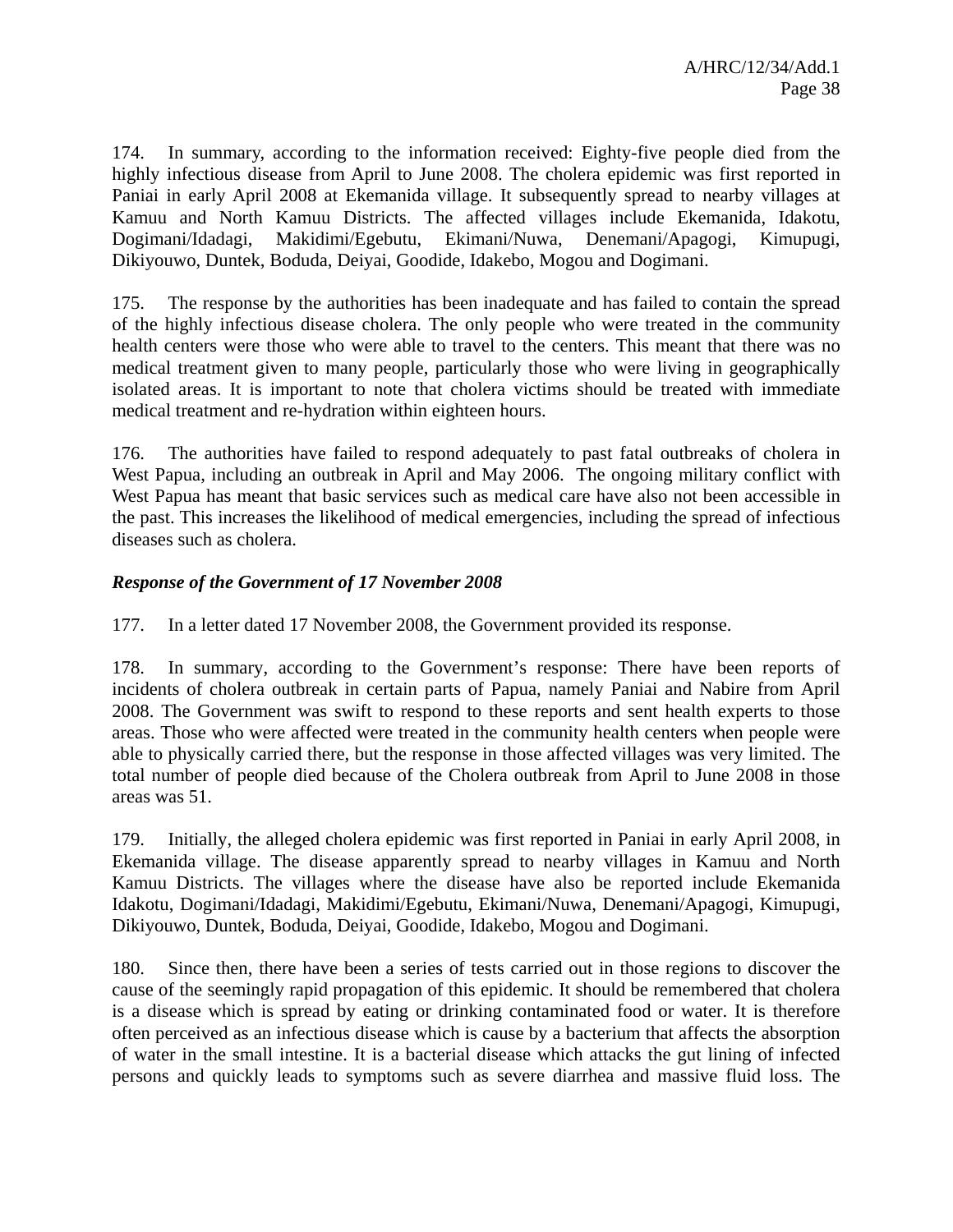disease can be fatal within 18 hours if the person does not get dehydrated and does not receive medical therapy.

181. With the consideration of the gravity of this disease, the Government sent various experts from the Indonesian Health Department there to start to treat and eliminate this problem. Following a series of vigorous tests in Jayapura and other areas, several things have been discovered. On the medical side, it has since been suggested by the medical experts that the cholera strain is an Ogawa-type vibrio cholera viral infection. However, several issues have hindered the effectiveness of the Government's medical team in dealing with this health issue and in eradicating the spread of the disease. Some of these include many infrastructural and logistics problems.

182. The Government of Indonesia notes that the first thing that should be understood is that the conception of the local people living in the affected villages is that their understanding of the meaning of health is different to the generally accepted norms. In general, their conception of health means that they are prone to think that if someone can still do their normal activities then the person is not ill. In geographical terms, given that the area was mountainous, most of the roads have not nationally tarred roads. Also, not all of these areas can be reached by helicopters and even small aircrafts.

183. With regard to the treatment aspect, help was slowed by the fact that in order for a person needing an infusion to receive treatment, it is their tradition to first seek the permission of the whole family even when the condition of the individual is getting worse. On the medical side, there was initially also the problem that there was limited paramedic resources in those areas which meant further complications for the medical team as regards effectively curbing any eventual future spread of the disease without their intervention.

184. It has been considered that the initial cause of the spread in the disease was not helped by certain questionable personal hygiene and health habits. For instance, they are known to have the habit of almost never cleaning their hands before or after eating or going to the toilet. And for most of the waste that they had, the people often just leave it behind the house or sometimes burn it.

185. It was also found that they culturally had the habit of serving their guests who visited their house during special occasions such as funerals with food which had been cooked on the stones but were not fully or thoroughly cooked, thus, this failed to ensure that the germs died. These same guests also happened to be present at the funeral of those who had died from cholera, who also later took home food from the funeral. Even more alarmingly, it was also found that it was also their tradition to hug and kiss the defunct. Furthermore, they live in houses made from wood which have bad ventilation system, and have earth flooring. These houses, often one room structures, have in the same room the parents, children, and livestock inhabiting the same area. All these facts served to perpetuate the spread of the disease easily and quickly.

186. Moreover, the underground pipes which provided clean water is generally very limited in these areas and is often located in the center of the district. Even in such a public area, the tap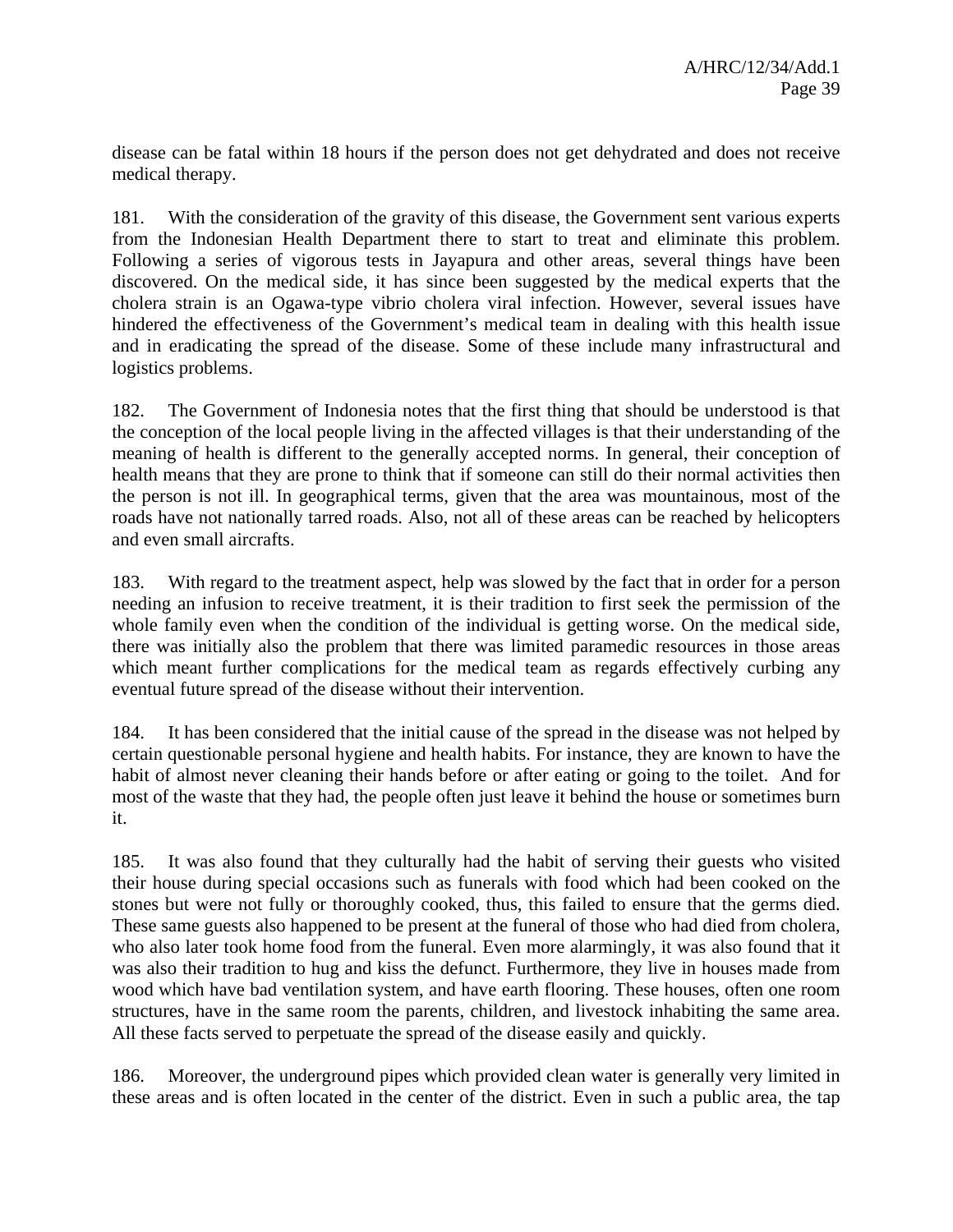which allows access to the water is sometimes missing. However, from the samples taken, it was found that the water contained chloroform. Further investigation was undertaken to ascertain if the water contained vibrio cholera.

187. Since the outbreak the Government has adopted various short and long term strategies to deal with this situation with the cooperation and assistance from all stakeholders including civil society/NGOs and international community. As part of the short term plan, there have been efforts to assure the availability of clean water production. Efforts have also been made to optimize the use of prominent members of the community in order that they may educate people in their communities about this disease and in order to lessen the number of people who visit the funerals, and so that they would avoid bringing uncooked food to the funerals. In the long term, the Government intends to build mobile clinics to function in these areas (Nabire and Painai) and also to build local hospital and clinics and train paramedics in order to manage medical problems, capacity to give intravenous transfusions, and in order to be able to provide first aid treatment for diarrhea.

188. It should be recalled at this point that within the precepts of the 1945 Constitution as well as its amendments, it is clearly stated that the health of its citizens is the responsibility of the State and that all citizens have the right to protection of their health. In particular, Article 28 H sub paragraph 1 clearly stipulates that "Every person shall have the right to live in physical and spiritual prosperity, to have a home and to enjoy a good and healthy environment, and shall have the right to obtain medical care." As regards the exact number of individuals who have been affected by this disease and how many have died as a result, it is difficult to quantify the numbers with exactitude.

189. The Government of the Republic of Indonesia reiterated its commitment to the protection of all fundamental rights and freedoms, including health, and noted that allegations to the contrary do not reflect the reality of the situation in Indonesia.

# *Observations*

190. The Special Rapporteur thanks the Government of Indonesia for the detailed response to the questions and concerns raised. He urges the Government to implement the measures indicated, and continue to protect the health of all its citizens, particularly those indigenous communities who live in isolated areas with particular needs.

# **Lao People's Democratic Republic**

# **Situation concerning the Nam Theun 2 dam**

191. The situation concerning construction of the Nam Theun 2 dam was the subject of a series of communications between the Special Rapporteur and the Lao People's Democratic Republic beginning in 2006. These communications were reproduced in the Special Rapporteur's 2007 communications reports (A/HRC/4/32/Add.1 and A/HRC/6/15/Add.1).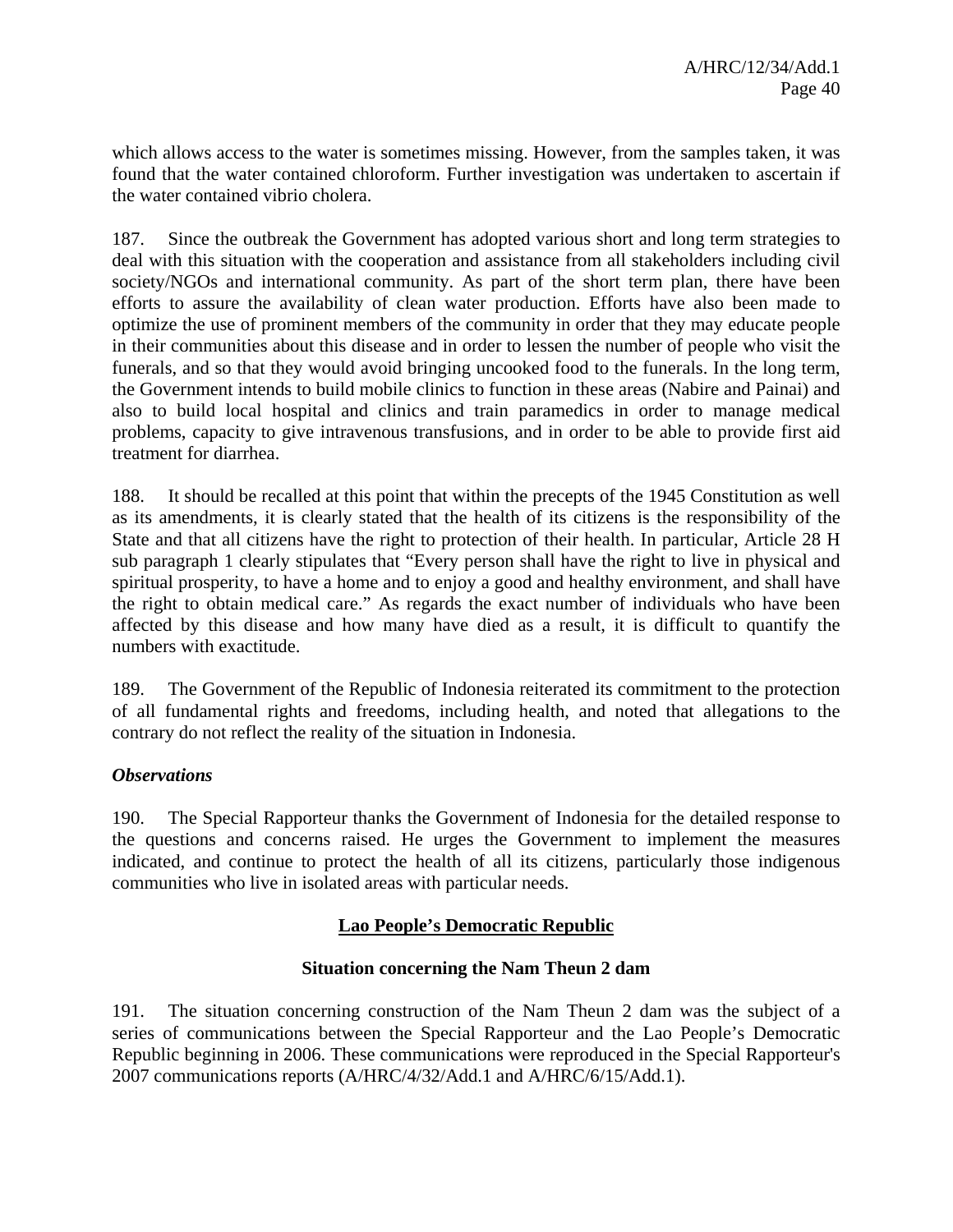### *Communication of the Special Rapporteur of 3 October 2007*

192. In a letter of 3 October 2007, the Special Rapporteur, together with the Special Rapporteur on the right to food, thanked the Government for its willingness to continue dialogue with the Special Rapporteurs on the potential impact of the construction of Nam Theun 2 dam on the human rights of the affected communities. They noted that they were encouraged by the exhaustive information provided by the Government concerning the measures taken to monitor the social and environmental impact of the project. Additionally, the Special Rapporteurs called the attention of the Government to several allegations received concerning the situation of various villages, including the Vietic indigenous communities that will likely be affected by the construction of the dam, particularly as regards their food security and access to land and natural resources.

193. In summary, according to the information received: In the Nakai Plateau area, with regard to food security, including access to water and other natural resources, it was reported that there continue to be problems with the livelihood restoration plans for the affected communities in three principal project areas: the Nakai Plateau resettlement, the Project (construction) Lands Compensation, and the Xe Bang Fai Downstream Program.

194. Concerning the Nakai Plateau resettlement area, it was alleged that there was widespread confusion among local villagers concerning the exact scope of their compensation entitlements. In this regard, according to the reports, people who have lost approximately 10% of their land as a result of the dam construction have not been compensated and have not been informed of their right to be compensated according to existing plans. Moreover, the reports received, including the recent report of the International Panel of Experts, claimed that the project income targets for the resettlers are unlikely to be met, and that the area currently selected for their resettlement is not appropriate for continuing their traditional livelihoods. In particular, the reports indicate that the resettlement areas do not provide for enough lands for buffalo and other cattle, which the villages have substantively depended upon for their subsistence economies, and that no clear fisheries development programs have been put in place for the reservoir. In addition, the reports document the various problems faced by resettled families as a result of constant water shortages and of the rapid deterioration of temporary shelters, in the absence of a more definitive solution to their housing.

195. The Special Rapporteurs took further note with special concern of the reports regarding the situation of the Vietic indigenous communities, which have inhabited the Nakai Plateau since time immemorial. It was alleged that the proposed resettlement area (Area 7) does not respond to the community's expressed views, including their request to be resettled within their spirit territory and to be clustered in a village of their own. Lastly, different reports, including the Panel of Expert's reports and the Lender Engineer reports, indicate serious malfunctioning of the Village Forestry Association (VFA) in Nakai. According to the information received, the VFA is still not fully functioning, and it is reportedly thwarted by widespread corruption and illegal logging. This situation seems to be at least partly connected to the attribution of the VFA's management to an official of the Ministry of Agriculture and Forestry, which has reportedly led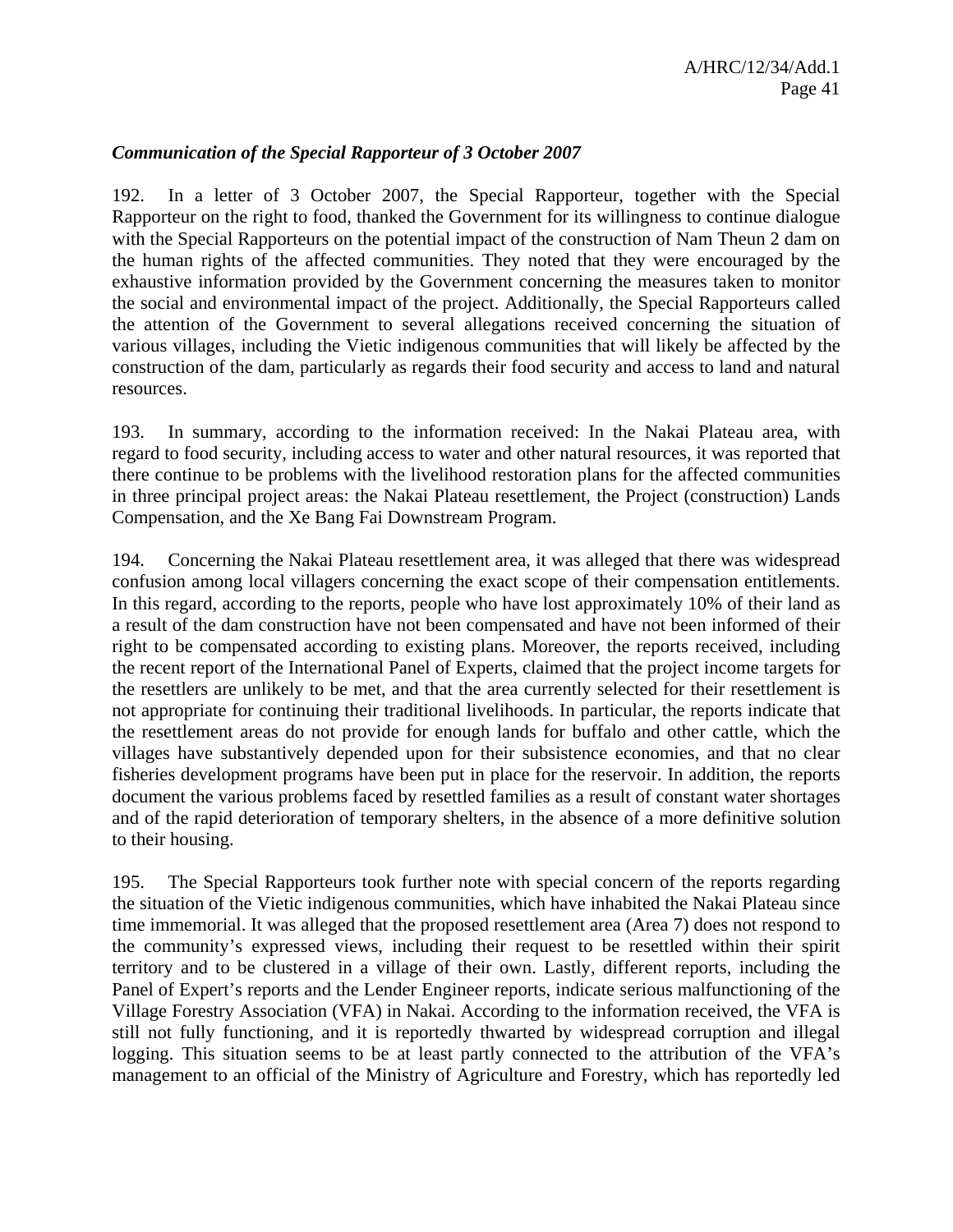to a number of irregularities in the functioning of the association and deprived it from its original community-based spirit.

196. With respect to project (construction) lands compensation, the reports received also point at the existence of problems in the implementation of resettlement plans and livelihood restoration options for communities displaced from the project lands. Similar to the situation described in relation to the Nakai Plateau, problems reportedly exist as a result of inadequate access to water and delayed construction of replacement houses. In addition, there also seems to be an overall lack of understanding of existing entitlements. The lack of compensation for the loss of fish raises special concern. This situation seems to be linked to the fact that the Resettlement Action Plans for Project Lands were disclosed nearly two years after the affected villages lost their lands and assets as a result of the project.

197. In addition, the reports indicate the existence of problems in the process of identification of suitable alternative lands for resettlement, which lead in turn to a pattern of inequalities in the distribution of available land. In this regard, it has been suggested that the Independent Monitoring Agency for the Resettlement Management Unit (RMU) should review project land compensation and publicly disclose its findings. With respect to the Xe Bang Fai Downstream Program, according to information received, the implementation of the Downstream Livelihood Restoration Program is currently experiencing serious delay, to the effect that it would so far apply only to 21 villages – 10% of the 226 villages that are expected to be affected. It was alleged that, under its current rate of implementation, the livelihood restoration program will not be completed when the project enters into full operation in November/December 2008. Furthermore, it was alleged that the resources assigned to that program are clearly inadequate to face the needs of all affected villages that emerged following the implementation of the project.

198. In relation to the actual operation pilot projects under the Livelihood Restoration Program, concern was expressed that the communities are unfairly bearing the risk involved in those projects. This has seemingly been the case of the pig raising scheme, whose failure has left many villagers in a situation of insolvency due to their obligation to pay back the cost of the animals to the Village Saving Funds.

199. Concerning the biomass clearance and water quality, concern was expressed about the lack of plans for the removal of biomass at least in the reservoir area, an issue that was already raised in our letter of 3 November 2006. It was alleged that failure to clear biomass from the reservoir area will result in water quality problems and would decimate fish in both the reservoir area and downstream.

200. Concerning the disclosure of information, the Special Rapporteurs noted many of the above allegations appear to be connected to the lack of access by local villagers and other stakeholders to official information on the Naum Theun 2 project, which would seem to have contributed to generating a climate of concern and uncertainty concerning several environmental and social components of the project. Accordingly, the Special Rapporteurs requested that certain documents related to the dam construction be included on relevant public websites. They also noted that they intended to share the concerns expressed in the communication with the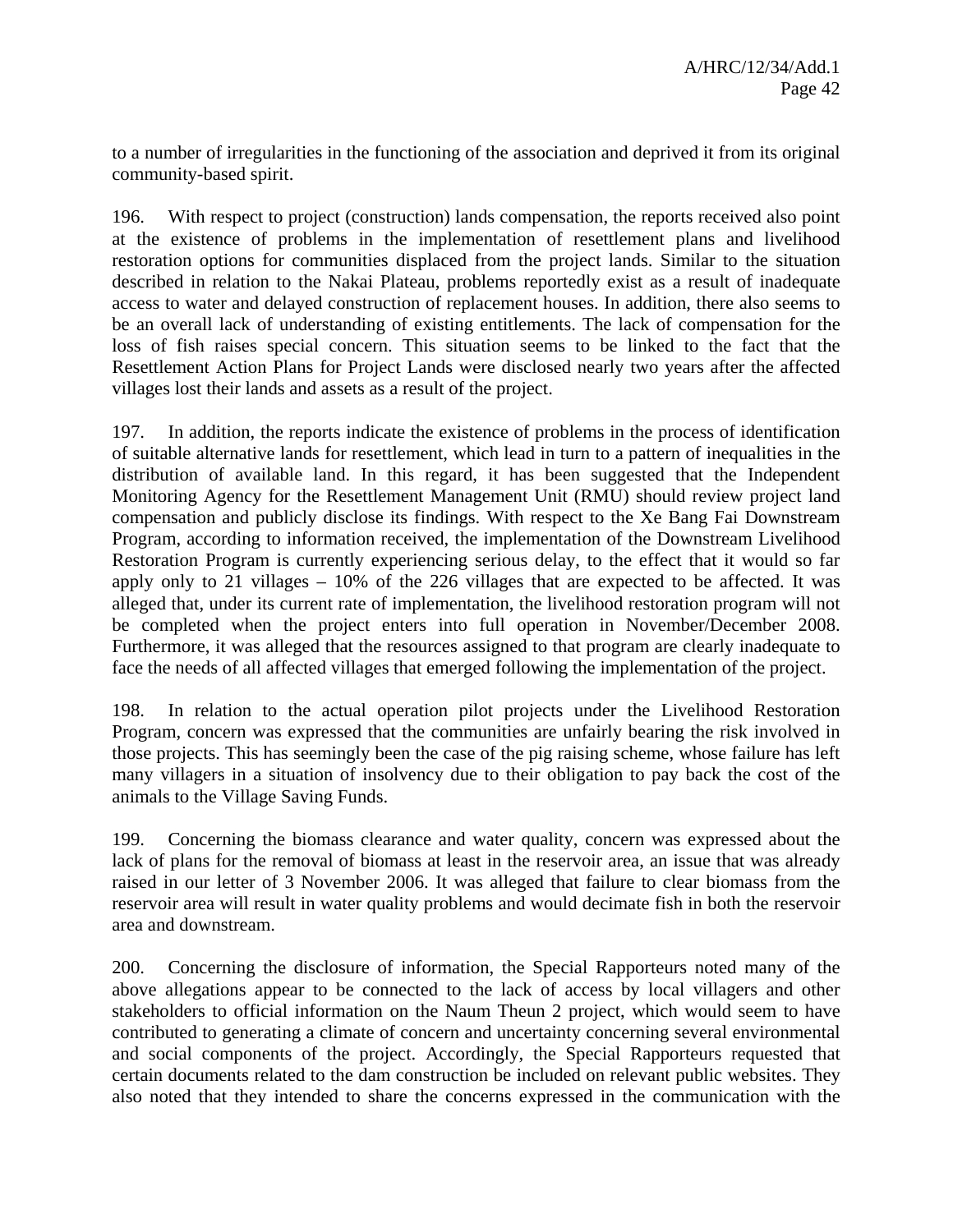relevant international financial institutions and development agencies involved in this project, including the French Development Agency, the Asian Development Bank, and the World Bank.

# *Response of the Government of 22 January 2009*

201. In a letter of 22 January 2009, the Government of the Lao People's Democratic Republic submitted a response to the concerns raised by the Special Rapporteurs.

202. In summary, the Government's responded: It should be said that the information provided in previous correspondence still applies. In particular, the foreign Vice-Minister's letter dated 4 January 2007 (Reference No. 0064/AETD3) being a response to the letter dated 3 November 2006 from the Special Rapporteur addresses some of the issues raised and the Government respectfully notes that the response provided then remains relevant to the current dialogue.

203. NT2 continues to be developed in a very professional matter, with considerable effort being directed towards the social and environmental issues associated with the project. Substantial progress has been made on this front and the Government anticipates that the level of success already achieved will continue into the future. Certainly there have been challenges: the resettlement of local people, questions over water flow and the possible threat to aquatic and wildlife, and the effect on the forest. The Government remains acutely aware of the need to ensure for the sake of all people involved that the social and environmental impacts of such projects are properly managed. Precaution, preventive and addressing measures have been and will continue to be taken as to address standing issues as well as to avoid any unfavorable impact that may arise in the course of the development of the project.

204. In fact, the NT2 project has been designed in a way that ensures a continuous process of consultation with and feedback from all people involved in the project throughout its development. This allows for real-time understanding of people's preferences and concerns. As part of a consistent policy of openness, the NT2 project has, with the encouragement and support of the Government, continued to provide interested parties with the opportunity to visit the site, to see first hand what is happening, to discuss issues with people on the ground and to get further information on the prevailing circumstances. This information program has been an outstanding success, with a large number of visits having already been organized on the basis of technical visits by independent monitors such as the Environmental and Social Panel of Experts (POE), the Dam Safety Review Panel (DSRP), the International Advocacy Group (IAG) and GOL Engineers every 2 months.

205. In addition to these visits there is an average of 5 visits per month by GOL members, NGOs, academics and local and international journalists. Visitors have included numerous representatives of diplomatic missions and international organizations in Lao PDR, as well as IFI delegations. More recently, the Ambassadors of the US, Australia, the EU, Germany and Finland, and the French Ambassador for Human Rights have visited the site. NTPC will welcome ADB Board members in February 2009. On 29-30 October 2008, the Government held a NT2 Stakeholders forum in Thakek near the NT2 Project Site. The Forum was open to international delegations. Both the Special Rapporteur on the right to food and the Special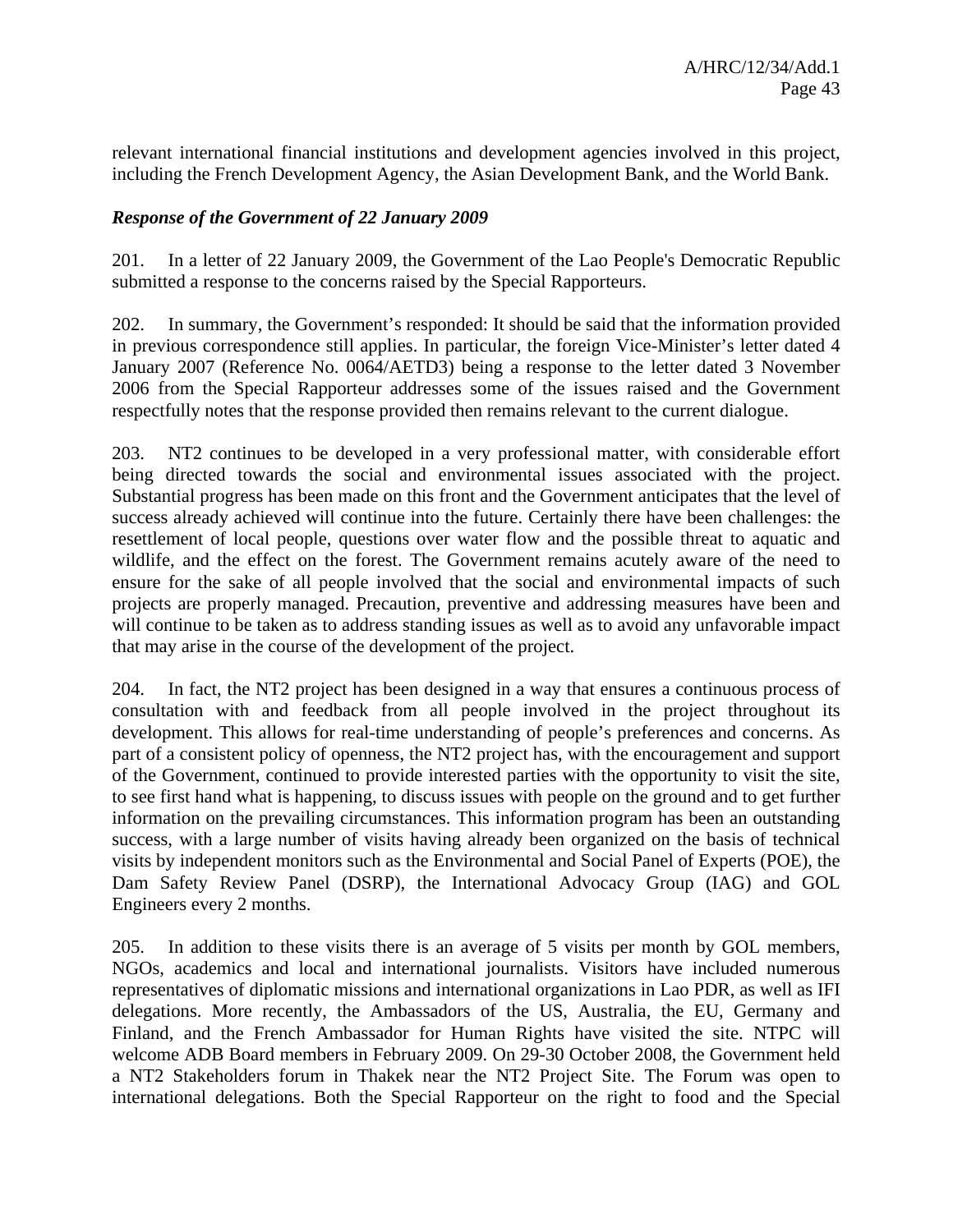Rapporteur on indigenous peoples were invited to the Forum. It is unfortunate that no one from either office was able to attend this comprehensive forum as we would have appreciated the opportunity to directly address your concerns regarding the Nam Theun 2 Project. In the very same spirit that we have welcomed so many others and we would also welcome a visit to the project by the Special Rapporteurs or their representatives.

# *Observations*

206. The Special Rapporteur thanks the Government of the Lao People's Democratic Republic for providing its response to the concerns raised and also appreciates the Government's openness to a continued dialogue and examination of the situation. The Special Rapporteur continues to monitor the situation of indigenous communities affected by the NT2 Project.

# **Situation concerning the alleged forcible return of over 1,200 Hmong individuals to the Lao People's Democratic Republic**

# *Communication of the Special Rapporteur of 18 July 2008*

207. In a letter of 18 July 2008, the Special Rapporteur drew the attention of the Government to concerns over the alleged recent forcible return of over 1,200 Hmong individuals to the Lao People's Democratic Republic.

208. In summary, according to the information received: On 22 June 2008, 837 Lao Hmong and on 11 July 2008, a further 391 Lao Hmong were returned to the Lao People's Democratic Republic from a camp in northern Thailand by the Thai Government. After weeks of protests, on 20 June 2008 about 4,500 to 5,000 Hmong individuals left the Ban Huay Nam Khao camp in the Phetchabun Province and marched towards Bangkok. However, according to the information, when the group reached a few miles from the camp, they were confronted by Thai troops and were told that they must either return to the camp or be returned to the Lao People's Democratic Republic. Some 3,500 individuals returned to the camp. However, about 1,300 Lao Hmong are now unaccounted for and the details surrounding their whereabouts are vague. On 22 June, following the march, some 837 Hmong individuals were repatriated to the Lao People's Democratic Republic from the Ban Huay Nam Khao camp and an additional 400 were repatriated on 11 July.

209. The Lao Hmong may be facing persecution in the Lao People's Democratic Republic due to their involvement in the region's conflicts some 30 years ago. The Special Rapporteur urged the Government to take all necessary measures to ensure that the rights and freedoms of the Hmong individuals returned to the Lao People's Democratic Republic are guaranteed.

### *Response of the Government of 24 October 2008*

210. In a letter of 24 October 2008, the Government of the Lao People's Democratic Republic responded to the concerns of the Special Rapporteur.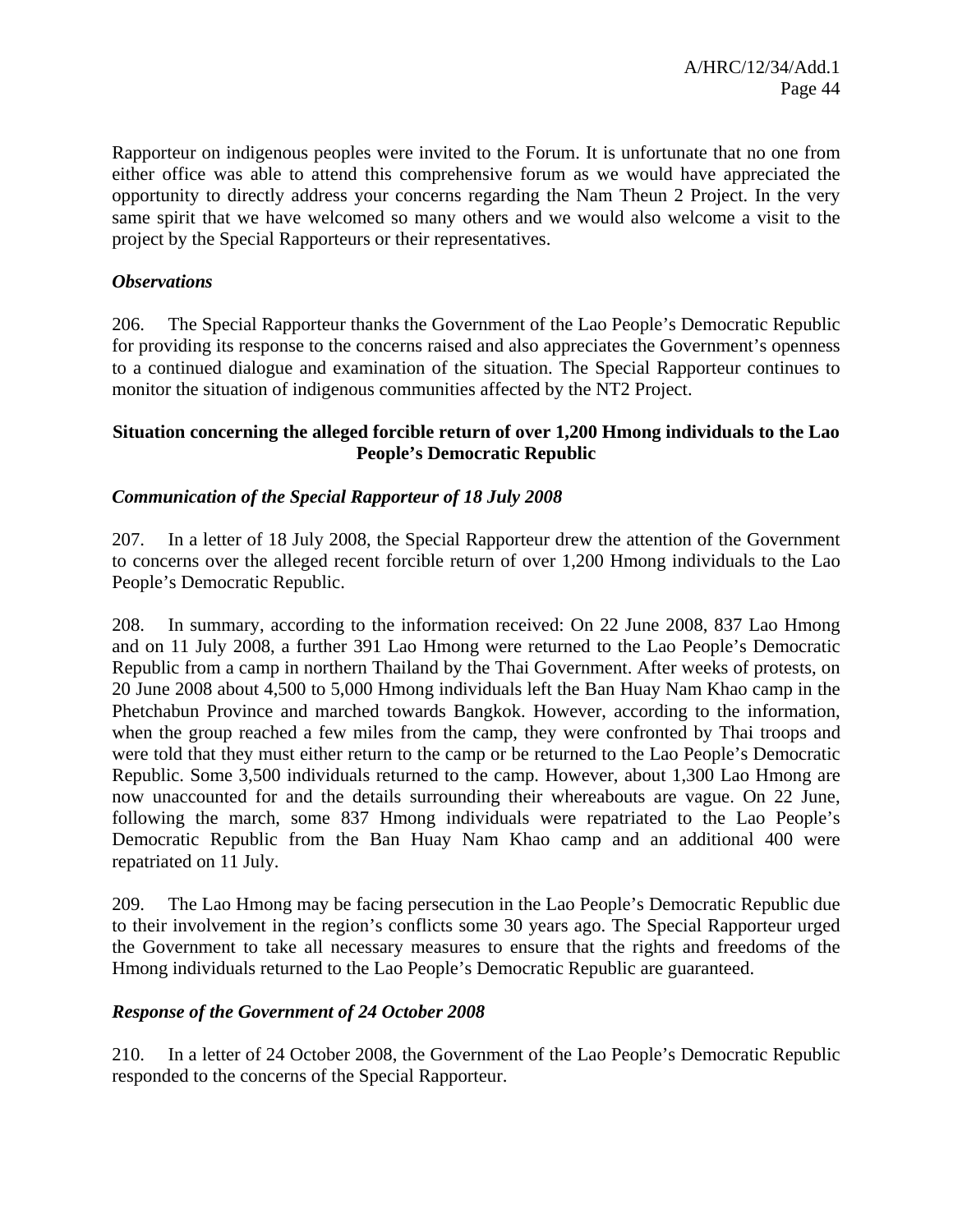211. In summary, the Government responded that: The issue relating to the thousands of Hmong who have illegally immigrated into Thailand and have been retained in the temporary camp in HuayNamKao Village, KaiKor District, Phetsaboun Province is now being addressed as a result of the Meeting of the Joint Committee for Cooperation in General Security Border cochaired by the Defense Ministers of the Lao PDR and Thailand in September 2006, which had carefully considered the situation and seriously discussed the issue.

212. The meeting agreed that those Lao Hmongs who had illegally immigrated into Thailand were migrated for economic reasons and to be repatriated to their original home country in accordance with the Thai law. The sub-committee of the Joint Committee has been entrusted to implement the agreement, starting from collecting their personal identities and basic information for the purpose of such repatriation.

213. At the sub-committee's last meeting held in September 2007 in Vangvieng District, Vientiane Province, the two sides reached an agreement on arrangements for the repatriation of the Lao Hmongs to their hometowns by their respective competent authorities. This repatriation process had to be completed by the end of 2008. As of 22 September 2008, the two sides had handed over eight groups of Hmongs in a total number of 1,673 persons, including the three remaining groups consisting of the group of 837 persons returned on 22 June, the group of 391 persons returned on 10 July and the group of 119 persons returned on 29 August.

214. Upon the arrival of each illegal-immigrant Lao Hmongs group, the Lao sent them to the temporary welcoming center in Paksane District, Borikhamxay Province for interviews, registration of their identities and records of related information. In order to prevent the repeated illegal migration in the neighbouring country, whether intentionally or being lured to do so, they were retained in the camp for one or two weeks for re-education to ensure that they were aware of and understood the ill and deceiving intention of bad elements and trans-boundary human traffickers. They were then sent by plane or by bus, as the case may be, to their hometowns, where their relatives welcomed them and local authorities were readily awaited to provide them with initial assistance until they can lead their normal lives as other villagers.

215. For those people who had sold all their properties or for those whose livelihoods were previously relied on shifting slash-and-burn cultivation and had not permanent domicile, the Lao Government agencies have provided them with new shelters, farmlands as well as initial assistance until they can lead their normal lives. One of the most relevant cases is the establishment of Phalak Village in Kasy District, Vientiane Province in early 2006. The Government has provided these villagers with land areas for farming and permanent houses. This model village for development was established for the purpose of providing essential assistance to those Hmongs in need of returning from Thailand with no home or dependable relatives.

216. Furthermore, international aid agencies and organizations concerned have witnessed the hand-over of the Lao Hmongs between the Thai and Lao PDR Government authorities. Both sides signed a handover memorandum containing all related information on the returning Lao Hmongs such as the number of returnees or families, names and surnames, sex, age and others. Subsequently, those records possessed by the Lao authorities were signed when returning the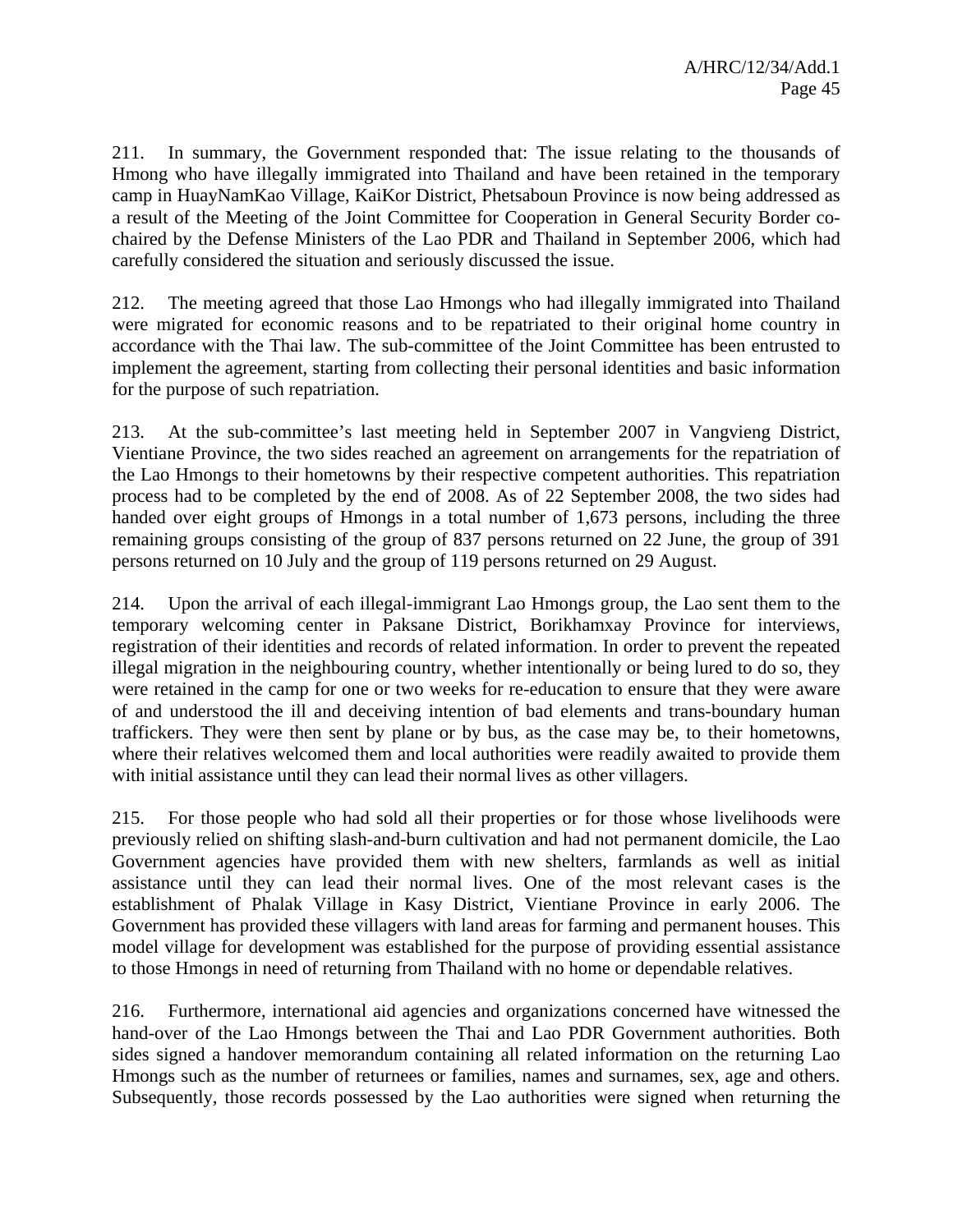Hmongs to local authorities and their families. Besides, the hand-over events opened to the public, including Lao and foreign journalists, ensure absolute transparency.

217. Since those returning Lao Hmongs arrived in their home towns or settled in the PhaLak Village, they have obtained Lao citizen ID cards and are able to travel wherever in the Lao PDR. In addition, they are entitled to obtain passports for traveling outside the country. They have also regained their full status in the Lao society, exercising all rights and obligations of a Lao citizen.

### *Observations*

218. The Special Rapporteur thanks the Government of the Lao People's Democratic Republic for its response of 24 October 2008 and continues to monitor the situation of the Hmong people in the Lao People's Democratic Republic.

# **Libyan Arab Jamahiriya**

# **Situation concerning human rights defenders Mr. Salem Madi, Mr. M'hamed Hamrani, Ms. Aissa Sijouk, Mr. Fethi Benkhelifa, and Mr. Mohamed Akchir**

# *Communication of the Special Rapporteur of 22 January 2009*

219. In a letter of 22 January 2009, the Special Rapporteur, together with the Special Rapporteur on the promotion and protection of the right to freedom of opinion and expression, Special Rapporteur on contemporary forms of racism, racial discrimination, xenophobia and related intolerance, and Special Rapporteur on the situation of human rights defenders alerted the Government of Libyan Arab Jamahiriya of allegations concerning the human rights defenders Mr. Aslem Madi, Mr. M'hamed Hamrani, Ms. Aissa Sijouk, Mr. Fethi Benkhelifa, and Mr. Mohamed Akchir.

220. In summary, according to the information received: The affected individuals are members of the Federal Council of the World Congress of the Amazigh (CMA). The CMA is an international NGO for the defence of the rights of the Amagizh (Berber) people, created in 1995.On 24 December 2008, at approximately 11 am., around 300 members of the organization the "Youth of Tomorrow's Libya" and the "Revolutionary Committees" gathered for a meeting in the town of Yfren, in Nefussi Province, west of Tripoli. The meeting took the form of an informal popular tribunal to try and convict defenders working on the human rights of the Amazigh people without formal judicial process. The gathering specifically targeted those human rights defenders who participated at the last Geneml Assembly of the World Congress of the Amazigh held from 31 October - 2 November 2008 in Meknes, Morocco. At the meeting Mr. Salem Madi, Mr. M'hamed Hamarani and Ms. Aissa Sijouk were publicly accused of being separatists and working for foreign interests. Mr. Fethi Benkhelifa and Mr. Mohamed Akchir were also part of the list of defendants mentioned during the meeting.

221. After approximately one hour, the leaders of the meeting, whose identity is known to the Special Rapporteurs, called on the individuals present to attack the homes of the CMA members.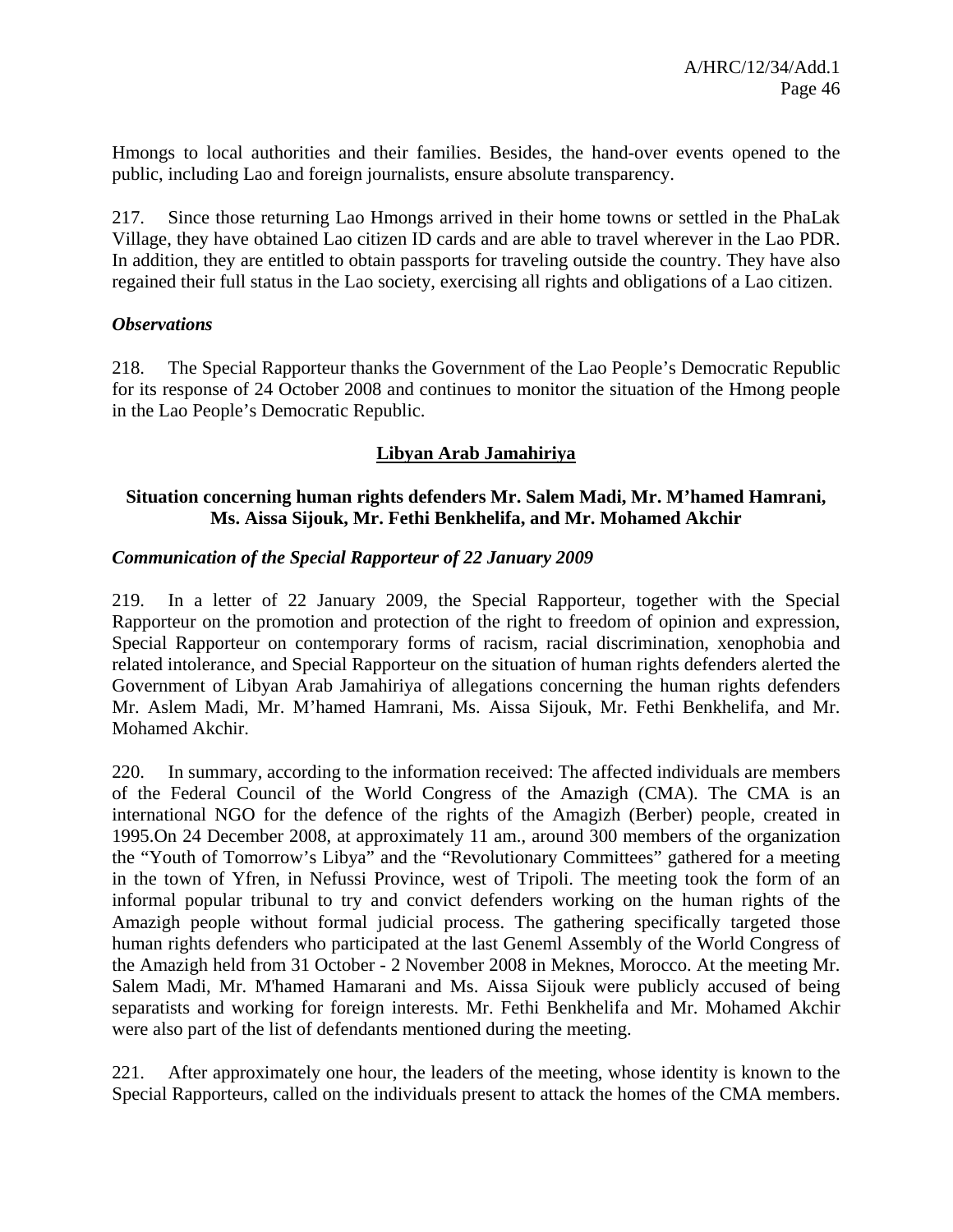A crowd of some 500 people, which included plain-clothes police officers and was surrounded by soldiers, gathered outside the residence of Mr. Salem Madi. The assembled group threw stones at the home, breaking several windows. The home of an elderly woman, Ms. Aicha Elkeblaoui, was also damaged. Unidentified individuals also painted "Death to traitors" and other threats on the front of the residence. The police and military officers present did not intervene.

222. Prior to departing from the scene, organizers of the meeting threatened to kill anyone who participated in any meeting concerning the "Amazigh issue." They also announced that punitive measures would be conducted in the coming days against Amazigh activists, especially in the localities of Zuwara, Jadu, Cabao and Ubari. To date these death threats have not been implemented. Following the attack on his home, Mr. Salem Madi filed a complaint with the Yfren Court. As yet, no response has been received.

223. The Special Rapporteurs expressed concern regarding the physical and psychological integrity of Mr. Salem Madi, Mr. M'hamed Hamaradi, Ms. Aissa Sijouk, Mr. Fethi Benkhelifa and Mr. Mohamed Akchir. Further concern is expressed that the harassment of, and attacks on, the above-mentioned persons may be related to their activities defending human rights, in particular the rights of the Amazigh people.

# *Observations*

224. The Special Rapporteur regrets that there is no record of any reply from the Government of Libyan Arab Jamahiriya to the letter by the time of the finalization of this report.

### **Malaysia**

### **Situation concerning the death of aboriginal leader in Sarawak, Borneo**

### *Communication of the Special Rapporteur of 14 January 2008*

225. On 14 January 2008, the Special Rapporteur on the situation of human rights and fundamental freedoms of indigenous people and the Special Rapporteur on the situation of human rights defenders brought to the Government's attention information received in relation to the death of Mr. Kelesau Naan. Mr Naan was an aboriginal leader of the Penan people in Sarawak, Borneo and a leader of the blockade campaign against logging in the Upper Baram region. The letter was originally reproduced in the 2008 Communications Report of the Special Rapporteur (A/HRC/9/9/Add.1) (15 August 2008), and is reprinted here for ease of reference.

226. According to information received, on 17 December 2007, Mr. Kelesau Naan's body was found at Sungai Segita. The condition of the corpse suggested possible assault before his death. According to the allegations, Mr. Kelesau Naan, who had been last seen on 23 October 2007, was one of the main leaders of the anti-logging campaign in the Upper Baram region, where tensions between the indigenous peoples and logging companies have reportedly escalated in recent months. He was also one of four plaintiffs and a key witness in a court case on the claim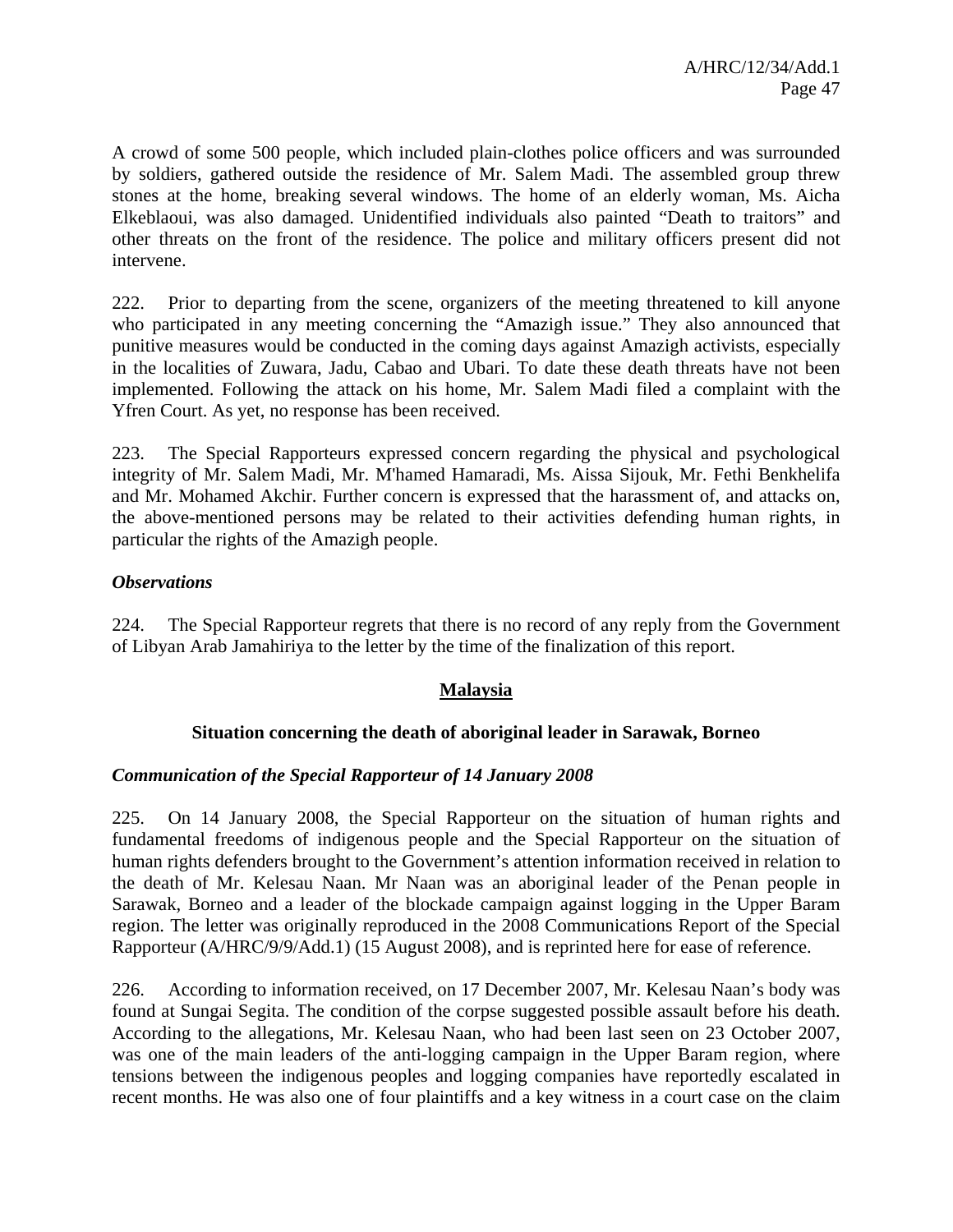of customary land by Penan in Sarawak awaiting judgment since 1998. Concern was expressed that the death of Mr. Kelesau Naan may be directly linked to his non-violent activities in defense of human rights, and particularly of the rights of indigenous peoples in the Upper Baram region.

# *Response of the Government of 13 March 2008*

227. In a response of 13 March 2008, the Government of Malaysia acknowledged receipt of the allegation letter from the Special Rapporteurs, and informed that it would respond to the questions and concerns raised therein, and that it would require additional time, beyond the 60 day timeline, to provide a response. In a letter dated 23 July 2008, the Government of Malaysia provided a more detailed response to the allegations raised by the Special Rapporteur in the letter of 14 January 2008.

228. In summary, the Government responded that: Based on the investigations carried out by the relevant authorities, the official information relating to the death of Mr. Kelesau Naan are as follows:

229. On 23 October 2007, the deceased, around 70 years old, and his wife were staying in their jungle hut along the Segita River, which was located approximately two hours journey on foot from their home in Long Kerong Village. The deceased told his wife that he wanted to check on the animal traps nearby their jungle hut. He also told her that they would go home together in the afternoon. The wife waited for the deceased that afternoon but when the deceased did not appear after a long wait, the wife assumed that the deceased had gone home first, and therefore she went home alone.

230. However, when the deceased did not return home by 25 October 2007, his wife then informed the villagers of his disappearance and they mounted a search for the deceased but to no avail. On 17 December 2007, the villagers found human skeletal remains on the banks of the Segita River, not far from the hut of the deceased. The wife of the deceased confirmed that the skeletal remains belong to the deceased based on the deceased's beads and the sword sheath which were found with the remains. The skeletal remains found were nevertheless incomplete and it was believed that some might have been washed away by water. On 26 December 2007, the skeletal remains of the deceased were buried in Long Kerong Village by his family.

231. Based on the official information above, there is no confirmation whether the deceased had been assaulted before his death. On 3 January 2008, the son of the deceased, Nick Kelesau, lodged a police report on the death of the deceased (Marudi Report 05/2008). In his police report, the Complainant stated that there were signs of broken arm bones of the deceased as a result of beating. The death of Kelesau Naan is still under police investigation. At present, the case is classified as a sudden death report. In addition, the information on the disappearance and the death of the deceased was only known to the authorities after the police report was lodged by the complainant on 3 January 2008, which is approximately three months after the disappearance of the deceased in October 2008 and more than two weeks after the recovery of the deceased's skeletal remains.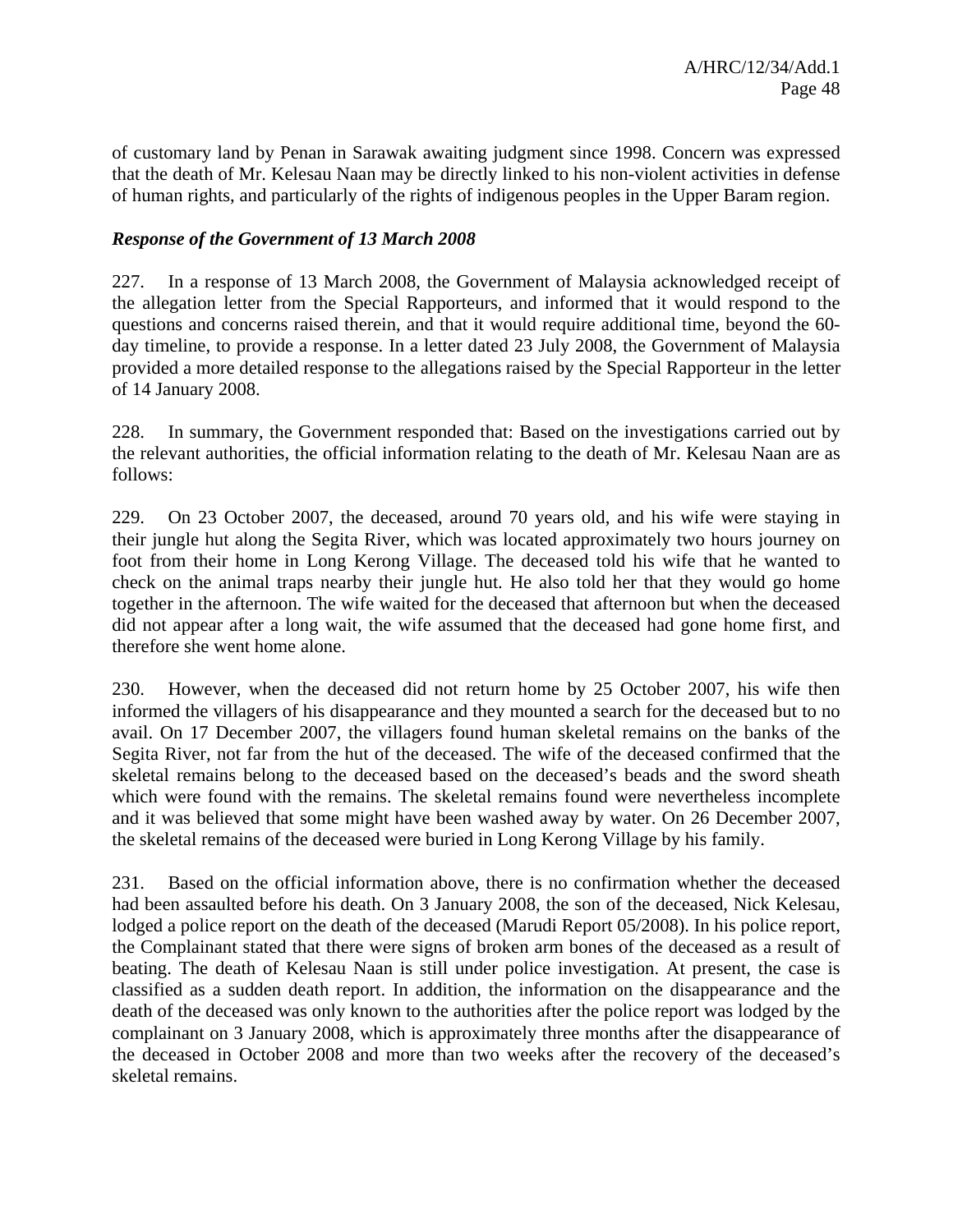232. On 18 February 2008, the Chief of Police of Sarawak announced that the police would obtain a court order to exhume the body. As of 8 March 2008, police investigation on the matter is still on-going and the official post-mortem report from the Miri General Hospital where the exhumed skeletal remains were taken has yet to be released. Initial reports state that the pathologist report was inconclusive as only the partial skeletal remains of the deceased were examined. At this juncture, and until and unless investigations by the police and forensic examinations by the hospital authorities are completed, the Government of Malaysia is not in the position to provide any official observation as to whether the death of the deceased may be directly linked to his non-violent activities in defense of human rights, and particularly of the rights of indigenous peoples in the Upper Baram region. Initial post-mortem report indicates that the deceased died of natural cause.

233. The relatives of the deceased have lodged a complaint with the Human Rights Commission of Malaysia (SUHAKAM) with regard to his death. In this connection, the Government of Malaysia is not in the position to provide any official observation with regard to the details or results of the independent procedures conducted by SUHAKAM which is carried out without any interference or influence by the Government as provided under the Human Rights Commission of Malaysia Act 1999.

234. Also at this juncture, the Government of Malaysia wishes to highlight that some local Penans and other tribesmen in the surrounding areas believe that Kelesau might have slipped and fallen on the rocky riverbank while other said he might have been injured in a hunting misadventure. According to one of them, there has been at least three such hunting misadventures where hunters were accidentally shot and killed in the last few years, and such cases were never reported to the police. He also said that if the shooter owns up, the matter would be settled within the community and some form of compensation would be paid. Another elderly tribesman said that the Long Segita area was too far into the jungle for outsiders to venture into.

235. The Government of Malaysia wishes to confirm the statement in the Communication that the deceased is a principal plaintiff and a key witness in a court case on the claim of customary land by Penan in Sarawak awaiting judgment since 1998 ("the civil suit"). In the civil suit filed in the High Court of Miri, Sarawak, civil suit no. 22-46 1998 (MR), the plaintiffs (the Penans) are claiming for Aboriginal Customary Rights on concession license in two areas, namely No. T/0411 and 1/0412 in Baram, Miri, which were issued to the second and third defendants, respectively. The deceased is the first plaintiff, while the three other Penans are the second to fourth plaintiffs. Seven parties were names as defendants, namely the Government of the State of Sarawak (first defendant), Samling Plywood (Baramas) Sdn. Bhd. (second defendant), Syarikat Samling Timber Sdn. Bhd. (third defendant), Mathew Uchat Kajan (fourth defendant), Jalon Balan (fifth defendant), Gabriel A Ajok (sixth defendant), Anthony Belarek (seventh defendant).

236. In the civil suit, the fourth, fifth, sixth and seventh defendants (the Kenyah tribe) also claimed for Aboriginal Native Rights on the same areas, which had been referred to the Chief's Native Court in Marudi and registered as no. MUR/CC/06/2004 (the Native Court). The Penans were absent during the proceedings in which the Native Court and the Kenyah had obtained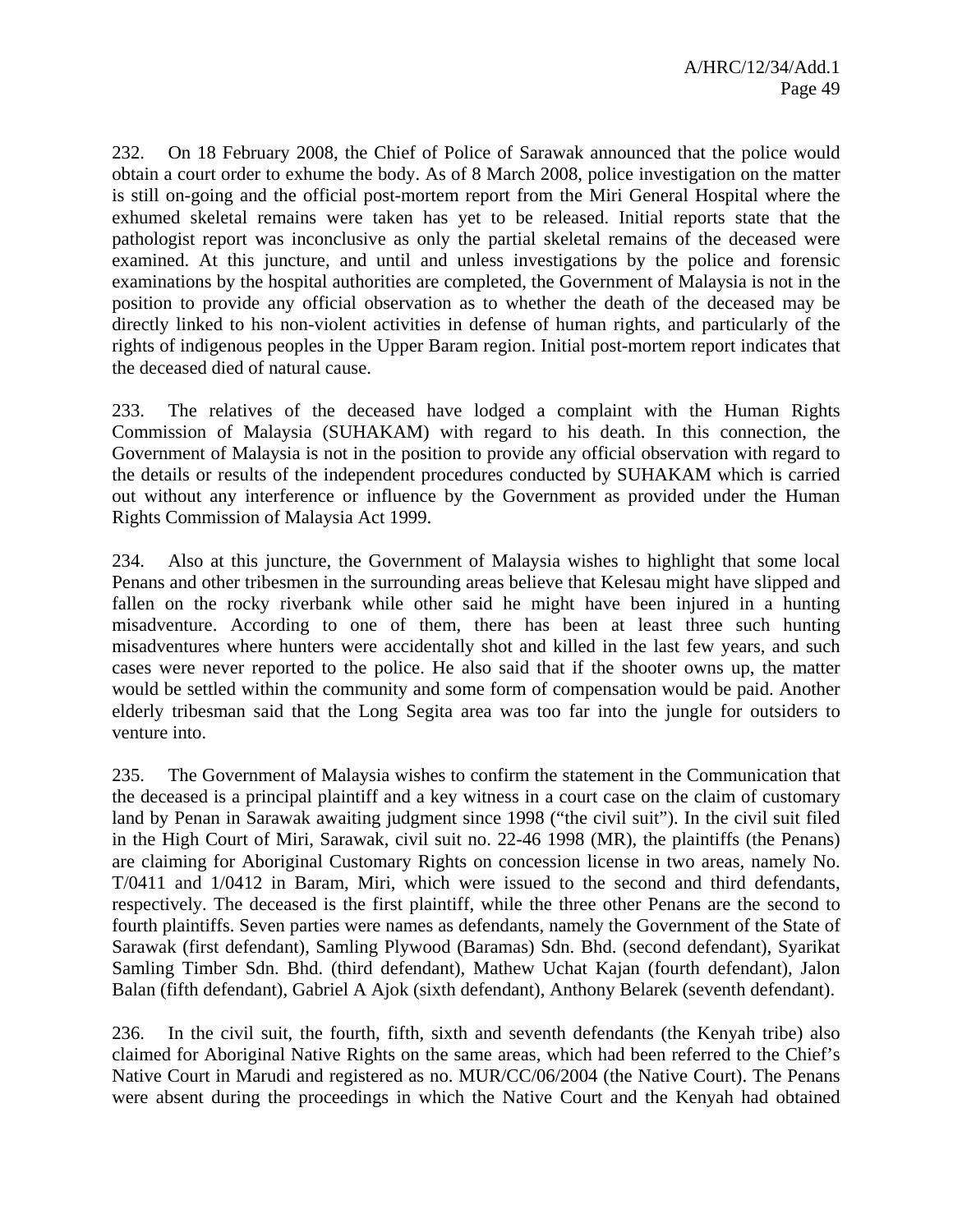default judgment which was made in favour of the Kenya tribe. The Penan tribe had filed an appeal with the Chief's Superior Native Court against the default judgment of the Native Court.

237. In the meantime, the Kenyah tribe has obtained an order for a stay of proceeding of the civil suit from the High Court of Miri pending the outcome of the appeal before the Chief's Superior Native Court. Consequently, the Penan tribe filed an appeal at the Court of Appeal against the order of the stay of proceeding of the civil suit and to date no date has been fixed by the Court of Appeal. In this regard, the Government of Malaysia would like to state that the trial of the civil suit involving the deceased has not yet commenced. The civil suit is now being stayed pursuant to a court order pending the decision and disposal of the appeal case in the Chief's Superior Native Court.

238. The Government of Malaysia reaffirms its commitments to the principles contained in various international human rights treaties to which Malaysia is a party, and the United Nations Declaration on the Rights of Indigenous Peoples. Malaysia understands that the Declaration is a non-binding text that sets out the individual and collective rights of indigenous peoples, as well as their rights to culture, identity, language, employment, health, education and other issues.

239. The Government of Malaysia has always maintained its adherence and commitments to its primary responsibility and duty to protect, promote and implement all human rights and fundamental freedoms, inter alia, by adopting such steps as may be necessary to create all conditions necessary in the social, economic, political and other fields, as well as the legal guarantees required to ensure that all persons under its jurisdiction, individually and in association with others, are able to enjoy all those rights and freedoms.

240. The Government of Malaysia wishes to conclude that the summary of the facts contained in the joint Communication does not reflect the accurate facts and information. The Government of Malaysia reiterates that until and unless investigations by the police and forensic examinations by the hospital authorities are completed, the Government of Malaysia is not in the position at this juncture to provide any conclusive observation as to whether or not the death of the deceased may be directly linked to his non-violent activities in defense of human rights, and particularly of the rights of indigenous peoples in the Upper Baram region. However, initial post-mortem report indicates that the deceased died of natural cause. In this regard, the Government of Malaysia gives its assurance that the investigation on the death of the deceased will continue to be conducted in accordance with the prevailing domestic laws of Malaysia, which are in full compliance with the norms and standards of international law.

### *Observations*

241. The Special Rapporteur thanks the Government of Malaysia for the detailed information provided in response to the communication of 14 January 2008.

# **Situation concerning the alleged sexual abuses against girls from the Penan Community in the Baram area, Sarawak**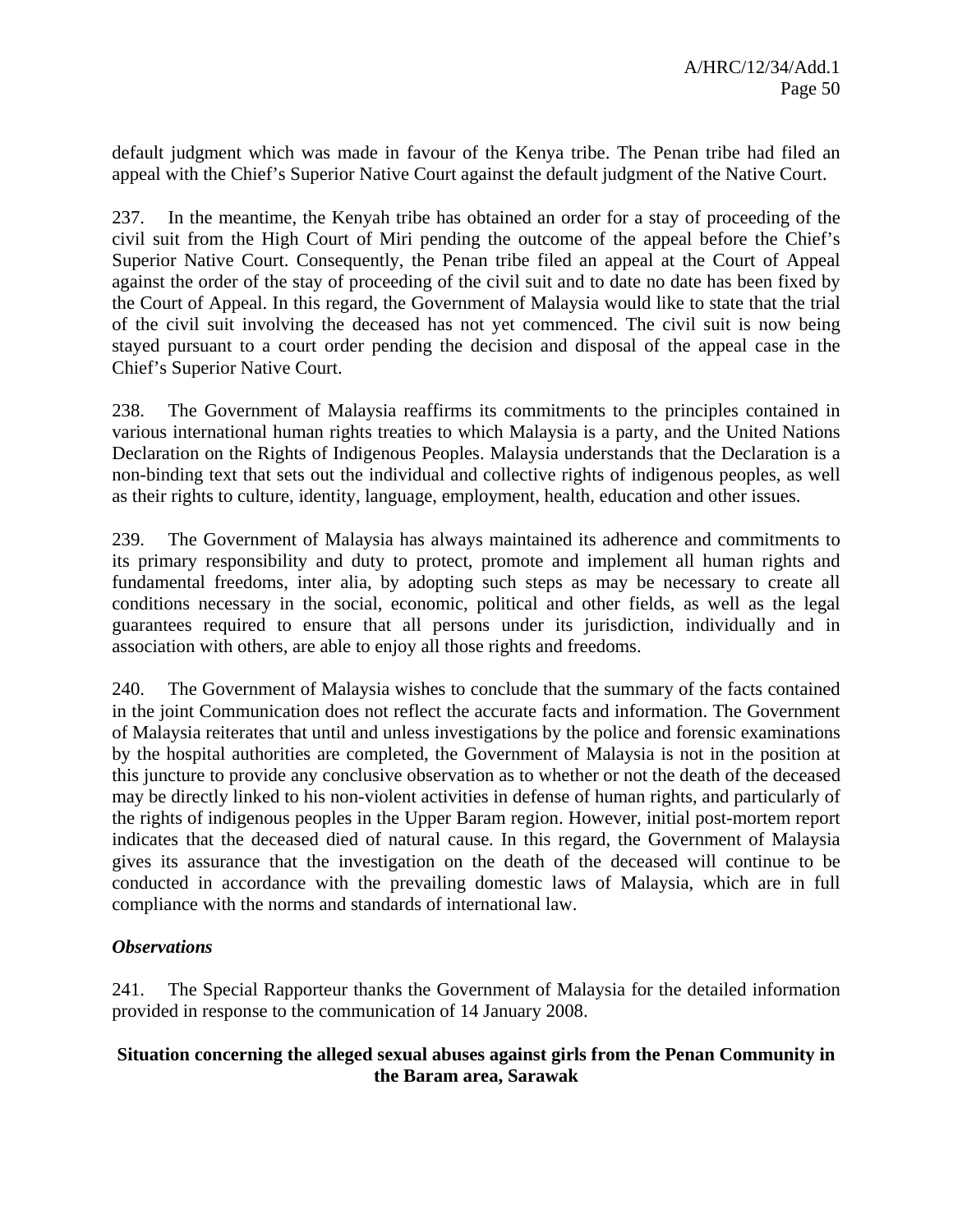# *Communication of the Special Rapporteur of 20 November 2008*

242. In a letter of 20 November 2008, the Special Rapporteur, together with the Special Rapporteur on violence against women, its causes and consequences, brought to the Malaysian Government's attention information received in relation to sexual abuses against girls from the Penan Community in the Baram area, Sarawak.

243. In summary, according to the information received: Before logging started in Penan settlements, Penan children went to school on foot or by boat. Today, due to logging activities, many streams and rivers are no longer navigable as they are dried up or filled in to create loading roads for logging companies. On foot it can now take children up to a week to walk from their settlements to their school in Long Lama; while travelling with the vehicles of logging companies, the journey only takes three to six hours. As private transport is not affordable to Penan families, the Penans have thus become dependent on company vehicles for accessing areas outside their settlements, including schools.

244. Penan girls hitching rides to school and back are susceptible to abuses during their journeys by logging companies' workers. In some cases, they may have to take more than one vehicle before they can reach home, or in other cases they may have to wait at the side of logging roads or walk for hours to another village to get a ride with another company vehicle, thereby increasing their vulnerability. There have also been cases of female students being driven to logging camps and raped. In other cases, the transport operated by company vehicles was arranged in such a way that the girls had to stay overnight at a logging camp, where they were subject to abuses by workers.

245. In recent years, at least a dozen cases of sexual abuses have been reported to the police, although it is alleged that most of them have not resulted in convictions, thereby undermining trust in the police. In addition, it is said that the majority of cases remain unreported.

### *Observations*

246. The Special Rapporteur regrets that there is no record of a reply from the Government of Malaysia to the letter of 20 November 2008 by the time of finalization of this report. The Special Rapporteur notes his grave concern regarding the alleged ongoing abuse of indigenous women and girls, and will continue to monitor the situation in Malaysia.

### **México**

# **Situación sobre el supuesto desalojo forzado de 86 habitantes de los Bienes Comunales de Chalcatongo y La Paz, Oaxaca, México**

#### *Comunicación del Relator Especial de 18 de julio de 2008*

247. En una carta de 18 de julio de 2008, el Relator Especial, junto con la Relatora Especial sobre una vivienda adecuada como elemento integrante del derecho a un nivel de vida adecuado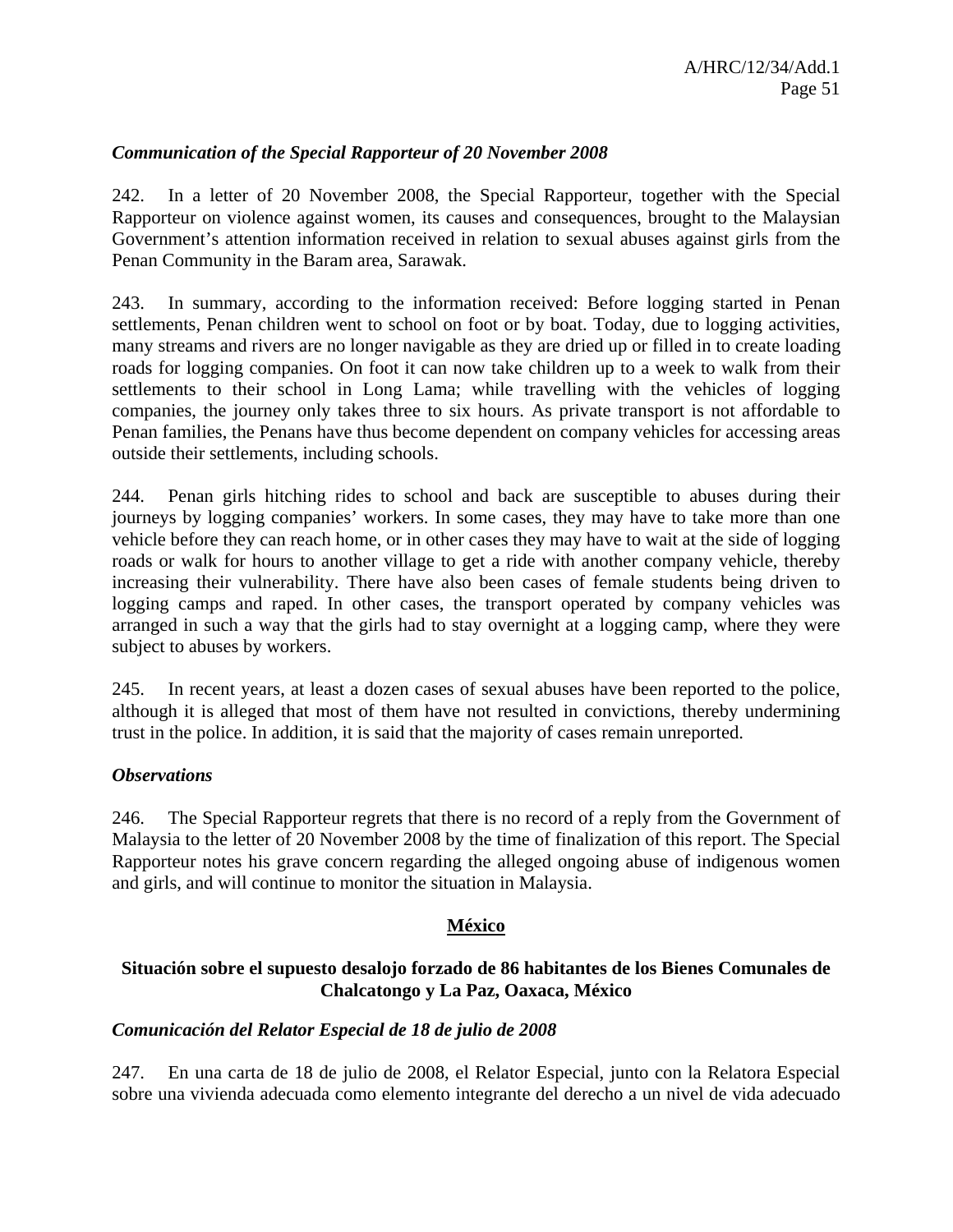y sobre el derecho de no discriminación a este respecto, hizo referencia a las alegaciones recibidas en relación al desalojo forzado de 86 habitantes de los Bienes Comunales de Chalcatongo y La Paz, Oaxaca, México.

248. En resumen, según las alegaciones recibidas: Los días 25, 26 y 27 de diciembre de 2007, un grupo de personas entró a la comunidad y desalojó a la totalidad de los habitantes. Con dos tractores un grupo de personas derribó y quemó 44 casas de la comunidad, y procedió a robar a los habitantes. Adicionalmente, el 9, 10 y 11 de mayo de 2008 un grupo de personas quemó otras 15 casas en la comunidad de la Paz y dichos actos han afectado a 86 personas. Hay temor de que estos actos pueden repetirse en las otras comunidades ubicadas dentro del territorio en cuestión, específicamente las comunidades de Allende y Reforma.

249. Esta situación se recrudeció a partir de que el Tribunal Unitario Agrario No. 46 de la Ciudad de Huajuapan de León, Oaxaca, emitiera un fallo favorable a Santo Domingo Ixcatlán del 3 de agosto de 1998. El fallo establece que las 1.356 hectáreas que se encontraban en litigio correspondían al Municipio de Santo Domingo Ixcatlán. Sin embargo, los pobladores de Chalcatongo habrían estado en posesión de las tierras desde tiempos inmemoriales y están actualmente en posesión de las tierras. Además, la Resolución del Tribunal Unitario Agrario No. 46 no especifica la manera de su ejecución y no establece ninguna medida para desalojar a los habitantes de otras tres comunidades que están asentadas dentro de las tierras en disputa (La Paz, Allende y Reforma). Las autoridades del Estado de Oaxaca no habrían querido ejecutar la sentencia debido a esta problemática y es por ello que algunos de los habitantes de Santo Domingo Ixcatlán actuaron por su propia mano.

250. Las autoridades municipales y el Estado de Oaxaca no habrían intervenido en la investigación de los hechos y la sanción de los responsables. Por el contrario, las autoridades municipales de Santo Domingo Ixcatlán conocían del operativo y permitieron que las actividades se llevaran a cabo. Además, las autoridades de Procuración de Justicia del Estado de Oaxaca no habrían actuado frente a las denuncias penales presentadas por los pobladores de Chalcatongo por el desalojo, el robo, y la quema de sus viviendas. Las víctimas habrían acudido a la Comisión de Derechos Humanos de Oaxaca a levantar quejas por los hechos, pero no han tenido ninguna respuesta de la Comisión hasta el momento.

### *Respuesta del Gobierno de 5 de noviembre de 2008*

251. En una carta de 5 de noviembre de 2008, el Gobierno de México respondió al Relator Especial.

252. En resumen, según la respuesta del Gobierno: Las comunidades de Chalcatongo de Hidalgo y de Santo Domingo Ixcatlán, perteneciente al distrito de Tlaxiaco, Oaxaca, confrontan antiguos problemas por la posesión y reconocimiento de una superficie de 1,356-93-70 hectáreas, conflicto que jurídicamente ya fue resuelto a favor de la comunidad de Santo Domingo Ixcatlán por una sentencia del Tribunal Unitario Agrario del Distrito 46, dictada el 8 de agosto de 1998, dentro del expediente de conflicto por límites número 03/95. Sin embargo, la sentencia se encuentra pendiente de ejecutar debido a la oposición que presentan los habitantes de la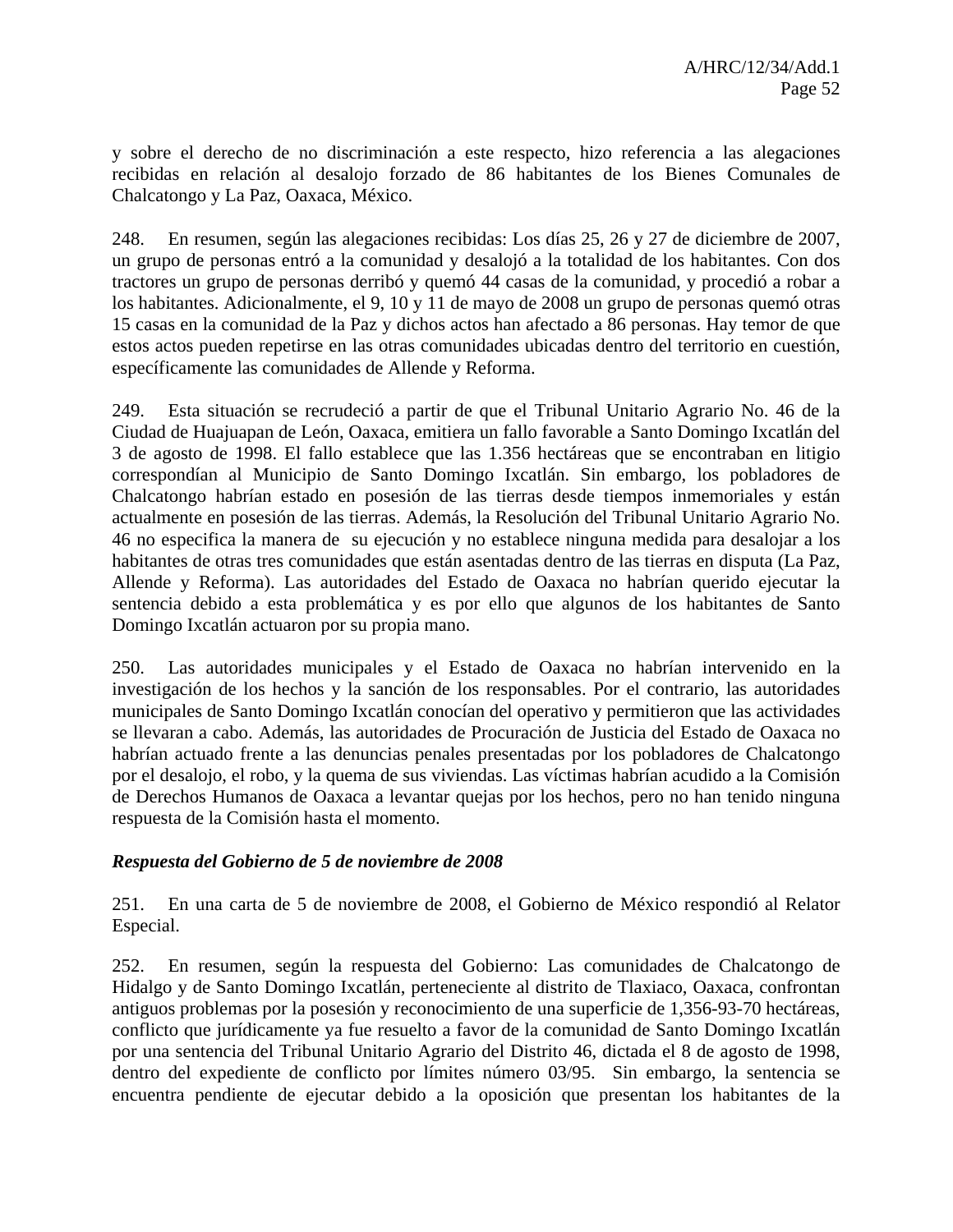comunidad de Chalcatongo de Hidalgo, quienes nunca han estado de acuerdo con el fallo. Pese a que dicho conflicto ya ha sido objeto de una solución jurídica, el intento de ejecución de la sentencia ha contribuido al resurgimiento de confrontaciones entre pobladores de ambas comunidades.

253. Con respecto a la pregunta de si son exactas las alegaciones, en relación a los hechos suscitados los días 9, 10 y 11 de mayo de 2008, si hubo una quema de 14 casas en la comunidad de Chalcatongo, Oaxaca, afectando con ello a 86 personas. Estos hechos fueron ocasionados con motivo de las mismas disputas entre las comunidades por la superficie de 1,356-93-70 hectáreas.

254. En cuanto a información sobre investigaciones iniciadas, con motivo de estos hechos, la Procuraduría de Justicia del estado de Oaxaca (PGJ Oax) inició el 15 de mayo de 2008 la averiguación previa 161(I)2008, por los delitos de daños en la propiedad y los que resulten, en contra de quien resulte responsable, con motivo de una denuncia presentada por los señores Alejandro Ramírez Quiroz, Avelino Ruiz López, Leonardo Casillas García, Efraín Quiroz heras, Anacleto Soria Cortés, Gabriel Ramírez Nicolás y Zenón Montesinos Heras, integrantes del comisariato de bienes comunales de Chalcatongo de Hidalgo.

255. Después de 4 requerimientos por parte de la autoridad ministerial para solicitar a los ofendidos se presentaran para tomar su declaración sobre esos hechos, el 16 de septiembre de 2008, comparecieron los señores Hipólito Mendoza Cortes, Arcadio Santiago Mendoza, Avelino Mendoza, Tolentino Mendoza Ruiz y Evaristo Sánchez Cortes, quienes fueron coincidentes en declarar que el 9 de mayo de 2008, un grupo de personas pertenecientes a la comunidad de Santo Domingo Ixcatlán, liderados por el señor Artemio Jiménez Martínez, síndico municipal y Pedro Castro Hernández, integrante del Ayuntamiento, se introdujeron en los domicilios y después de robar sus pertenencias, prendieron fuego a sus casas. Debido al temor que las agresiones continuaran, los señores Mendoza Cortez, Santiago Mendoza, Mendoza Ruiz y Sánchez Cortés, ese mismo día con sus familias decidieron trasladarse al paraje Las Tinajas de la Paz, Chalcatongo, Oaxaca, improvisando casas para su refugio.

256. También, los días 10 y 11 de mayo de 2008, nuevamente el grupo de personas pertenecientes a la comunidad de Santo Domingo Ixcatlán acudieron al paraje Las Tinajas de la Paz, Chalcatongo, Oaxaca, para saquear y posteriormente quemar las viviendas de Florentina Ruiz Nicolás, Maura Ramírez Santiago, Fructuoso Román Mendoza Cortés, Refugio Sánchez Ruiz, Jorge Sánchez Ruiz y Oscar Ruiz Jiménez. Los ofendidos agregaron que no podían intervenir para evitar la quema de casas debido a que el grupo de personas iba armado.

257. El Ministerio Público practicó la inspección ocular con la intervención de peritos técnicos especialistas y giró oficio a la agencia estatal de investigación a fin de avocarse a la investigación de los hechos. La averiguación previa aún se encuentra en la etapa de análisis para emitir la determinación que conforme a derecho proceda. Con respecto a si las víctimas han obtenido algún tipo de compensación a modo de indemnización, hasta el momento no se ha determinado responsabilidad penal de ninguna persona, debido a que las investigaciones continúan su curso.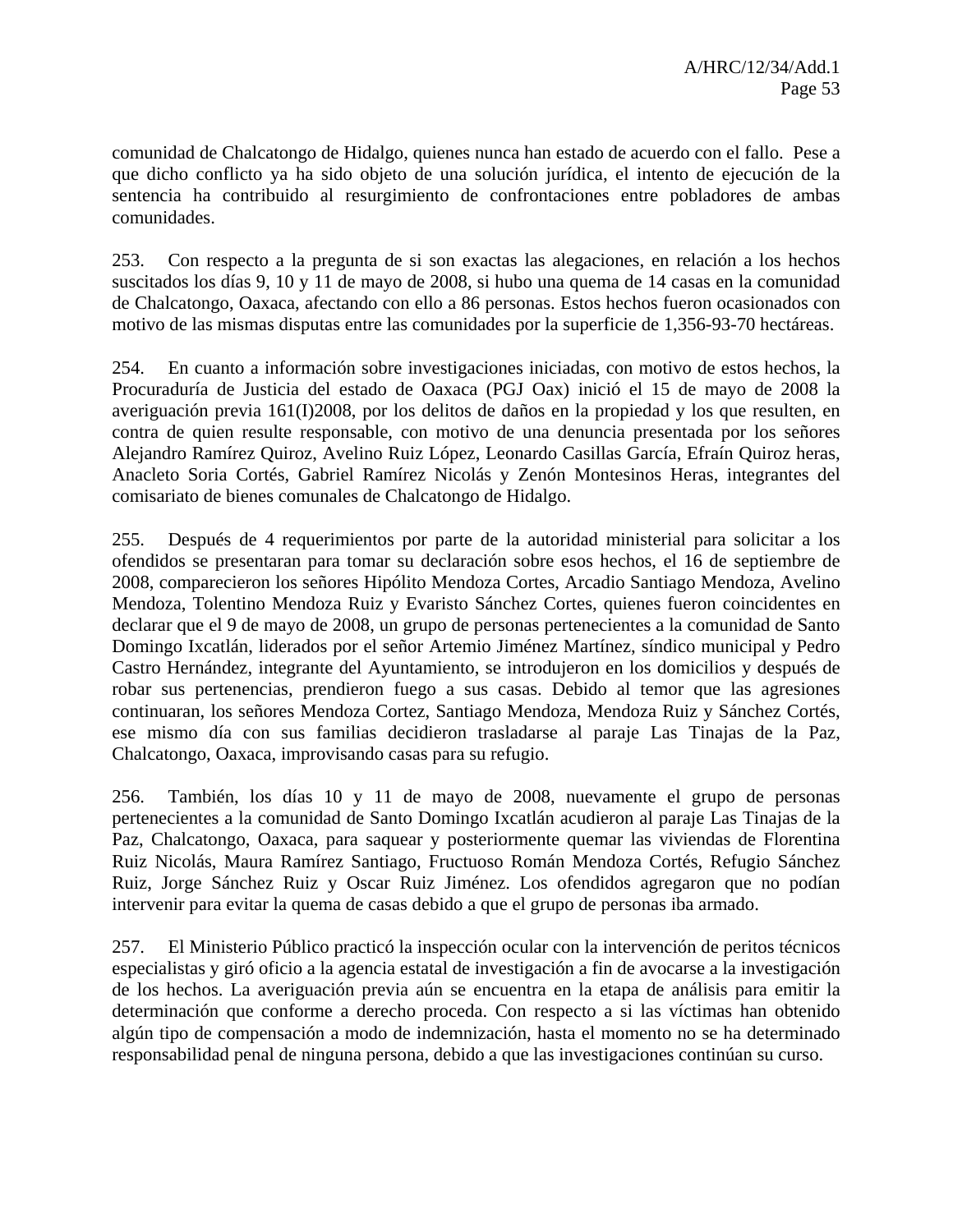258. Sobre las medidas tomadas para evitar que se repitan los hechos, con la finalidad de atender y resolver el conflicto agrario que confrontan las comunidades, representantes de la Secretaría General de Gobierno, la Junta de Conciliación Agraria y la Comisión Interinstitucional del Sector Agrario del estado de Oaxaca, se reunieron después de sucedidos los hechos, a efecto de implementar un proceso conciliatorio dentro del cual se han realizado reuniones, asambleas y platicas de sensibilización tanto en las oficinas de las dependencias como en las comunidades.

259. El proceso conciliatorio consiste en llevar a cabo trabajos técnicos por personal de la Junta de Conciliación Agraria en base a las diferentes propuestas que se han formulado en las reuniones para resolver el conflicto, en donde se ha propuesto compartir o dividir la superficie, así como reubicar algunos asentamientos humanos que en ella existen o reconocer sus derechos agrarios como comuneros de la comunidad en donde estén ubicados y otras propuestas más que se encuentren considerando.

260. También las autoridades han intervenido en las ocasiones en las cuales se han suscitado enfrentamientos por problemas agrarios, en donde se ha logrado que ambas comunidades acuerden un pacto de civilidad y se comprometan a mantener un clima de respeto, paz y tranquilidad en la zona, así como de continuar con las negociaciones hasta resolver pacíficamente este conflicto agrario, situación que en la actualidad se encuentra dentro de este proceso conciliatorio.

261. Con respecto a la situación actual, después del cambio de los órganos de representación de la comunidad de Chalcatongo de Hidalgo, ocurrido el 25 de mayo de 2008, las mesas de negociaciones se han intensificado obteniéndose resultados muy significativos y positivos para solucionar en forma concertada y definitiva este problema, pues se está en espera de que sea resuelto el juicio de amparo número 233/2008, promovido a nombre de la comunidad de Chalcatongo de Hidalgo, ante el Juez Segundo de Distrito en el Estado de Oaxaca. La resolución del recurso de amparo permitirá continuar con el cumplimiento de los acuerdos obtenidos entre las comunidades para solucionar la controversia agraria.

# *Observaciones*

262. El Relator Especial agradece la detallada información proporcionada por el Gobierno de México sobre las cuestiones y preocupaciones mencionadas, y seguirá monitoreando la situación.

# **Situación sobre la situación de los miembros de la Organización del Pueblo Indígena Me Phaa (OPIM)**

# *Comunicación del Relator Especial de 22 de julio de 2008*

263. El 22 de julio de 2008, el Relator Especial, conjuntamente con el Relator Especial sobre la independencia de magistrados y abogados, el Relator Especial sobre la promoción del derecho a la libertad de opinión y de expresión, y la Relatora Especial sobre la situación de los defensores de los derechos humanos señalaron a la atención urgente del Gobierno de Mexico,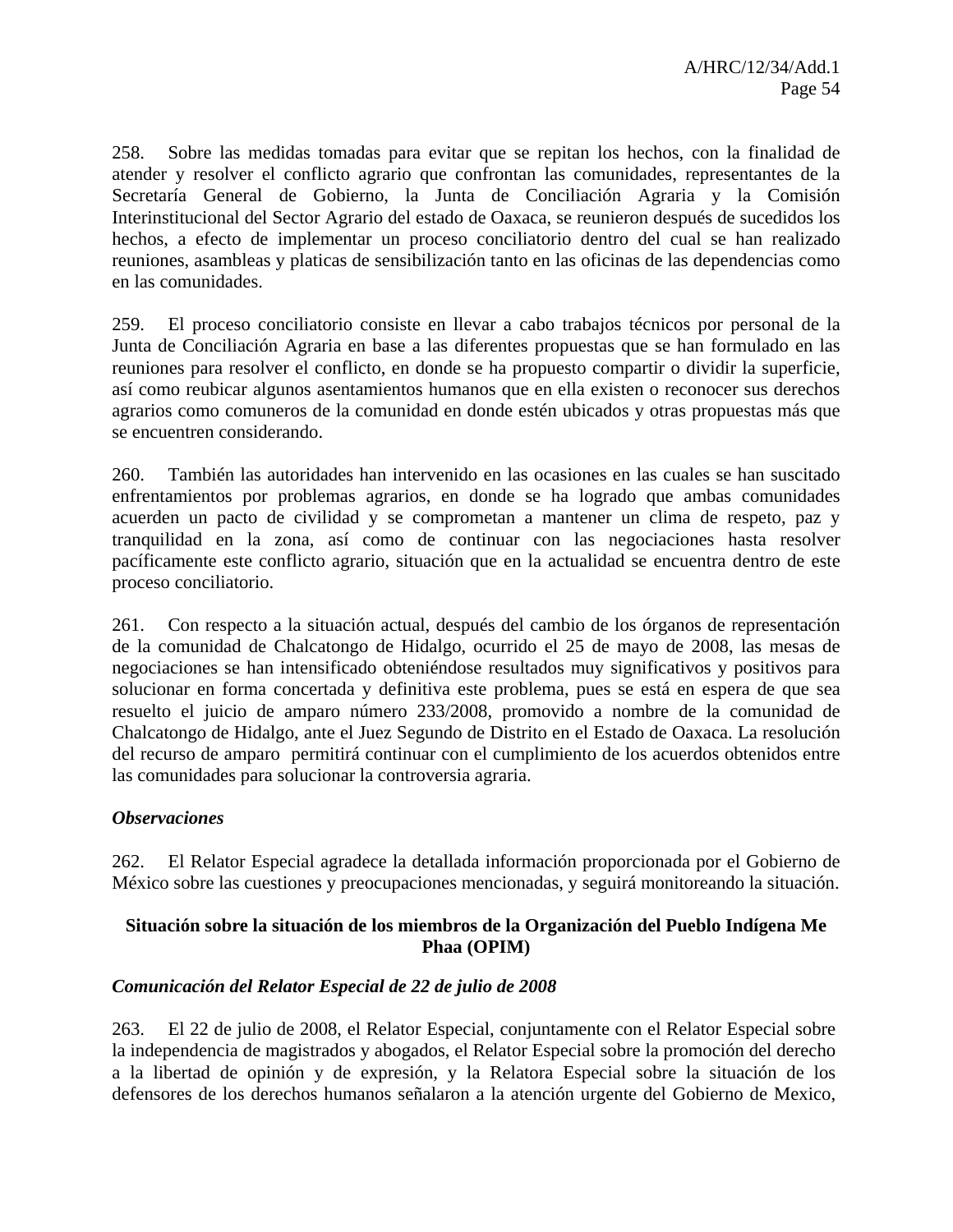información sobre los Srs. Manuel Cruz Victoriano, Orlando Manzanarez Lorenzo, Natalio Ortega Cruz, Raúl Hernández Abundio y Romualdo Santiago Enedina, todos integrantes de la Organización del Pueblo Indígena Me'phaa (OPIM) quienes están detenidos desde el 17 de abril de 2008. Estos integrantes de la OPIM fueron objeto de un llamamiento urgente emitido el 21 de mayo de 2008 (véase el informe de comunicaciones del Relator Especial de 2008, A/HRC/9/9/Add.1, 15 de agosto de 2008), que hasta la fecha de elaboración de este informe no ha recibido una respuesta del Gobierno.

264. En resumen, según las informaciones recibidas: El 7 de julio de 2008, los cinco detenidos habrían presentado el amparo Número 982/2008 ante la Justicia Federal como reclamación en contra del auto de formal prisión que el Juez Mixto de Primera Instancia les habría dado el 23 de abril de 2008 por el supuesto homicidio del Sr Alejandro Feliciano García. Aunque no habría recibido suficiente evidencia el Juez Mixto de Primera Instancia de Ayutla, supuestamente bajo presiones políticas, habría sometido a los integrantes de la OPIM a un procedimiento de diez meses durante los que permanecerían en detención. Sin embargo, el 9 de julio de 2008 tres testigos habrían presentado nueva evidencia que habría probado que el expediente en contra de los detenidos habría sido fabricado. El 24 de julio de 2008 la Juez Octavo de Distrito de Acapulco dará su decisión sobre el amparo presentado por dichos integrantes de la OPIM.

265. Además, nos informaron que la Comisión Interamericana de Derechos Humanos (CIDH) habría solicitado al Estado Mexicano que amplíe a favor de los cinco indígenas de El Camalote presos en Ayutla, las medidas cautelares que otorgó a líderes e integrantes de la OPIM desde el año 2005. En su resolución del pasado viernes 27 de junio, la CIDH también habría pedido extender las medidas de seguridad necesarias para líderes en comunidades y miembros de la OPIM que tienen orden de aprehensión por el mismo delito, así como para aquellos otros integrantes que tienen el carácter de líderes comunitarios y un trabajo importante en la organización.

266. Se teme que la detención de los cinco integrantes de la OPIM y los cargos contra ellos podrían estar relacionados con sus actividades, en particular su trabajo en defensa de los derechos de las comunidades indígenas Me'phaa. También se teme que la acción judicial contra ellos podría formar parte de un hostigamiento sistemático en contra de las organizaciones indígenas y campesinas del Estado de Guerrero.

### *Observaciones*

267. El Relator Especial lamenta que no consta en el expediente ninguna respuesta del Gobierno de México a la carta de alegación a la fecha de finalización del presente informe. El Relator Especial toma nota de la complejidad de la situación y le agradecería cualquier información disponible sobre la materia.

### **Situación sobre la situación de Sr. Dante Valdez**

*Comunicación del Relator Especial de 21 de agosto de 2008*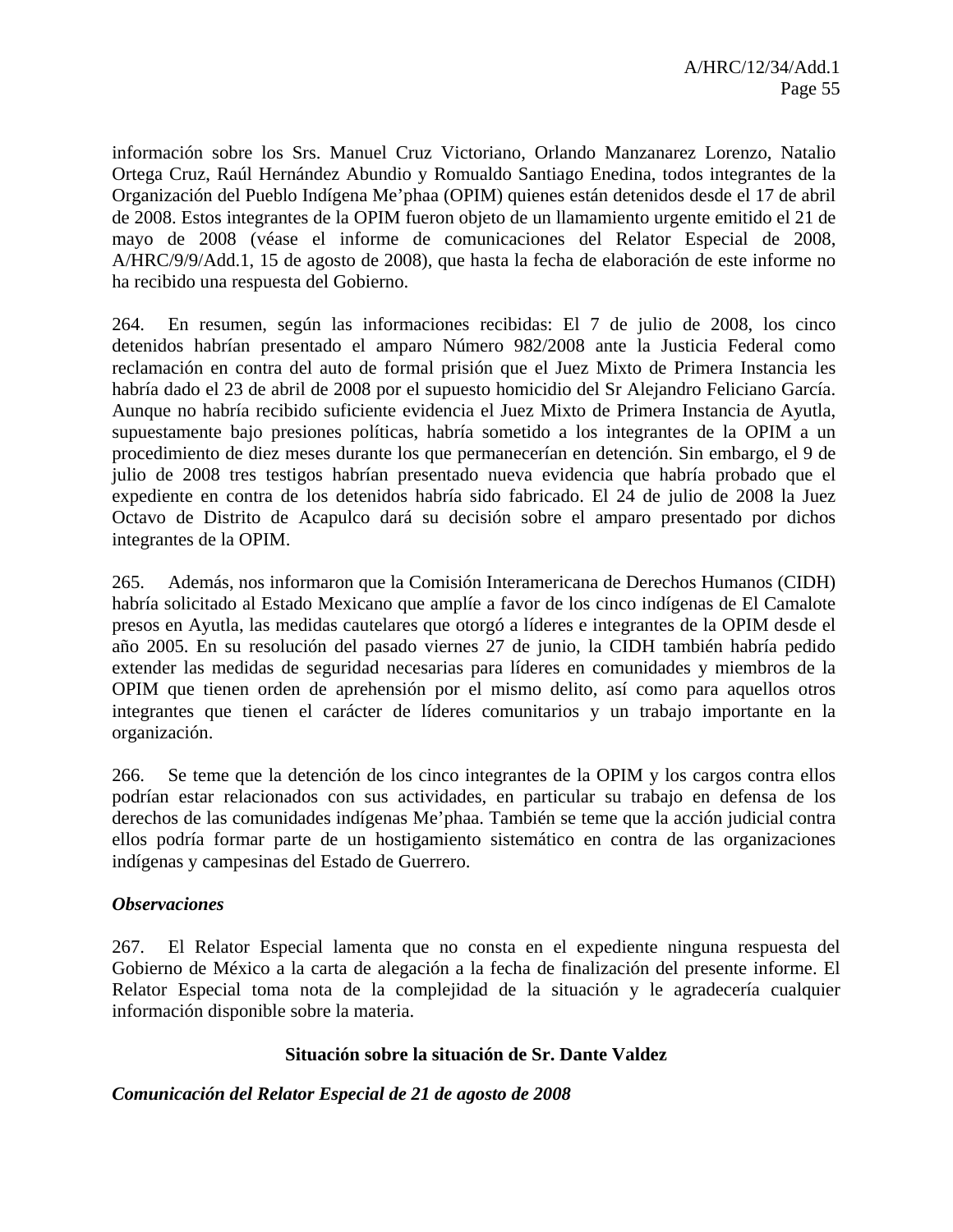268. En una carta de 21 de agosto de 2008, el Relator Especial, junto con el Relator Especial sobre la promoción del derecho a la libertad de opinión y de expresión, el Relator Especial sobre los efectos nocivos para el goce de los derechos humanos del traslado y vertimiento ilícitos de productos y desechos tóxicos y peligrosos, y la Relatora Especial sobre la situación de los defensores de los derechos humanos señalaron a la atención urgente del Gobierno de México la información recibida en relación con el Sr. Dante Valdez, maestro de enseñanza primaria.

269. En resumen, según la información recibida: El Sr. Dante Valdez es uno de los líderes en la organización de protestas pacíficas para defender los derechos medioambientales y a la tierra de la comunidad indígena de Huizopa contra las actividades de una empresa minera. Según se alega, dicha empresa ocupa más tierras que las que tiene derecho a ocupar y causa daño al medioambiente local y al suministro de agua.

270. El 13 de agosto de 2008, el Sr. Dante Valdez habría sido atacado por un grupo de aproximadamente 30 personas en una escuela donde participaba en un curso de formación para maestros. La mayoría de los miembros de dicho grupo trabajaría para una minera local. El grupo habría ingresado a la escuela de Madera, Estado de Chihuahua, y le habría propinado golpes de pie y empujones al Sr. Dante Valdez, diciéndole que no se metiera en sus asuntos.

271. El Sr. Dante Valdez denunció el ataque a la Procuraduría del Estado. Todavía no se habrían iniciado investigaciones policiales sobre el caso. Hay preocupaciones de que el ataque contra el Sr. Dante Valdez podría estar relacionado con sus actividades pacíficas en la defensa de los derechos medioambientales y a la tierra de la comunidad indígena de Huizopa. También hay preocupaciones por la integridad física y psicológica del Sr. Dante Valdez, así como los demás manifestantes que defienden la tierra de la comunidad de Huizopa.

# *Observaciones*

272. El Relator Especial lamenta que no consta en el expediente ninguna respuesta del Gobierno de México a la carta de alegación a la fecha de finalización del presente informe y seguirá monitoreando la situación en la comunidad de Huizopa, en particular en relación con las actividades mineras.

# **Situación sobre las presuntas amenazas y fraudes cometidos en contra de miembros del ejido de San Sebastián Bachajón**

# *Comunicación del Relator Especial de 1 de septiembre de 2008*

273. En una carta de 1 de septiembre de 2008, el Relator Especial, junto con el Relator Especial sobre la promoción del derecho a la libertad de opinión y de expresión, llamaron la atención urgente del Gobierno de México respecto a la información recibida en relación con las presuntas amenazas y fraudes cometidos en contra de miembros del ejido de San Sebastián Bachajón, municipio de Chilón, Chiapas, quienes pertenecen al pueblo indígena tseltal, por miembros de la Organización para la Defensa de los Derechos Indígenas y Campesinos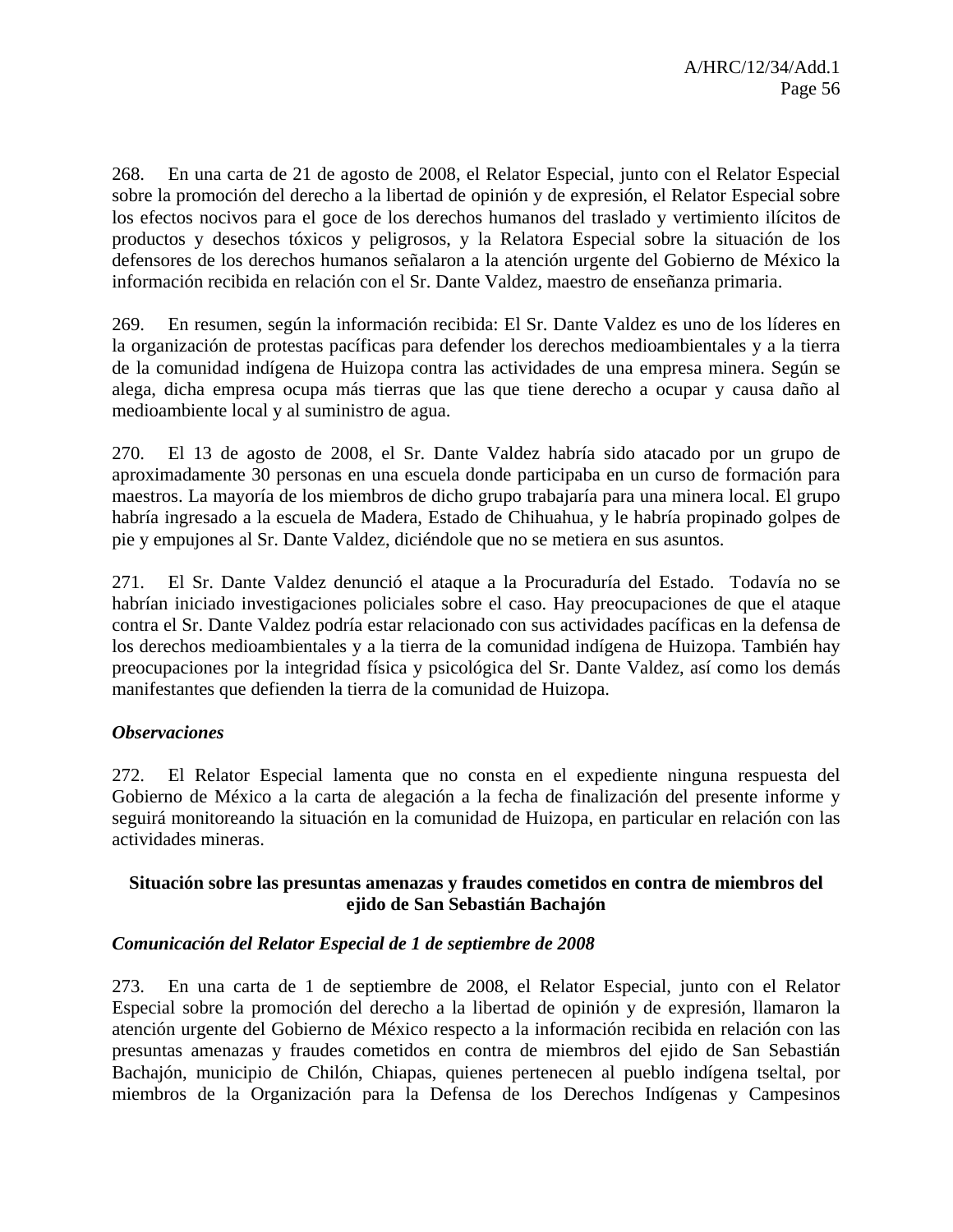(OPDDIC), con el presunto propósito de tomar control sobre el ingreso de recursos naturales tradicionalmente administrados por el ejido y establecer una presencia política en el municipio.

274. En resumen, según la información recibida: A finales de los años 1990, la OPDDIC era denominada el Movimiento Indígena Revolucionario Antizapatista, con filiaciones con el Partido Revolucionario Institucional (PRI). Esta organización ha sido responsable de una serie de agresiones y fraudes electorales en contra de comunidades zapatistas y opositoras al PRI, las cuales presuntamente comenzaron en 2007 cuando la OPDDIC ganó la presidencia municipal de Chilón.

275. Con respecto al ejido de San Sebastián Bachajón, el 9 de marzo de 2007, la OPDDIC movilizó a miembros de su organización provenientes de otros ejidos para que votaran en la Asamblea ejidal de San Sebastián Bachajón y así obtener la mayoría de los votos, con la finalidad de nombrar nuevas autoridades ejidales y así tomar control del ejido. A su vez, el 18 de mayo de 2007, el señor Felipe Hernández, delegado en la región del Gobierno del Estado de Chiapas avaló la elección fraudulenta. El 4 de julio de 2007, las autoridades elegidas en las elecciones del 9 de marzo de 2007, junto con miembros de la OPDDIC, tomaron por medio del uso de la fuerza la caseta de entrada de las Cascadas de Agua Azul, dejando gravemente heridos a los ejidatarios que la custodiaban.

276. Tradicionalmente, los ingresos recibidos en la caseta de entrada a las Cascadas de Agua Azul han sido utilizados para el pago del impuesto del ejido San Sebastián Bachajón y han estado administrados por las autoridades tradicionales indígenas del ejido. Con la toma de la caseta, la OPDDIC pretendía despojar al ejido de este ingreso económico y controlar la región de Agua Azul y gozar de los presuntos beneficios turísticos, como el establecimiento de un corredor eco-arqueo-turístico denominado "Centro Integralmente Planificado Palenque-Agua Azul", en donde diversas autoridades federales participan.

277. El 18 de junio de 2008, los ejidatarios de San Sebastián Bachajón retomaron la caseta, desalojando a los miembros de la OPDDIC que la custodiaban. El 16 de julio de 2008 a las 15:00 horas, miembros de la OPDDIC intentaron ocupar la caseta de acceso de Agua Azul, con fuerza, disparando al aire con pistolas calibre 22. El grupo estaba acompañado por el Sexto Regidor del Municipio de Chilón, Sr. Antonio Jiménez García. Posteriormente, los miembros del OPDDIC repartieron un documento anónimo donde se acusa a los ejidatarios de "secuestradores, maleantes, pandilleros, asaltantes que tienen retenida la caseta de cobro de las Cascadas de Agua Azul, personas mismas que son miembros de la organización Yomblej (partido político opositor de la OPDDIC) pero se hacen pasar por supuestos zapatistas". En realidad, los ejidatarios no pertenecen a ninguna de estas organizaciones, sino a "la Otra Campaña".

278. El 6 de agosto de 2008, la OPDDIC, con la participación de autoridades estatales y municipales, publicó una nota en el periódico "Cuarto Poder", señalando que: Luego de más de 30 días de la toma de la caseta de cobro en las cascadas de Agua Azul por presuntos simpatizantes del EZLN, este lunes por la noche autoridades estatales, municipales y ejidatarios alcanzaron acuerdo para resolver el conflicto. En asamblea, los afectados aceptaron la propuesta del Gobierno del Estado para que sea éste el que administre los recursos que se recaben por la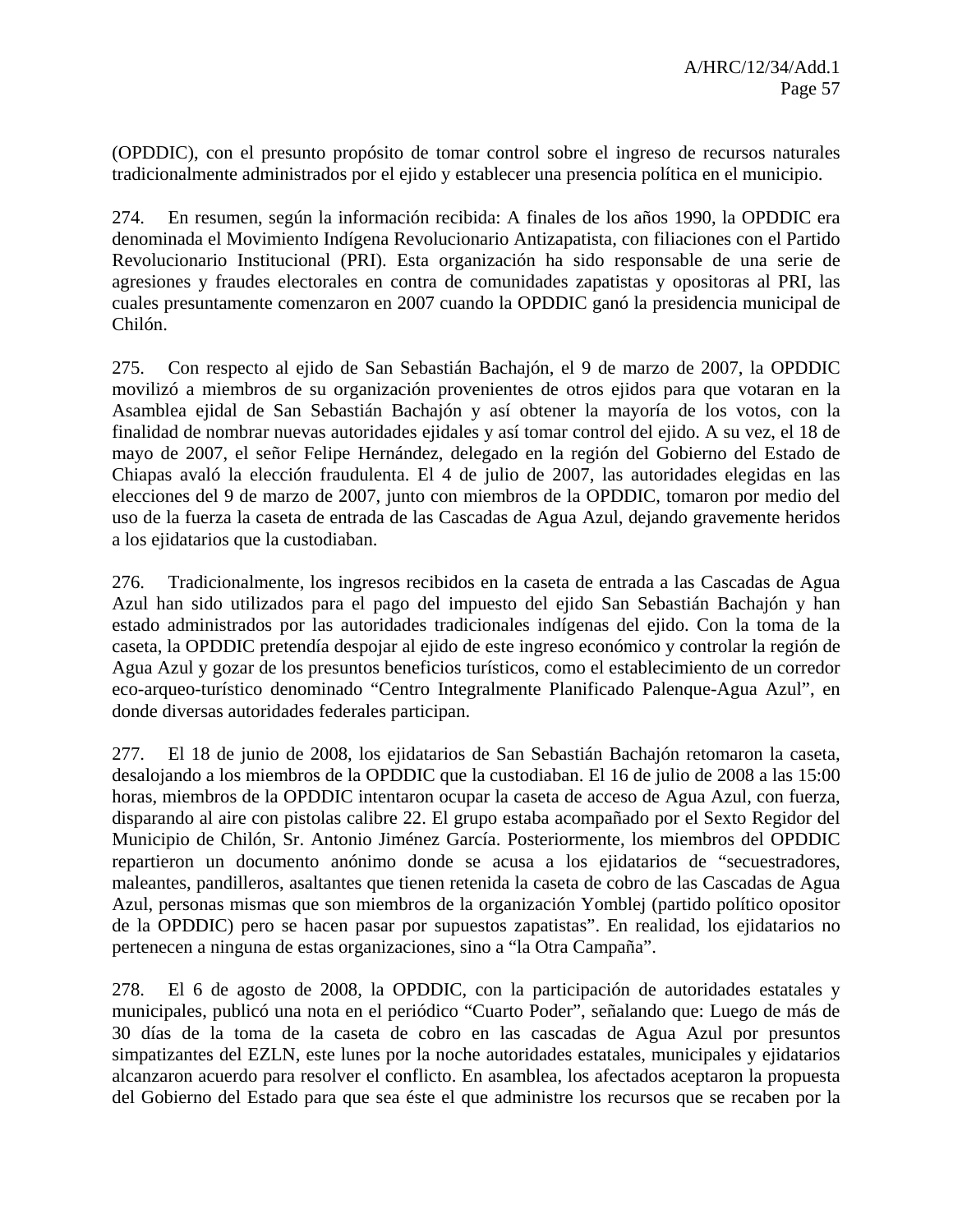entrada de esa zona turística, los cuales serán empleados en mejoras de la región, no permitiendo de esta forma la injerencia ajena o de algunos grupos".

279. Sin embargo, 1,876 de los 2,322 ejidatarios de San Sebastián Bachajón en actualidad rechazaron el acuerdo, dado que los ingresos de la caseta tradicionalmente son administradas por las autoridades indígenas a beneficio del ejido. Además, se teme que, con tal acuerdo, el gobierno del estado de Chiapas avalará a las falsas autoridades ejidales, y fortalecerá el control político de la OPDDIC en el municipio de Chilón, en particular en la región de las Cascadas de Agua Azul.

### *Observaciones*

280. El Relator Especial lamenta que no consta en el expediente ninguna respuesta del Gobierno de México a la carta de alegación a la fecha de finalización del presente informe.

### **Situación sobre la presunta desaparición forzosa de los Sres. Manuel Ponce Rosas y Raúl Lucas Lucía supuestamente relacionada con su labor en la defensa de los derechos de los pueblos indígenas**

### *Comunicación del Relator Especial de 10 de marzo de 2009*

281. El 10 de marzo de 2009, el Relator Especial, junto con el Relator Especial sobre las ejecuciones extrajudiciales, sumarias o arbitrarias, el Vice-Presidente del Grupo de Trabajo sobre las desapariciones forzadas o involuntarias, y la Relatora Especial sobre la situación de los defensores de los derechos humanos, señalaron a la atención urgente del Gobierno de México información sobre la desaparición forzada y asesinato de los Srs. Manuel Ponce Rosas y Raúl Lucas Lucía y las amenazas recibidas por parte de las familias de los difuntos, por la Sra. Guadalupe Castro Morales, esposa de Raúl Lucas Lucía, y sus hijos y su hermana la Sra. Carmen Lucas Lucía.

282. En resumen, según la información recibida: Manuel Ponce Rosas y Raúl Lucas Lucía ocupaban los cargos de Secretario y Presidente, respectivamente, de la Organización para el Futuro del Pueblo Mixteco (OFPM). Esta organización se creó a partir de la Organización del Pueblo Indígena Me Phaa (OPIM), otra organización indígena en la zona de la Costa Chica. Ambas organizaciones, las cuales están constituidas por comunidades indígenas de la zona (Tlapanecos y Mixtecos), se dedican a la defensa del territorio y recursos naturales y han denunciado presuntas violaciones de derechos humanos por parte del Ejército Mexicano en la zona.

283. La OFPM tiene su base en la capital municipal de Ayutla de los Libres y defiende los derechos de los pueblos indígenas de la región a través de la denuncia de violaciones de derechos humanos, así como creando y gestionando proyectos para mejorar la calidad de vida de los grupos indígenas. La OPIM fue fundada en 2002 para defender y promover los derechos de las personas indígenas Me'phaa en México. Entre otros proyectos, la OPIM aboga por la justicia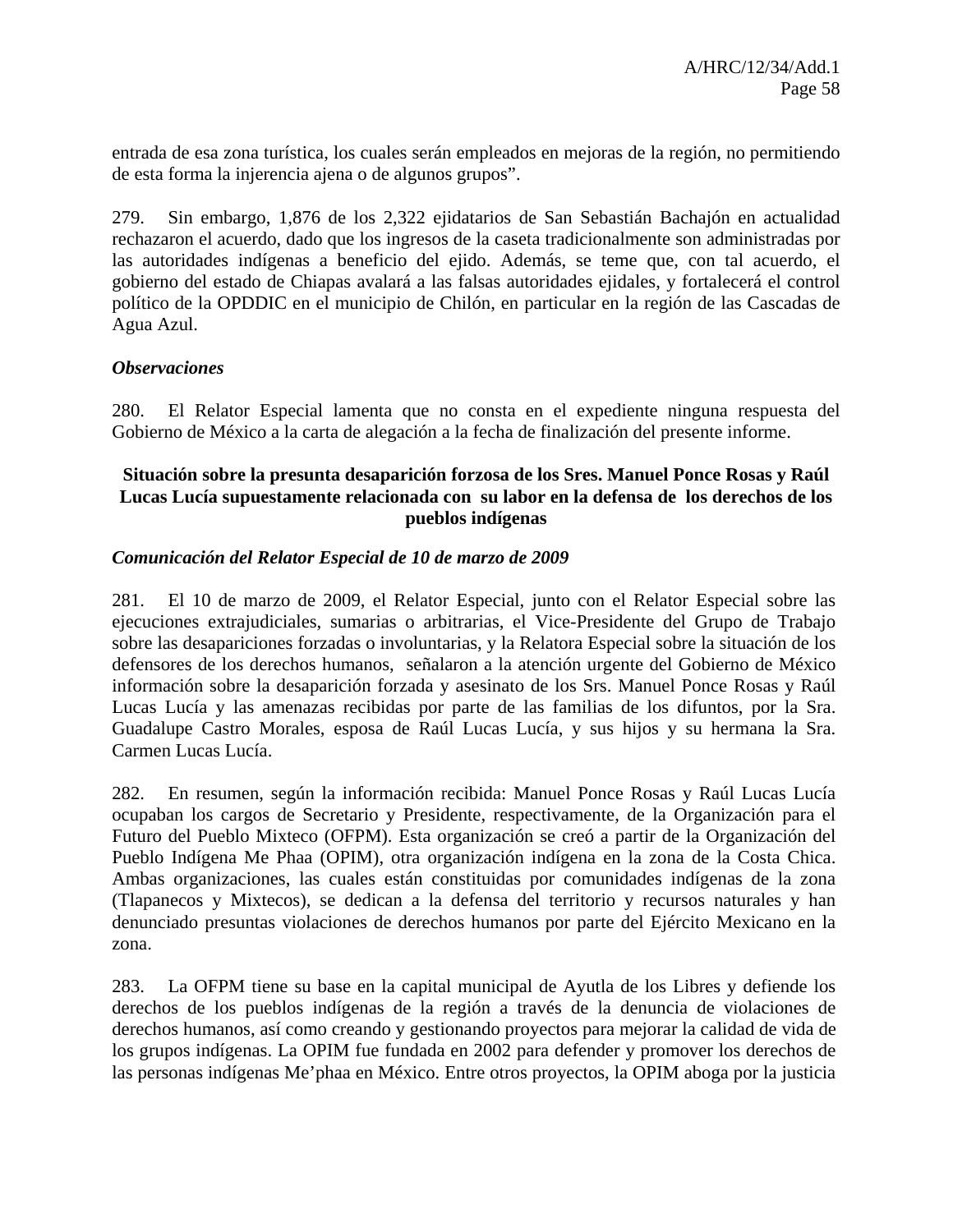y la reparación de las violaciones de derechos humanos cometidas por parte del Ejército Mexicano contra la comunidad.

284. El 13 de febrero de 2009, aproximadamente a la 13h35, los Sres. Manuel Ponce Rosas y Raúl Lucas Lucía habrían sido detenidos por tres hombres armados que se identificaron como policías. En el momento del incidente, Manuel Ponce Rosas y Raúl Lucas Lucía se hallarían en la inauguración de unas oficinas en Plan de Ayutla, una escuela secundaria federal ubicada en el Boulevard, carretera Ayutla-Tecoanapa, Ayutla de los Libres, Estado de Guerrero. Los señores habrían sido invitados por la esposa de Raúl, Guadalupe, quien es regidora del Municipio en asuntos indígenas.

285. Entre las 35 personas que asistieron al acto, se encontraban algunos representantes de las autoridades municipales. El Director de Seguridad Pública de Ayutla y aproximadamente 25 agentes de la Policía Preventiva Federal, vigilaban la zona. Sin embargo, aproximadamente a la 13h00, el Capitán de la policía habría recibido una llamada a su teléfono móvil y él y sus hombres habrían abandonado el lugar en dirección al centro de Ayutla. Aproximadamente a la 13h15 habrían llegado tres individuos que, según algunos testigos, se habrían presentado como miembros de la policía ministerial del Estado de Guerrero. Las tres personas habrían estado vestidas de civiles, llevarían un corte de cabello al estilo militar y habrían portado armas de corto alcance. Un hombre habría amenazado a Manuel Ponce Rosas con un arma de fuego y al intervenir Raúl Lucas Lucía, le habría golpeado en la cabeza con el arma. Otros dos hombres armados habrían obligado a Manuel Ponce Rosas y Raúl Lucas Lucía a salir del lugar de los hechos. Un cuarto hombre les habría esperado a la salida donde se habría obligado a Manuel Ponce Rosas y Raúl Lucas Lucía a subir a un vehículo Domsan negro con vidrios polarizados y sin placas de matriculación.

286. Aproximadamente a las 14h30, la Sra. Guadalupe Castro Morales, la esposa de Raúl Lucas Lucía, habría recibido una llamada telefónica desde el número de teléfono móvil de Manuel Ponce Rosas. Al contestar, una voz masculina le habría amenazado diciendo: "[…] esto les pasa por defender indios". El interlocutor habría colgado cuando la Sra. Castro Morales le hubiese pedido que pusiera a los hombres en libertad y que no les hiciese daño.

287. El mismo día Guadalupe Castro Morales habría acudido a la Oficina del Fiscal del Departamento de Justicia del Estado de Guerrero en Ayutla para denunciar las desapariciones. Según la información recibida, el personal presente se habría negado a abrir investigaciones y sólo habría establecido un antecedente legal a través del acto ministerial número ALLE/SC/03/A/W015/2009. Junto con Margarita Martín de las Nieves, la esposa de Manuel Ponce Rosas, Guadalupe Castro Morales también habría registrado una denuncia por arrestos incomunicados en la Séptima Corte del Distrito en Chilpancingo, Guerrero y habría pedido que se buscara a los desaparecidos en las instalaciones de la policía y de las fuerzas armadas.

288. Entre la tarde del 13 de febrero y el 14 de febrero de 2009, la Sra. Castro Morales habría visto a varios hombres desconocidos pararse en la esquina frente a su casa en dos ocasiones. Debido al temor a que sus movimientos fuesen vigilados, habría tenido que abandonar su casa temporalmente.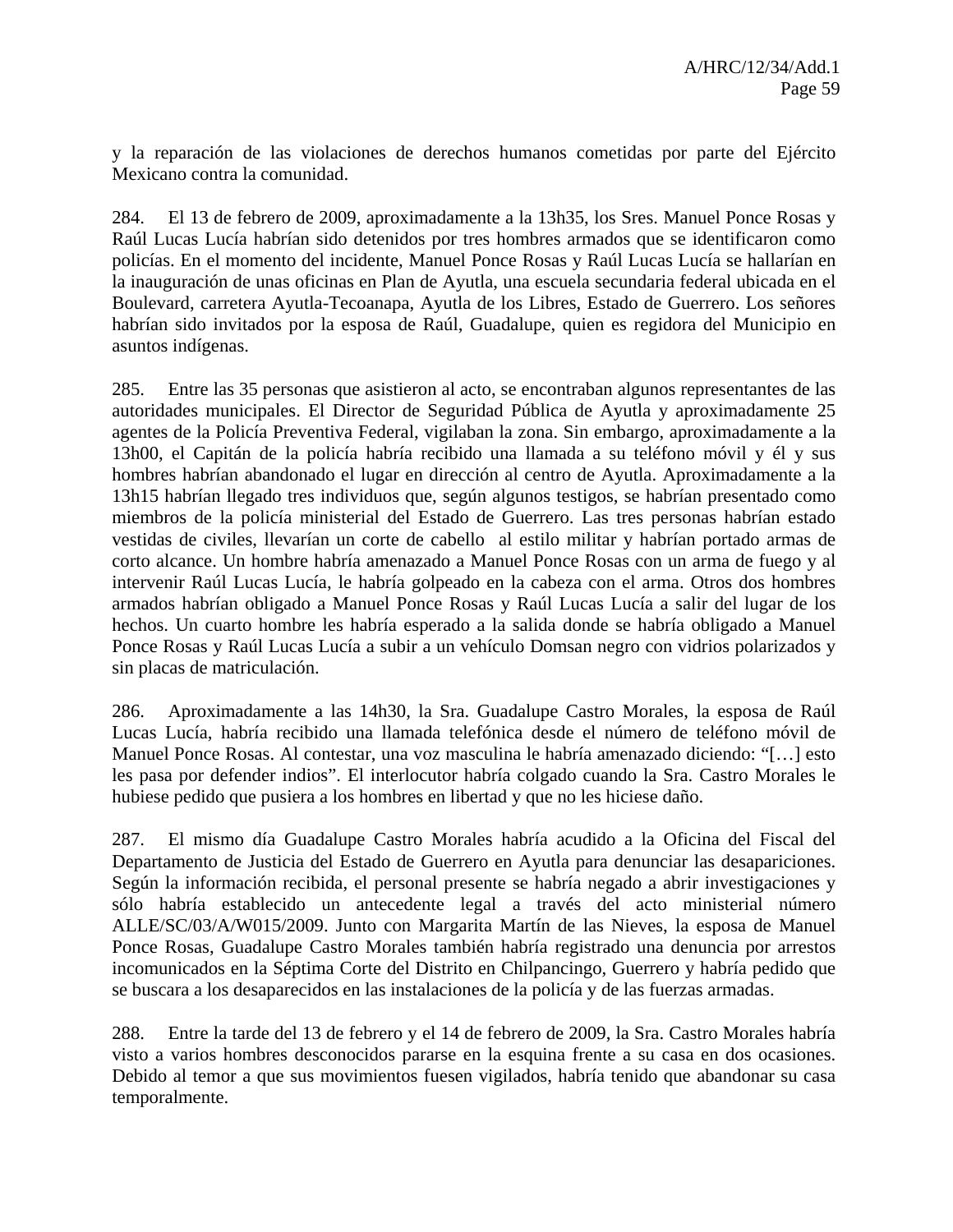289. En la madrugada del jueves 19 de febrero de 2009, Margarita Martín de las Nieves y Guadalupe Castro Morales habrían recibido una llamada donde al parecer se escuchaba la voz de Raúl Lucas Lucía siendo torturado. Las personas que habrían llamado habrían informado que estaban vigilando a la familia y les habrían amenazado con llevarse también a la hija de Raúl de 15 años, si continuaban activos en la búsqueda de los Sres. Manuel Ponce Rosas y Raúl Lucas Lucía.

290. El viernes, 20 de febrero se habría realizado un operativo de búsqueda de las personas. Se habrían encontrado los cuerpos enterrados a un metro de profundidad y en bolsas de plástico. Se habrían podido identificar los cuerpos en los que se habrían encontrado huellas de tortura a pesar de su estado de descomposición. En el caso del Sr. Raúl Lucas, el cadáver habría presentado un orificio de bala en la cabeza, mientras que en el caso del Sr. Manuel Ponce, su muerte podría haber sido por traumatismo craneoencefálico. El Procurador General de Justicia del Estado de Guerrero, el Sr. Eduardo Murueta Urrutia, habría declarado que los Sres. Raúl Lucas Lucia y Manuel Ponce Rosas habían sido "levantados", lo que podría distraer la investigación.

291. Anteriormente, Raúl Lucas Lucía habría sido víctima de diversas formas de acoso a causa de su trabajo de denuncia de violaciones de los derechos humanos por parte de miembros del Ejército Mexicano, incluyendo allanamientos, detenciones ilegales, e interrogatorios ilegales. El 18 de octubre de 2006, habría sido detenido ilegalmente por miembros del Ejército Mexicano. El 15 de febrero de 2007, habría sido víctima de una emboscada efectuada por individuos sin identificar que le causaron una herida casi mortal por arma de fuego en el cuello.

292. Se temería que la presunta desaparición forzosa de los Sres. Manuel Ponce Rosas y Raúl Lucas Lucía estuviese relacionada con sus actividades legítimas en la defensa de los derechos humanos, específicamente por su labor en la defensa de los derechos de los pueblos indígenas. Se temería también por la seguridad de los familiares de los difuntos y de los defensores de derechos humanos en la región de Ayutla.

293. El 19 de febrero de 2009, el Grupo de Trabajo sobre desapariciones forzadas o involuntarias, envió un llamamiento urgente al Gobierno de México en torno a la desaparición de los Sres. Manuel Ponce Rosas y Raúl Lucas Lucía. Aunque el Gobierno respondió a la comunicación del Grupo el 26 de febrero de 2009, dicha comunicación no se recibió hasta el 5 de marzo de 2009. En su respuesta, el Gobierno informó de la causa de la muerte de ambos señores y de las circunstancias en que los cadáveres fueron encontrados. También se les informó sobre las investigaciones judiciales llevadas a cabo sobre la desaparición de los Sres. Manuel Ponce Rosas y Raúl Lucas Lucía.

294. La OPIM ya fue objeto de varias comunicaciones de la Relatora Especial sobre la situación de los defensores de derechos humanos que envío una carta el 22 de julio de 2008 y de su predecesora, que envió una carta el 28 de febrero de 2008. La Relatora Especial lamenta no haber recibido respuesta a estas comunicaciones en el momento de finalización de la presente comunicación.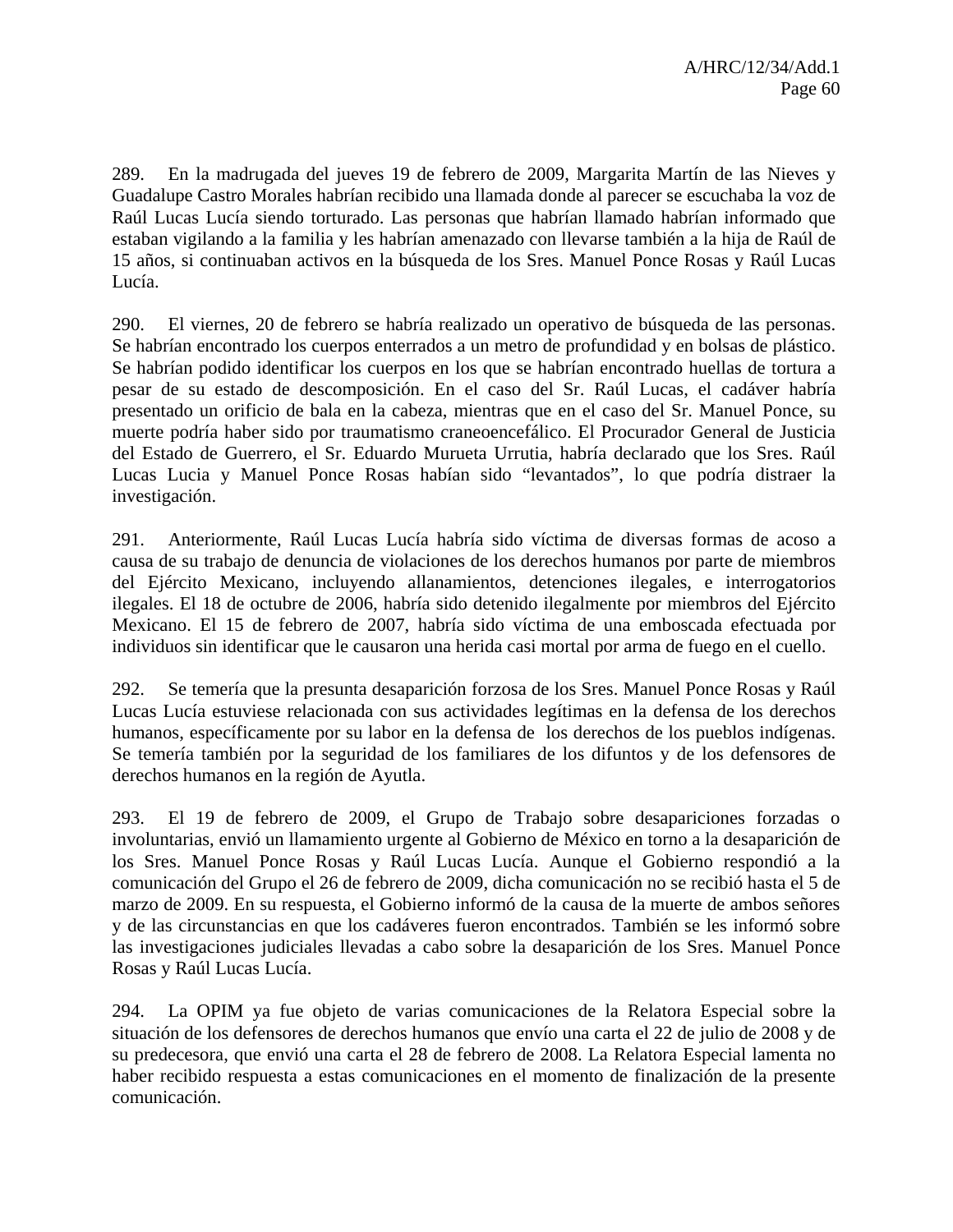#### *Observaciones*

295. El Relator Especial lamenta que no consta en el expediente ninguna respuesta del Gobierno de México al llamado de urgencia a la fecha de finalización del presente informe y seguirá monitoreando la situación.

### **Niger (Republic of)**

### **La situation actuelle concernant le Mouvement nigérien pour la justice (MNJ), composé de Touaregs, et les forces armées nigériennes (FAN)**

296. Le 23 février 2009, le Rapporteur Spécial sur la situation des droits de l'homme et des libertés fondamentales des populations autochtones a envoyé une lettre d'allégations au le Gouvernement de la République du Niger concernant des informations reçues sur la situation actuelle entre le nigérien pour la justice (MNJ), composé de Touaregs, et les forces armées nigériennes (FAN).

297. Selon les informations reçues: La population civile touarègue subirait de nombreux abus, y compris les abus décrits par le Rapporteur Spécial sur les exécutions sommaires, extrajudiciaires et arbitraires dans sa lettre du 13 aout 2008. Depuis juin 2007, au moins 78 personnes, la majeure partie d'entre elles appartenant à la communauté Touareg, auraient été abattues de manière extrajudiciaire dans les régions du nord du pays. La plupart des victimes auraient été retrouvées enterrées, quelques-unes auraient aussi été torturées. Les rapports indiquent la responsabilité directe des Forces Armées Nigériens (FAN) dans ces actes.

298. Ces exécutions extrajudiciaires pourraient avoir eu lieu en représailles aux attaques lancées par le mouvement d'opposition armé Touareg Mouvement de Nigériens pour la Justice (MNJ), dans le contexte de la reprise des activités armées en février 2007. Plus précisément, la plupart des attaques contre les civils auraient eu lieu à la suite d'explosions de mines contre des militaires des FAN et leurs véhicules. Le conflit actuel aurait également mis en danger la vie et le bien-être des Touaregs dont bon nombre ont dû fuir leurs gites ruraux pour s'installer dans des centres urbains où l'accès aux moyens de subsistance traditionnels leur est difficile.

299. La crise financière qui aurait touché les Touaregs nomades, déjà dépossèdes de nombreuses terres leur appartenant, serait aggravée par un code d'aménagement du territoire qui favoriserait clairement une population sédentaire au détriment des peuples nomades. Sans lien à la terre, et empêchées d'exercer leurs traditions, des peoples nomades risquent de voir disparaitre leur culture et leur identité culturelle et leurs terres et territoires d'être usurpés en vue d'une exploitation agricole étrangère par des individus qui voient ce type d'exploitation comme la seule façon de valoriser une terre. En conséquence, les systèmes de production traditionnels des peuples nomades (dont 1'élevage) sont dévalorises et réduits au simple statut de folklore lors de fêtes foraines annuelles.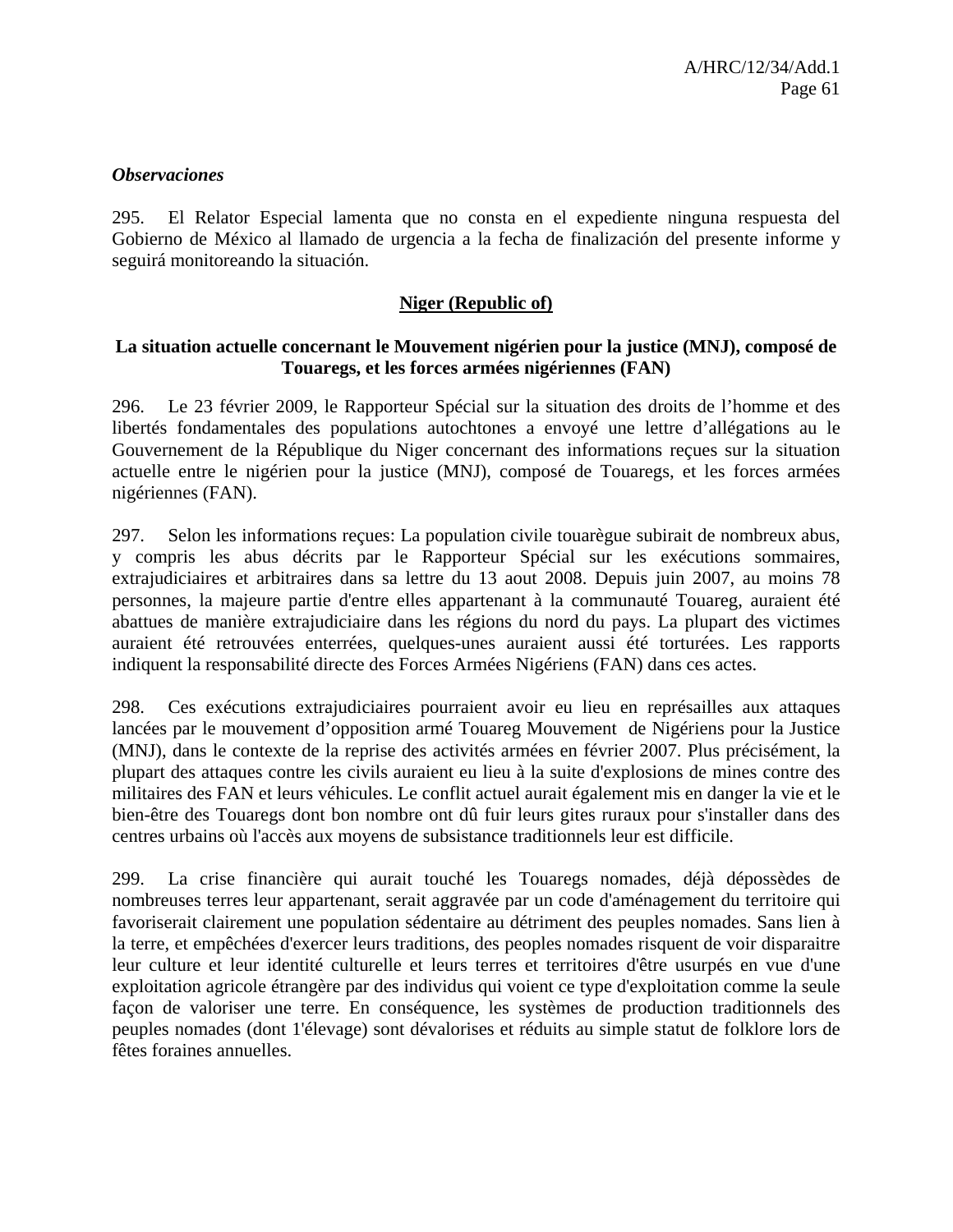300. Egalement, que le présent conflit suive un autre conflit débuté en 1990 et pris fin avec la signature d'un accord de paix en 1995. L'accord en question inclut une clause offrant aux populations touarègues et autres populations ethniques un plus grand bénéfice des ressources naturelles de la région ainsi qu'une autonomie accrue grâce à des programmes de décentralisation. Depuis, et alors même que des progrès ont été faits, le Gouvernement de Niger n'aurait pas appliqué de manière satisfaisant certaines clauses cruciales du traité de 1995, en partie en raison d'un financement inadéquat de l'organe en charge de la mise en œuvre du traité. Selon les informations reçues, le présent conflit serait avant tout la conséquence de l'absence de prise en compte des revendications des populations touarègues, qui visent à jouir d'une participation accrue dans l'administration et à promouvoir un meilleur développement de la région et' de ses ressources tout en respectant leurs modes de vie traditionnels ainsi que leurs structures institutionnelles et administratives.

301. Le Rapporteur a attiré l'attention de le Gouvernement sur la Déclaration des Nations Unies sur les droits des peuples autochtones adoptée par l'Assemblée générale le 13 Septembre 2007, et en particulier les articles 10 et 26, que établissent le droit de les peuples autochtones ne peuvent pas être enlevés de force a leurs terres ou territoires, et ont le droit aux terres qu'ils possèdent et occupent traditionnellement ou qu'ils utilisent ou qu'ils ont acquis. Le Rapporteur a mentionné aussi article 37 de la Déclaration, qui prévoit que les peuples autochtones ont droit à ce que les traités, accords et autres arrangements constructifs conclus avec des États ou leurs successeurs soient reconnus et effectivement appliqués, et à ce que les États honorent et respectent lesdits traités, accords et autres arrangements constructifs.

# *Réponse du Gouvernement du 9 avril 2009*

302. Dans sa lettre du 9 avril 2009, le Gouvernement de la République du Niger a répondu a les allégations et a fourni des informations suivent en ce qui concerne la situation dans la région d'Agadez, dans le Nord Niger:

303. Pour résumer, selon les informations reçues par le Gouvernement, Niger est un pays en voie de développement, qui en plus de problèmes inhérents a la faiblesse de son économie, fait face depuis plus de deux décennies et de façon récurrente à des conflits armés dans sa patrie septentrionale. Les accords de paix signés entre les rébellions touarègues et l'État du Niger ont mis fin a les conflits et ont permis d'amorcer un développement économique et social de la zone. A la grande surprise du peuple nigérien, depuis février 2007, une bande armée dénommée Mouvement des Nigériens pour la Justice (MNJ), sévit dans la région d'Agadez, portant ainsi un coup supplémentaire à une situation économique et sociale déjà précaire.

304. Aujourd'hui l'ensemble du peuple nigérien et les partenaires au développement constatent avec amertume les agissements terroristes jamais démentis d'un mouvement armé, et dont les actions sont en port à faux avec les principes de la démocratie et de l'État de droit. La région d'Agadez a une population cosmopolite estimée à 437 210 habitantes en 2007. Trois (3) départements la composent: il s'agit d'Arlit, de Tchirozerine et de Bilma. Notons que cette région est limitée au Nord par l'Algérie, à l'Est par la Libye, au Sud la région de Zinder et l'Ouest par la région de Tahoua.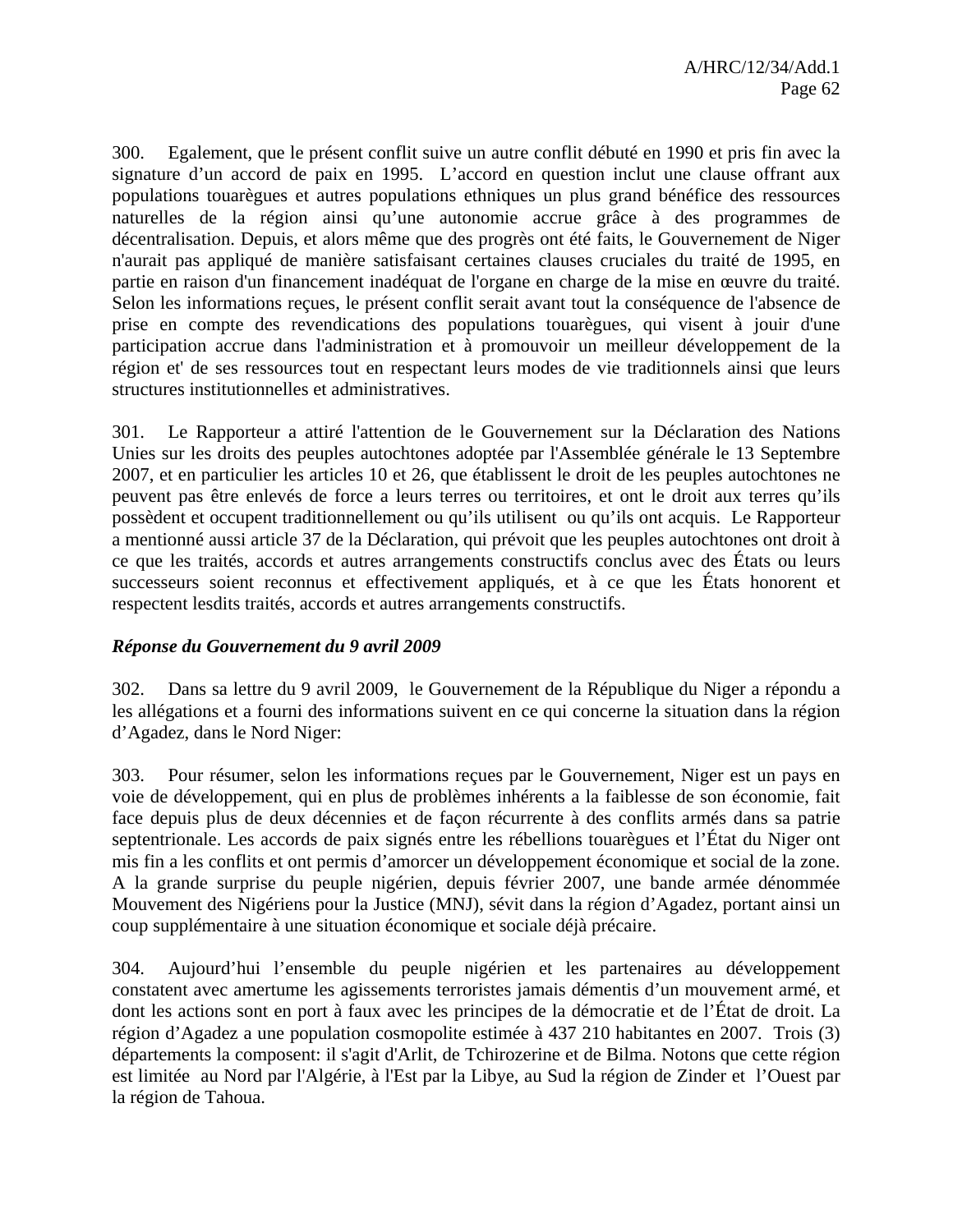305. La population d'Agadez est composée principalement de nigériens d'ethnies Touareg, Hacussa, Diema, Sonrai, Peulh, Toubou et Arabe. Aride, la région n'offre qu'une très faible perspective d'activité pastorale. Toutefois, l'économie traditionnelle des communautés touarègues s'appuie sur l'élevage, la culture des dattes et le commerce caravanier. Autre trait caractéristique des populations touarègues, peulh, toubou et arabe, c'est le nomadisme.

306. Les deux grandes famines des années 1968-1972 et 1984-1986 (que d'aucuns considèrent comme éléments précurseurs de la rébellion) et la rébellion des années 90, ont conduit a une restructuration de cette ' organisation traditionnelle, caractérisée désormais par une population tournée vers des cultures maraîchères de rente, du tourisme, du tourisme et de l'artisanat. Niger a signé et ratifié tous les textes relatifs de droits humains, et que l'environnement institutionnel dans Niger favorise le strict respect du caractère sacre de la personne humaine et la mise en œuvre des droits humains d'une manière générale.

# *Réponse a les allégations des abus par les forces de défense et de sécurité:*

307. Avec détermination à élucider cette affaire, le gouvernement a instruit la gendarmerie pour sillonner la région d'Agadez, aller à la rencontre de la population pour investiguer et recueillir des plaintes éventuelles. A l'issue de cette mission, aucune plainte relative aux actes d'abus de tortures, de traitements dégradants ou d'exécutions extrajudiciaires par les forces de défenses et de sécurité n'a été enregistrée. Depuis février 2007, début de l'affaire en objet, une seule plainte émanant d'une famille de sept individus et une déclaration de disparition ont été déposées à la Gendarmerie nationale. Pour le gouvernement, tout le reste n'est que rumeur et spéculation véhiculées par des individus cupides qui veulent transformer les questions de droit de l'homme en fonds de commerce. Les allégations contenues dans le report qui incriminent les forces de défenses et de sécurité sont d'une légèreté notoire. Le gouvernement reporte, aussi qu'aucune enquête objective et approfondie n'a été diligentée pour étayer les gravissimes allégations faisant état d'actes d'abus, traitements dégradants, d'exécutions extrajudiciaires qui seraient perpètres par les Forces Armées Nigériennes.

308. Selon l'information reçu par les services de Gendarmerie, les faits essentiels son les suivantes: Le 10 juin 2007 il y eu trois véhicules de l'armée qui ont sauté sur des mines. Premièrement, très tôt le matin, le véhicule militaire a sauté sur une mine faisant des morts et des blessés. Un second véhicule de l'armée portant secours aux blessés a également sauté sur une autre mine. Juste après ce dernier fait, les militaires ont aperçu des hommes courir, sortant de la valle. Ils les rattrapent et les fouillent. Ils trouvaient sur eux des allumeurs et détonateurs, ainsi qu'une lettre provenant d'un Chef de bandits. Au vu de ces indices graves, le Chef de mission les a embarqués dans un véhicule avec les blessés pour être conduits à férouane ou ils seront remis à la Gendarmerie pour enquête. A peine le véhicule a-t-il démarré qu'il sauta sur une mine faisant cinq morts dont les trois vieillards qui y ont pris place et dont les noms ont été cites dans le rapport. Le Docteur DANGANA, peu avant son départ pour le MNJ, a confirmé à la Gendarmerie que les trois vieillards ont pris place dans un véhicule de l'armée lequel a pris la direction d'lferouane. Aucune plainte n'a été déposée à la Gendarmerie.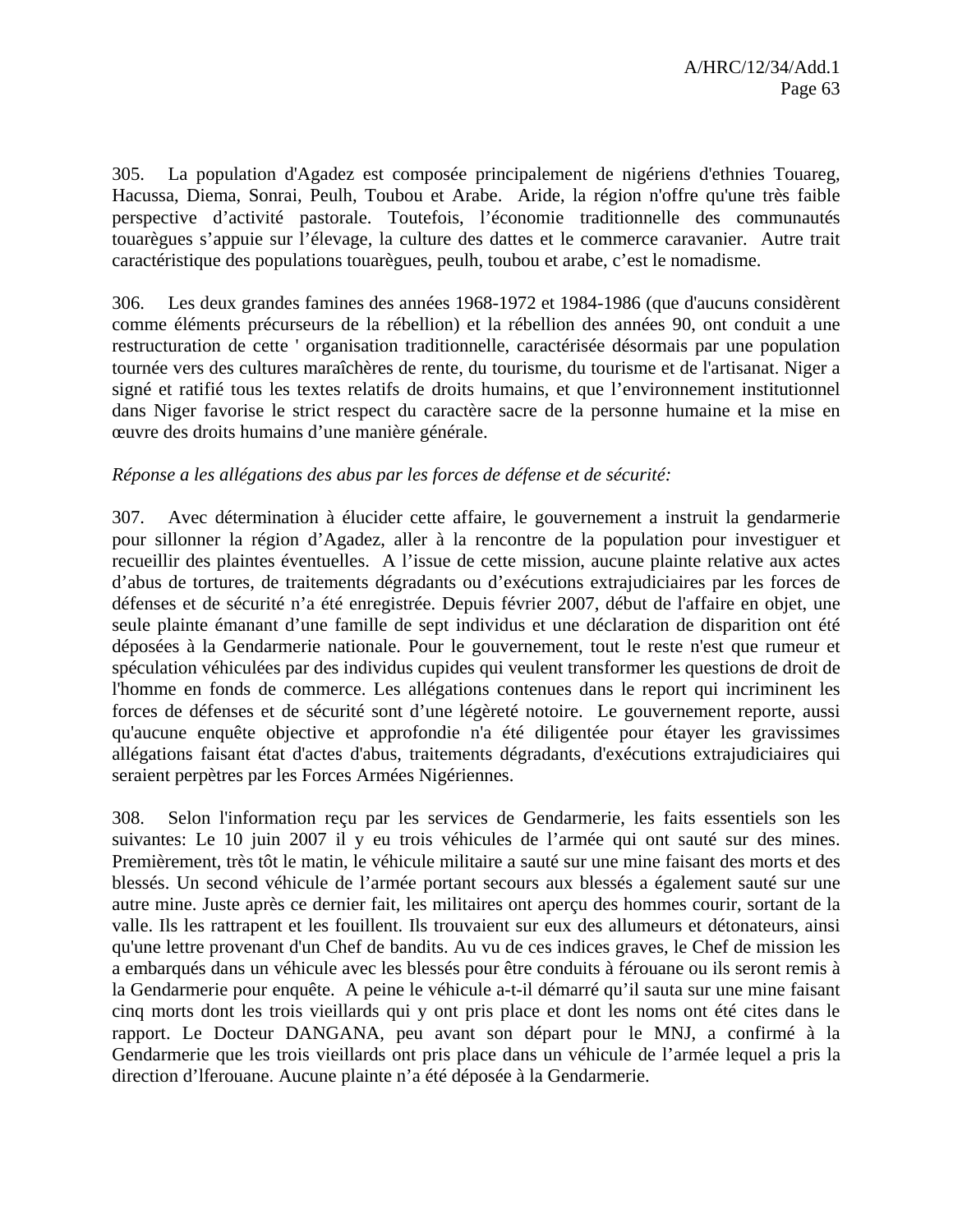309. La Gendarmerie n'a reçu aucune information sur les prétendues exécutions du 26 août 2007, des nomades voyageant entre lferouane et Gourgaram et aucune plainte n'a été déposée. Il s'agit donc d'allégations sans fondements. Concernant les douze civils qui seraient exécutés le 27 septembre 2007 par une patrouille de l'armée venant d'Assamaka, aucun renseignement n'est parvenu à la Gendarmerie et aucune plainte n'a été enregistrée. Les Forces Armées Nigériennes ne reconnaissent pas avoir posé de tels actes. Il ne s'agit que de rumeurs dénuées de tout fondement.

310. Le Gendarmerie n'a pas eu connaissance de ces événements qui se seraient déroules le 10 octobre 2007 a la frontière avec l'Algérie où douze touaregs auraient été massacres par l'armée. Le Gendarmerie Nationale n'a jamais été saisie desdits faits. Après le 19 novembre 2007, les familles d'Adam Abarch et de Ghoumou Asslek n'ont ni porté l'affaire à la connaissance de la Gendarmerie ni porté plainte. Pourtant Atri, où ils habitent, est très proche d'Agadez. Le 22 novembre 2007, la Gendarmerie n'était pas en patrouille à Tchinta bizguine et il n'y pas ou de patrouille mixte FAN-Gendarmerie dans la dite zone, à la date précité. Mais le 21 novembre, un véhicule avec à son bord, huit bandits armés a été signalé. Ces malfrats étaient à la recherche de l'informateur de l'armée détenant un téléphone Thuraya. Le 24 novembre le même véhicule a été signale de nouveau dans la même zone et les bandits étaient accompagnes d'un journaliste muni d'une camera.

311. L'affaire du 9 décembre 2007 est en cours de traitement. Toutes les parties concernées ont été entendues. Le procès-verbal a été transmis au Procureur de la République. Aucune autopsie n'a pas pu être effectuée sur les corps, parce que la saisine avait été effectuée un mois plus tard à un moment où les corps étaient doc en état de décomposition avancée. Toutes les remarques rapportées sur les corps ne reposent sur aucune preuve. Et la procédure suit son cours, conformément aux lois de la République en vigueur, en vue de situer les responsabilités. Le prétendu décès de Moussa Balla Hadaba et de ses trois fils, le 12 décembre 2007, n'a pas fait l'objet de déclaration et de plainte à la Gendarmerie. Il s'agit des faits qui ne reposent sur aucune preuve. Le 1 mars 2008, trois chameliers auraient été exécutés a l'entrée de Gougram par l'armée. Cette information n'est jamais parvenue aux unités d'enquête, compétentes et aucune plainte n'a été déposée à ce jour.

312. La prétendue exécution, le 20 mars 2008*,* de Monsieur Abdoulsalam Aamadou Zamanka, Imam de la Mosquée de Bougoul par les FAN, repose sur une information aussi fausse que toutes les autres. Dès le 21 mars, la Gendarmerie a reçu une déclaration de disparition de personne. Une enquête a été ouverte et des recherches ont été engagées. Un mois plus tard, Abdoulsalam a été retrouve et présenté aux autorités civiles et militaires. Abdoulsalam a été arrêté le 19 mars, veille du mouloud 2007 par un peloton en patrouille. Il a été libéré après avoir été entendu.

313. Le 21 et 25 mars 2008, des violents combats ont opposé les forces régulières aux bandits armés à Tamzalak et à Tidène. Monsieur Amoumane Kalakoua, Chef d'État Major des bandits armés, surpris à Tidène, a subitement ouvert le feu sur les FAN pour se dégager et se couvrir. Il était lourdement armé. Les étincelles de ses balles ont pu atteindre des cases et provoqué la mort des populations civiles. Le 26 mars 2008, les bandits armés ont occasionné le décès de plusieurs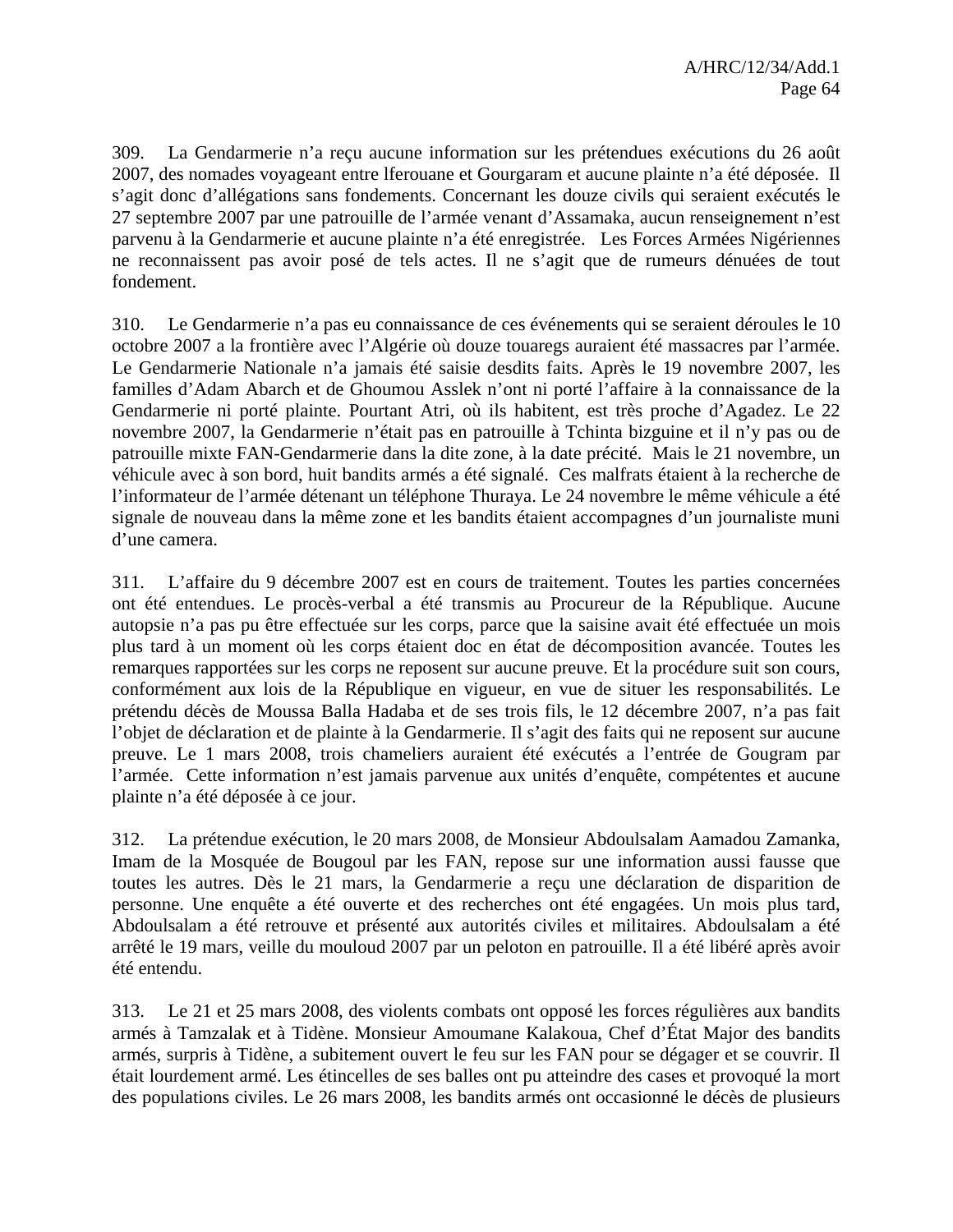civils et brûlé une case. La Gendarmerie n'a été saisie d'aucune plainte à ce sujet. Toutefois, le gouvernement comme à l'accoutumée, a pris des dispositions pour garantir la sécurité des populations et de leurs biens.

314. Le 10 avril 2008, Moussa Gousmane Bilal a été exécuté. Son corps a été retrouvé criblé de balles derrière le village. Il n'est pas le Chef du village de Dabaga mas d'Elmeki où il a trouvé la mort. Le 10 avril, l'armée n'était pas encore arrivée à Elmeki. Il a été notamment enlevé par deux individus en présence de sa femme qui les a formellement identifiés. Il s'agit de Issa et Hamou Dodo. Le premier a perdu la vie au cours d'un accrochage entre l'Armée et les bandits à Tidène. Le deuxième qui est un cadre du MNJ, activement recherché pour atrocités commises sur les populations civiles, court toujours. La femme du défunt a bien suivi leurs conversations. Les discussions ont commencé dans la case, lorsque Hamou demandait au Chef du village la lettre qu'il avait l'intention d'adresser au Gouverneur, sollicitant une vase militaire à Elméki. Devant son entêtement à ne pas reconnaitre ladite lettre, ils l'ont conduit derrière le village où son corps a été retrouvé criblé de balles. La femme a été intimidée et menacée par ceux la même qui ont tué son époux, en vue de la dissuader à porter plainte.

315. Le 22 mai 2008, a vu de la destruction d'une des plus grandes bases des bandits armés, cella là même qui leur servait de lieu de campement. Ce jour la, Agaly et ses lieutenants étaient a Tchintoulouss où ils étaient partis rencontrer le Vice-président de la Commission Nationale des Droits de l'Homme et des Libertés Fondamentales qu'ils on enlevé et séquestré a partir de Tanout. A l'issue de l'opération engagée, il n'a été enregistré aucune perte en vie humaine les bandits s'étant repliés sur le mont Tamgak. La prétendue morte du jeune Inana Krima qui serait survenue le 09 juin 2008 à Tidène n'est jamais parvenue La Gendarmerie. En tout cas, son grand frère, l'imam dudit village, n'a pas porté plainte.

# *Réponse aux allégations de que le Gouvernement de la République du Niger a dépossédé les populations touarègues de leurs terres au profit d'autres couches social*

316. La propriété est un droit sacre et selon Article 21 de la constitution, nul ne peut être prive de sa propriété que pour cause d'utilité publique sous réserve d'une juste et préalable indemnisation. Et l'article 29 de préciser que «Tout nigériens, civil ou militaire, a le devoir sacré de respecter en toutes circonstances, la Constitution et l'ordre juridique de la République.»

317. Il y a un plan spécifique de la propriété en tout le territoire en vue d'assurer la mise en œuvre effective des dispositions de l'arsenal juridique relatif aux droits de la propriété. Pour eux, les courts et tribunaux sont saisis est ouverte à tout citoyen s'estimant lésé. Donc, il est difficile de concevoir qu'il puisse exister au Niger des pratiques aussi rétrogrades que celles liées à l'expropriation des terres d'une couche sociale au profit d'une autre. L'état du Niger est un état de droit et reste soucieux de rétablir la paix de d'œuvrer pour le développement socioéconomique des ces zones de conflit.

318. Il y a nombreuses accords conclus avec les différents Fronts de la Rébellions, entre eux trois accords de la paix, structures autour de quatre axes et selon des mesures susceptibles de créer les conditions propices à l'installation de la confiance mutuelle. Conformément aux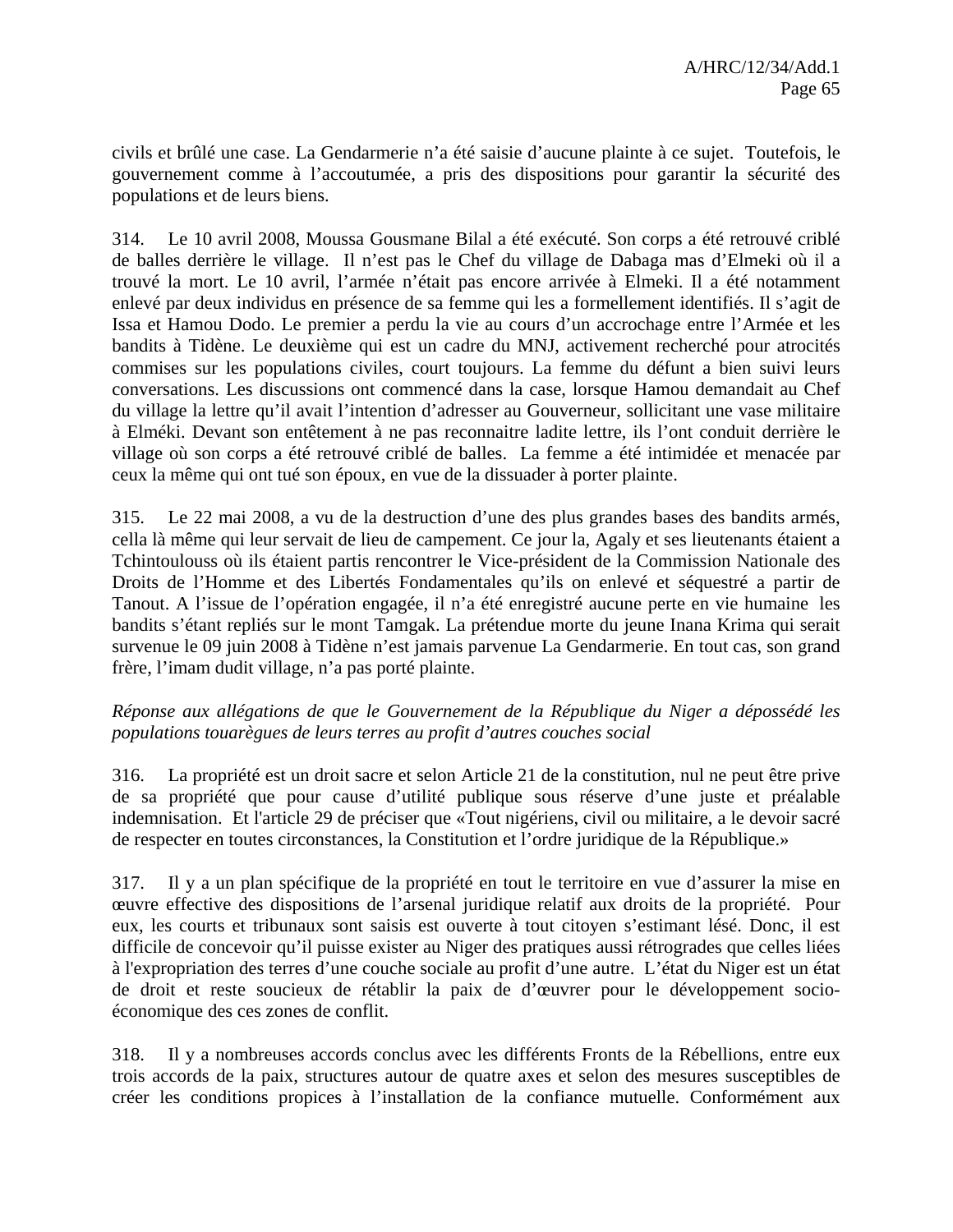accords conclus, a ce jour, les actions réalisées dans le cadre du processus de restauration et de consolidation de la paix, au regard des engagements souscrits de part et d'autre, sont les suivantes :

# *La Décentralisation*

319. Le gouvernement ont établi une Commission chargée de réfléchir, sur le redécoupage administratif, a laquelle participent des représentants de l'ex-résistance armée. Les réflexions ont abouti à l'adoption des quelques lois, et l'ensemble du dispositif relatif á la décentralisation est actuellement mis au pied et les élections locales ont été organisées le 24 juillet 2004. Dans deux mois de nouvelles élections permettront de renouveler les structures locales existantes.

### *La gestion de la sécurité dans les zones touchées par le conflit*

320. L'Accord de Paix du 24 avril 1995 a prévu la création des forces spéciales, appelées Unités Sahariennes de Sécurité (USS) composées des ex-combattants de la résistance et des ressortissants des régions concernées.

# *Du Développement des régions touchées par le conflit armé*

321. Le développement des régions touchées par le conflit constitue une des principales revendications de l'ex-résistance. Pour respecter l'engagement auquel il a souscrit, le Gouvernement de la République du Niger, en relation avec ses partenaires au développement et avec le concours du PNUD, a organise une Table Ronde sur la zone pastorale du Niger, du 30 au 31 octobre 1995.

322. En effet, les partenaires au développement ont réitéré leur volonté d'appuyer le Gouvernement de la République du Niger, à travers l'élaboration d'un programme de développement à moyen et long terme de la zone pastorale, qui prendrait en compte tous les besoins et aspirations de l'ensemble des communautés dans cette zone. La programme de développement de la zone pastorale élaboré et valide a été transmis aux Partenaires au Développement qui exigent que tous les programmes sectoriels élaborés par l'État soient pris en compte dans le Document Stratégique de Réduction de la Pauvreté (DSRP).

### *De l'intégration et de la réinsertion de l'ex combattantes*

323. Les Accords de Paix ont prévu l'intégration dans les différentes structures de l'État, de certains ex-combattants âpres démobilisation. Aussi, en termes de la réinsertion socioéconomique, au mois de septembre 2000, trois cent (300) ex- 'i combattants qui devraient bénéficier d'un recrutement dans les sociétés ont accepté d'être orientés vers la réinsertion socioéconomique. Ainsi, quatre mille cinquante (4050) ex-combattants sont concernés par la réinsertion socio-économique pour les quatre régions touchées par le conflit (Aïr, Azawak, Kawar et Manga).

### *Des Actions Entreprises Par L'ex-Resistance*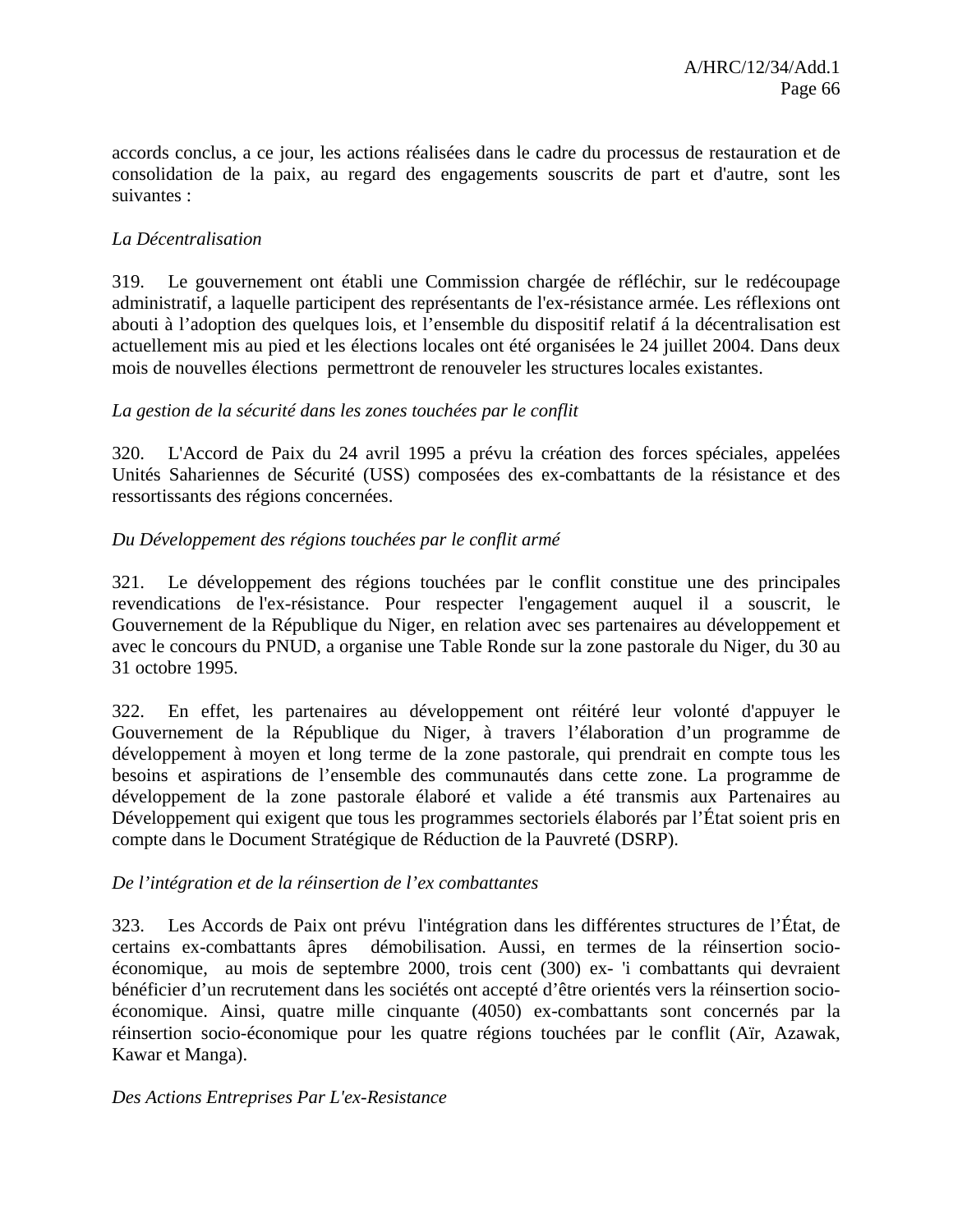324. Les opérations de désarmement ont été effectives dans toutes les zones jadis touchées par la rébellion armée depuis le 05 juin 2000.

# *Conclusion du Gouvernement de la République du Niger*

325. Les progrès réalisés par le Gouvernement de la République du Niger dans le domaine de la démocratie et de l'édification de l'État de droit sont indéniables et reconnus à l'échelle régionale et internationale. Les efforts sont déployés par le Gouvernement pour la mise en œuvre effectivement de tous les instruments juridiques nationaux et internationaux en vigueur. Le Niger fait aujourd'hui office de pays dont la stabilité et l'attachement au respect des droits humains sont universellement reconnus.

326. Les crises récurrentes que connaît le nord du pays constituent des événements malheureux imposés au peuple du Niger. Le Gouvernement de la République, fidele à sa position vis-à-vis des instigateurs de ces remous entend continuer à gérer ces événements avec toute la fermeté requise, mais dans le respect scrupuleux des lois et règlements de la République ainsi que des textes internationaux ratifiés par Niger, incluant le droit international humanitaire, dont la hiérarchie militaire applique strictement. En cas de manquements, un tribunal militaire qui est fonctionnelle existe en vue de juger les auteurs de toutes violations des lois et règlements de la République.

327. De plus, les Forces Armées Nigériennes sont composées d'éléments appartenant aux divers groupes ethniques que compte le pays, donc ce n'est pas possible de parler de haine a l'égard d'une communauté donnée. Le Gouvernement de la République du Niger à invite les responsables de ces agissements á déposé les armes.

328. Dans le cadre de la gestion de crise, le Gouvernement affirme qu'il remplit l'essentiel des obligations que lui impose l'environnement juridique national et international. It appartient des lors à la communauté internationale de remplir les siennes notamment en apportant son concours à notre pays pour procéder au déminage de la zone de conflits conformément aux dispositions pertinents de L'article 6 de la convention de Ottawa de 1997.

# *Observations*

329. Le Rapporteur Spécial remercie le Gouvernement du Niger pour sa réponse détaillée à la lettre du 23 février 2009, et continue à suivre avec intérêt l'évolution de la situation des peuples autochtones en Niger et l'évolution de la situation dans la région d'Agadez.

# **Norway**

# **Situation concerning the draft Mineral Act**

# *Communication of the Special Rapporteur of 18 December 2008*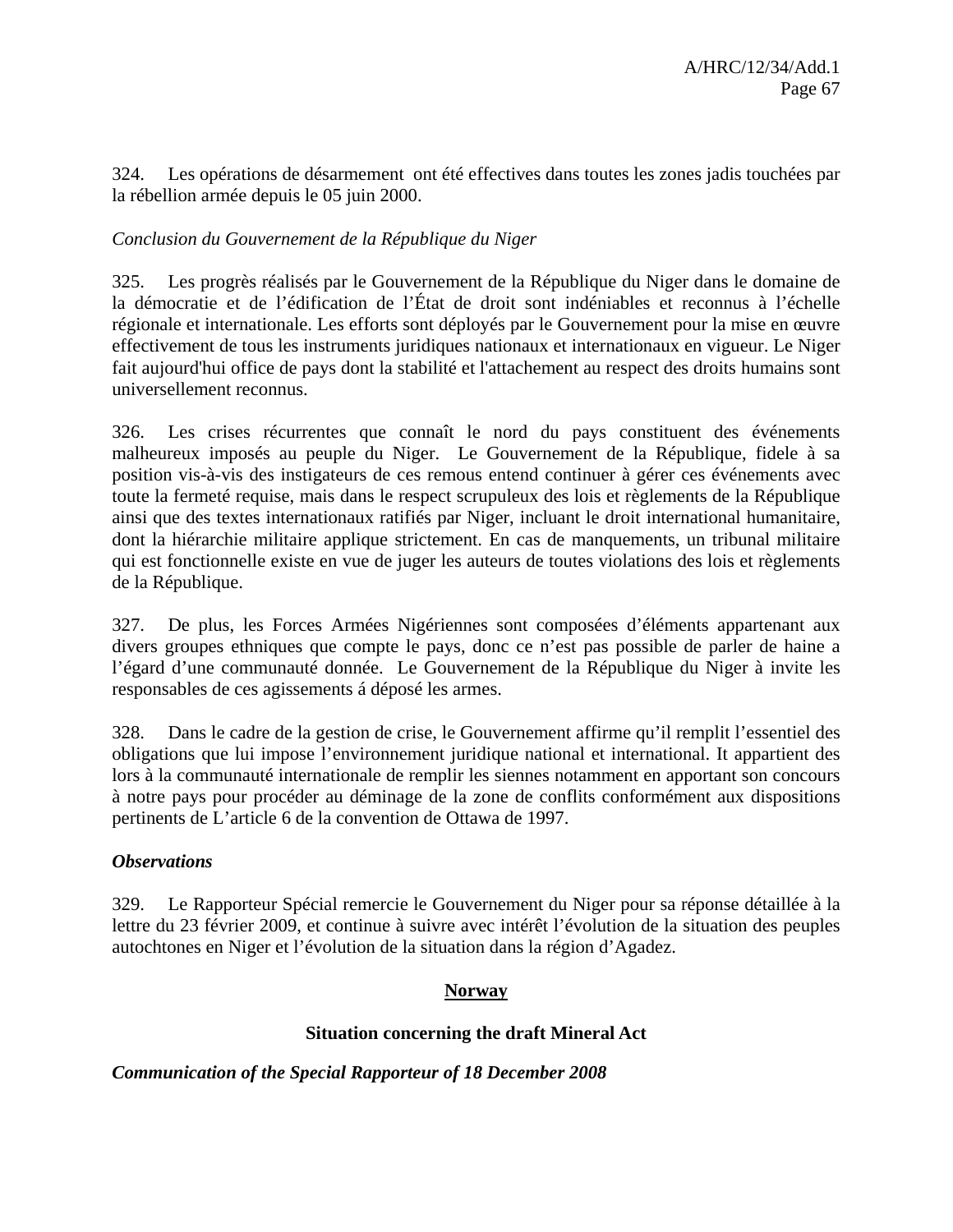330. In a letter of 18 December 2008, the Special Rapporteur drew the attention of the Government of Norway to concerns regarding a draft bill regulating the management and use of mineral resources.

331. In summary, according to the information received: On 28 November 2008, the Sami Parliament decided not to give its informed consent to the draft legislation due to concerns regarding the consultation process surrounding the draft bill and specific provisions of the bill that affect Sami rights.

332. The draft bill fails to recognize or protect Sami mineral rights in their traditional lands located outside Finnmark County. While certain sections permit the Sami Parliament an opportunity to comment on applications for licenses in Finnmark County and call for weight to be given to the affects of the mining activities on Sami culture, reindeer management and business activities when reviewing applications, these sections do not provide for an adequate level of consultation with the Sami Parliament on applications within Finnmark County, or any consultation for applications affecting traditional lands outside the county.

333. In addition to transmitting to the Government of Norway the foregoing information, the Special Rapporteur communicated concerns regarding the lack of an adequate provision for benefit sharing when mines are located in traditional Sami lands and affect the Sami communities. At the same time, the Special Rapporteur praised the Government for its efforts in advocating for and protecting indigenous peoples' rights, including its adoption of International Labour Organisation Convention No. 169. He urged the Norwegian Government to adopt a mineral act to which the Sami Parliament could give its informed consent and which would reflect international standards on land and resource rights.

# *Response of the Government of 24 February 2009*

334. On 24 February 2009, the Norwegian Government submitted its response to the questions and concerns raised in the letter of 18 December 2008.

335. In summary, according to the Government's response: With regard to protecting the mineral resource rights of the Sami, the Government has already adopted new legislation, including the Finnmark Act and the amendments to the Mining Act, which ensure the rights of the Sami people and fulfill Norway's obligations under the ILO Convention No. 169. The Mineral Act requires that *substantial* weight be given to Sami interest if affected in Finnmark County. Further, the Sami rights and interests outside the county of Finnmark are currently the subject of a public hearing based on the report of the Sami Rights Committee II. The report and the follow-up process will provide the basis for considering future legal amendments concerning Sami rights outside Finnmark County.

336. With regards to the issue of consultation, there is an agreement on procedures for consultations between the Minister of Local Government and Regional Development and the Sami Parliament from 11 May 2005. The Sami Parliament endorsed the procedures in a plenary session held on 1 June 2005. By a Royal Decree of 1 July 2005, it was confirmed that the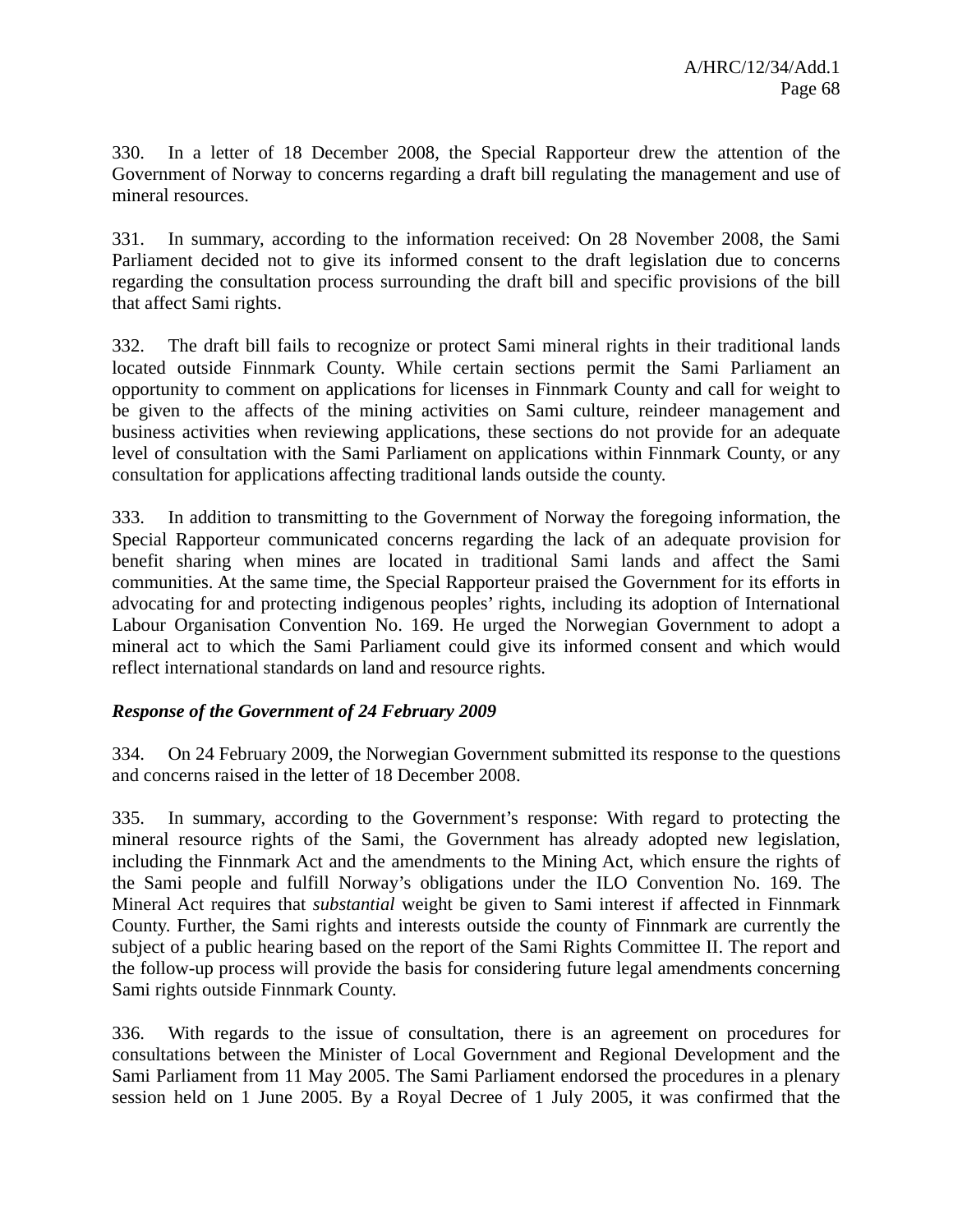procedures would apply to all government administration. In some cases, the central government is also required to consult with other Sami bodies in addition to the Sami Parliament, particularly on issues directly affecting Sami land rights and use, like mineral extraction and reindeer husbandry. The Government has met the obligations by consulting with the Sami Parliament and the Sami Reindeer Herder's Association of Norway.

337. In addition, section 42 of the Mining Act provides for benefit sharing when mines are located in traditional Sami lands and affect the Sami community in Finnmark. Specifically, section 42 states "In the case of mines on *Finnmarkseiendommen's* land, the King may be regulations stipulate a larger fee." The Finnmarkseiendommen was established to ensure a balance of rights between the Sami people and other inhabitants of Finnmark County.

### *Observations*

338. The Special Rapporteur thanks the Government of Norway for the information that it has provided in response to the questions and concerns raised. While still concerned about some of the provisions of the draft legislation, the Special Rapporteur also acknowledges the important advances that Norway has made in protecting the rights of the Sami people in accordance with the international norms enshrined in the United Nations Declaration on the Rights of Indigenous Peoples. The Special Rapporteur hopes that the Government of Norway, with the participation of the Sami people, will continue to protect the human rights of the Sami people in accordance with the norms embraced in the Declaration on the Rights of Indigenous Peoples, including the State's obligations regarding consultation with the Sami, as it adopts and subsequently implements the current draft legislation and subsequent legislation under consideration. The Special Rapporteur will continue to monitor this process and intends to communicate further with the Government of Norway in this regard.

### **Panamá**

### **Situación sobre la situación en la comunidad Charco la Pava**

### *Comunicación del Relator Especial de 20 de noviembre de 2008*

339. En una carta del 20 de noviembre de 2008, el Relator Especial llamó a la atención urgente del Gobierno de Panamá información recibida en relación al supuesto desplazamiento inminente de la comunidad indígena Charco la Pava a causa de la construcción de la represa Chan 75. En seguimiento de esa carta, el Relator Especial, el Gobierno de Panamá, la empresa a cargo de la construcción, los pueblos indígenas, y otras entidades interesadas, intercambiaron información en relación con la situación y, con la cooperación del Gobierno, el Relator Especial realizó una visita a Panamá del 27 al 30 de enero de 2009. Las observaciones del Relator Especial sobre el caso, que incluyen una serie de conclusiones y recomendaciones, se encuentran en un informe que figura como adición al informe anual del Relator Especial al Consejo de Derechos Humanos. A solicitud del Gobierno, el informe incluye en anexo la respuesta del Gobierno de Panamá a las conclusiones y recomendaciones del Relator Especial respecto de las medidas que podrían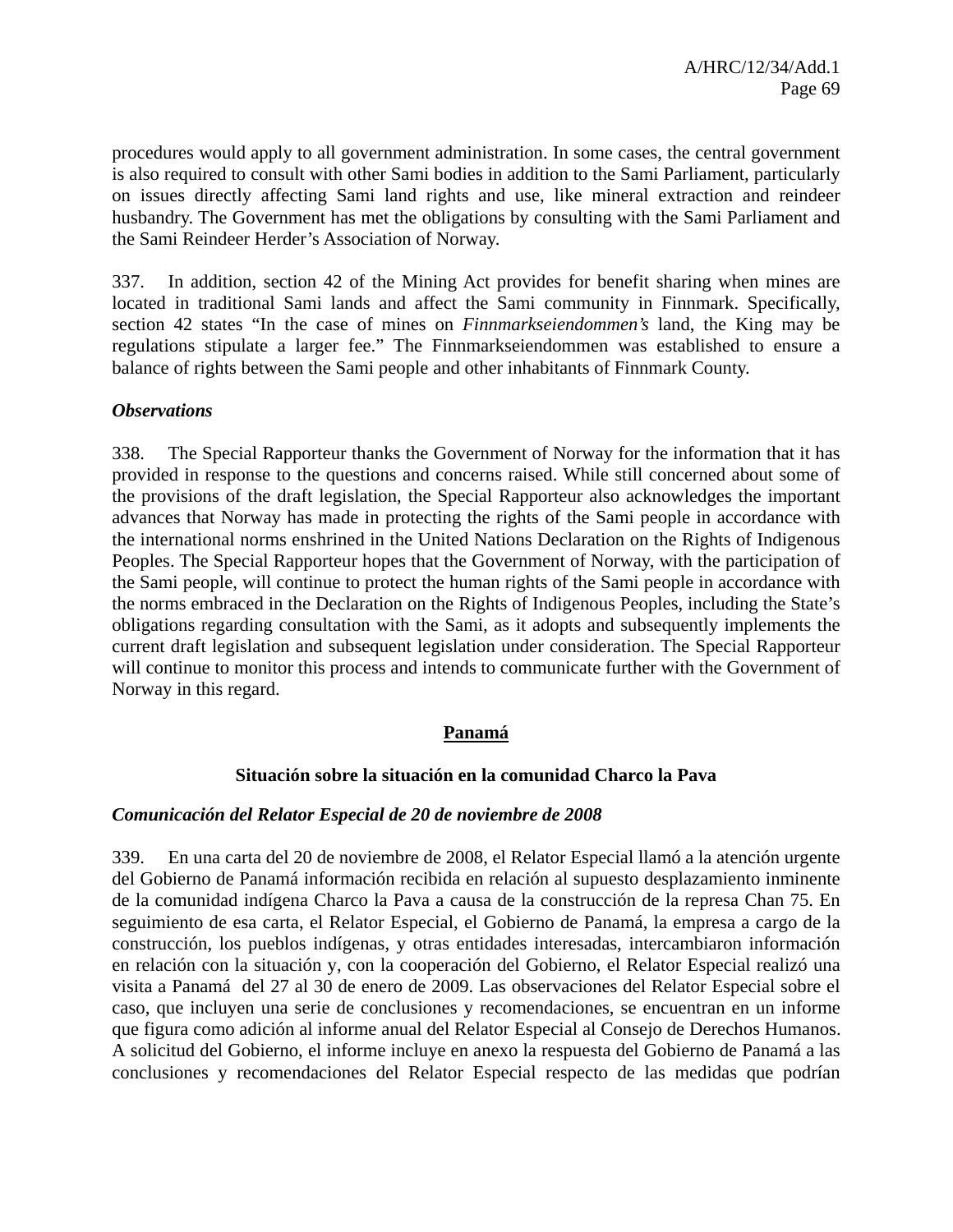contribuir a la mejora de la situación, en el marco de las normas internacionales relativas a los derechos de los pueblos indígenas (A/HRC/12/34/Add.5).

### **Situación sobre los supuestos desalojos forzosos de pobladores Naso de las comunidades de San San y San San Druy**

### *Comunicación del Relator Especial de 23 de abril de 2009*

340. En una carta del 23 de abril de 2009, junto con el Relator Especial sobre una vivienda adecuada como elemento integrante del derecho a un nivel de adecuada y sobre el derecho de no discriminación a este respecto, el Relator Especial llamó a la atención del Gobierno de Panamá información recibida en relación a los supuestos desalojos forzados de pobladores Naso de las comunidades de San San y San San Druy.

341. En resumen, según la información recibida: Los Naso llevan a cabo un proceso de reclamación de tierras desde los años setenta, en lo cual solicitan, en particular, la creación de su propia comarca sobre sus tierras tradicionales. Pese al tiempo transcurrido, a la fecha, los Naso no cuentan con el reconocimiento legal de sus tierras tradicionales. En 1914, el Estado otorgó dentro del territorio tradicional Naso un título a favor de United Fruit Company, que incluye las tierras actualmente ocupadas por las comunidades San San y San San Druy. En 1973, el título pasó a la empresa Ganadera Bocas del Toro. En 2006, un estudio del Programa Nacional de Administración de Tierras recomendó la creación de una mesa de diálogo para resolver el conflicto de tierra entre el pueblo Naso y la empresa Ganadera Bocas del Toro, pero la mesa nunca fue establecida.

342. El 17 de diciembre de 2008 y nuevamente el 15 de enero de 2009, la corregidora de Changuinola notificó a los habitantes de la comunidad San San Druy que la solicitud de la empresa para el desalojo de sus tierras había sido admitida. El 22 de enero de 2009, se fijó un edicto en el edificio de la corregiduría de Changuinola comunicando que se celebrará una audiencia el día 2 de febrero de 2009 sobre el trámite de desalojo. Sin embargo, debido a que dicha autoridad no autorizó a representantes de la comunidad el acceso a la misma, sólo representantes de la empresa acudieron a la audiencia. La corregidora de Changuinola emitió la resolución 107/09 ordenando el desalojo de las comunidades San San y San San Druy. El 18 de febrero de 2009, la corregidora y el subcomisionado de policía de Changuinola se trasladaron a la comunidad de San San Druy para informar a la comunidad sobre la orden de desalojo; sin embargo, no proporcionaron a la comunidad copia de la orden. La falta de este documento, impidió a las comunidades interponer los recursos de apelación y de amparo, que exigen estos recursos.

343. El 16 de enero de 2009, retroexcavadores aparecieron en la comunidad de San San y procedieron a demoler 6 casas y el centro comunitario. Ninguna autoridad estaba presente durante la demolición. El 30 de marzo de 2009, en las horas de la madrugada, la corregidora de Changuinola llegó a la comunidad de San San Druy con aproximadamente 150 policías y varias retroexcavadores manejadas por funcionarios de la empresa Ganadera Bocas del Toro. Sin presentar la orden de desalojo, procedieron a avisar a la comunidad que tenían 10 minutos para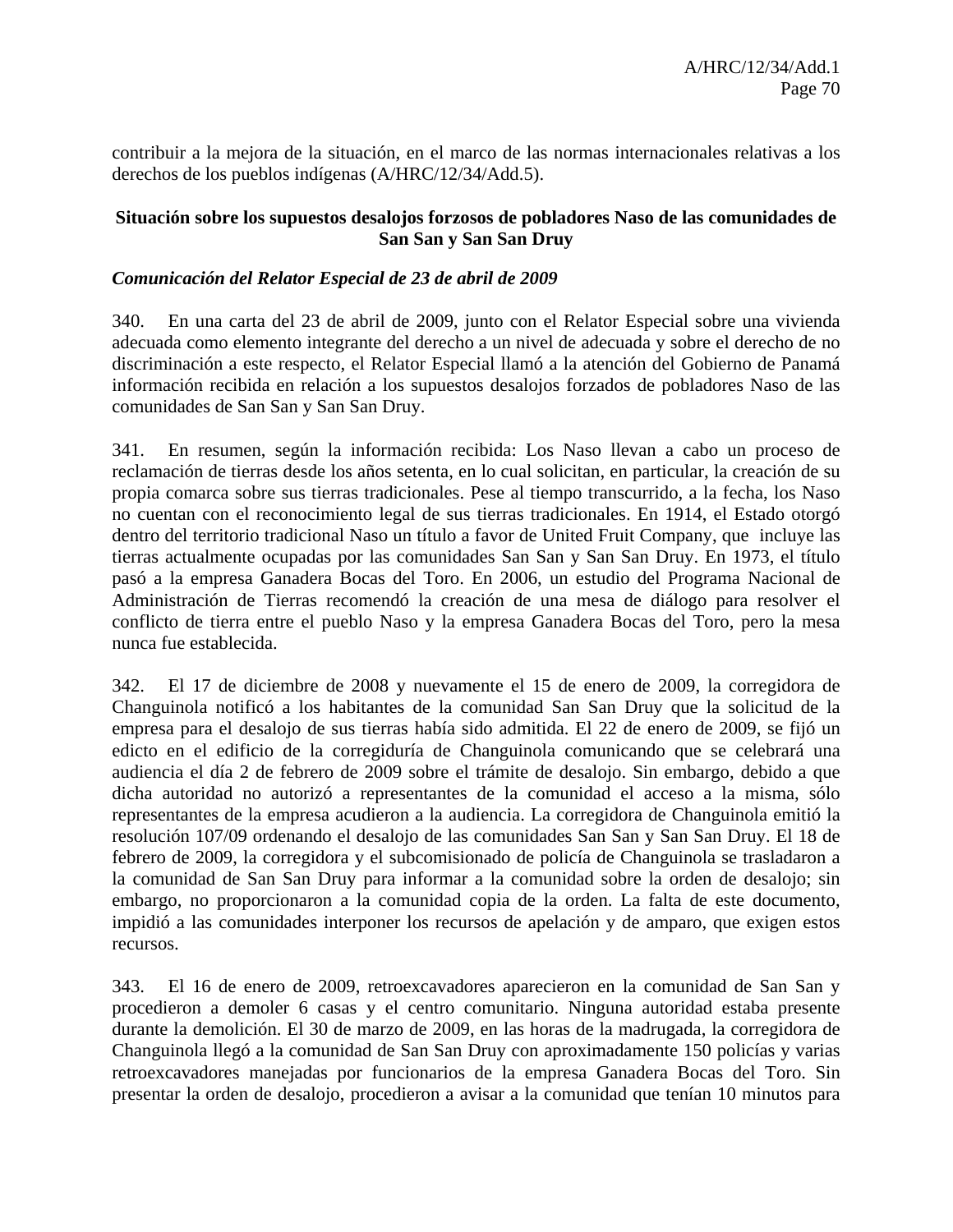retirarse, lanzando de manera indiscriminada aproximadamente 100 cartuchos de gases lacrimógenos a la población, entre la que se encontraban 60 niños. Como resultado de dicha acción, una niña de 4 años sufrió una quemadura en su brazo y al menos 10 niños sufrieron posteriormente reacciones alérgicas a los gases. La ayuda médica que llegó al lugar no fue suficiente para atender a los habitantes porque, supuestamente, los médicos fueron informados por la policía que su presencia no era necesaria en la comunidad.

344. En el transcurso del 30 y 31 de marzo, 20 casas fueron demolidas, afectando a aproximadamente 100 personas; asimismo la casa cultural de la comunidad y toda la artesanía que había en ella, fue destruida. La población de San San Druy se trasladó a un lugar cercano al río donde construyeron un muro de protección con materiales que encontraron en el lugar, en el que permanecen los 65 niños y 43 adultos de la comunidad desde el 30 de marzo. Un representante de la Defensoría del Pueblo se hizo presente en el lugar pero no pudo evitar la destrucción de las casas. El 4 de abril de 2009 entraron nuevamente tractores de la empresa a la comunidad a continuar los trabajos de remoción de escombros y construcción de una reja eléctrica.

345. Además, el 1 de abril de 2009, aproximadamente 40 policías, junto con dos maquinas de la empresa Ganadera Bocas del Toro, llegaron a la comunidad de San San e informaron a la población que tenían 10 minutos para retirarse del lugar. Diez casas fueron destruidas, afectando a más de 60 personas, incluyendo 35 niños; que actualmente se alojan en estructuras hechas de matas de bambú. El 4 de abril de 2009, volvieron a entrar dos máquinas a la comunidad junto con el administrador de la empresa Ganadera Bocas del Toro, el Sr. Roberto Gómez, quien empezó a disparar indiscriminadamente, en contra de los pobladores. No hubo heridos. Asimismo, la empresa ha ubicado en el lugar seis guardias para vigilar el área.

346. La destrucción continuaba durante el 15, 16 y 17 de abril de 2009. El 16 de abril, en horas de la mañana, empleados de Ganadera Bocas, con maquinaria pesada y acompañados por cinco unidades de la Policía Nacional ingresaron a la comunidad de San San, donde menos de 10 ciudadanos mantenían la resistencia pacífica en el campamento. En San San, los afectados por el desalojo ya habían levantado seis ranchos rústicos de bambú y con techo de plástico. Según la información recibida, policías y empleados habrían robado gallinas, plátanos y otros cultivos, de los miembros de la comunidad, para alimentarse y se habrían retirado en horas de la tarde. El 17 de abril, otra vez temprano en la mañana, regresaron los empleados de la empresa Ganadera Bocas con la maquinaria y, acompañados por los cinco agentes policiales. Aproximadamente a las 3 p.m., la maquinaria pesada tumbó los seis ranchos de la comunidad y solo dejó en pie el campamento de resistencia donde permanecieron los miembros de la comunidad acompañados por unos 10 vecinos de San San Druy. El 17 de abril, la maquinaria, procedió a destruir el campamento de resistencia, así como la inmensa mata de bambú que lo protegía.

### *Observaciones*

347. El Relator Especial lamenta que no consta en el expediente ninguna respuesta del Gobierno de Panamá a la carta de alegación a la fecha de finalización del presente informe. El Relator Especial enfatiza que la práctica del desalojo forzoso constituye *prima facie* una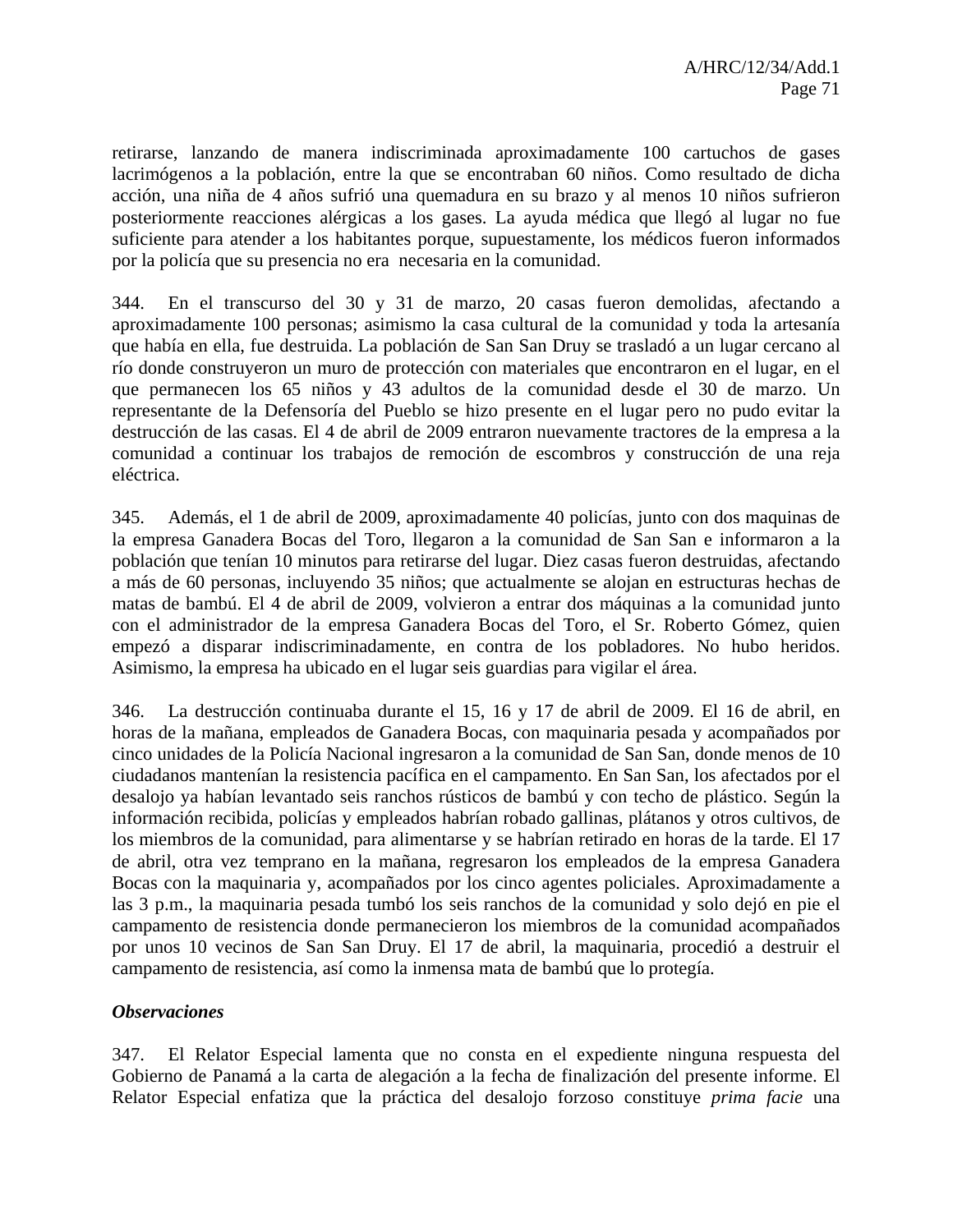violación grave de un amplio conjunto de derechos humanos y que, en el contexto de los desalojos forzados, hay garantías procesales que se deberían aplicar. También, destaca que en casos que involucran pueblos indígenas, es necesario tener en cuenta la profunda conexión que mantienen estos pueblos con sus territorios tradicionales.

# **Papua New Guinea**

### **Situation concerning Mr. Jethro Tulin**

#### *Communication of the Special Rapporteur of 19 August 2008*

348. In a letter of 19 August 2008, the Special Rapporteur, together with the Special Rapporteur on the promotion and protection of the right to freedom of opinion and expression and the Special Rapporteur on the situation of human rights defenders, drew the attention of the Government of Papua New Guinea to information received regarding Mr. Jethro Tulin, an indigenous Ipili and human rights defender from Enga Province in Papua New Guinea.

349. In summary, according to the information received: Mr. Tulin is the Chief Executive of Akale Tange, a non-governmental organisation based at Porgera that has been documenting alleged human rights abuses associated with Barrick's Porgera Joint Venture Gold mine. Alleged extrajudicial killings at Porgera Joint Venture Gold mine were the subject of an allegation letter sent by the Special Rapporteur on extrajudicial, summary or arbitrary executions on 18 January 2008.

350. On 4 August 2008, Mr. Jethro Tulin was attacked by three men wielding machetes. The attack took place in Mamale village, Laiagam, about 2 ½ hours by road from Barrick Gold's Porgera Joint Venture Mine. During the attack, one of the assailants threatened Mr. Tulin that he would not be permitted to return to Canada. Mr. Tulin suffered a broken arm in the attack and is seeking medical attention for his injuries.

351. Prior to the attack, Mr. Tulin, along with Mr. Anga Atalu and Mr. Mark Ekepa of the Porgera Landowners Association, had visited Canada in an attempt to raise awareness of alleged human rights violations, including killings, reportedly being perpetrated by the Barrick mine's security forces on the indigenous population living near the mine site. During the visit in May, Mr. Tulin delivered a statement at the Barrick's Gold Annual General Meeting in Toronto about the alleged killings by Barrick's security forces. Since his return to Papua New Guinea, Mr. Tulin has received anonymous threats warning him that he should watch out for his own safety.

352. On 17 July 2008, Mr. Tulin, along with members of the Porgera Landowners Association, were called to a meeting with the Community Affairs Officer of Barrick's mine, reportedly in an intimidating atmosphere, who stated that various organizations that have provided Mr. Tulin and his colleagues with support including Minewatch Canada, Conservation International and the United Nations were tainting Barrick's image abroad. Mr. Tulin was reportedly forced to move to a secret location and his movements have been severely restricted.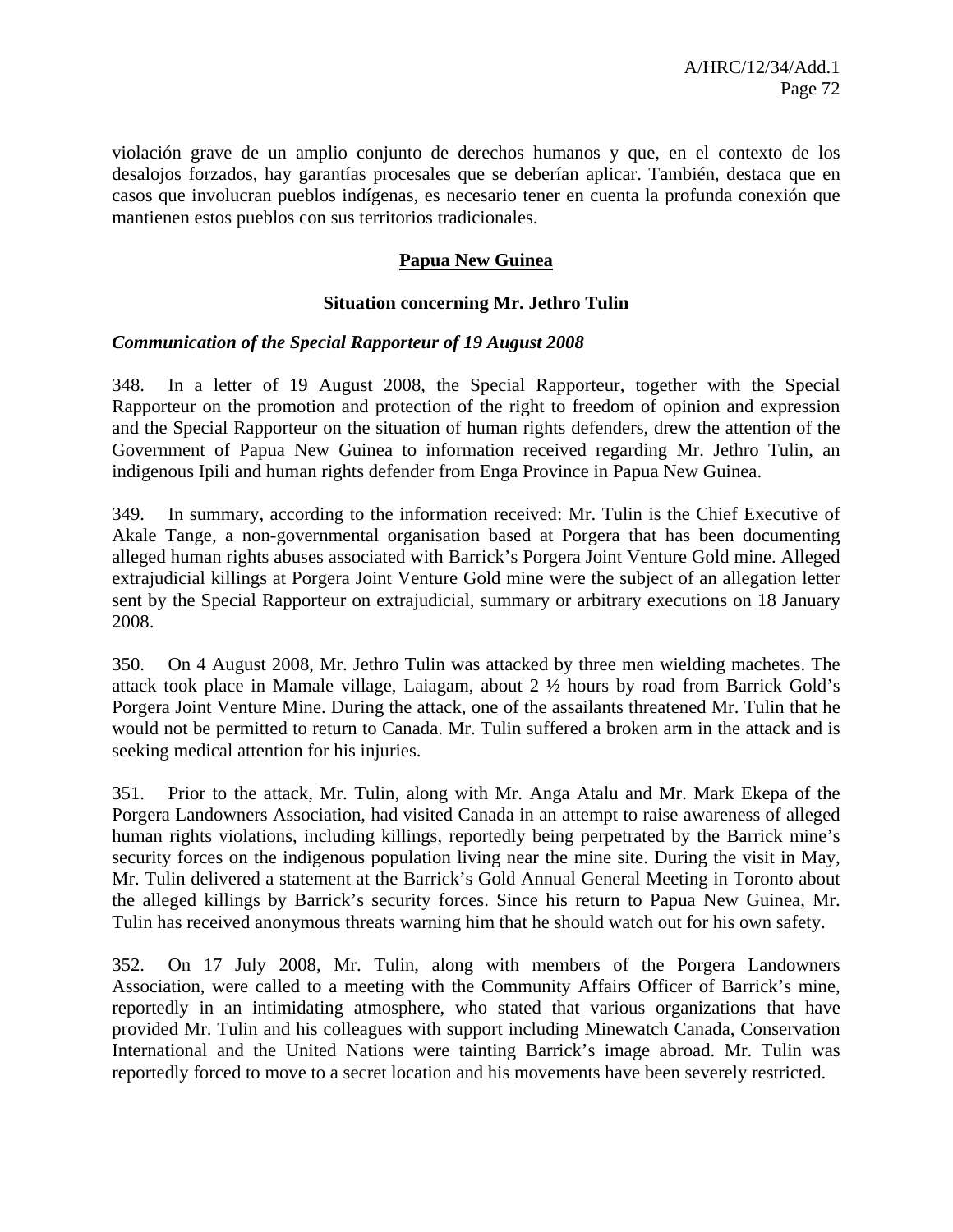353. There is concern that the acts of intimidation and harassment against Mr. Tulin may have been linked to his non-violent activities in defense of human rights, and in particular his denouncing of the human rights situation of the indigenous population living in the vicinity of the Barrick's Porgera Joint Venture Gold mine.

### *Observations*

354. The Special Rapporteur regrets that there was no record of any reply from the Government of Papua New Guinea to the letter of 19 August 2008 by the time of the finalization of this report. The Special Rapporteur continues to monitor the situation of indigenous peoples affected by the Porgera Joint Venture mine.

### **Paraguay**

### **Situación sobre la situación de los grupos del pueblo indígena Ayoreo**

### *Comunicación del Relator Especial de 19 de diciembre de 2008*

355. Mediante una carta fechada 19 de diciembre de 2008, el Relator Especial señaló a la atención urgente del Gobierno de Paraguay la información recibida en relación a la supuesta deforestación de grandes zonas del Chaco Paraguayo para establecer ganaderas, situación que pone en riesgo la supervivencia de varios grupos del pueblo indígena Ayoreo.

356. En resumen, la información recibida indica que: Los Ayoreo mantienen una vida nómada dentro de su territorio tradicional, sustentada por la caza, la pesca, y la recolección de frutos silvestres y miel. En la actualidad aproximadamente 2,000 Ayoreos viven en Paraguay, la mayoría en aislamiento voluntario. El territorio tradicional de los Ayoreo se encuentra fragmentado entre las tierras recuperadas por grupos Ayoreo, las tierras denominadas formalmente Parques Nacionales o Áreas Protegidas y las propiedades privadas. La mayor parte del territorio que actualmente utilizan los Ayoreo se encuentra formalmente en manos de propietarios privados. Debido a esta fragmentación, resulta cada vez más difícil para los Ayoreo transitar por sus antiguas sendas de migración, acceder a partes vitales de su hábitat y mantener contacto entre sí. Aunque el Gobierno habría otorgado medidas provisionales prohibiendo la tala de árboles sobre algunas partes del Chaco y algunos grupos Ayoreo, la mayor parte del territorio se encuentra sin la protección de dichas medidas, y aun en los lugares donde existen medidas provisionales vigentes, éstas no han sido respetadas.

357. Algunos ejemplos de zonas deforestadas para establecer estancias ganaderas son los siguientes:

• La región de Amotocodie es habitada y transitada por dos o tres grupos aislados en un territorio con una extensión de 400,000 hectáreas y una zona nuclear esencial de 150,000 hectáreas. El Amotocodie es el territorio tradicional de los grupos locales Ayoreo Totobiegosode, Ducodesgosode y Atetadiesgosode, y de distintos grupos aislados. Dentro de esta área, existen más de 100 propiedades privadas, que oscilan entre 1,000 y 40,000 hectáreas, incluyendo la propiedad de la empresa brasileña Umbu, S.A., que tiene un plan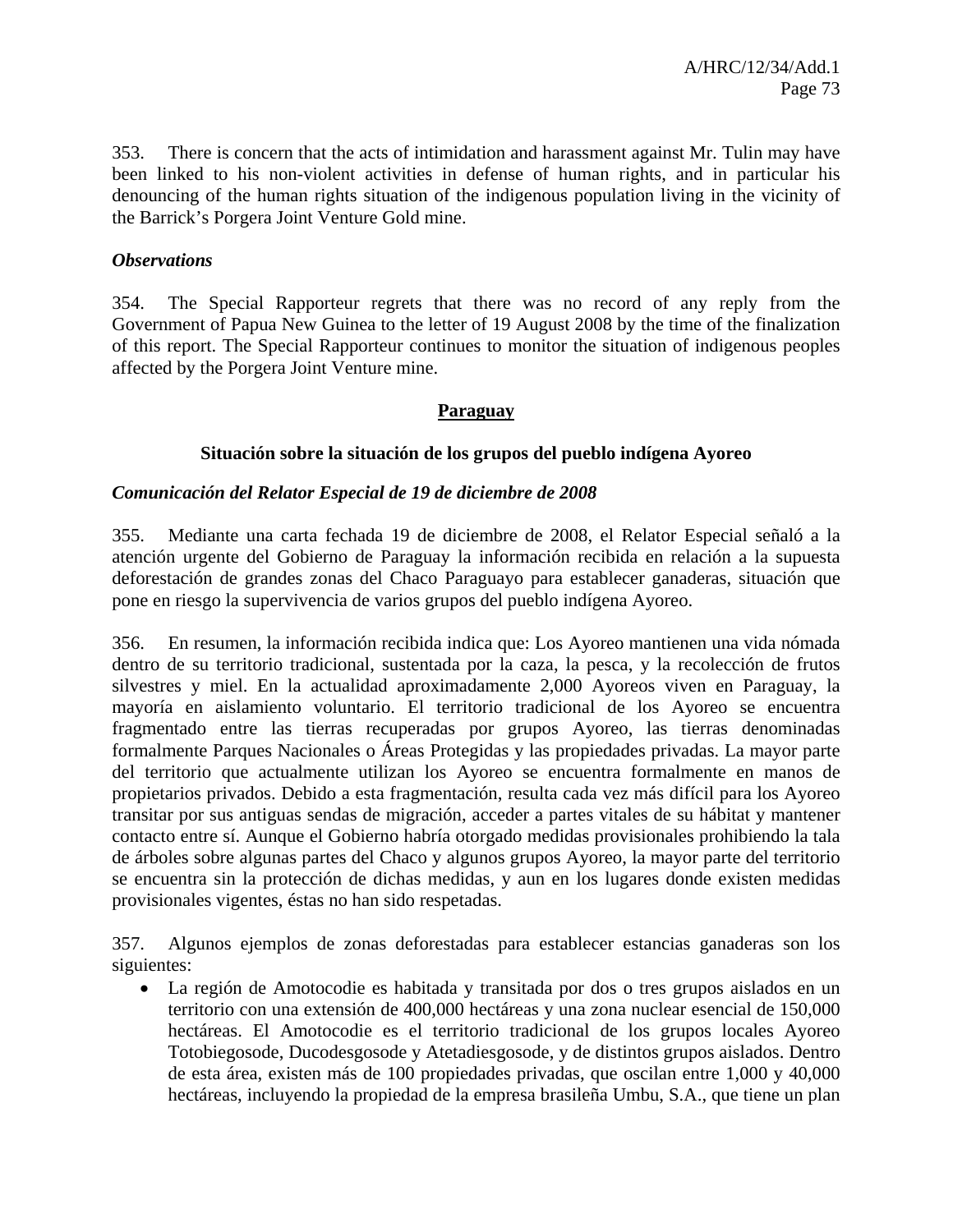de deforestación de 24,000 hectáreas para establecer ganaderas. Aproximadamente 8,000 de las 24,000 hectáreas fueron desmontadas entre julio de 2007 y octubre de 2008. El centro de esta región coincide con una de las áreas más codiciadas del territorio Ayoreo (Chunguperedatei) y es transitada por al menos uno de los grupos Ayoreo aislados.

- La región de Palmar de las Islas (norte de cerro León Agua Dulce) es hábitat transfronterizo de un grupo aislado, cuya extensión es de 350,000 hectáreas con una zona nuclear esencial de 150,000 hectáreas. Este es el territorio tradicional del grupo Ayoreo Tiegosode/Ijnapuigosode. En esta región se encuentra ubicado Echoi, lugar de gran relevancia cultural para los grupos locales de la zona. Cada tres o cuatro años, los grupos locales Ayoreo llegan desde sus hábitats respectivos, caminando distancias de hasta 400 kilómetros, para abastecerse de las salinas de Echoi. Existen más de 100 supuestas propiedades privadas en un territorio de más de 50,000 hectáreas, incluyendo el área de amortiguamiento del Parque Nacional Defensores del Chaco. Desde julio de 2008, alrededor de 3,000 hectáreas habrían sido deforestadas por la empresa Los Molinos S.A., en preparación para la explotación ganadera.
- La zona del Patrimonio Natural y Cultural Ayoreo Totobiegosode, es parte del territorio ancestral del grupo local Ayoreo Totobiegosode. Los Ayoreo Totobiegosode iniciaron el proceso de recuperación de sus tierras tradicionales en 1993. Hasta el momento han logrado recuperar 100,000 hectáreas, a través de la compra con el apoyo de una fundación suizo-alemán, de las 550,000 hectáreas reivindicadas como territorio tradicional. En 1993, los Ayoreo Totobiegosode solicitaron al Poder Judicial, y lograron, la interposición de medidas provisionales prohibiendo la tala de árboles sobre las fincas que se encuentran dentro del área reclamada, incluyendo la Finca 13.122 (expedientes No. 6.073/93 ante el Instituto de Bienestar Rural y No. 764/93 ante el Instituto Paraguayo del Indígena). Hasta la fecha, estas medidas provisionales siguen vigentes.

358. Sin embargo, el 28 de noviembre de 2007, la Dirección General de Control de la Calidad Ambiental y de los Recursos Naturales de la Secretaria del Ambiente (SEAM), mediante Declaración No. 332/07 otorgó una licencia ambiental a la Finca No. 13.122 de Yaguareté Porá S.A., para el desmonte de 1,500 hectáreas por año a partir del 28 de noviembre de 2007. Durante el transcurso del presente año, 1,725 hectáreas de bosque virgen han sido desmontadas, a pesar de las protestas consistentes de representantes de los Totobiegosode. En los últimos meses se han dado pasos afirmativos para remedia licencia ambiental de la empresa Yaguarete Pora, S.A. para la Finca 13,122, mediante la Resolución No. 2533/08.

359. Sin embargo, en la Finca No. 22.277 y la Finca No. 22.278 (las cuales conforman parte de la Finca no. 384), donde aún permanecen vigentes medidas cautelares a favor de los Ayoreo-Totobiegosode, las empresas River Plate S.A. y BBC, S.A. respectivamente, continúan deforestando aceleradamente grandes extensiones de bosque.

360. Se teme que la deforestación de estas zonas pueda impactar negativamente a las formas de vida tradicional de las comunidades indígenas que se transitan dentro del territorio afectado. Asimismo, se teme que la falta de titulación de los territorios reivindicados por las comunidades indígenas pueda generar un riesgo de continúa intrusión por parte de terceros a sus territorios, en detrimento de sus derechos sobre la tierra y los recursos naturales.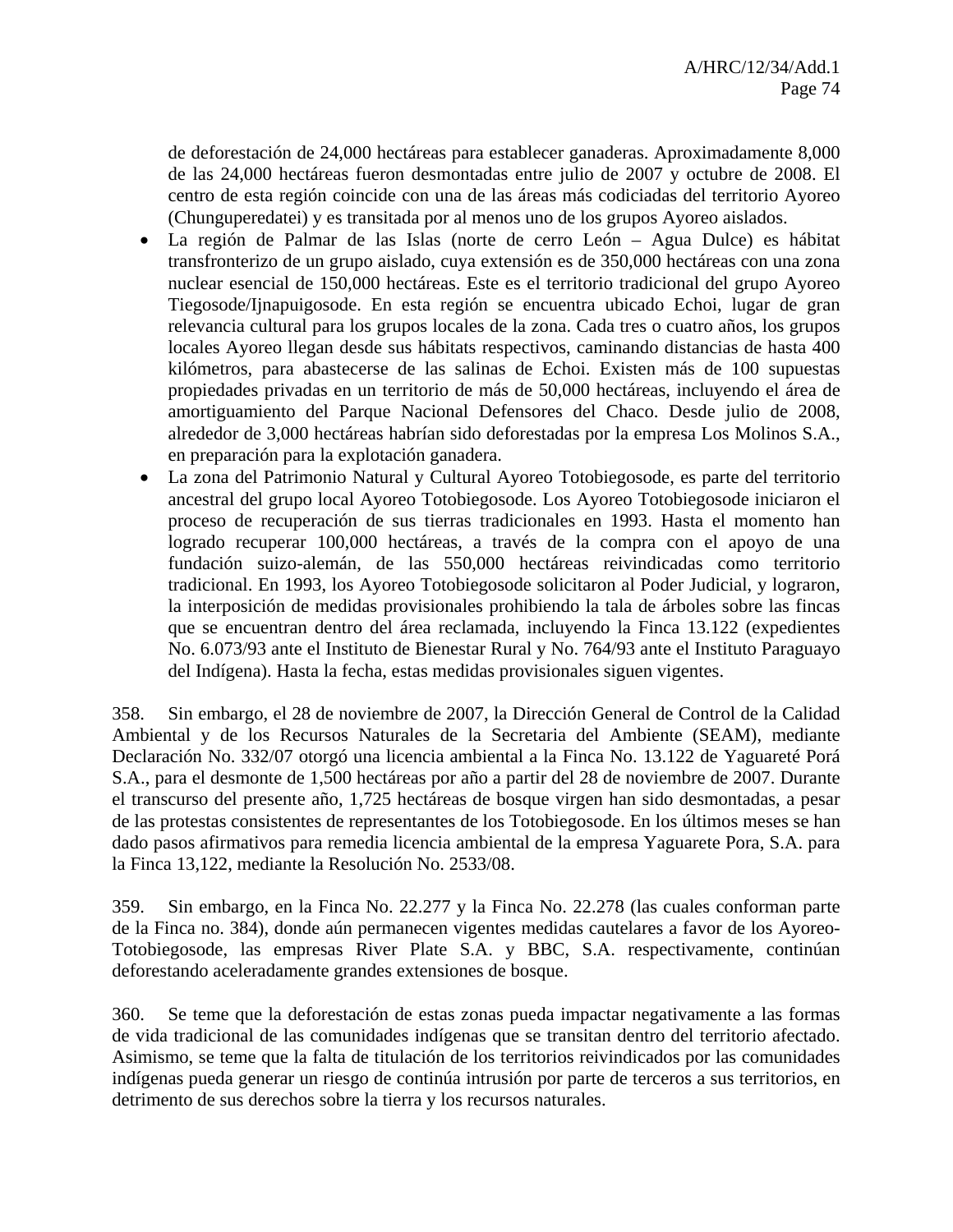361. Se teme asimismo que la deforestación pueda ocasionar graves efectos negativos en la fauna y la flora, las cuales constituyen básicos e importantes recursos alimentarios para las familias indígenas cuyo estilo de vida depende en gran parte de la caza y la recolección nómada. Además de la pérdida de sus medios de subsistencia, se alega también que los pueblos indígenas en aislamiento son altamente vulnerables al contacto y al riesgo de nuevas enfermedades y epidemias que podrían situarles en grave riesgo de desaparición, por lo tanto la presencia de estas empresas en sus territorios tradicionales suponen una amenaza a su supervivencia.

#### *Observaciones*

362. El Relator Especial lamenta que no consta en el expediente ninguna respuesta del Gobierno de Paraguay a la carta de alegación a la fecha de finalización del presente informe. Mientras que el Relator Especial nota con satisfacción la interposición de medidas provisionales prohibiendo la tala de árboles sobre las fincas que se encuentran dentro del área reclamada a la exigencia del pueblo Ayoreo Totobiegosode en 1993, a la luz de las alegaciones recibidas sigue preocupado por la aparente falta de acción del Estado en reconocer y proteger los derechos de propiedad de los pueblos indígenas, especialmente aquellos en aislamiento voluntario. El Relator Especial sigue monitorizando la situación y invita al Gobierno de Paraguay proporcionar una respuesta a las alegaciones. El Relator Especial espera que el Gobierno de Paraguay esté dispuesto a participar en un intercambio de información con miras a resolver la situación de manera que cumple con las normas internacionales.

### **Perú**

## **Situación sobre los pueblos indígenas de la Amazonía y los sucesos del 5 de junio y días posteriores en las provincias de Bagua y Utcubamba**

363. En junio de 2009, el Relator Especial realizó un intercambioo de información y comunicaciones con el Gobierno del Perú, pueblos y organizaciones indígenas amazónicos, y otras partes interesadas en relación con los enfrentamientos del 5 de junio de 2009 y los eventos en días inmediatamente posteriores en las provincias de Bagua y Utcubamba, Departamento de Amazonas, en los que resultaron varias personas muertas y heridas. Por medio de una nota verbale del 12 de junio de 2009, el Gobierno del Perú cursó una invitación al Relator Especial a visitar el país para analizar la situación a la que se enfrentaba Perú. Con la cooperación del Gobierno, el Relator Especial realizó una visita al Perú del 17 al 19 de junio de 2009. El objeto de la visita fue observar, comprender y analizar la situación que se produjo en los alrededores de la cuidad de Bagua, en las provincias de Bagua y Utcubamba, así como los hechos que generaron esta situación. Posteriormente, el Relator Especial comunicó al Gobierno una versión preliminar de observaciones sobre la situación y, después de recibir comentarios del Gobierno al respecto, el día 20 de julio de 2009, hizo público la versión definitiva de su informe con sus observaciones. Este informe del Relator Especial sobre la situación, que incluyen una serie de conclusiones y recomendaciones, se encuentran en un documento que figura como adición al informe anual del Relator Especial al Consejo de Derechos Humanos (A/HRC/12/34/Add.8).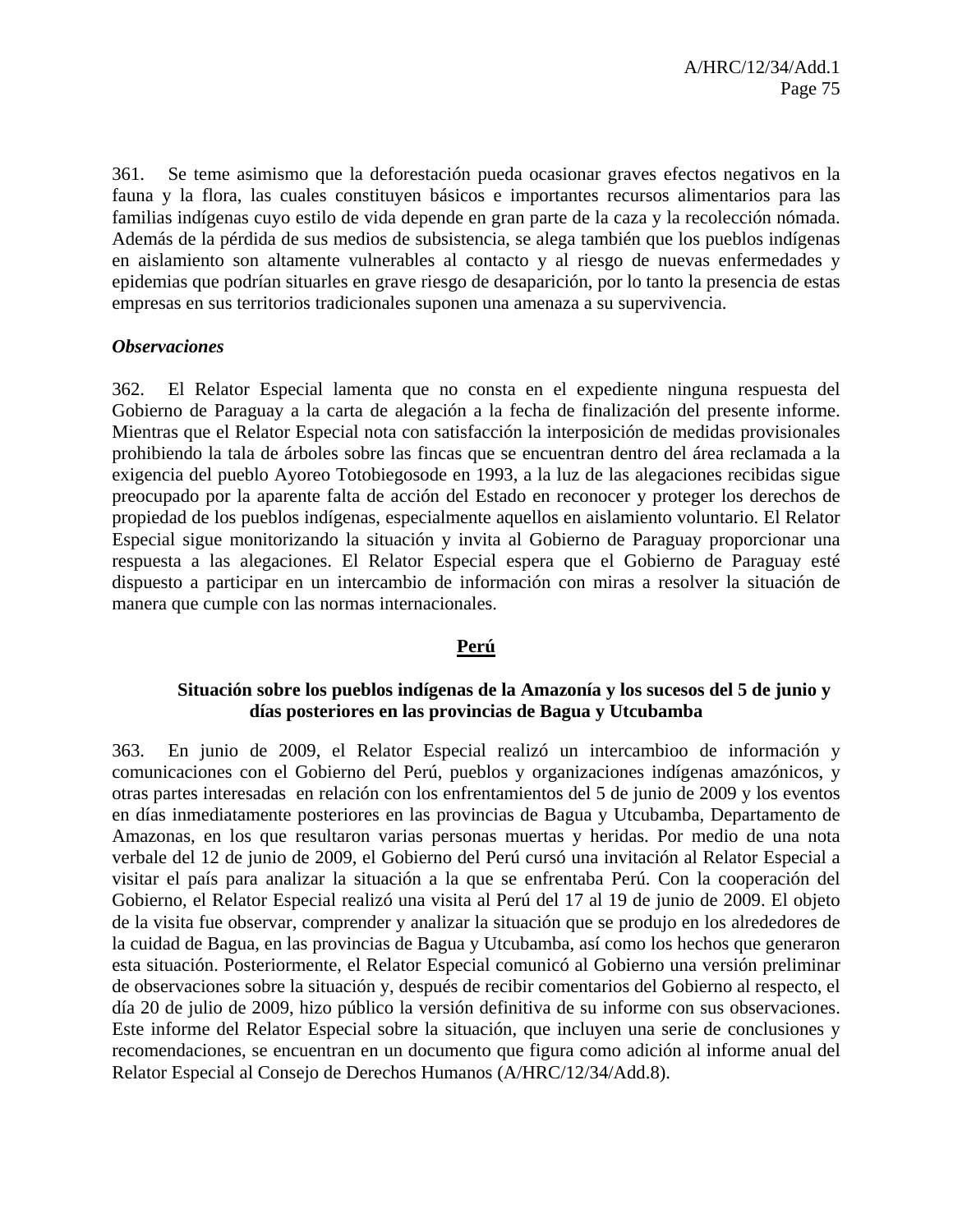## **Philippines**

### **Situation concerning the alleged disappearance of Mr. James Balao**

### *Communication of the Special Rapporteur of 12 November 2008*

364. On 12 November 2008, the Special Rapporteur, together with the Special Rapporteur on the situation of human rights defenders, sent a letter to the Government of the Philippines concerning the alleged disappearance of Mr. James Balao.

365. In summary, according to the information received: At 6:45 am on 17 September 2008, Mr. James Balao sent a text message to his family informing them that he was leaving his residence in Fairview, Baguio City, to travel to his family residence in La Trinidad, Benguet. He did not arrive at his family residence as expected and has not been seen or heard from since. However, it is now believed that Mr. Balao is alive and is being held at one of the detention facilities of the Philippines state security forces, although the exact details of his whereabouts are unclear.

366. State security forces are responsible for Mr. Balao's disappearance. Since June 2008, Mr. Balao had reported to friends and family that he was under surveillance by the Intelligence Service Unit of the Armed Forces of the Philippines, an institution that is connected to the Philippines army. He reported being followed by a van with the license plate USC 922, which has also been seen parked inside the Intelligence Security Unit compound in the Navy Base of Baguio City. The surveillance of Mr. Balao had increased in the week before his disappearance. It is also reported that Mr. Balao was listed by the Philippines army as head of the Communist Party of the Philippines Education Bureau in the Ilocos and Cordillera regions.

367. In response to the disappearance, a petition for a Writ of Amparo was filed in Regional Trial Court 63 of Benguet, asking the court "(a)…to disclose where James Balao is detained or confined, (b) to release James Balao considering his unlawful detention, and (c) to cease and desist from further harm on his person." The petition also prays for an inspection order "to permit the entry of authorized persons for the purpose of inspecting, measuring, surveying and photographing the property or any relevant object or operation thereon" of police and military facilities at the Camps Aguinaldo and Crame in Quezon City, Fort Bonifacio in Taguig City, the 50<sup>th</sup> IBPA in San Juan, Ilocos Sur, MIG in Camp Allen, Baguio City, the ISU in Navy Base, Baguio City, including the Northern Luzon Command (NOLCOM) and the Headquarters of the 5<sup>th</sup> Infantry Division in Isabela province. At the time the letter was sent, the case was still pending.

368. On 28 and 29 October 2008, a delegation of the Balao family, and groups Karapatan, Hustisya, Kalipunan ng mga Katutubong Mamamayan sa Pilipinas (KAMP), Desaparecidos, the Cordillera Peoples Alliance, and the Cordillera Human Rights Alliance traveled to the National Capital Region to conduct a search for Mr. Balao in military and police camps. Nevertheless, they were refused entry at the receiving office of the Intelligence Services of the Armed Forces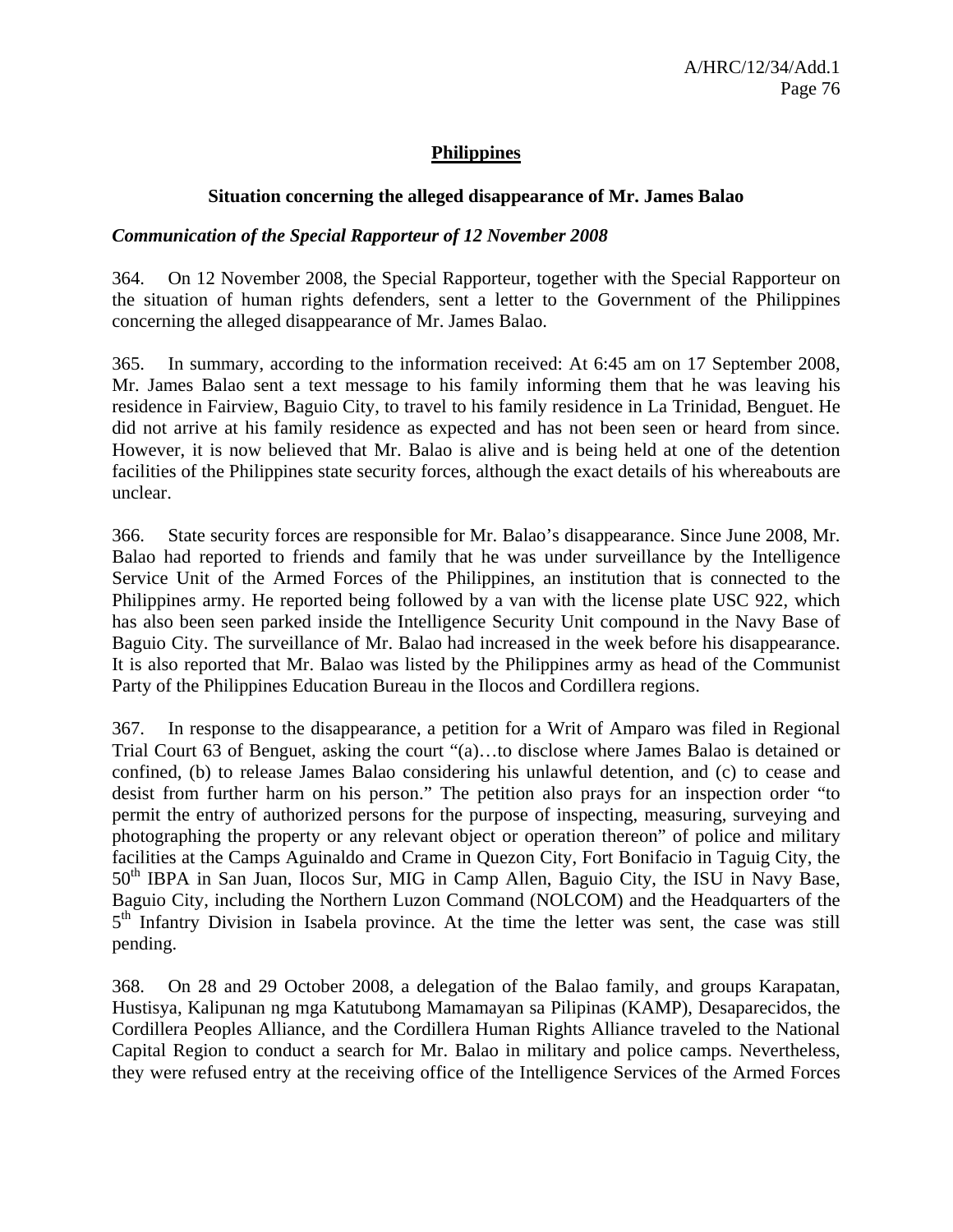of the Philippines (ISAFP) and the gates of the Armed Forces of the Philippines (AFP) Detention Center at Camp Aguinaldo.

369. Although some Government representatives have expressed support for the search for Mr. Balao, including members of the Baguio City Council, the Benguet Provincial Board, the Municipal Council of La Trinidad, and the Governors of Benguet Province, Mountain Province, and Ifugao Province, authorities have taken no action to investigate the disappearance of Mr. Balao, asserting instead that his abduction was the result of a personal dispute within his clan.

370. There is grave concern that the disappearance of Mr. Balao is linked to his non-violent activities in defense of indigenous rights. There is further concern that this disappearance forms part of a pattern of harassment against human rights defenders, including indigenous activists, who have been prosecuted under anti-terrorist legislation in the Philippines. In the past four years, six indigenous activists were killed extra-judicially, allegedly by the Philippine military.

## *Response of the Government of 20 November 2008*

371. In a letter of 20 November 2008, the Government of the Philippines provided an initial response to the allegations contained in the 12 November 2008 allegation letter.

372. In summary, according to the Government's response: Based on the investigation conducted by the Philippine National Police (PNP), on 17 September 2008 at about 7:00 a.m., Mr. James Balao left his rented house at Purok 3, Central Fairview, Baguio City to visit his family residence in La Trinidad, Benguet. Accordingly, he informed his relatives of his plan to go home through text message at about 6:45 a.m. of the same date.

373. In the afternoon of that same day (17 September), Ms. Beverly Longid, Chairperson of the Cordillera People's Alliance (CPA) called up the Regional Director (RD) of the Police Regional Office of Cordillera (PRO-Cordillera) to inform that her colleague, James Balao, cannot be contacted which was very unusual as he usually informs his colleagues of his whereabouts. According to the relatives of Mr. Balao, he did not reach La Trinidad, Benguet, as planned and they have heard nothing from him since that time. This prompted Ms. Mignonet Balao y Moy, sister of James Balao, to report the incident to La Trinidad Municipal Police office on 20 September 2008. At the same time, Mr. Winston Balao, brother of James Balao, also reported the incident to the Police Station 1 of Baguio City Police Office (BCPO).

374. Upon receipt of the report on 20 September of the alleged disappearance of Mr. James Balao, the Regional Director (RD) of the Police Regional Office of Cordillera (PRO-Cordillera) immediately created Task Force Balao. Based on the investigation, Ms. Beverly Longid, Chairperson of the Cordillera People's Alliance, informed the authorities that Mr. James Balao divulged to his family and relatives that his daily chores at his rented house are under surveillance by unknown individuals aboard white and blue vans with plate numbers USC 922 and TNH 787.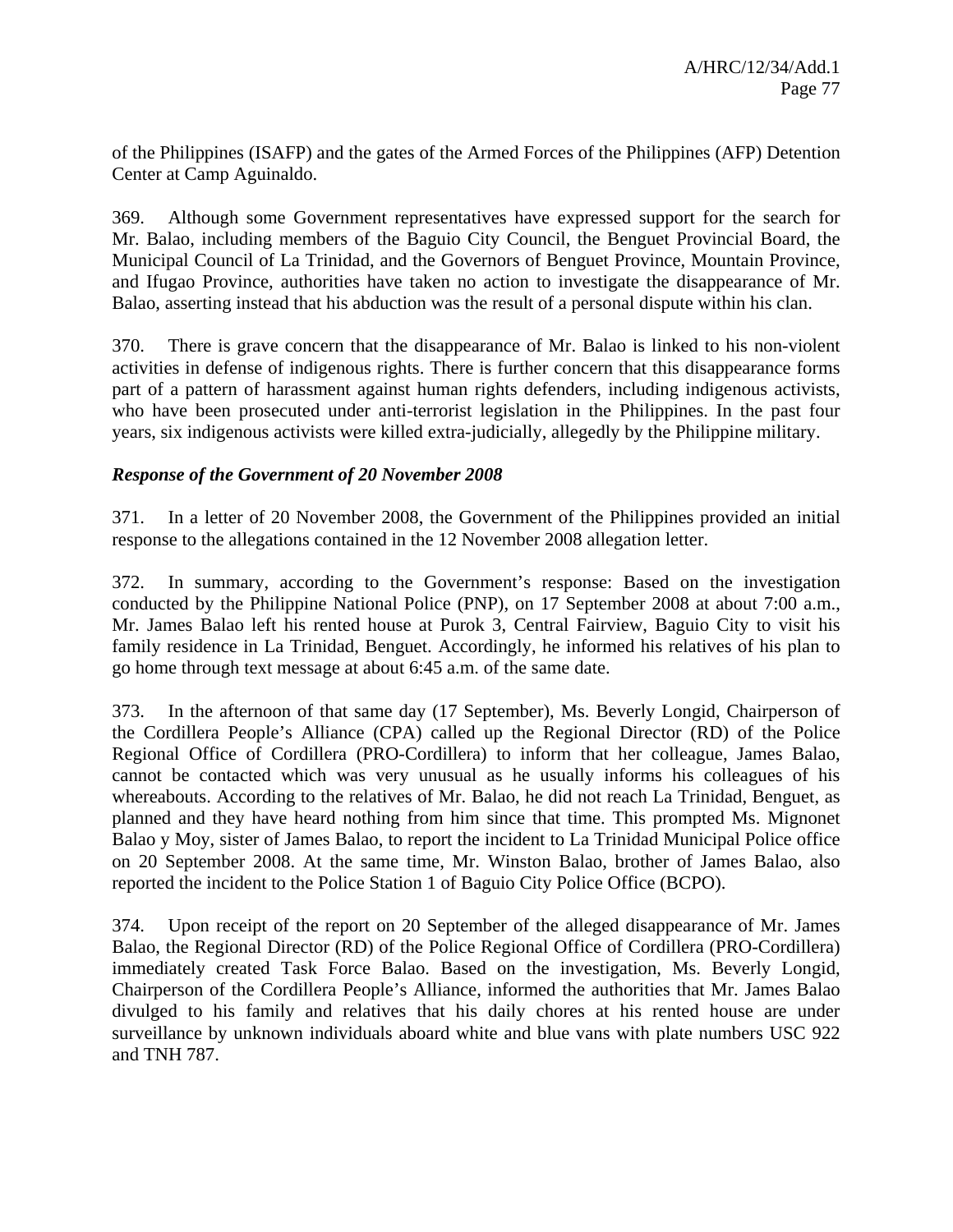375. The following information was also gathered from Mr. Balao's neighbors: Mr. Zusumo Unarosa – 65 years old, claimed that in the first week of September 2008, he frequently observed two (2) unidentified male persons bringing out boxes of unknown contents from the house of Mr. Balao but never saw a van conducting surveillance of the house; Mr. Anselmo Alikim – 35 years old, claimed that he observed some unidentified persons visiting the subject before his disappearance; Mr. Danny Griba – 41 years old, averred that James Balao is not actually residing in that place as there are five  $(5)$  unidentified persons  $-4$  males and a female, believed to be his friends, occupying the house. He added that on several occasions, said unidentified persons left the house at daytime with undetermined boxes of unknown contents and return home at night time; Mrs. Corazon Addun – 47 years old, stated that she had never seen the subject live in the house, however, she saw Mr. Balao on 4 April 2008 visiting the place. She added that a certain "Uncle John" and an unidentified male companion were occupying the house. On 23 September 2008, "Uncle John" went to their house and had coffee. In the course of their conversation, "Uncle John" told her that he would go to Sagada Mountain Province to locate Mr. James Balao because since 21 September 2008, after they sent him to the said place for an undisclosed transaction, he received a phone call from an unidentified person telling him that Mr. Balao did not reach Sagada Mountain Province. From then on, she had not seen "Uncle John". In addition, she said she did not notice any vehicle conducting surveillance in the vicinity.

376. The PNP has likewise coordinated with the military regarding the case, but denied any knowledge on the alleged abduction of Mr. James Balao. In October, Task Force Balao, with the help of the Balao family and the Cordillera People's Alliance, were able to convince two witnesses to shed light on the incident. Cartographic sketches were made of the suspects.

377. At the time of the letter, no one had been charged in connection with the case since the PNP cannot file the appropriate charges against any alleged perpetrator only on the basis of allegations without any substantial and corroborating evidence from eyewitnesses. Nevertheless, the PNP was continuing with its investigation and had intensified information gathering on the subject's whereabouts.

## *Response of the Government of 2 February 2009*

378. In a letter of 2 February 2009, the Government of Philippines provided an update on this case.

379. In summary, the Government responded: On 8 October 2008, Arthur Balao, Winston Balao, Nonette Balao, Jonilyn Balao-Strugar and Beverly Longid filed a petition for a Writ of Amparo on behalf of James Balao before the Regional Trial Court (RTC) Branch 63, La Trinidad, Benguet. The petition is docketed as Spl. Proc. No. 08-AMP-0001. Thereafter, or on 14 October 2008, the Office of the Solicitor General (OSG) received a copy of the Writ of Amparo together with a copy of the petition and its annexes. The Writ ordered the respondents to file a verified return within five (5) days from receipt thereof and set the initial hearing on the case on 16 October 2008.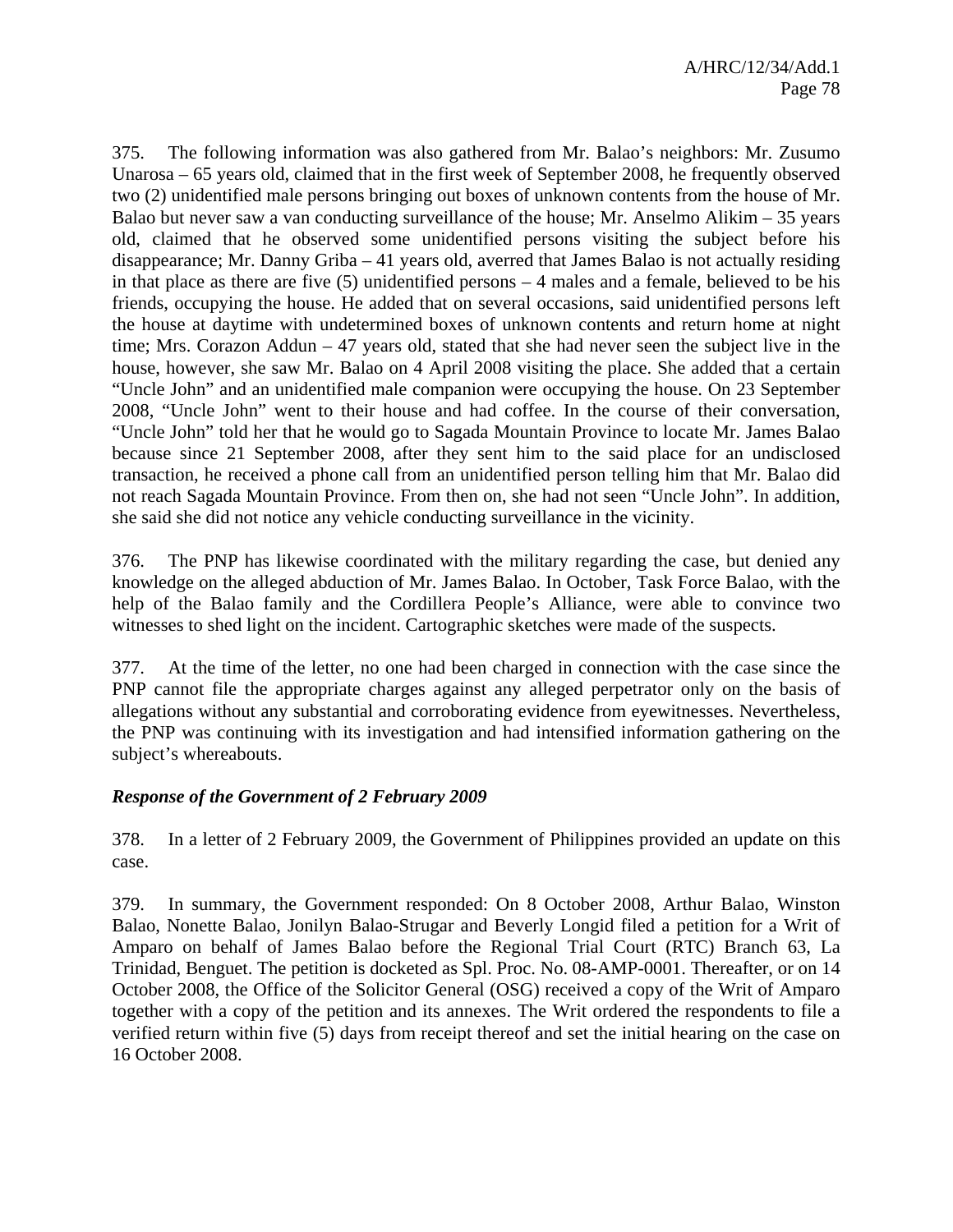380. The following are impleaded as respondents in the case: (a) President Gloria Macapagal-Arroyo (b) Hon. Eduardo Ermita, Executive Secretary of the President; (c) Hon. Gilberto Teodoro, Secretary of the Department of Interior and Local Government; (e) Hon. Norberto Gonzales, National Security Adviser; (f) Gen. Alexander Yano, Chief of Staff, Armed Forced of the Philippines (AFP); (g) Gen. Jesus Versoza, Director General, Philippine National Police (PNP); (h) BGen. Reynaldo Mapagu, Chief of Staff, Philippine army; (i) Police Director Edgardo Doromal, Chief, Criminal Investigation and Detention Group; (j) Major General Isagani Cachuela, Commanding General, Northern Luzon Command, AFP; and (k) Police Senior Superintendent Eugene Martin, Director, Police Regional Office-Cordillera Administrative Region.

381. James Balao is a founding member of the Cordillera People's Alliance (CPA) which was established in June 1984. CPA is a non-government organization which advocates the rights of the indigenous people of Cordillera. He is a CPA researcher, educator, trainor and organizer prior to his alleged "abduction". The petition alleges that on 17 September 2008, James Balao texted his sister Nonette Balao that he was on his way home to their ancestral house in Pico, La Trinidad, Benguet from his boarding house in Fairview, Baguio City; that James Balao did not arrive at their ancestral house; that Nonette Balao was so worried about the situation that she tried to contact the CPA and James Balao's friends; that Nonette Balao received information about an "abduction" incident and she was able to confirm that James Balao was the person abducted.

382. Likewise, the petition alleges that James Balao, prior to his alleged disappearance on 17 September 2008, reported to the CPA and his family that he was allegedly under surveillance by agents of the AFP-ISU based in Navy Base, Baguio City and PNP Intelligence Unit (PNP R2) based in Camp Dangwa, La Trinidad Benguet. James Balao also reported that several vehicles has been tailing his daily routine. Based on the aforesaid purported circumstances, petitioners believe that James Balao was abducted because of his political beliefs and the government's purported "all out war" policy. In their return dated 27 October 2008, respondents categorically declared that they did not have any direct or indirect participation in the alleged abduction of James Balao. In fact, they do not personally know James Balao or have any knowledge of his activities.

383. The affidavit of Police Sr. Supt. Eugene Martin declared that the Police Regional Office – Cordillera Administration Region (PRO-CAR), PNP did not have any participation in the purported "abduction" of James Balao. In fact, upon receiving information of the alleged disappearance, he immediately sent flash alarm to all lower units to locate James Balao. He ordered also the creation of Task Force Balao to fast track the investigation. On the other hand, based on the Special Report prepared by Gen. Melchor Dilodilo, Commanding General of the 5<sup>th</sup> Infantry Battalion, Philippine Army, the  $3<sup>rd</sup>$  ISU is a unit of the Philippine Army based in Camp Aquino, San Miguel, Tarlac. The 3<sup>rd</sup> ISU has no intelligence operations in Baguio City. It does so only during covert security coverage for Very Important Persons (VIPs) during official visits. Likewise, the Navy Base where the alleged vehicle with plateno.USC922 was found is an Army Cottage house where the Commanding General of the Philippine Army stays during his official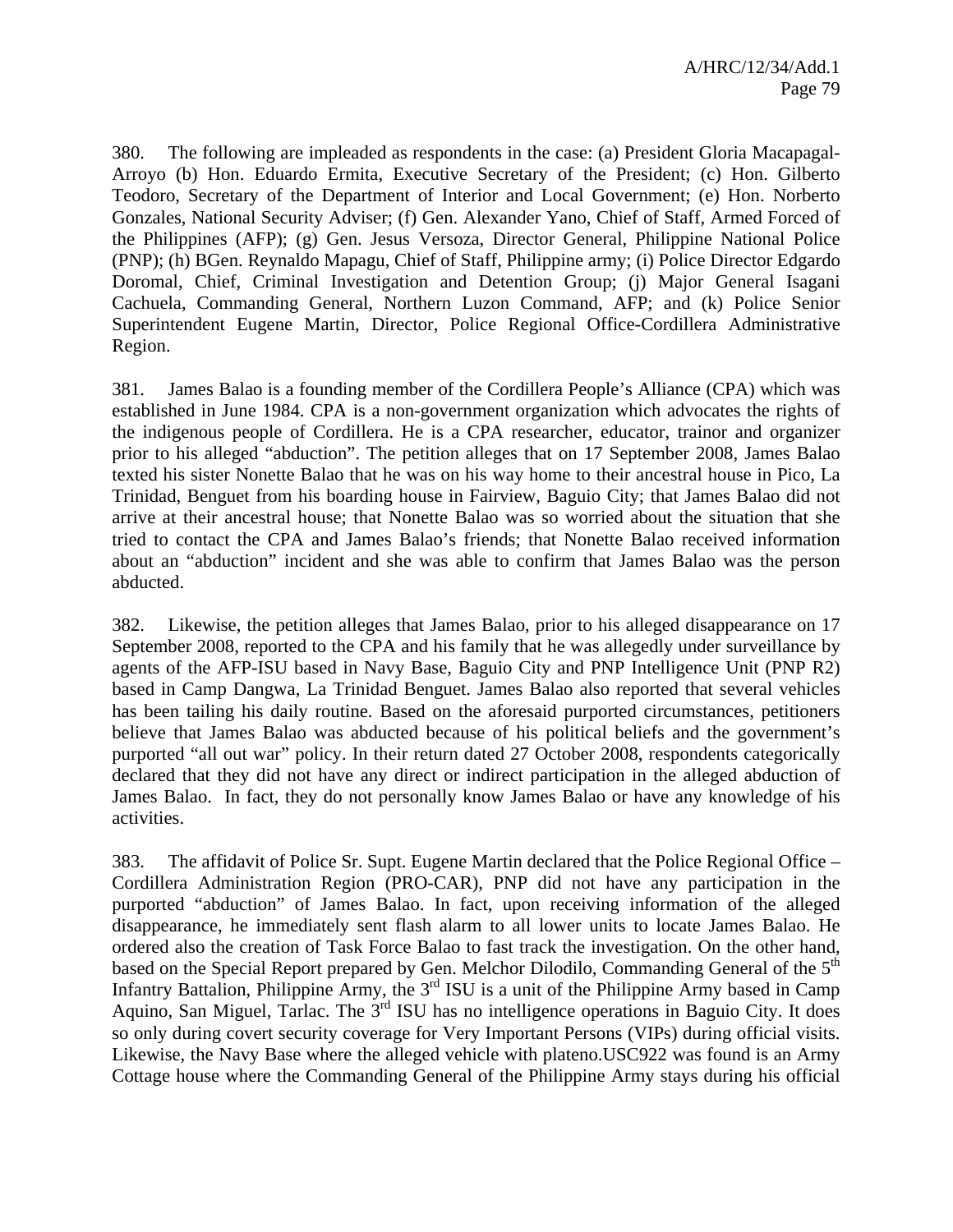visits in Baguio City and that the vehicle is not one of the properties listed in the inventory of property of ISU.

384. The declarations made by Pol. Sr. Supt. Eugene Martin and MGen. Melchor Dilodilo that the PNP and AFP do not have any knowledge or participation in the alleged abduction of James Balao were corroborated by the affidavits of Zusimo Unarosa and Corazon Addun who testified that they never saw any vehicle/van conducting surveillance in James Balao's boarding house. Notably, Corazon Addun told the investigating officers that an alleged member of the CPA named Uncle John, who was with James Balao prior to the alleged abduction, informed her that James Balao was with James Balao prior to the alleged abduction, informed her that James Balao was supposed to be in Sagada, Mt. Province on the day her was purportedly "abducted". To date, petitioners or the CPA have not presented Uncle John to the investigating officers.

385. Hearings on the case were held on 16, 23 and 30 October 2008. Petitioners offered the affidavits and testimonies of Aniceto Dawing, Anvil Lumbag, Beverly Longid, Nonette Balao, Samuel Anongos, which the Government summarized in detail in its response. On 17 November 2008, the OSG received a copy of petitioners' Formal Offer of Exhibits. On 14 November 2008, the OSG filed its comment/opposition thereto. During the last hearing held on 27 November 2008, the Office of the Solicitor General manifested that since petitioners have not presented substantial evidence to prove their case as required by the Rule of the Writ of Amparo, respondents are not presenting any evidence; hence, they are submitting the petition for resolution. On 08 December 2008, the OSG received a copy of trial court's order directing both parties to file memorandum within five days from receipt thereof.

386. In lieu of memorandum, the OSG filed a manifestation and motion stating that (1) the paragraph (j), Section 11 of the Rule on the Writ of Amparo prohibits the filling of a memorandum; and (2) in any case, respondents have exhaustively presented their positions vis-àvis the claims of petitioners in their petition; hence, they begged to adopt their verified return as their memorandum in the case. At the time of submission of the update on the case, the Government informed the case is pending decision.

### *Observations*

387. The Special Rapporteur thanks the Government of the Philippines for the detailed response to the questions and concerns raised as well as for bringing to his attention, through a follow-up response, information on the steps taken to locate Mr. Balao and investigate the alleged facts.

## **Situation concerning the alleged proposed inclusion of traditional territories of non-Muslim (Lumad) indigenous peoples in the proposed Bangsamoro Juridical Entity in Mindanao**

### *Communication of the Special Rapporteur of 28 November 2008*

388. In a letter of 28 November 2008, the Special Rapporteur drew the attention of the Government of the Philippines to information received regarding the alleged proposed inclusion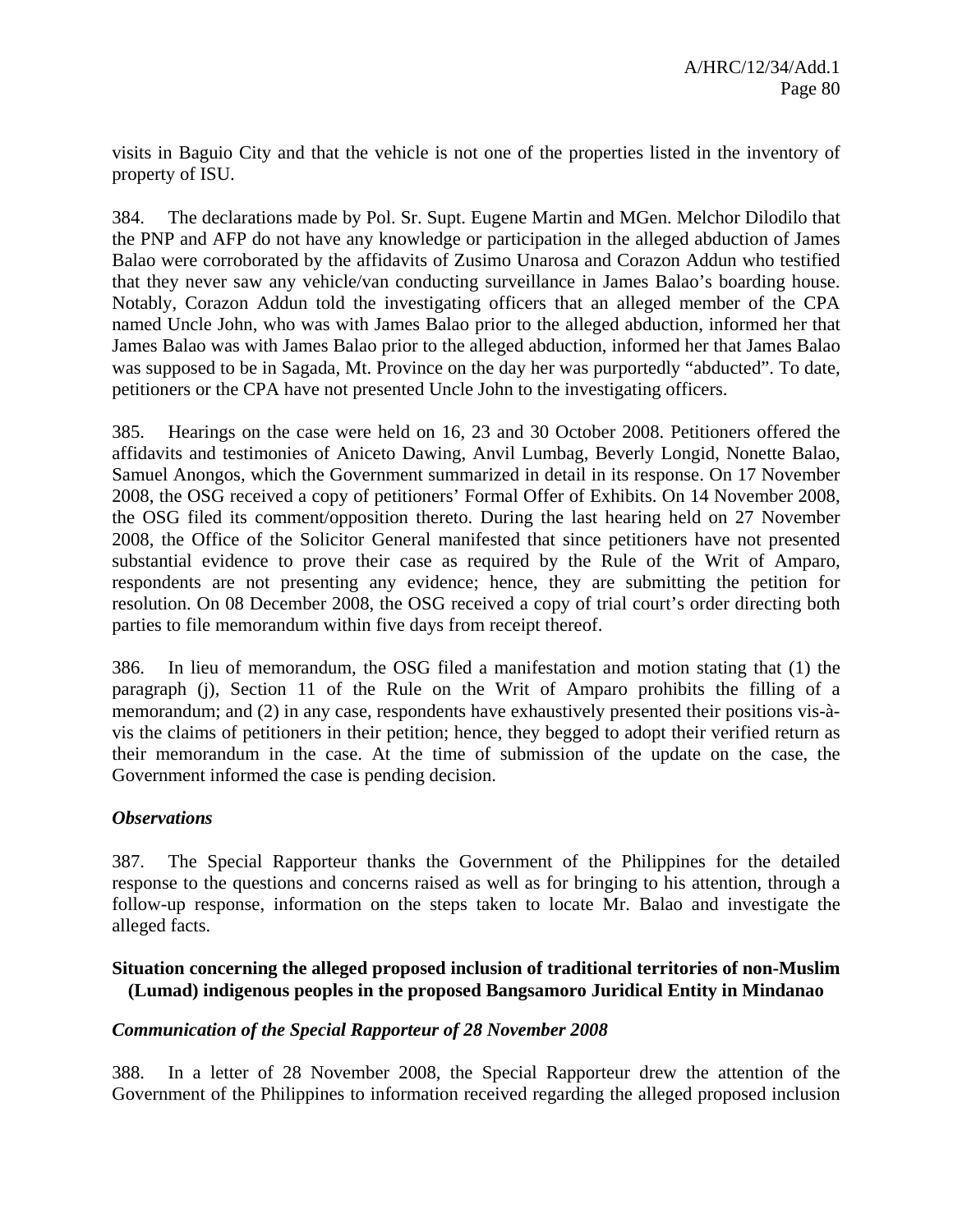of traditional territories of non-Muslim (Lumad) indigenous peoples in the proposed Bangsamoro Juridical Entity in Mindanao. The Rapporteur congratulated the Government for the steps taken to advance the peace process and encourages continuing negotiations in this regard. However, he expressed concern about allegations that affected Lumad indigenous peoples have not been consulted or involved in the development of agreements emerging from the peace process, an oversight that has reportedly contributed to its deterioration.

389. In summary, according to the information received: The Moro and Lumad peoples of Mindanao have carried out separate paths of advocacy and struggle. The name "Bangsamoro" was bannered by the Moro National Liberation Front (MNLF) and the Moro Islamic Liberation Front (MILF) to refer to the 13 ethno-linguistic groups in southern Philippines who are followers of the Islam religion. The name "Lumad" is used to represent the 18 ethno-linguistic groups who are not followers of the Islam religion.

390. In July 1997, the Government of the Republic of Philippines initiated peace talks with the MILF. In 2001, a draft agreement entitled "The Government of the Republic of the Philippines-Moro Islamic Liberation Front Memorandum of Agreement on Ancestral Domain on Bangsamoro Juridical Entity" (MOA) was adopted. Since the Lumad people were not involved in the armed rebellion, they were not consulted about, nor did they participate in, the development of the MOA.

391. The MOA recognizes the Bangsamoro as a "First Nation" and lays the groundwork for establishing the "Bangsamoro Juridical Entity" as their homeland, with rights to land and resources, and a semi-autonomous status. The Autonomous Region of Muslim Mindanao (ARMM), created in 1989, makes up the core of the proposed Bangsamoro Juridical Entity, though the MOA contemplates the expansion of the boundaries of the ARMM, through the incorporation of 2194 new barangays (villages), comprising approximately two million acres.

392. Of these two million acres, approximately one million acres are occupied by Lumad people (including Erumanen ne Menuvù of Cotabato and Bukidnon provinces; Higaunon of Lanao del Norte province; Subanen of Zamboanga del Norte province; and Zamboanga de Sibugay and Zamboanga del Sur provinces).

393. The MOA defines the Bangsamoro people as "those who are native or original inhabitants of Mindanao and its adjacent islands including Palawan and the Sulu archipelago at the time of conquest or colonization and their descendants whether mixed or of full native blood", but acknowledges that the "freedom of choice of the indigenous people shall be respected". However, the Lumad people fear that the "freedom of choice" regarding whether to be considered Bangsamoro would mean having to decide whether to stay or leave their ancestral domains once they were incorporated into Bangsamoro Juridical Entity.

394. In addition, upon inclusion of the ancestral domains in the Bangsomoro Juridical Entity, the Lumad peoples would reportedly have lost the rights and protections afforded to them under the 1997 Indigenous Peoples Rights Act, which was the result of a separate struggle of the Lumad peoples, including the right to ancestral domains, the right to self-governance, the right to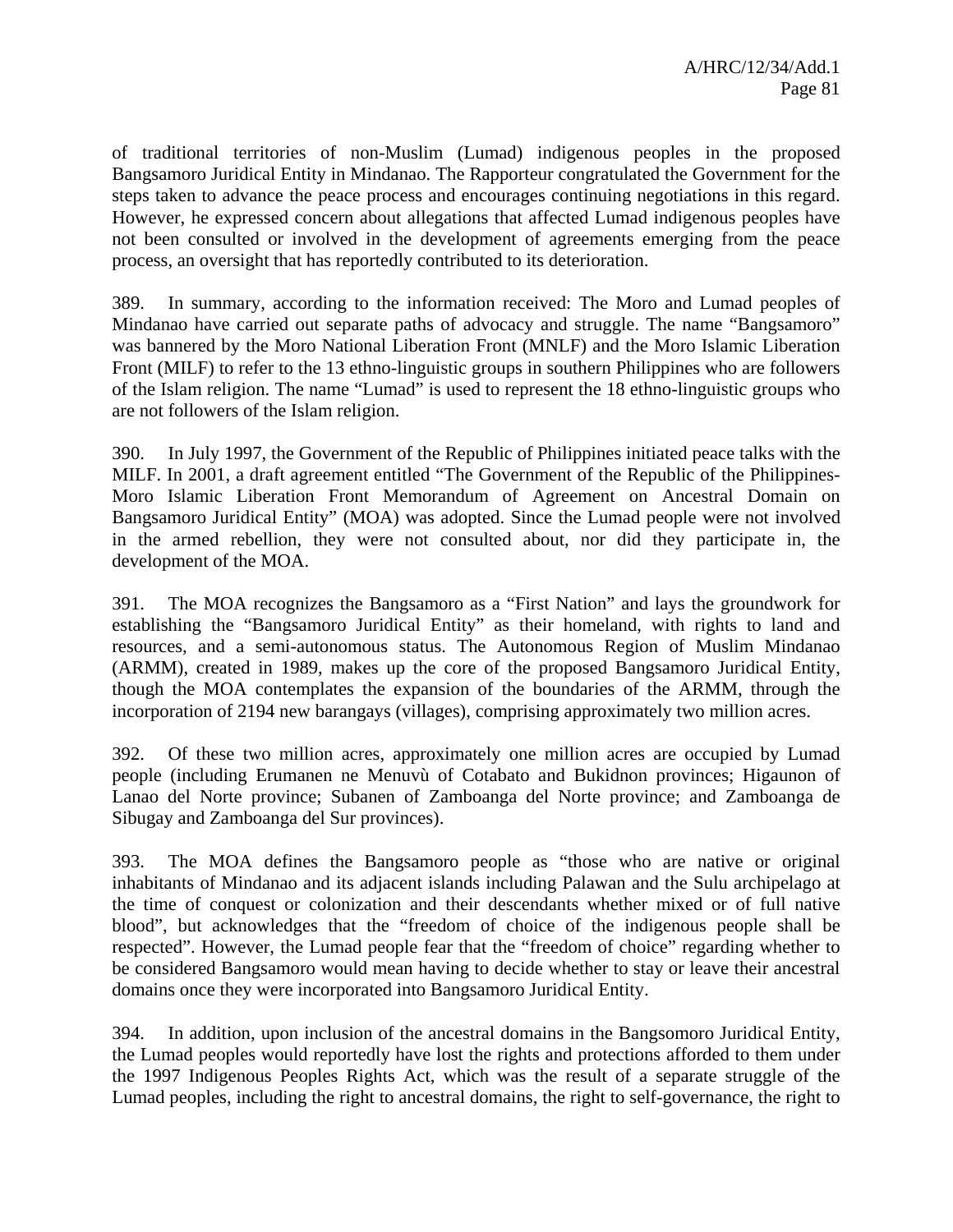self-determination, the right to cultural integrity, and the right to free, prior and informed consent.

395. The MOA between the Government of Republic of Philippines and the MILF was scheduled to be signed on 5 August 2008. However, one day earlier, on 4 August 2008, the Supreme Court of the Philippines issued an interlocutory injunction against the MOA in response to an action filed by local officials in Cotabato city, for failure to be consulted in the process of development of the MOA. Following the grant of the injunction, there was an escalation of violence throughout the Mindanao region, due to the perceived breakdown of the decade long peace process.

396. On 14 October 2008, the Supreme Court declared the MOA "contrary to law and the Constitution" and enjoined the Government from signing and executing it. The Court cited the Indigenous Peoples Rights Act of 1997, which provides for a procedure for the recognition and delineation of indigenous ancestral domains, which entails, among other things, obtaining of the free and prior informed consent of the indigenous peoples concerned.

397. The Rapporteur noted that he was encouraged by the actions taken by the Supreme Court, but that he was nevertheless concerned about reports that the peace talks will remain stalled until the affected indigenous Lumad peoples are represented in the process.

## *Observations*

398. The Special Rapporteur regrets that there is no record of any reply from the Government of the Philippines to the letter of 12 November 2008 by the time of finalization of this report.

### **Sweden**

## **Situation concerning the alleged proposed relocation of the Kiruna Town and its potential effects on the traditional reindeer herding activities and way of life of indigenous Saami communities in the area**

### *Communication of the Special Rapporteur of 12 December 2008*

399. On 12 December 2008, the Special Rapporteur called the attention of the Government of Sweden to information received concerning the alleged proposed relocation of the Kiruna Town and its potential effects on the traditional reindeer herding activities and way of life of indigenous Saami communities in the area.

400. In summary, according to the information received: Kiruna Town is a mining town of approximately 30,000 people. Luossavaara-Kiirunavaara AB (LKAB), a mining company in which the Government of Sweden has substantial ownership, has plans to relocate about half of the population and infrastructure of Kiruna Town, in order to accommodate the expansion of an already existing iron ore mine into areas beneath the town. Kiruna Town is situated in the middle of an area where a number of Saami reindeer herding communities have grazing lands and vital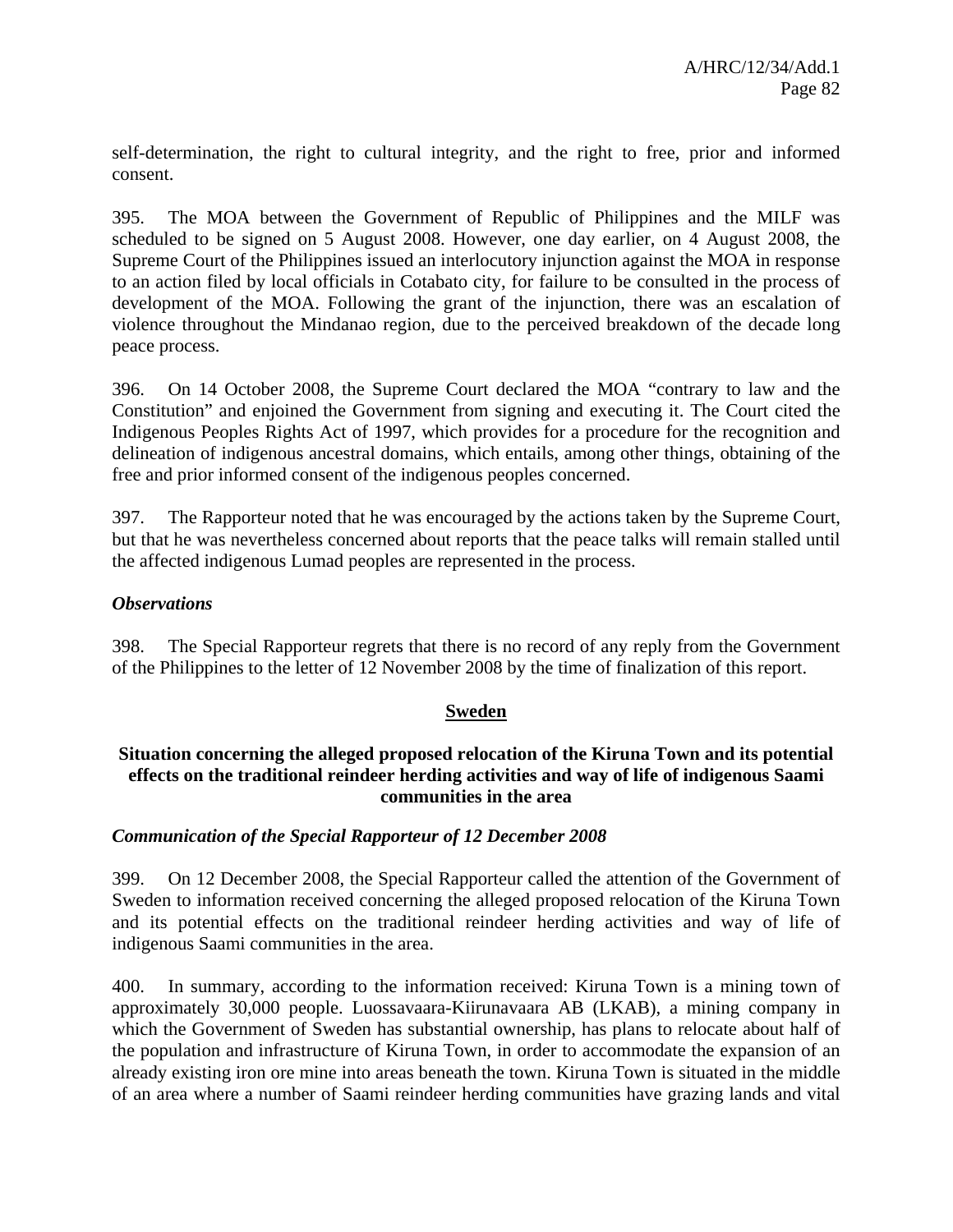moving paths. At this point, the effects of the proposed mega-project on traditional reindeer herding activities are unknown; it is expected that the effects of the relocation activities on the Saami way of life will depend on how that relocation is eventually carried out.

401. Encouragingly, numerous and ongoing negotiations and consultations have been held by LKAB. The affected Saami have been invited to participate in these discussions. However, it has been reported that nearly all members of the affected Saami communities have been unable to participate in the meetings because they are needed to tend to the daily needs of their reindeer herding businesses. Nevertheless, affected Saami communities have made efforts to participate in the consultation process to ensure that their concerns are addressed in the plans being developed. To date, the affected Saami communities of Gabna and Laevas have allegedly spent over 50,000 Euro to participate in the consultation process.

402. However, the Saami do not have the financial resources to ensure their continued participation throughout the duration of the consultation process. It is alleged that, despite numerous requests by the Saami, neither the Government of Sweden nor the LKAB has made efforts to provide resources to the Saami to ensure their participation in the consultation process. However, concern is expressed that if the affected Saami communities are denied participation in the consultations, the reallocation will take place in such a manner that invaluable reindeer grazing land will be lost.

## *Observations*

403. The Special Rapporteur regrets that there is no record of any reply from the Government of Sweden to the letter of 12 December 2008 by the time of the finalization of this report. The Special Rapporteur praises the Government of Sweden for initiating a consultation process with the affected Saami people at this early stage of planning and development. However, he remains concerned over some of the circumstances of this consultation process and reiterates his interest in engaging in a constructive dialogue with the Government of Sweden to address those concerns. To that end, the Special Rapporteur again invites the Government of Sweden to submit its comments and observations on the alleged situation.

## **Thailand**

### **Situation concerning the exhumation of Hmong graves at Wat Tham Krabok**

404. The Special Rapporteur exchanged a series of communications and gathered information in relation to the situation concerning the exhumation of Hmong graves at Wat Tham Krabok. This matter was originally raised in a letter of 2 June 2006 from the former Special Rapporteur on the situation of the human rights and fundamental freedoms of indigenous people, and the Special Rapporteur on freedom of religion or belief. In addition, the Special Rapporteur attended a consultation on this situation at the University of Minnesota, on 10 December 2008. A summary of all the communications sent and responses received in relation to this situation are reproduced here for ease of reference.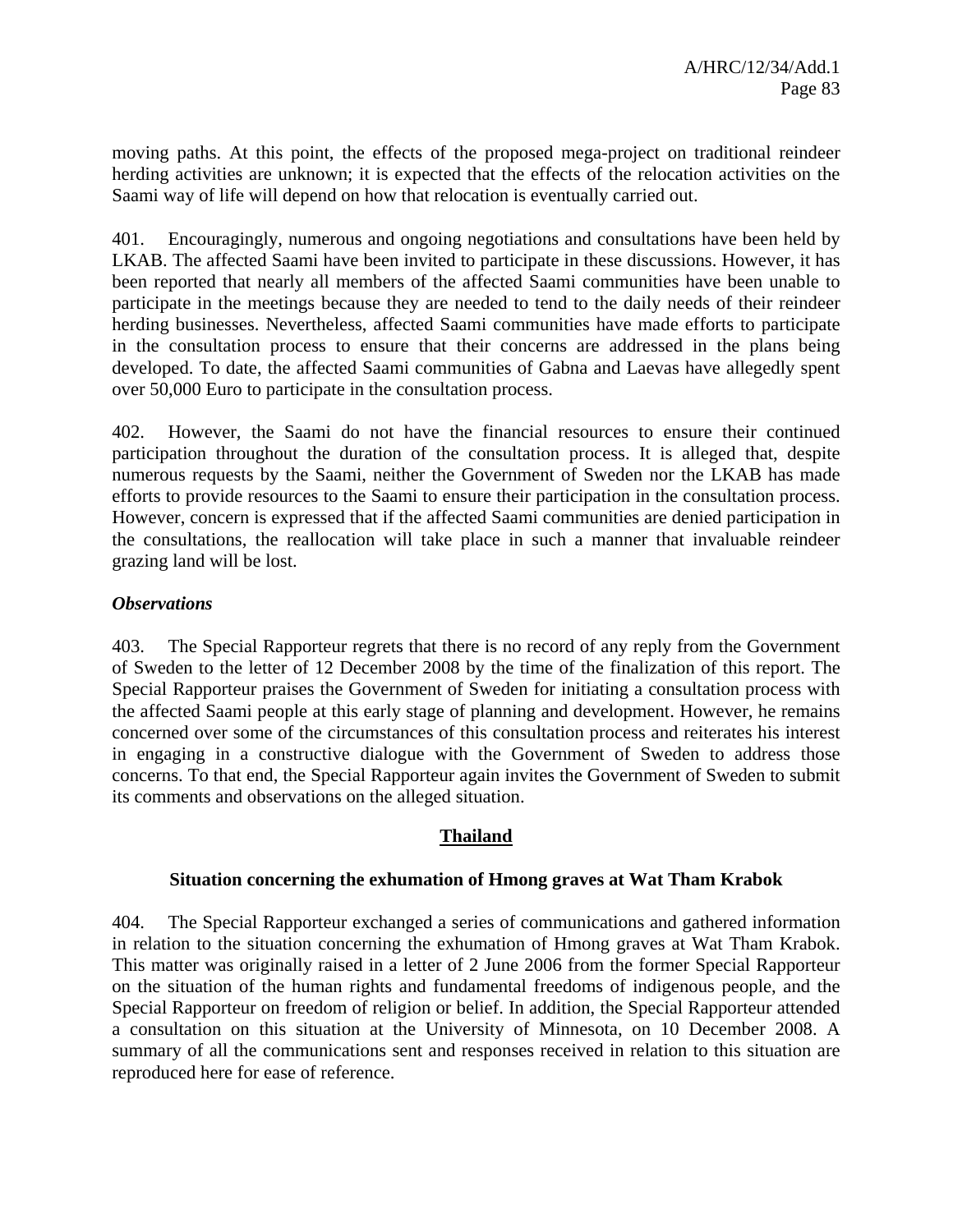### *Communication of the former Special Rapporteur of 2 June 2006*

405. The 2 June 2006 letter by the Special Rapporteur and the Special Rapporteur on freedom of religion or belief that was sent to the Government of Thailand concerning the desecration of Hmong graves in Wat Tham Krabok was originally summarized in the 2007 communications report of the Special Rapporteur (A/HRC/4/32/Add.1, 19 March 2007). According to the allegations communicated in the 2 June 2006 letter, monastery officials from the Wat Tham Krabok Buddhist monastery, which was formerly used as a Hmong refugee camp, had exhumed Hmong graves. There were said to be about 2000 Hmong graves in the Monastery. According to monastery officials the reason for digging up the graves is that they were contaminating the Monastery's water supply. Relatives of the Hmong people buried at Wat Tham Krabok were not given notice of the exhumations. The Hmong consider graveyards to be sacred sites. Allegedly, the exhumations sometimes included dismemberment, separation of parts of the corpses and cremation, which violates Hmong religious and cultural tradition.

### *Response of the Government of 9 July 2008*

406. The 9 July 2009 response of the Government of Thailand was originally summarized in the 2008 communications report of the Special Rapporteur (A/HRC/9/9/Add.1, 15 August 2008). In its letter of 9 July 2008, the Government noted that no complaints had been lodged about the situation. Wat Tham Krabok, a Buddhist monastery in Saraburi, has long been a refuge for Hmongs in Thailand. For years, tens of thousands of Hmongs have lived in the area and thus many have also died in the area. Further, Hmongs buried their deceased in the grounds of the monastery, mostly on hillsides and high ground. According to the Government, this practice posed an environmental risk to local populations, including the Hmongs themselves.

407. In October 2005, the Tham Krabok Foundation initiated a project to convert the area into a destination for religious activities, a public park, and a museum. The Hmong community was informed that that the graves would need to be located. The Abbot of Tham Krabok or the Chair of the Tham Krabok foundation, which apparently owns the monastery, had previously prohibited any burial. As part of this process, some Hmongs reclaimed their relatives' bodies for relocation. For the graves left unclaimed, the monastery arranged a public cremation ceremony, a service that many monasteries generally provide as charity for the deceased with no known relatives and whose bodies were unclaimed. Ashes of those cremated were placed at the Pothipowanasongkrau graveyard in Saraburi Province. The Government notes that all of these processes were carried out with respect for the deceased and consideration for their families.

## *Notification by the Special Rapporteur of a consultation at the University of Minnesota of 5 December 2008*

408. In a letter of 5 December 2008, the Special Rapporteur informed the Government of Thailand that he would participate in a consultation with Hmong relatives of the deceased whose graves were exhumed at Wat Tham Krabok, on 10 December 2008, at the University of Minnesota in St. Paul, United States of America.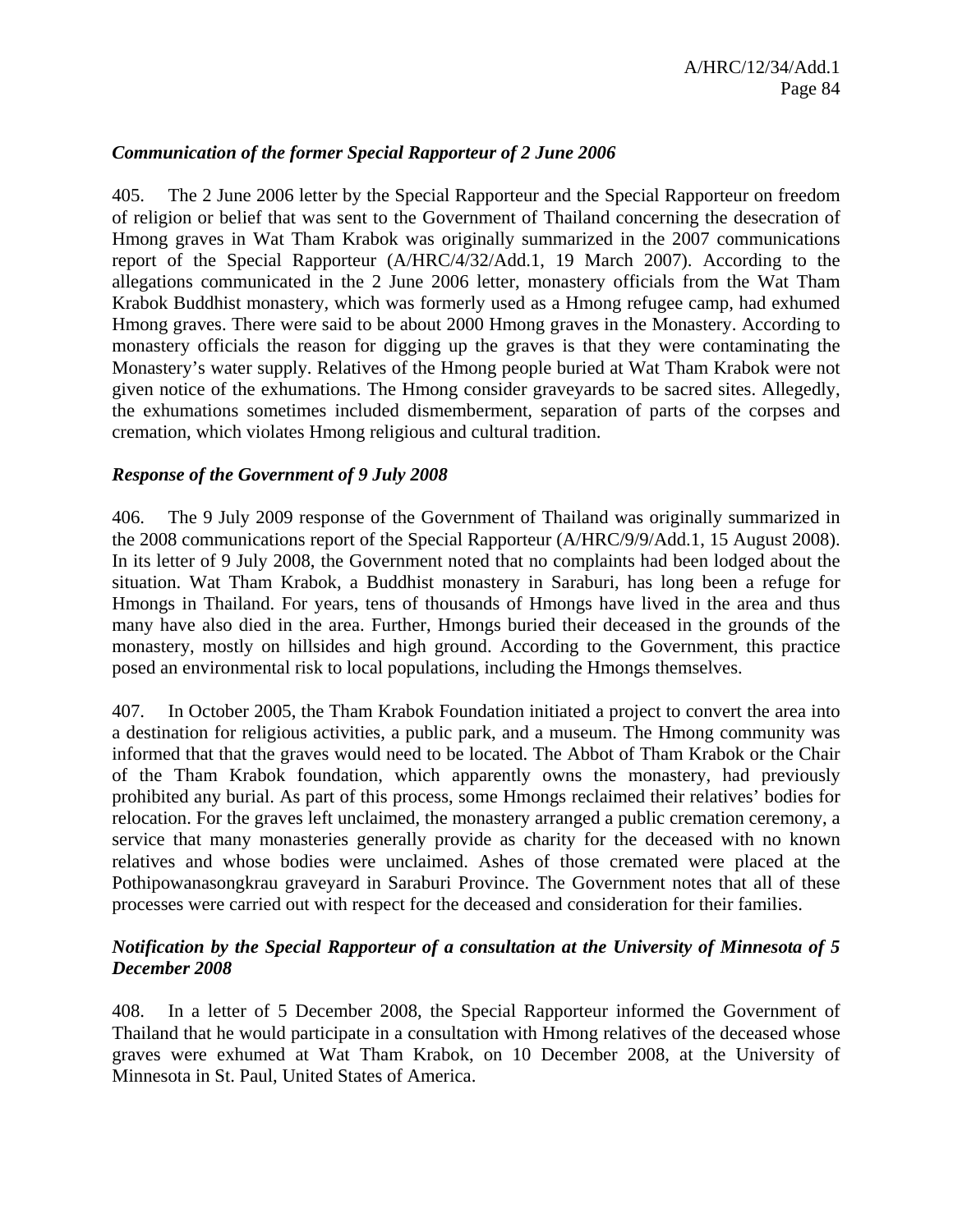### *Response of the Government of 17 December 2008*

409. In a letter of 17 December 2008, Government of Thailand responded to the notification stating, in summary, that its position on the issue was outlined in the 9 July 2009 response. It further stated that the Laotian Hmongs in Thailand had migrated from the Lao PDR to Thailand since 2003 and have been considered as 'illegal immigrants', subject to the judicial process in accordance with the Thai Immigration Acct of 1979 (B.E. 2522). The Government asserted that these Laotian Hmongs are not related to the indigenous people and/or any groups of hilltribes.

### *Consultation at the University of Minnesota on 10 December 2008*

410. On 10 December 2008, the Special Rapporteur attended a consultation at the University of Minnesota, United States of America on the situation of the exhumation of Hmong graves at Wat Tham Krabok. The consultation was organized by the Human Rights Program at the University of Minnesota. At the consultation, the Special Rapporteur received information on the matter, including background information on the process of exhumation of the Hmong graces and subsequent investigation, information on the 211 bodies remaining at Hulin cemetery, the cultural background of Hmong beliefs and rituals, and testimony of relatives of the bodies exhumed at Wat Tham Krabok. The Special Rapporteur also received written information from the Congress of World Hmong People, the Hmong Heritage Foundation, the Hmong Cultural Center, and the Human Rights program at the University of Minnesota.

## *Communication of the Special Rapporteur of 10 March 2009*

411. In a letter of 10 March 2009, the Special Rapporteur once again drew the attention of the Thai Government to concerns raised regarding the exhumation in 2005 of Hmong graves at the monastery, Wat Tham Krabok, based on the exchange of information with the Government and information communicated to the Special Rapporteur during the 10 December 2008 consultation.

412. The Special Rapporteur noted that, at the consultation, he heard from families affected by the exhumations, who now live in the state of Minnesota. The Special Rapporteur noted that the 9 July 2008 letter of the Government confirms that the exhumation of Hmong graves did in fact take place, while providing information regarding the circumstances of the exhumation. The Special Rapporteur noted that, in light of the information received at the consultation in Minnesota and the Government's response of 9 July 2008, there remain questions about the circumstances of the exhumation of Hmong graves at Wat Tham Krabok, a Buddhist monastery, and the measures that might still need to be taken to remedy the alleged harm caused by the exhumations.

413. Regarding the circumstances of the exhumation, the Special Rapporteur stated that it would appear that further explanation is needed about the reason for the exhumations in the first place. According to the information received, the graves of ethnic Chinese that were in close proximity to the exhumed Hmong graves have been left untouched. And, in many cases, allegedly, the workers exhuming the Hmong graves removed the flesh from the bodies and placed it back in the graves with the burial clothing and belongings that relatives had left with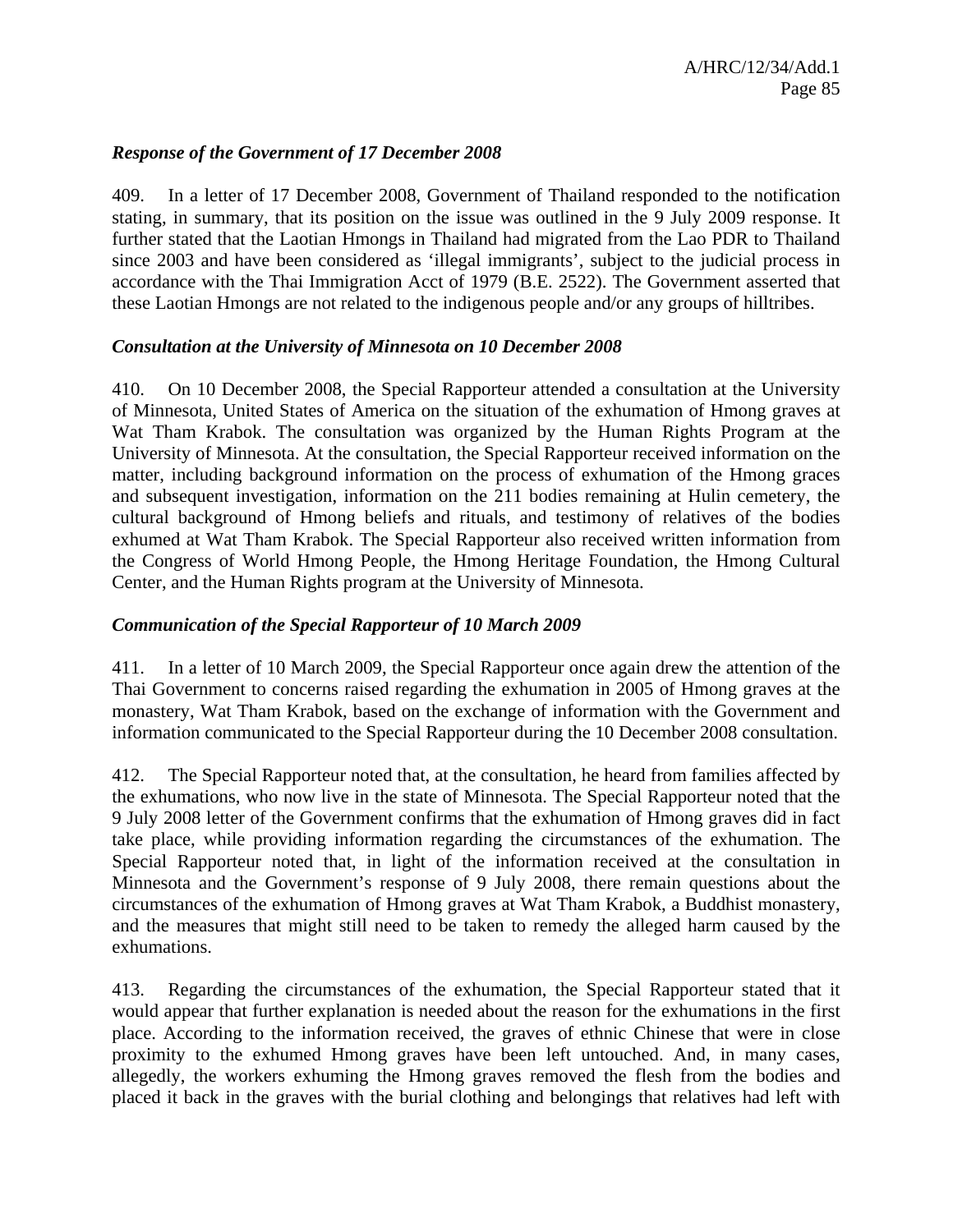the deceased. The Special Rapporteur noted that this information is not fully consistent with the stated reasons for the exhumations, which as indicated in the Government's response of 9 July 2008, were to address environmental concerns and to make way for the creation of a public park and museum.

414. According to the Special Rapporteur, questions also remain about the nature and level of the Government's involvement in the planning for and execution of the exhumations. According to the information received, there was a heavy Thai military presence at the monastery, including approximately 170 soldiers and 42 Thai Government officials, initially due to concerns regarding the significant number of Hmong refugees living at the monastery and alleged activities of some refugees, and later to assist with the resettlement process. The information also states that the Hmong refugees were fenced off with barbed wire and the soldiers closely monitored them. Allegedly these government security agents were seen assisting in the exhumations. Additionally, the information received states that a Thai Government official signed an informational notice regarding the exhumations, which was posted after the diggings began, and two high-level Thai officials, Bangkok Governor Apirak Kosayodhin and the late Air Chief Marshal Harin Hongsakul, were scheduled to attend the opening ritual for the exhumations, although by all accounts the exhumations were carried out by individuals working under the direction of private parties or religious authorities associated with Wat Tham Krabok.

415. Most important are the allegations of ongoing harm caused by the exhumations and of the absence of any measures to date to remedy that harm. The Special Rapporteur noted that, in its response of 9 July 2008, the Government stated that the "allegations have already been overtaken by events." According to the Special Rapporteur, this would seem to indicate that the Thai Government views this issue as having come to a close. It does appear that the exhumations ceased in December 2005; however, according to the information received, the exhumations were a serious affront to Hmong sensitivities, the relatives of the deceased Hmong whose graves were exhumed continue to suffer harm as consequence of those exhumations, and that harm has not been remedied.

416. The Special Rapporteur noted that, contrary to what has been suggested, Hmong relatives testified that Abbot Luangphaw Chamroon Parnchard, the now deceased abbot who welcomed the Hmong refugees to the monastery, and the monks present at Wat Tham Krabok at the time, gave permission to the Hmong refugees to bury their dead in a designated part of the monastery grounds. In fall 2005, while several hundred Hmong refugees were still living at Wat Tham Krabok, including relatives of those buried at the monastery, Abbot Pha Charoen, who was in charge at the time, arranged for two Buddhist foundations to clear Hmong graves. According to information received, the Thai Government's security officers who were present at Wat Tham Krabok facilitated the foundations' entry onto the areas of the graves. From 26 October 2005 until 6 December 2005, persons contracted by these foundations dug up and removed the flesh of at least 691 bodies from Hmong graves. With the exception of 211 bodies that are still being stored at the Hulin cemetery at Amphoe Kaeng Khoi in Saraburi, the bodies were cremated contrary to Hmong religious beliefs and practices.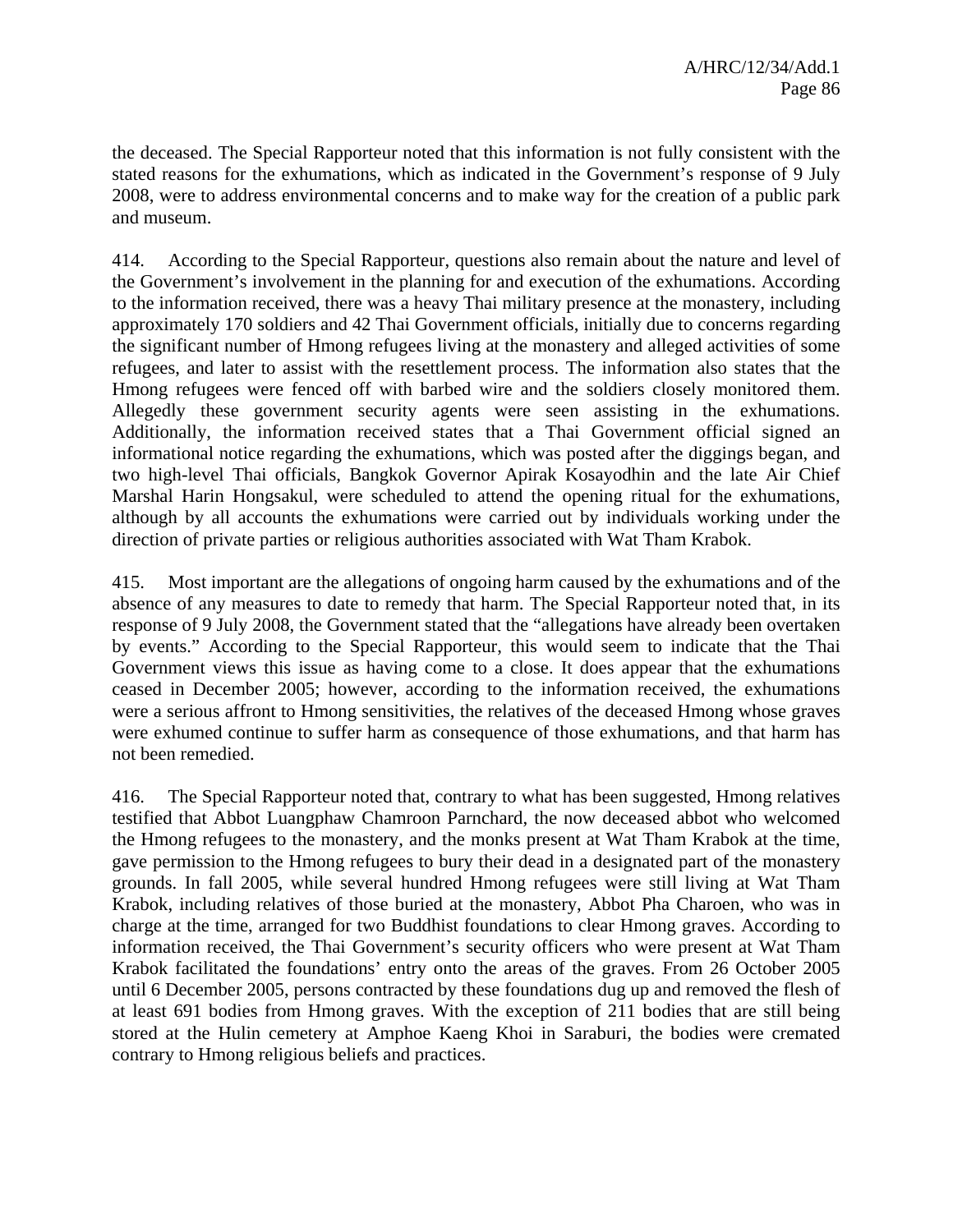417. According to information received and testimony of Hmong relatives, these exhumations took place over the protests of both Hmong relatives still living at Wat Tham Krabok at the time, as well as the Hmong community already resettled to the United States, and caused the Hmong people significant anguish. This information alleges that when some Hmong family members tried to stop the exhumations, Thai soldiers intervened, often forcing the family members at gunpoint to allow the digging to continue.

418. Other relatives present at the monastery expressed their concerns to International Organization for Migration (IOM) health workers assisting with the resettlement process. Allegedly some employees of the IOM and United Nations High Commissioner for Refugees (UNHCR) were present when Hmong refugees met with the abbot on 28 October 2005, two days after the exhumations began, to inform him that the diggings were against their traditions and to ask him not to proceed. According to the information received, the Abbot responded that there was no way for the Hmong to stop the exhumations completely, but that they could post signs at graves they did not want dug up and find other locations for these bodies. However, allegedly video footage shows that signs, which were subsequently placed at many graves, were ignored.

419. The information also alleges that the 700 Hmong refugees remaining at the monastery in late 2005 were primarily there due to medical conditions, which may have prevented some of them from protesting the exhumations. Additionally, it is alleged that others did not protest for fear that they would not be permitted to resettle to the United States of America. This fear resulted from their belief that the Thai Government supported the exhumations, as illustrated by the signature of a Thai Government official on the informational announcement posted after the diggings began.

420. The Special Rapporteur communicated to the Government that many of the Hmong relatives who had already been resettled to the United States watched video footage of the exhumations sent by family members still in Thailand that showed bodies being removed from graves and de-fleshed. These relatives immediately protested the exhumations by urging the Department of State of the United States of America to examine the situation through diplomatic channels. The Department of State conveyed these concerns to Thai officials through the United States Embassy in Bangkok some time before mid-December 2005. Additionally, the information received states that Hmong-Americans lodged a formal complaint with the Thai Embassy in the United States prior to 1 December 2005 and another complaint with the Thai National Human Rights Commission, which the Commission acknowledged as having received on 16 January 2006.

421. The Special Rapporteur noted that, in its response, the Government has stated that the human remains were handled and treated respectfully and ceremoniously. However, according to the information received, in a number of cases bodies were mishandled and even desecrated. Allegedly, the heads were chopped off and thrown in boiling water, and internal organs were removed from the bodies and tossed on the ground, where dogs would sometimes pick them up and take them back to the camp.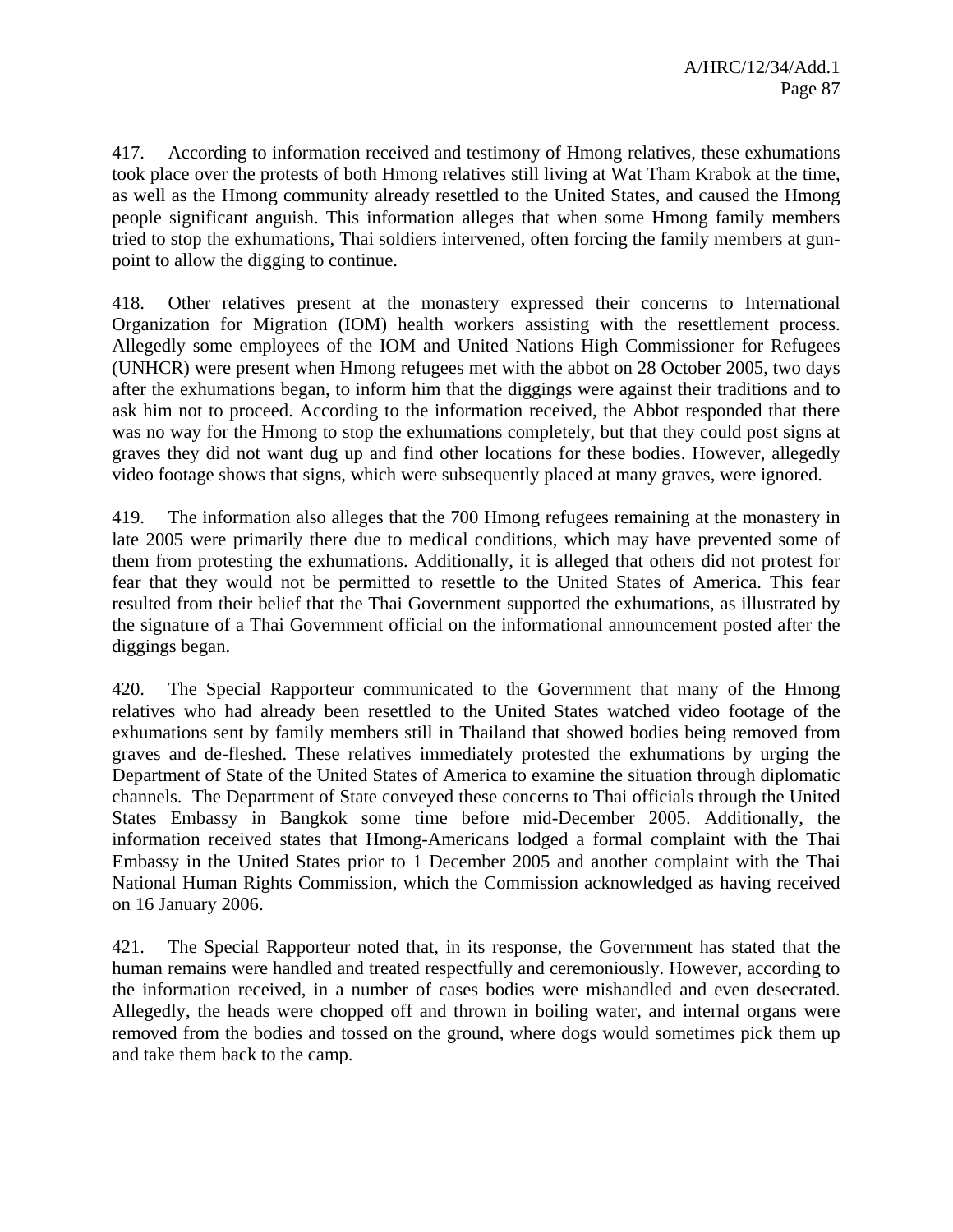422. Additionally, the information states that the ceremonies performed were Buddhist and not in keeping with the Hmong religious tradition. In fact, cremation itself is contrary to Hmong religious beliefs. According to Hmong beliefs, the spirits of the deceased must be guided to the final resting place by a special song performed during the funeral, which may last a week. Family members of the deceased perform a number of rituals, including the slaughtering of animals, like water buffalo, cows and pigs, and wrapping the body in layers of burial clothes to prepare the spirits of the deceased for the journey ahead. These Hmong traditions must be followed to ensure that the spirits are at peace. Any disturbance of a grave after the funeral results in a number of serious consequences for the surviving relatives.

423. For the Hmong people, a person has three spirits, according to information provided by Hmong elders and religious authorities. As briefly mentioned above, at death, one spirit will be guided to the land of the ancestors; the second seeks to be reborn again; and the last one tends to the grave or burial site. When Hmong human remains are disturbed or cremated, the spirit at the grave no longer has a place to live and therefore goes in search of care and will continue to cause physical problems for the living. The Special Rapporteur noted that he has received written and oral statements from relatives of the deceased, whose graves were exhumed, and they have told him of persistent and ongoing psychological pain and physical suffering that they attribute to the exhumations. For this reason, the Hmong continue to request action by the Thai government.

424. The Special Rapporteur called the Government's attention to the obligation States have under relevant human rights instruments to guard against acts, including acts by private parties, that infringe on human rights, and to ensure adequate remedies when such infringements occur. He noted that the human rights at stake include the rights to religious freedom, culture, privacy, family, and to equal protection under the law, rights that are protected, inter alia, by the International Covenant on Civil and Political Rights, to which Thailand is a party.

425. In particular, the Covenant provides in its Article 27: "In those States in which ethnic, religious or linguistic minorities exist, persons belonging to such minorities shall not be denied the right, in community with the other members of their group, to enjoy their own culture, to profess and practise their own religion, or to use their own language." A State Party's obligation to protect the rights conferred under Article 27 extends to all individuals within a State's jurisdiction, not merely to citizens.

426. The Special Rapporteur also called the Government's attention to the United Nations Declaration on the Rights of Indigenous Peoples, adopted by the General Assembly on 13 September 2007. In this regard, the Special Rapporteur acknowledged the Government's position that, like other Hmong people in Thailand, the Hmong people who were living in the vicinity of Wat Tham Krabok and their deceased who were buried there were refugees from Laos. Nonetheless, the Special Rapporteur noted that Hmong people are undoubtedly indigenous to parts of Southeast Asia and have found themselves in conditions similar to those of others around the world who are identified, and self-identify, as indigenous. The Special Rapporteur also noted that he was sure that the Government would agree that, in any event, the Hmong's refugee status does not alter their entitlement to the enjoyment of fundamental human rights. These fundamental rights are incorporated in the Declaration, which in its Article 11 states: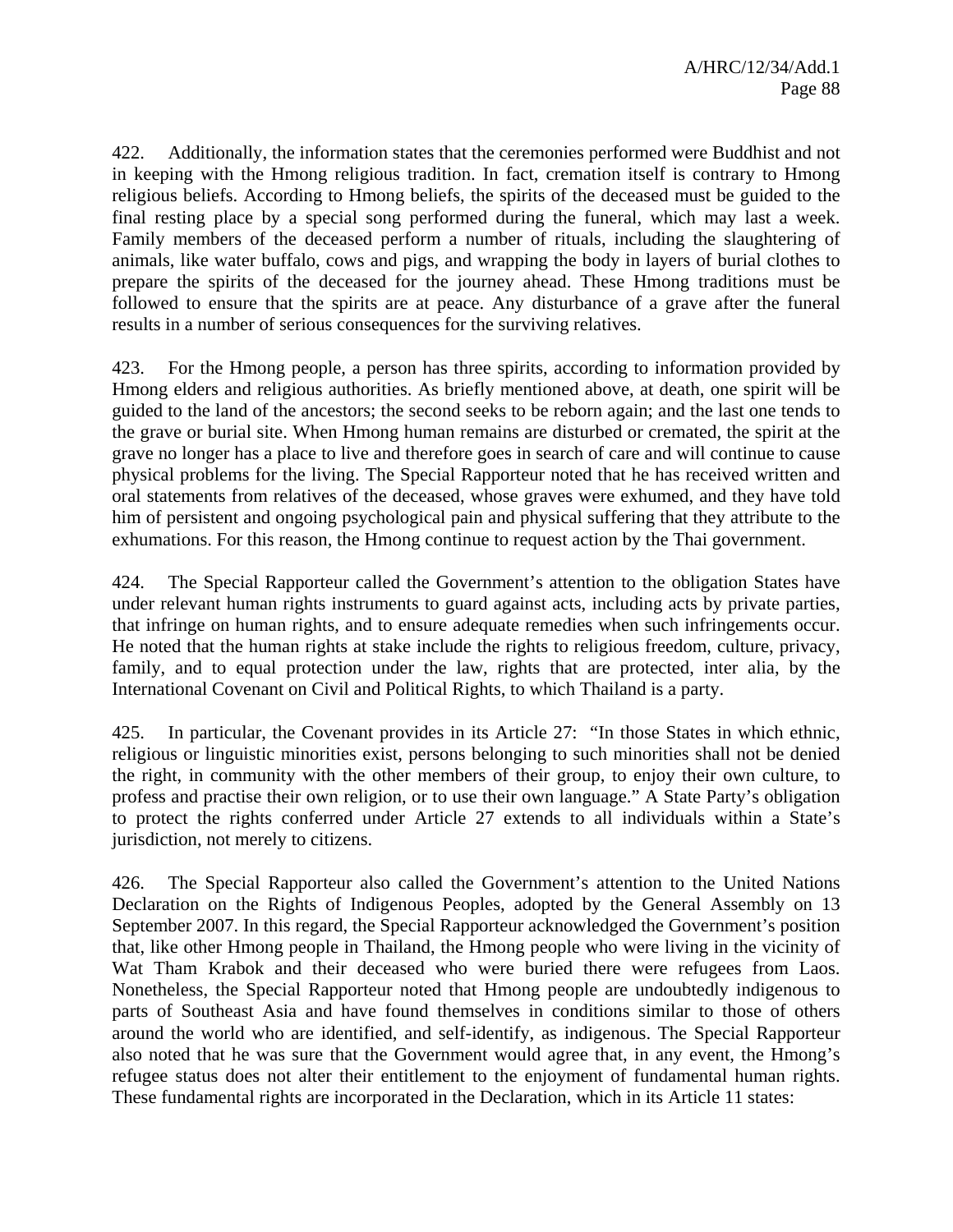1. Indigenous peoples have the right to practice and revitalize their cultural traditions and customs. This includes the right to maintain, protect and develop the past, present and future manifestations of their cultures, such as archaeological and historical sites, artifacts, designs, ceremonies, technologies and visual and performing arts and literature.

2. States shall provide redress through effective mechanisms, which may include restitution, developed in conjunction with indigenous peoples, with respect to their cultural, intellectual, religious and spiritual property taken without their free, prior and informed consent or in violation of their laws, traditions and customs.

427. The Special Rapporteur communicated to the Government that, in accordance with its affirmative duties to secure the enjoyment of the human rights of the Hmong people who have lived under its jurisdiction and to provide remedies for any violation of those human rights, he urged the Government to take as appropriate the steps necessary to provide redress for the Hmong families who may have suffered or continue to suffer harm from the exhumation of their relatives' graves.

428. The Special Rapporteur noted that it has been impressed upon him that Hmong people believe that the desecration of their relatives' graves is so serious that it will be very difficult if not impossible to repair the damage. However, the families who attended the Minnesota consultation overwhelmingly agreed that an appropriate remedy, which would provide them satisfaction and allow for them to begin to overcome the harm they allegedly have suffered, would be constituted of the following elements: 1) Acknowledgement by the Thai government of the harm, and a commitment to not allow similar exhumations of Hmong graves in the future; 2) an apology from the abbot at Wat Tham Krabok for the past desecrations; and 3) re-burial at Wat Tham Krabok of the 211 bodies of Hmong people that are now at Hulin cemetery.

## *Observations*

429. The Special Rapporteur regrets that there is no record of any response from the Government of Thailand to the letter of 10 March 2009 at the time of the finalization of this report. He remains concerned that the Government has not taken measures to remedy the situation involving the exhumation of Hmong graves and the potential cultural and religious rights affected. The Special Rapporteur again urges the Government of Thailand to engage the Hmong community to resolve this situation and he expresses his willingness to aid in the resolution process to ensure compliance with international legal norms. He reiterates his call to the Government to take appropriate steps to remedy the situation, including: 1) acknowledging the harm the Hmong community has suffered, and expressing a commitment to not allow similar exhumations of Hmong graves in the future; 2) urging the abbot of Wat Tham Krabok to issue an apology for past desecrations; and 3) ensuring the re-burial at Wat Tham Krabok of the 211 bodies of Hmong people still located at Hulin cemetery.

### **Uganda**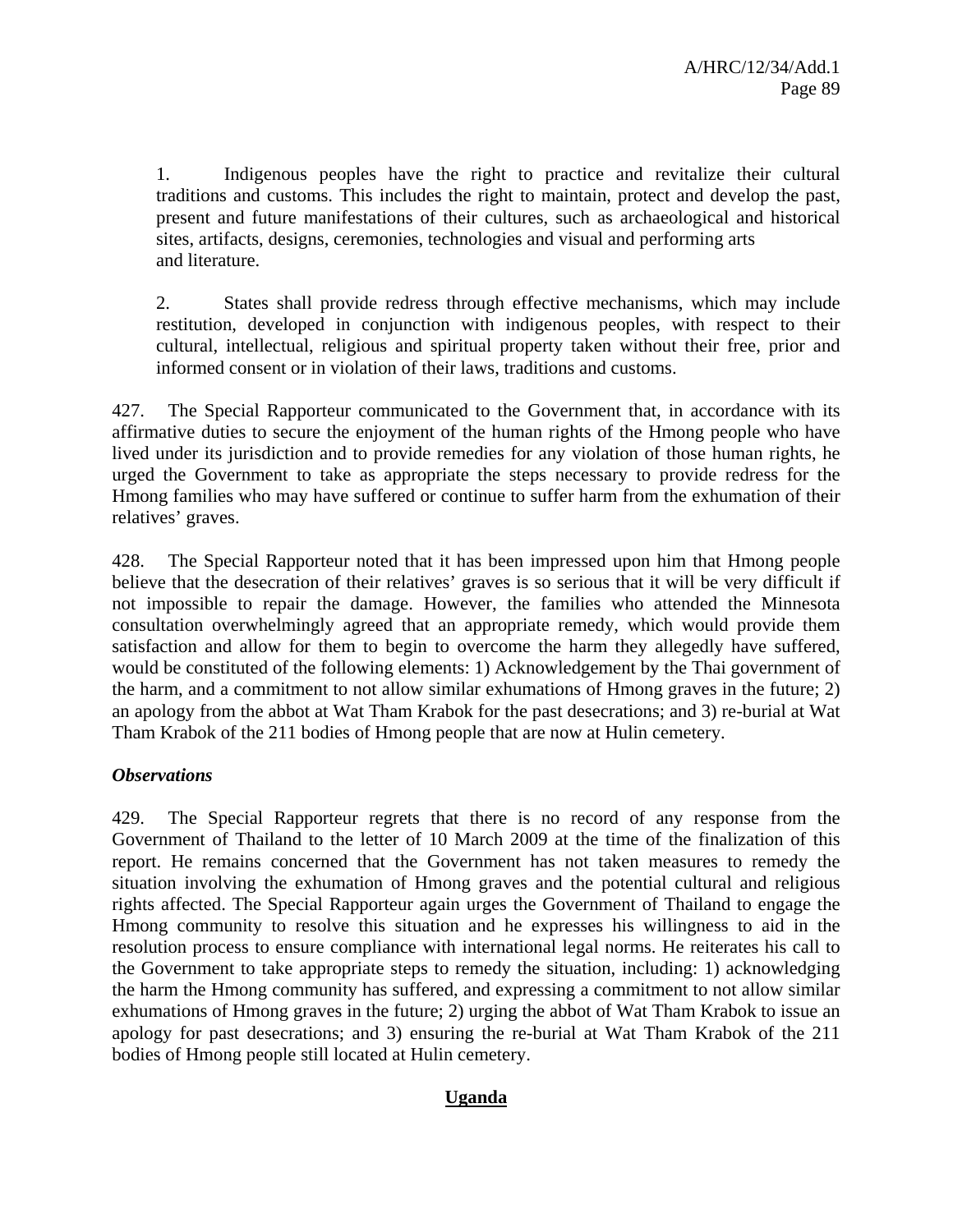### **Situation concerning the situation of the Benet community living in the Kapchorwa District of Eastern Uganda, on the edges of the Mount Elgon National Park**

### *Communication of the Special Rapporteur of 14 May 2009*

430. In a letter dated 14 May 2009, the Special Rapporteur, together with the Special Rapporteur on the right to adequate housing as a component of the right to an adequate standard of living, and on the right to non-discrimination in this context, and the Representative of the Secretary-General on the human rights of Internally Displaced Persons, brought to the attention of the Government of Uganda information received concerning the Benet community living in the Kapchorwa District of Eastern Uganda.

431. In summary, according to the information received: The Benet community, who have been living in the area that has been now formally referred to as the Mount Elgon National Park since the mid-1800's, traditionally sustain themselves through pastoral and agricultural activities, hunting, bee-keeping, and making handicrafts. Throughout the 1900s, the colonial government and later the government of Uganda declared the area inhabited by the Benet people as a forest reserve, though the Benet continued to remain in those lands. In the 1980s, the Benet community was resettled to an area just outside the formal reserve. The Benet people were supposed to be resettled in an area of 6000 hectares; however, the Government did not survey the land at that time, and the Benet in fact received 7500 hectares, referred to as the Benet Resettlement Area.

432. The Government surveyed the Benet Resettlement Area in 1993. Following this, it declared the extra 1500 acres as part of the Mount Elgin National Park. Six thousand people who had been living on the additional 1500 hectares were declared "encroachers" and were evicted with no alternate land allocation. They were not consulted about their sudden loss of rights to their farms and homes and they received no compensation. For years, Government authorities carried out measures to attempt to evict families of the Benet community living in the area.

433. On 27 October 2005, in a Consent Judgment and Decree before the High Court of Uganda at Mbale, the Uganda Land Alliance, representing the Benet community (applicants), and the Uganda Wildlife Authories (UWA) and the Attorney General (respondents) agreed that the "members of the Benet community residing in the Benet Subcountry, including those residing in the Yatui Parish and the Kabsekek Village of Keen County and in Kwoti Parish of Tingey County" (communities within the 1500 acre area), are "indigenous inhabitants of the said areas which were declared a Wildlife Protected area or National Park".

434. It was also agreed that the areas mentioned to be de-gazetted as a National Park, following inspection of the boundary with the Benet community, and that special measures be taken to provide education, infrastructure, health and social services to the communities in lieu of general damages. Finally, the Consent Judgment held that the Benet community is entitled to stay within the area undisturbed and carry out agricultural activities. Despite this judgment, since 2005, Kapchorwa District authorities and the UWA have continued to attempt to remove the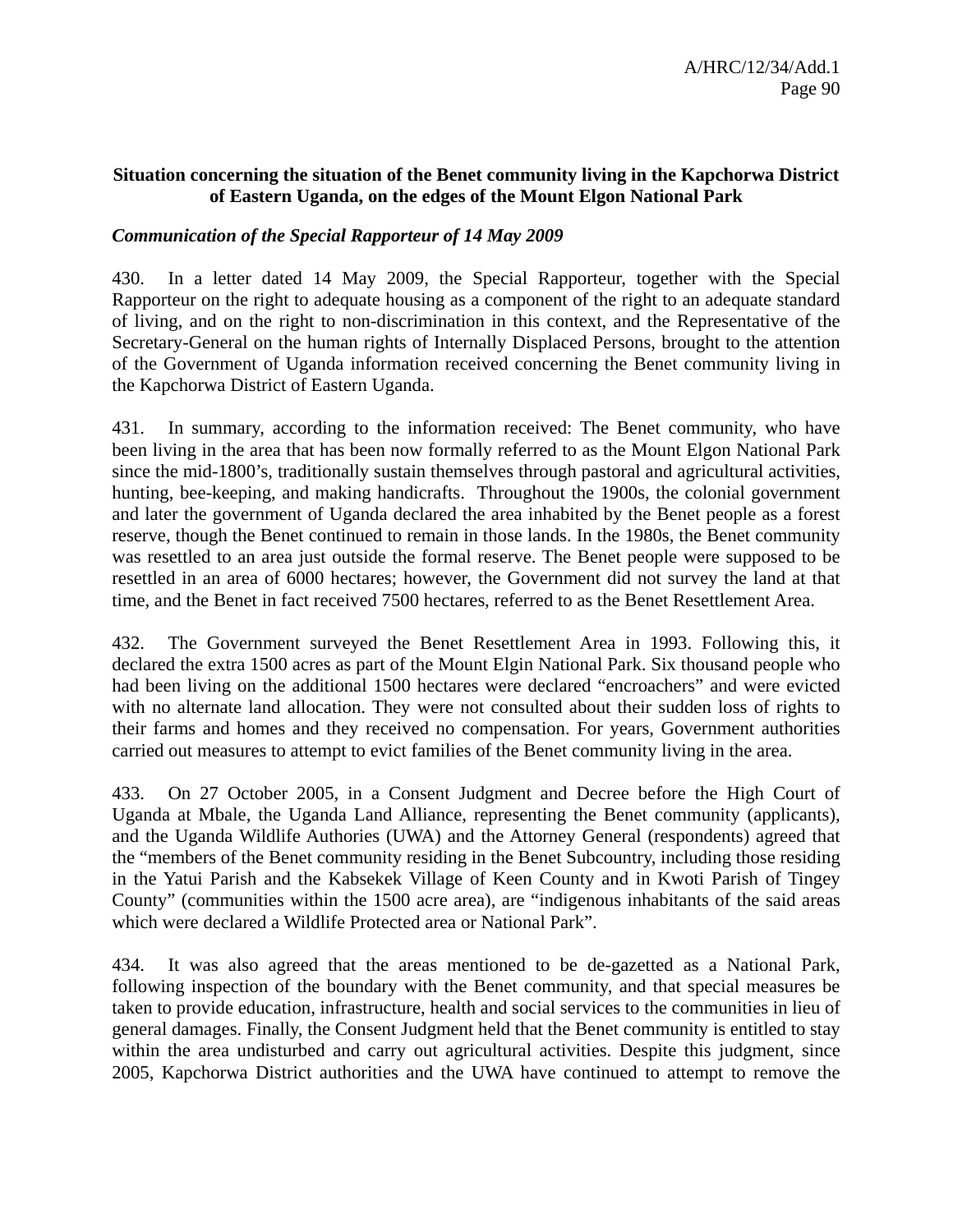Benet communities from their lands. In response, the Uganda Human Rights Commission appealed to the Attorney General on 25 April 2009 to implement the Consent Judgment.

435. In February 2008, the UWA forcefully evicted 1,400 Benet from their lands within the area formally declared a National Park, but which the Consent Judgment had ordered to be degazetted, leaving them seeking shelter in caves and trees. In April 2008, the Minister for Tourism intervened and ordered the resettlement of those evicted in two temporary settlements. The temporary resettlement areas are wholly inadequate for the Benet to sustain traditional agricultural practices and to maintain their traditional livelihoods. In the Kisito settlement, the Benet are residing on land allocated on the basis of family size, with the largest households receiving about four acres and the smallest receiving about two acres. In the Cheberen settlement, the private landowner does not allow the Benet to cultivate any crops on the land. Further, the displaced communities are prohibited, by both the UWA and the private land owner, from setting up permanent housing units in the areas.

436. Moreover, the UWA has been seeking payments amounting to as much as 600,000 Uganda shillings in exchange for permanent resettlement outsides the Mount Elgon National Park, contrary to the judgment mentioned above, which affirmed the right of the Benet to live just outside of the National Park in their traditional lands, undisturbed. Reportedly, Benet individuals are regularly threatened by UWA and sometimes evicted from their temporary dwellings. This constant insecurity has resulted in the Benet community being unable to conduct any agricultural or pastoral activity and therefore to have access to sufficient and adequate food. A case reported where two children in Kabsekek village (Bukwo district) died of hunger and ill health in March 2009 would allegedly demonstrate the Benet community's constraints in accessing food and health care services. Finally, the UWA and the Ugandan Police frequently arrest community members, especially those actively involved in advocacy against forceful evictions and displacement. Community members have also been subjected to beatings by UWA officials whilst in search of food or firewood in territory considered part of the National Park.

437. The Special Rapporteurs expressed concern that the conditions in which the Benet community live since their eviction from the Mount Elgon National Park area and the absence of appropriate resettlement may be incompatible with the realization of their right to an adequate standard of living as recognized in Article 25 of the Universal Declaration of Human Rights and in Article 11 of the International Covenant on Economic Social and Cultural Rights, to which Uganda is a party. Article 11 of the said Covenant stipulates that States recognize "the right of everyone to an adequate standard of living for himself and his family, including adequate food, clothing and housing, and to the continuous improvement of living conditions" and more specifically "the right of everyone to be free from hunger".

438. In addition, the Special Rapporteurs pointed out that in cases involving indigenous peoples, such as the present, additional protections are required in the context of resettlement and indigenous peoples have a right to their traditional lands and resources.

### *Observations*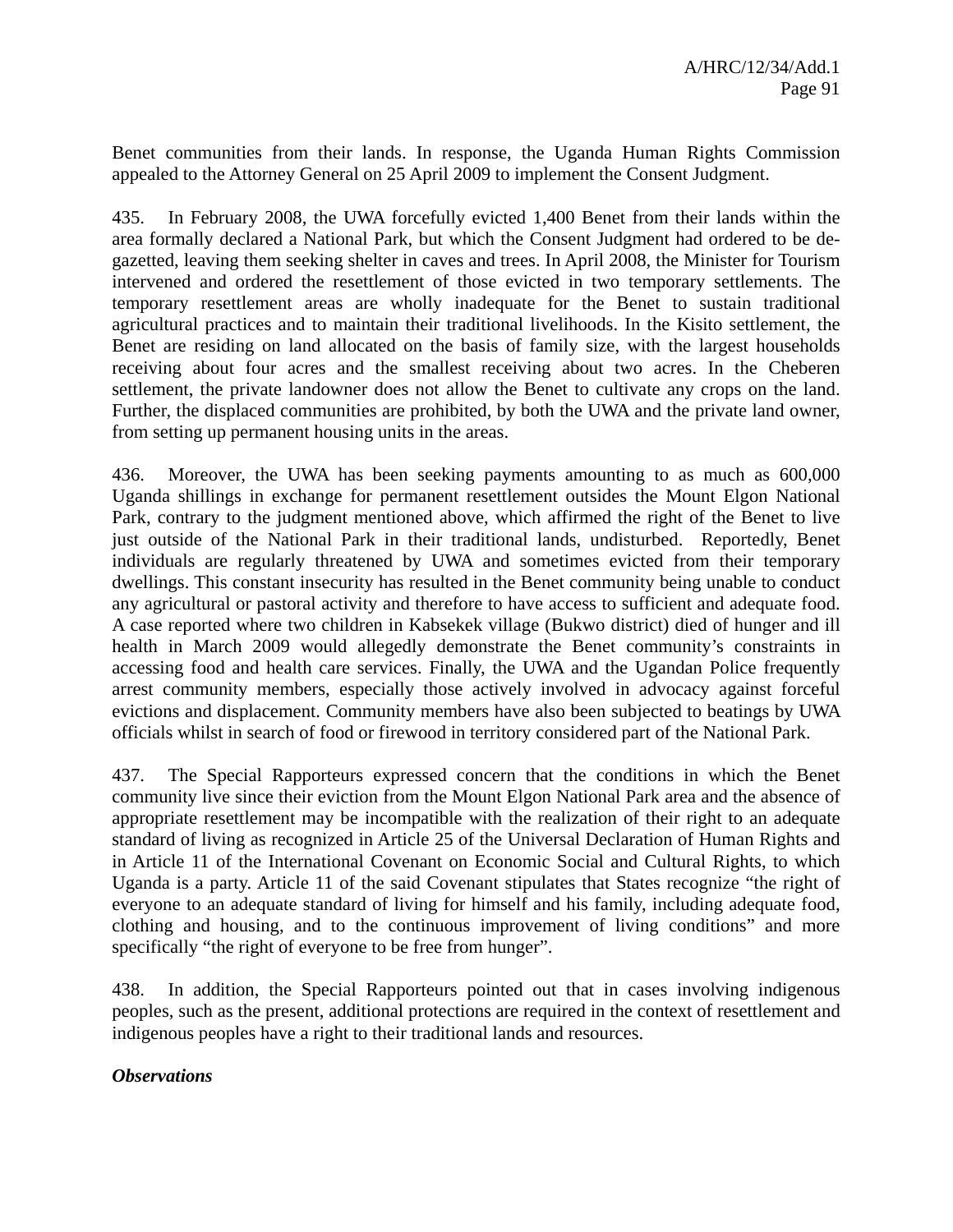439. To date, the Special Rapporteur has not received any information from the Government of Uganda. He hopes that a reply with be forthcoming and that the Government with engage with the Special Rapporteur in a constructive dialogue on this issue.

# **United Republic of Tanzania**

### **Situation concerning the alleged forced removal of pastoralists from Kilosa District**

### *Communication of the Special Rapporteur of 23 March 2009*

440. In a letter of 23 March 2009, the Special Rapporteur drew the attention of the Government to the alleged forced removal of pastoralists from the Kilosa District, Morogoro region. According to the information received, on 29 January 2009, the government initiated the forceful eviction of Parakuiyo Maasai, Wairaq, Wasukuma and Barbaraig people from the villages of Mabwegere, Mbwade, Twatwatwa, Kimamba, Madoto, Kivunga, Mikumi, Myumi, and Msowero, located in south-eastern Tanzania. These pastoralist groups have lived in the area for centuries and have maintained their traditional nomadic lifestyle.

441. In summary, according to the information received: The Government took no measures to identify alternative lands for the relocated communities or to compensate them so that they could continue their traditional livelihoods. Some pastoralists have been moved to the neighboring Lindi region, some 700 kilometers away, and others have been moved to the Pugu livestock market in Dar es Salaam, the country's principal city, located on the coast of the Pwani region.

442. There is no clear explanation for the removals; however, one purported justification is to prevent conflicts between pastoralists and farmers. The Government has contributed to these conflicts by parceling and leasing large portions of the pastoralists' traditional lands to private investors. Now the Government's solution is to remove all the pastoralists from their lands while permitting the farmers to stay. The relocations are also reportedly carried out in the broader context of Government policies to establish national parks and impose restrictions on access to natural resources through stricter conservation policies and legislation. Such policies and legislation, if enacted, will apparently have a devastating impact on the livelihoods of pastoralists and several other groups who depend on these natural resources.

443. To date at least 8000 livestock have been confiscated, and the pastoralist owners have been forced to pay a fine per animal for purported environmental degradation. These seizures have a negative impact on the health of the pastoralists who rely heavily on the milk, meat, fat and blood of these animals in their diet.

444. The January 2009 removals follow a previous eviction, which was carried out between May 2006 and May 2007. During this period, large numbers of Sukuma agro-pastoralists and Ilparakuiyo, Taturu and Barbaig pastoralists and their livestock were evicted from the Usangu Plains in Mbarali District. These removals were carried out to prevent environmental degradation to the area. However, the environmental harm was not caused by the pastoralists, but rather by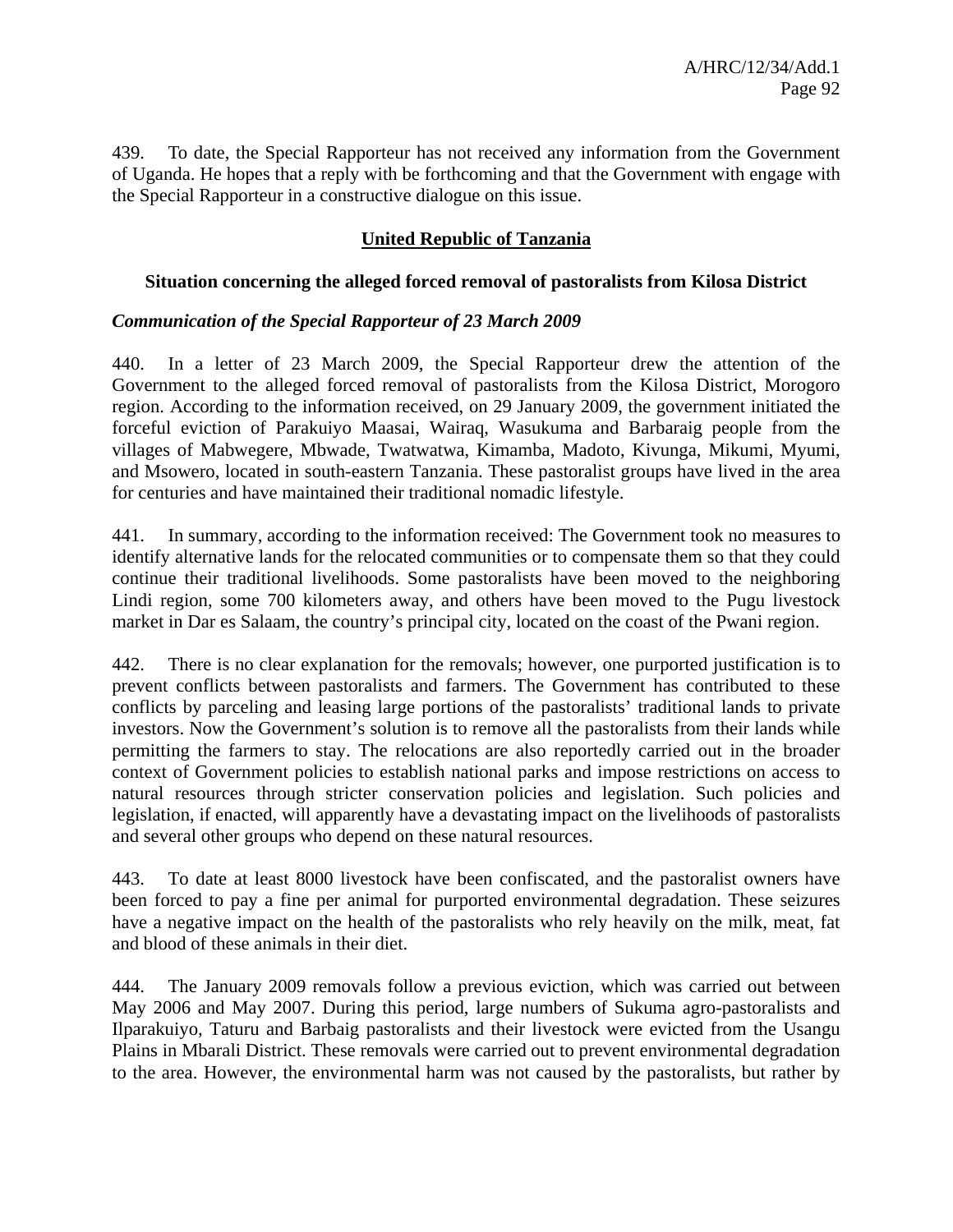increased irrigated cultivation, in particular the increase of rice and other crop cultivation during the dry season by large farms in the area.

445. In March 2007, a fact-finding commission made up of several nongovernmental organizations carried out a study of the eviction operation. According to the report, more than 400 families and 300,000 livestock were removed during that time. The pastoralists were moved to the Kilwa and Lindi districts, where the environment is unsuitable for pastoralism and where the livestock is at high risk for infections by tsetse flies and ticks. Reportedly, the evictions were poorly planned and there were no proper provisions for designating suitable grazing lands and water points for the livestock. Without proper planning and appropriate land allocations, there is a high risk of conflicts arising between the re-settled pastoralists and farmers in the area. The fact-finding mission also reported a number of abuses during the removal process including theft of livestock; imposition of unjustified fines for environmental degradation; forced separation of families; disruption of social networks; denial of access to education for children; death of large numbers of livestock; and widespread hunger.

446. The fact-finding report was presented to the Parliamentary Committee for Natural Resources and Environment on 15 April 2007. The commission recommended that the Government establish its own commission to investigate the reported human rights violations. On 20 April 2007, the Prime Minister announced to Parliament that the Government would form such a commission to investigate the eviction process. The Commission of Enquiry visited Mbarali in May 2007 and presented its report to the President in June 2007; however the results of this report have not been made public.

### *Observations*

447. The Special Rapporteur regrets that there is no record of any reply from the Government of the United Republic of Tanzania to the letter of 23 March 2009 at the time of the finalization of this report. The Special Rapporteur continues to monitor the situation of the indigenous pastoralists in Tanzania, particularly in light of their land, consultation, and resettlement rights. He reiterates his invitation to the Government of the United Republic of Tanzania to engage in a constructive dialogue aimed at resolving the situation by providing its comments and observations. The Special Rapporteur hopes that such an engagement will facilitate the resolution of the issues presented to him.

## **Venezuela (Bolivarian Republic of)**

### **Situación sobre el pueblo indígena Yukpa y en particular de la comunidad Chaktapa**

### *Comunicación del Relator Especial del 22 de octubre de 2008*

448. En una carta del 22 de octubre de 2008, el Relator Especial llamó a la atención del Gobierno la información recibida en relación con la situación del pueblo indígena Yukpa y en particular de la comunidad Chaktapa. El Relator Especial expresó su satisfacción por los esfuerzos del Gobierno por reconocer los derechos del pueblo indígena Yukpa a sus tierras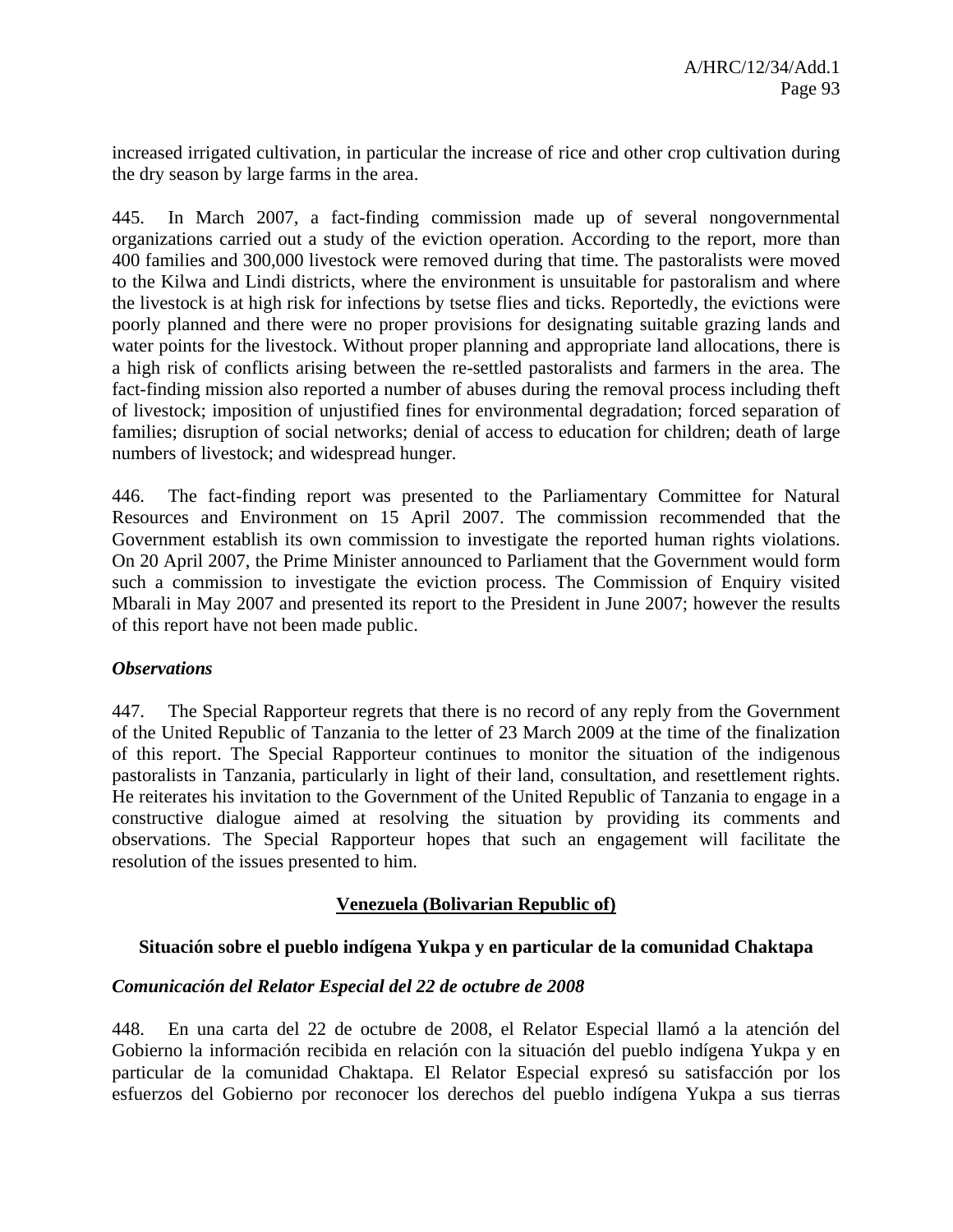tradicionales, en particular por las declaraciones de S.E. el Presidente de la República ordenando a sus Ministros demarcar las tierras del pueblo Yukpa en la sierra de Perija. Sin embargo, alegaciones recibidas indican que el Gobierno no ha desarrollado un plan específico para llevar a cabo el proceso de demarcación y titulación de las tierras indígenas, y que existe una historia de conflictividad y violencia en la región que puede deteriorarse si no se resuelve definitivamente la situación de la tenencia de la tierra.

449. En resumen, según la información recibida: El despojo de las tierras indígenas Yukpa en la cuenca del río Yaza se inició en la década de los treinta. El proceso de recuperación de las tierras comenzó en los años 1970, cuando los Yukpa levantaron nuevas casas y demarcaron con alambre los linderos de sus tierras con las haciendas de los ganaderos que llegaron al territorio durante la ausencia de las comunidades Yukpa. Esta situación dio lugar a un largo conflicto entre la comunidad Chaktapa y miembros de la familia Vargas, presuntos propietarios de las haciendas ganaderas Brasil, Tizina, Dinamarca, Kusare, Medellín y Paja Chiquita, entre otras. La comunidad Chaktapa ha estado asentada en la hacienda Tizina desde marzo de 2004.

450. Las acontecimientos destacados son: El 14 de abril de 2005, el hacendado Guillermo Vargas, presunto propietario de la hacienda Kusare, junto con otras 30 sicarios personas armadas, se dirigió a la comunidad buscando al Sr. Sabino Romero Izarra, cacique de la comunidad Chaktapa, con la intención de poner fin a la ocupación de la hacienda Tizina por parte de las familias Yukpa del río Yaza. Al no encontrar al Sr. Romero Izarra, quemaron las casas de la comunidad, con sus animales, enseres y siembras. El 19 de febrero de 2006, la comunidad dirigió una carta al Sr. Guillermo Vargas informándole de su interés en dialogar con él para evitar actos de violencia y amenazas y que habían solicitado al Gobierno la compra de la hacienda. Esta carta no recibió respuesta.

451. El 8 de abril de 2006, el Sr. Sabino Romero Izara fue amenazado de muerte si continuaba construyendo viviendas en la hacienda por el Sr. Guillermo Vargas y un grupo de hombres armados, mientras salía de la comunidad para asistir a una rueda de prensa en la Plaza Bolívar de Machiques. El 29 de abril de 2006, el Sr. Guillermo Vargas con cuatro hombres armados con escopetas, desmontaron las cases de las familias Yukpa de la comunidad Chaktapa. El 1 de mayo del 2006, el Sr. Guillermo Vargas quemó las casas de la comunidad con todos sus enseres. Asimismo, amenazó con matar al Sr. Sabino Romero Izarra si no se conducía inmediatamente a su comunidad a las montañas del cerro Piyistaco, en la Parroquia Libertad, Municipio Machiques de Perijá, Estado Zuila.

452. El 23 de abril de 2008, un grupo de personas armadas asaltó a la comunidad Chaktapa. Tenían el propósito de dar muerte al Sr. Sabino Romero Izarra. Llegaron a la comunidad en la camioneta del Sr. Alejandro Vargas, hijo del Sr. Guillermo Vargas, que era conducida por el administrador de la hacienda, de nombre Richard. Éste habría disparado al Sr. Sabino Romero Izarra. El 7 de julio de 2008, el Sr. Alejandro Chávez Vargas, conjuntamente con el Administrador de la hacienda de nombre Richard y tres ciudadanos colombianos, todos armados, asaltaron la comunidad Chaktapa con la presunta intención de dar muerte al Sr. Sabino Romero Izarra. Durante el asalto, golpearon, lanzaron al suelo y arrastraron al Sr. José Manuel Romero, anciano de casi 100 años de edad, padre del Sr. Sabino Romero Izarra. José Manuel Romero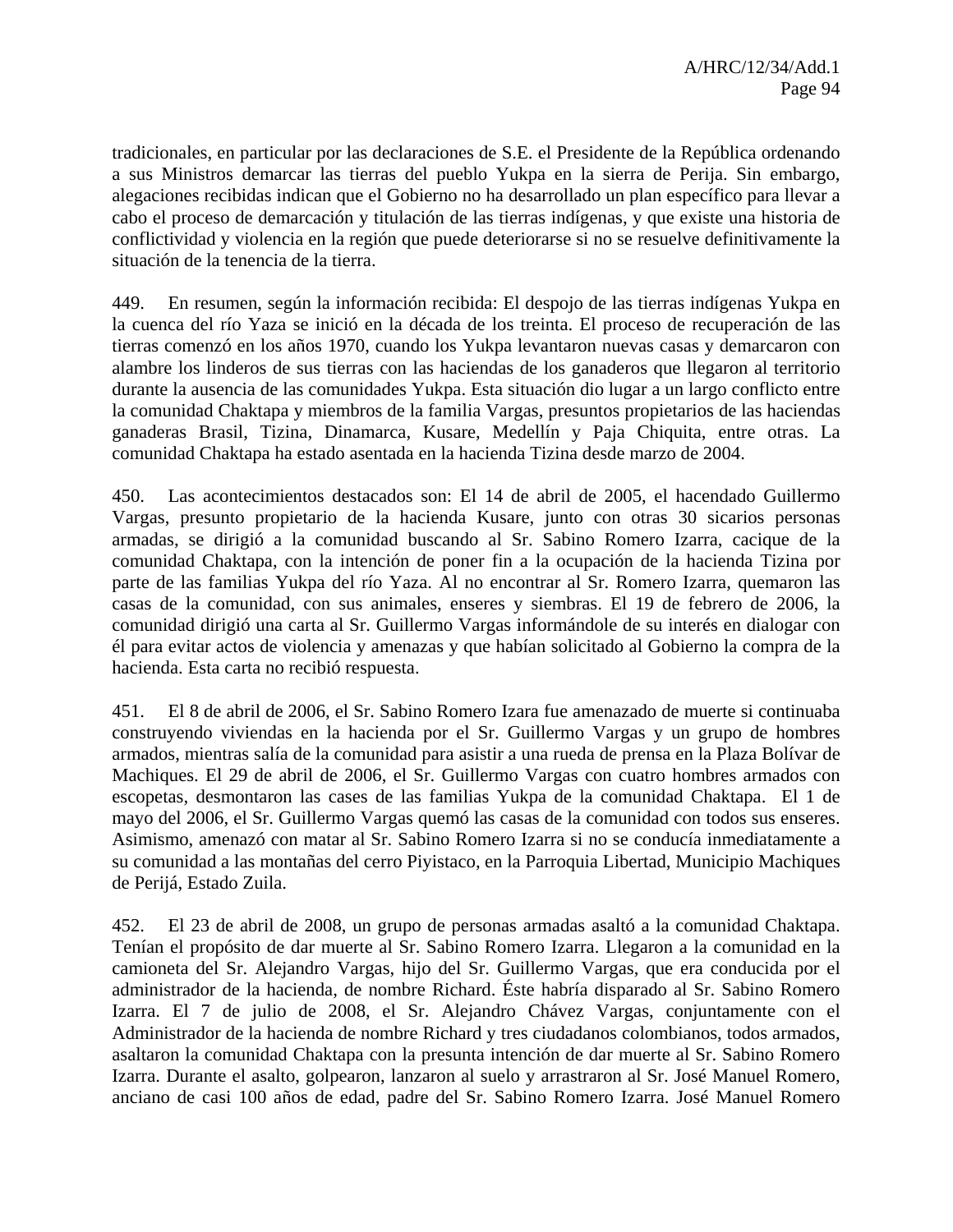pudo escapar y salir corriendo hacia las montañas de la Sierra de Perijá, mientras los asaltantes le disparaban.

453. El 22 de julio de 2008 murió el Sr. José Manuel Romero. Su muerte habría sido ocasionada por los golpes propinados por Alejandro Chávez Vargas y otros cuatro hombres. Desde el 7 de julio hasta la fecha de su muerte, el Sr. José Manuel Romero sufrió dolores en el cerebro y en la espalda, así como una sensación de grave malestar general. El día anterior a su fallecimiento había vomitado sangre y fue trasladado a la sala de emergencias del hospital. La denuncia por su muerte fue presentada ante la Fiscalía de Machques. Su cadáver fue trasladado a la Sierra de Perijá, sin que realizase la necropsia correspondiente. La hoja de traslado sin necropsia fue firmada por la Doctora Nancy N. Azpurua.

454. Se ha denunciado también la presencia amenazante de sicarios en las haciendas vecinas. La información que ha llegado a la atención del Relator Especial indica que la zona de mayor violencia social es el área Yukpa donde se ubican las comunidades Yukpa Chaktapa (Wasameros), Wasama, Kampa, Calendaria, Kasmera, Botoncha, Guamo, Mikibu (Parirí) y Maraca (Rionegrinos), en el río Yaza. Ante la falta de una presencia efectiva de la Guardia Nacional y del Ejército y ante las constantes agresiones y amenazas por parte de los grupos armados irregulares y sicarios, los Yukpa se han armado para defenderse. Algunos efectivos contratados por los hacendados son indígenas Yukpa de otras comunidades.

455. El 5 de agosto de 2008, miembros de la comunidad Chaktapa, junto con otros miembros de comunidades Yukpa, ocuparon la hacienda Kusare en protesta por la falta de cumplimiento del acuerdo del Instituto Nacional de Tierras de establecer una comisión para realizar una evaluación de las bienhechurías de la hacienda. Dicha Comisión fue establecida y fue a la comunidad pero pretendió que una evaluación en vista de una demarcación, era de competencia de la Comisión Nacional de Demarcación.

456. El 6 de agosto de 2008, presuntamente bajo orden de la Fiscalía Superior del Estado Zulia, el General Izquierdo Torres, de la Primera División de Infantería, al mando de 12 Brigadas de Fuerte Macoa y otros efectivos de Ejército, estableció un cerco militar, impidiendo el libre tránsito, suspendiendo el servicio de electricidad y bloqueando el acceso de alimentos básicos y servicios de salud. Los efectivos militares intimidaron a los miembros del pueblo Yukpa, profiriendo insultos, provocaciones, amenazas de muerte y haciendo uso de gases lacrimógenos.

457. Durante una reunión celebrada el 16 de agosto de 2008 con las comunidades yukpa, la Ministra del Poder Popular de los Pueblos Indígenas, Sra. Nicia Maldonado, recomendó a las comunidades que retornaran a sus montañas, donde podrían "promocionar el turismo", porque las tierras que se encuentran ocupando son de propiedad privada. Ese mismo día, efectivos del Ejército y de la Guardia Nacional retuvieron por cuatro horas a un grupo de periodistas que habían ido a cubrir la reunión. El 23 de agosto de 2008, una delegación humanitaria habría sido interceptada y sufrido agresiones por parte de efectivos de la Guardia Nacional del Destacamento 36 de Machiques.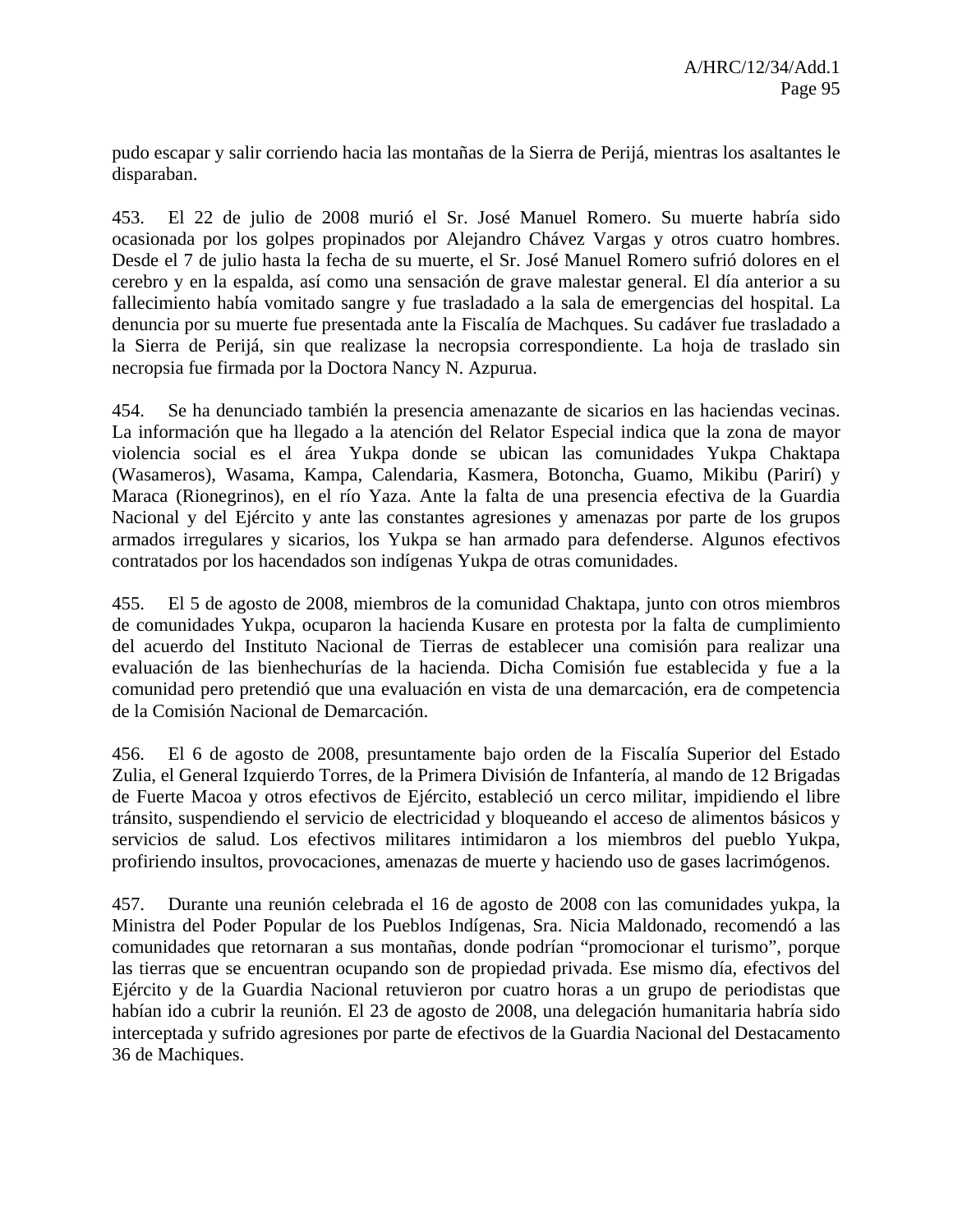458. El 24 de agosto de 2008, S.E. el Presidente de la República ordenó a la Comisión de Demarcación que estableciese el área del Estado Zulia que pertenece a la etnia Yukpa, exigiendo a las autoridades de las diferentes instituciones responsables de seguridad y defensa, ambiente y pueblos indígenas que restableciesen los derechos constitucionales del pueblo Yukpa, declarando que "hay que demarcar el territorio con los indígenas porque eso está en la Constitución y en la ley". Sin embargo, el Gobierno no tiene un plan específico para tratar debidamente esta situación conflictiva y para llevar a cabo la demarcación ordenada por el Presidente de la República. Algunos funcionarios del Gobierno están solicitando a los grupos Yukpas que abandonen sus tierras y regresen a negociar con los propietarios. Debido a la historia de violencia en la región, así como a la complejidad de la situación, se han expresado temores de que la situación pueda deteriorarse.

459. La presencia de terceros, entre ellos refugiados procedentes de Colombia, y los intereses de compañías mineras por concesiones de carbón y fosfato, hacen aún más compleja la situación. Refugiados ocupan casi todo el territorio de los Yukpa en la Sierra de Perijá, una situación que algunos han considerado una "nueva colonización". Además, unas 28.000 hectáreas de territorio Yukpa están a punto darse en concesión a Corpozulia, la Corporación de Desarrollo del Estado de Zulia, con miras a la explotación de fosfatos.

## *Respuesta del Gobierno de 26 de agosto de 2009*

460. El Gobierno de la República Bolivariana de Venezuela respondió a la comunicación mediante una carta del 26 de agosto de 2009.

461. En resumen, en su carta, el Gobierno destaca los esfuerzos hechos desde el año 2008 para realizar la demarcación y titulación del territorio Yukpa. Específicamente, nota el Gobierno las actividades realizadas en 2008: se empezó el proceso de interacción con las comunidades indígenas de la Sierra de Perijá, incluso un proceso de consulta e información con las comunidades Yukpa de cuatro centros pilotos: Tokuku. Toromo, Shirapta, y Aroy, así como, la comunidad indígena de Neremu; se realizaron doce asambleas con la participación de ciento treinta Caciques; se llevó a cabo un censo de las comunidades indígenas Yukpa; se empezó un proceso de mediación entre ganaderos e indígenas, a raíz de las tomas de fincas; y se inició formalmente el proceso de demarcación de la comunidad indígena Yukpa en Noviembre de 2008.

462. El Ministerio del Poder Popular para el Ambiente, a través de la Comisión Nacional de Demarcación (CDR) del Hábitat y Tierras de las Comunidades Indígenas, reporta un avance físico; encontrándose actualmente en la etapa más minuciosa del proceso, como lo es, el análisis de los alegatos de terceros y la elaboración de informes técnicos, lo que ameritó una prórroga de los lapsos. Se reporta el avance de las siguientes fases en el proceso: dictar auto de apertura: 100%; librar boletas y notificaciones: 100%; presentación de alegatos y pruebas por parte de interesados (recibidos 350 alegatos): 100%; elaboración de informes técnicos y análisis de alegatos de terceros: 60% completado; distribución y revisión de informes técnicos a miembros de CDR y comunidades: 0%; discusión de informes técnicos en CDR y remisión a Comisión Nacional de Demarcación: 0%.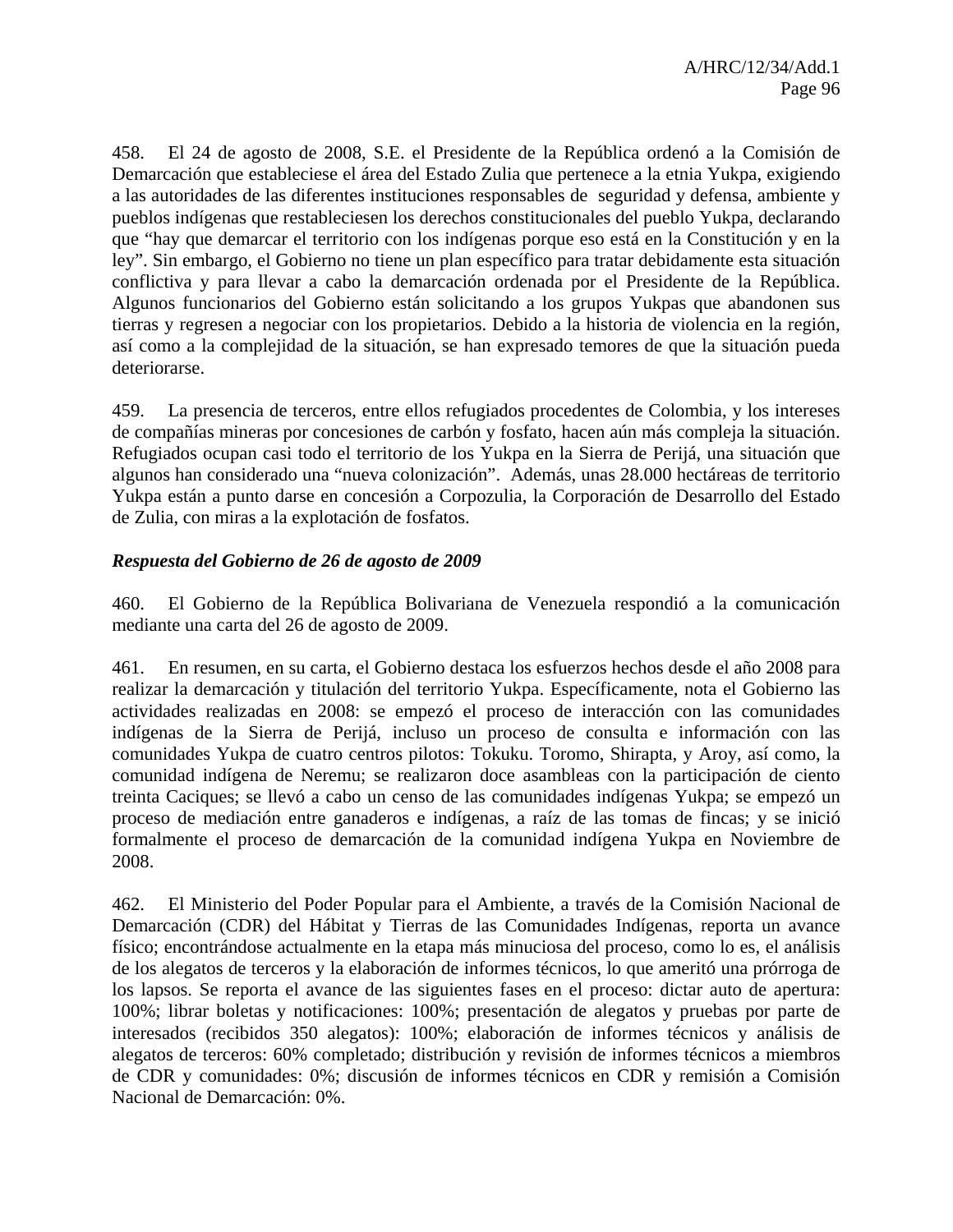463. Además se identifican las actividades a realizar en el año 2009, como por ejemplo la búsqueda de información y verificación de censos; reuniones con los líderes de las comunidades para la elaboración de informes y mapas mentales; entrega y distribución del informe sociocultural a las comunidades. El Gobierno, como parte del informe presentado, proporciona varios mapas mostrando el territorio autodemarcado por el pueblo Yukpa y también las fincas allí ubicadas. El Gobierno además resume los proyectos en beneficio de la Comunidad Yukpa, entre ellos proyectos de infraestructura, incluso la construcción de viviendas; proyectos socioproductivos para el cultivo de café; y la provisión de agua potable a las comunidades.

464. Finalmente, el Gobierno destaca el Decreto No. 6,569 del 14 de octubre de 2008, mediante el cual el Presidente de la República, Hugo Chavez Frias, declaró el Plan Integral para la Defensa, Desarrollo y Consolidación de los Municipis Fronterizos Machíques de Perijá, Rosario de Perijá y Jesús María Semprúm del Estado Zulia, Comunidades Indígenas Yukpa. Según el decreto, el plan se desarrollara con base a cinco objetivos estratégicos:

- Mejoramiento y consolidación de las vías rurales y de penetración, atendiendo los servicios básicos, la infraestructura educativa y la red de salud pública
- Fortalecimiento de la defensa, seguridad e integridad territorial de la zona, a través del incremento de la capacidad operativa de los órganos de seguridad ciudadana y de la Fuerza Armada Nacional Bolivariana
- Crear mecanismos de producción socialista, a fin de garantizar el desarrollo sustentable de la zona, respetando los usos y costumbres de las comunidades indígenas
- Impulsar la ordenación y gestión de las Áreas Bajo Régimen de Administración Especial y garantizar el proceso de la demarcación del hábitat y las tierras de los pueblos y comunidades indígenas
- Establecer un órgano de coordinación para la evaluación, seguimiento y control del plan.

## *Observaciones*

465. El Relator Especial agradece la información detallada proporcionada por el Gobierno de Venezuela sobre las preguntas y preocupaciones mencionadas y toma nota de pasos tomados por el Gobierno para reconocer, demarcar y proteger los derechos del Pueblo Yukpa. El Relator Especial continúa monitoreando esta situación e invita la sumisión de información pertinente al caso por todas las partes involucradas.

## **Viet Nam**

## **Situation concerning several incidents of allegedly arbitrary killings of indigenous Degar individuals by the Government's security forces**

## *Communication of the Special Rapporteur of 29 August 2008*

466. In a letter of 29 August 2008, the Special Rapporteur, together with the Special Rapporteur on extrajudicial, summary or arbitrary executions and the Special Rapporteur on the promotion and protection of the right to freedom of opinion and expression, brought to the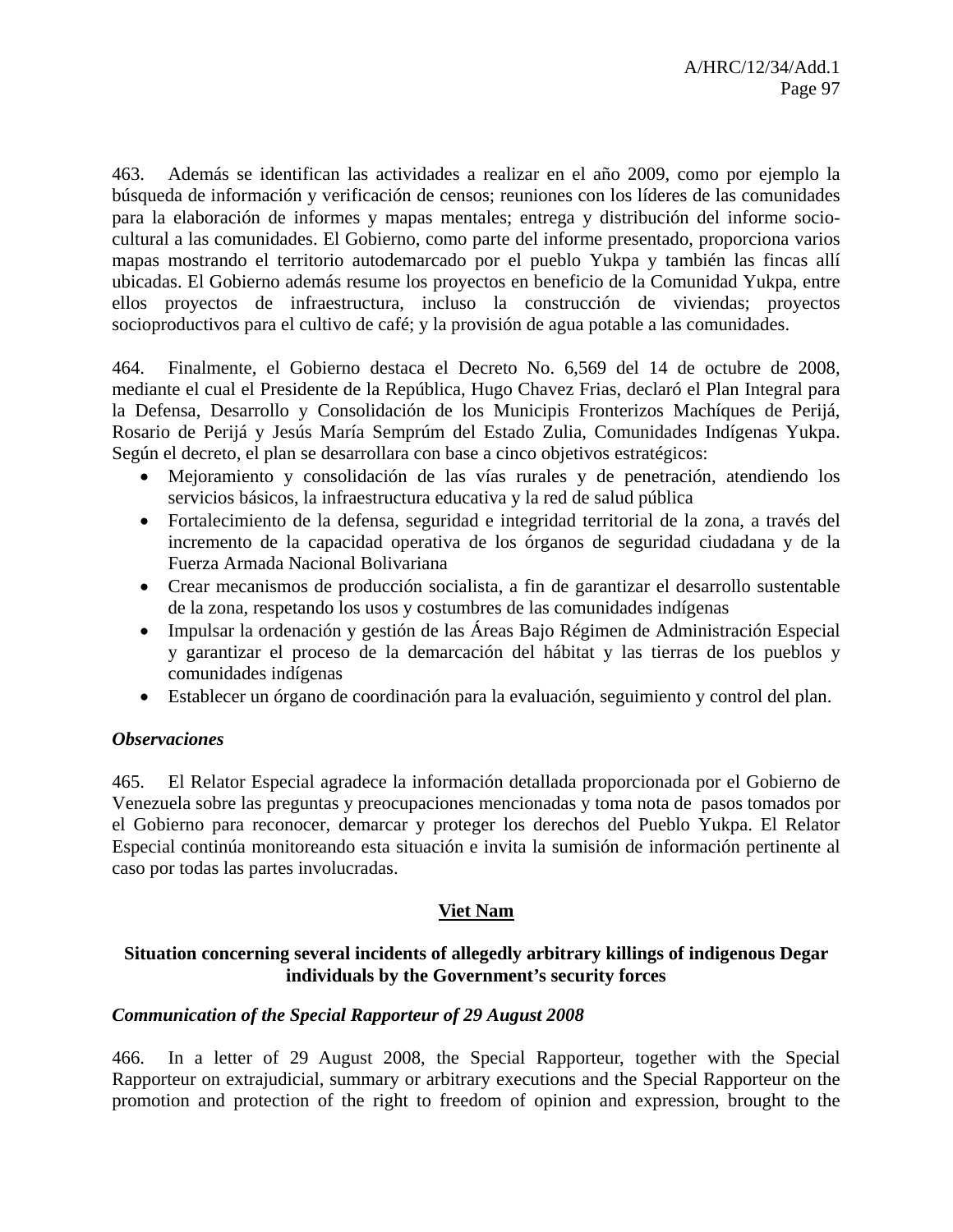Government's attention information have received concerning several incidents of allegedly arbitrary killings of indigenous Degar individuals by the Government's security forces.

467. In summary, according to the information received: On 14 April 2008, Y-Cung Nie, born in 1982, from the village of Buon Cuor Hdang, district of Cu Mgar in Daklak province, took part in a demonstration at the commune of Ia Knuec to demand the release of three Degars arrested on 9 April. Not long after he arrived home on the same day, security police from the district of Cu Mgar arrested him in his home and took him into a nearby wooded area. Soon thereafter, the security police returned to the village and told Y-Cung Nie's parents and family that they had killed him and wanted the family to go pick up his corpse and bury it.

468. The security police threatened the family not to tell anyone about Y-Cung Nie's death, particularly not Degars living in the United States. They said that they would come back and kill them all if they did. When the family went to pick up the corpse, they saw that he had been beaten beyond recognition. His face and body were covered with blood, his skull was fractured and his entire body was bruised. The security police watched the family while they cleaned and dressed the corpse and stayed until the burial had taken place on 16 April 2008 to prevent pictures of the corpse from being taken.

469. Y-Song Nie, a 24-year-old man from Buon Pok village, commune Ea Ken, district Krong Pac in Daklak province, married with children, and Y-Huang Nie, aged 23, from Buon Kreh village, commune Ea Ken, district Krong Pac in Daklak province, married with children, also took part in the same demonstration on 14 April 2008. They were on their way back to their villages from Ia Knuec when they were detained by security police. The security police broke both men's legs, both their hands and cracked their skulls. The security police then returned the remains to the families and ordered them to bury the corpses. They gave each of the families one 100 kg bag of rice and one million dong (corresponding to 66 USD). The security police also told the families: "If anyone of you reports this incident to the international community or to Kok Ksor [President of the Montagnard Foundation, Inc.], we will come and kill all of you."

470. On 22 June 2008, A Lat, aged 61, and A Brin, aged 46, two men from Plei Kuk Gyer village, commune of An Thanh, Dak Bo district in Gialai province, were among a group of approximately 35 Degar Catholics trying to cross a lake in canoes to reach a sacred place near Ploi Hamong Katu village, as they would do twice a month. When they approached the other side of the lake security police ambushed them and began throwing heavy rocks at the canoes. A Lat and A Brin were hit by rocks on their heads, fell into the lake and drowned. The families wished to bury their dead at the sacred site, but the security forces forced them to carry the corpses back to their village for burial.

471. On 9 August 2008, Y-Phit Kbuor and his two sons encountered soldiers on the road back to their village Buon Tri after fishing at the river of Ea Kin about 20 km from the village. The soldiers stopped them and ordered them to raise their hands. However, while they were raising their hands, the soldiers opened fire at them. Y-Phit Kbuor died on the spot, while his two sons escaped and returned home to their village. Many villagers accompanied the family to pick up the corpse of Y-Phit Kbuor. At the site of the incident, they found the soldiers still there. The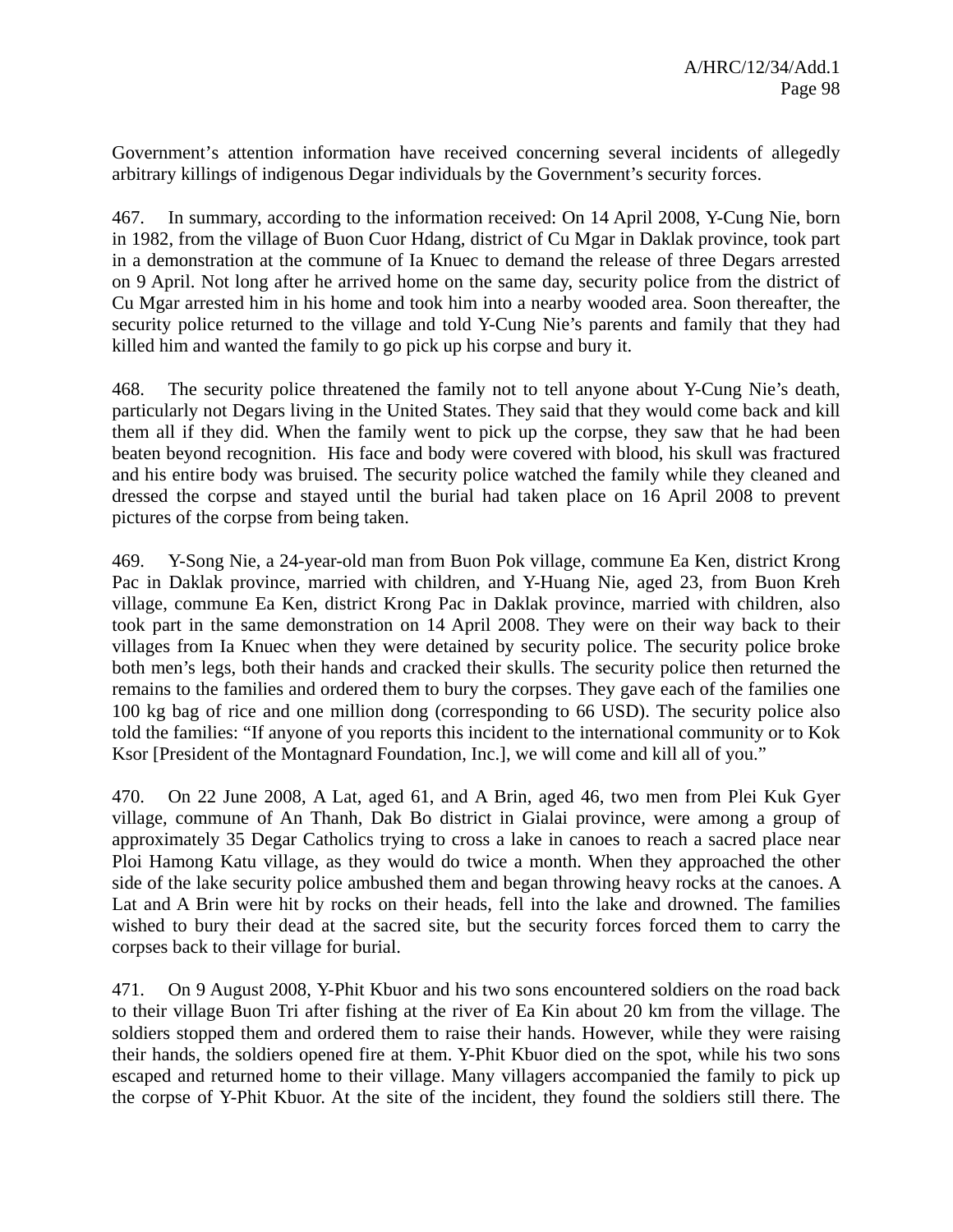soldiers apologized, said that they had made a mistake, and paid the family ten million dong (approximately \$660 USD) for the coffin and the cost of the burial ceremony.

## *Response of the Government of 29 October 2008*

472. In a letter of 29 October 2008, the Government provided its response.

473. In summary, according to the Government's response: The professional agencies of Viet Nam carried out an investigation on the alleged case. It express that they found out that in Gia Lai province, there is no village named after Plei Kuk Gyer, no district named after Dak Bo, but there is a district named after Dak Po. They also found out that there were no men named after A Lat and A Brin who were drowned in a lake on 22 June 2008.

474. The investigation team found a report stating that two persons were drowned on 25 June 2008. These two persons were Dinh Lak, born in 1948 and Dinh Prin, born in 1961. They together with eight persons of ethnic minority are residing at Kuk Kon village, An Thanh commune, Dak Po district, Gia Lai Province. When hearing the news that the Virgin Mary would appear at Dak Mon commune, Dak Ha district, Kon Tum province, they went to this place to participate in their religious activity on 25 June 2008. On the way back, their boat was upturned, causing Dinh Lak and Dinh Prin to drown.

475. Therefore, the information mentioned in the allegation letter of the Special Rapporteurs that A Lat, aged 61 and A Brin, aged 46, from Plei Kuk Gyer village, An thanh commune, Dack Bo district, Gia Lai province, were drowned by security forces, was untrue.

476. Additionally, the results of the investigation showed that alleged cases mentioned in the letter were wrong, thus causing great difficulties for and took the investigators much time to verify the cases. Moreover, investigations of these false allegations are a waste of the limited resources of a poor country, better spent on socio-economic development programs in general and for the development of the ethnic communities in particular.The Government asked the Special Rapporteurs to, in the future, verify the individual's name and the geographic names of any case before sending a communication in order to facilitate the Government's investigation.

### *Observations*

477. The Special Rapporteur thanks the Government of Viet Nam for the detailed response to the question and concerns raised. The Special Rapporteur will continue to monitor allegations of forced disappearances of indigenous persons, and the situation of indigenous peoples more generally, in Viet Nam.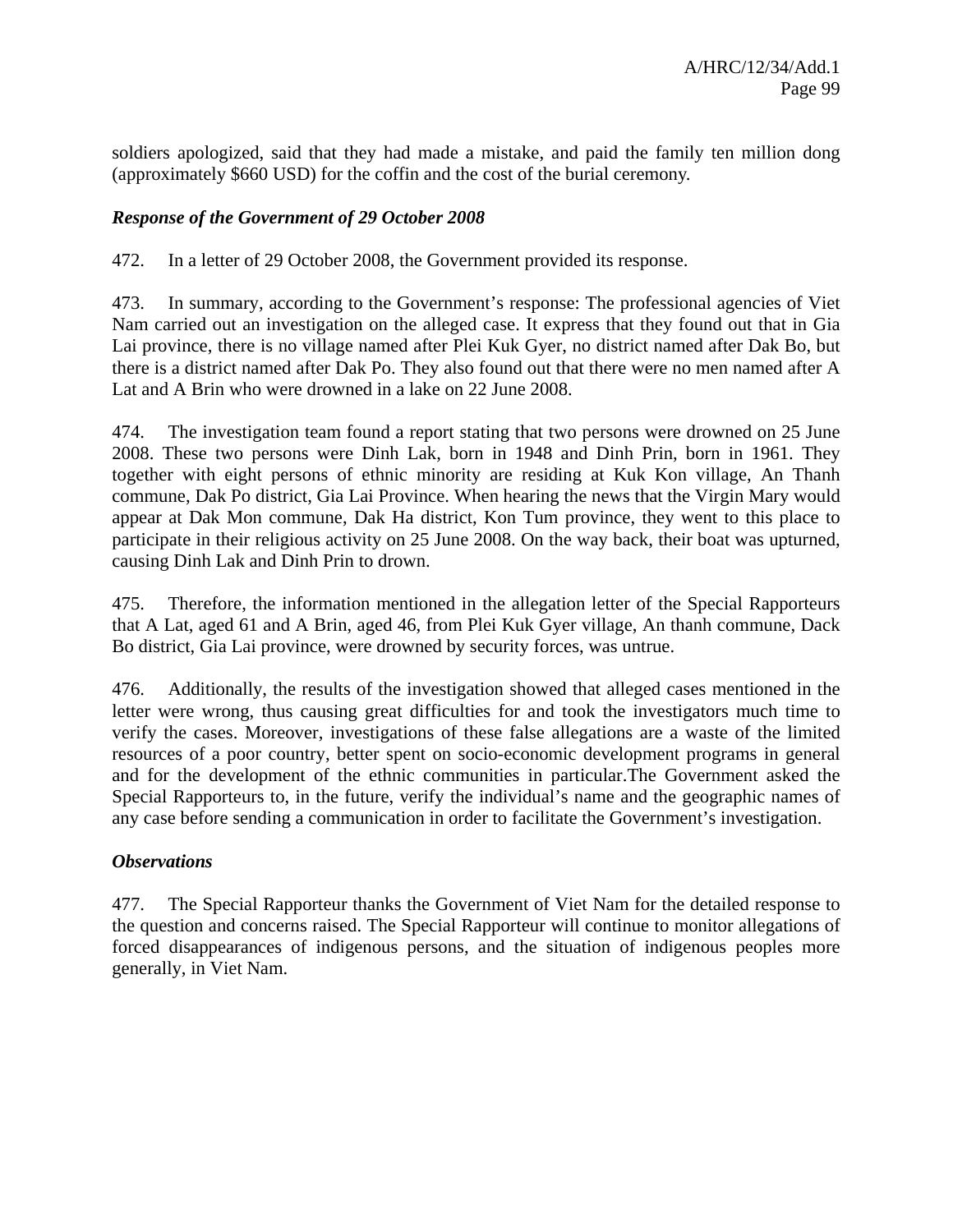### **III. OTHER COMMUNICATIONS SENT BY THE SPECIAL RAPPORTEUR**

478. The communications that are summarized in this part of the report do not center on alleged violations of human rights, but rather concern important developments that promote the enjoyment of human rights by indigenous peoples and initiatives aimed at cooperation.

## **African Commission on Human and People's Rights**

## **Situation concerning ongoing cooperation between the Special Rapporteur and the African Commission on Human and Peoples' Rights**

### *Communication from the Special Rapporteur of 22 April 2009*

479. On 22 April 2009, the Special Rapporteur wrote to the African Commission on Human and Peoples' Rights (ACHPR), expressing interest in pursuing avenues of cooperation with the members of the Working Group on Indigenous Communities/Populations of the African Commission on Human and Peoples' Rights. The Special Rapporteur thanked the ACHPR for their recent initiative to consult with Special Procedures staff members at the United Nations Office of the High Commissioner for Human Rights in Geneva. He welcomed such a collaborative model, and noted that sharing of such information will be of great use to the mandate of the Special Rapporteur, especially when undertaking country visits and transmitting communications to governments.

480. The Special Rapporteur noted that the report of the ACHPR's Working Group of 2005 on Botswana was very useful to him as a research and policy document during his country mission to Botswana in 2009. In this regard, the Special Rapporteur confirmed his willingness to cooperate with the Working Group on Indigenous Communities/Populations of the African Commission and looks forward to exploring concrete ways to enhance collaboration.

## **Australia**

## **Situation concerning Australia's support of the United Nations Declaration on the Rights of Indigenous People**

### *Communication from the Government of Australia of 3 April 2009*

481. In a letter of 3 April 2009, the Government of Australia sent a letter to the Special Rapporteur, drawing attention to the statement delivered on the same date by the Australian Minister for Families, Housing, Community Services and Indigenous Affairs, the Hon. Jenny Macklin MP, announcing the Australia Government's support for the United Nations Declaration on the Rights of Indigenous Peoples.

482. The Government recalled that last year, the Australian Prime Minister, Mr. Rudd, delivered the National Apology to Indigenous Australians for past government policies that resulted in profound grief, suffering and loss for indigenous Australians. Since delivering the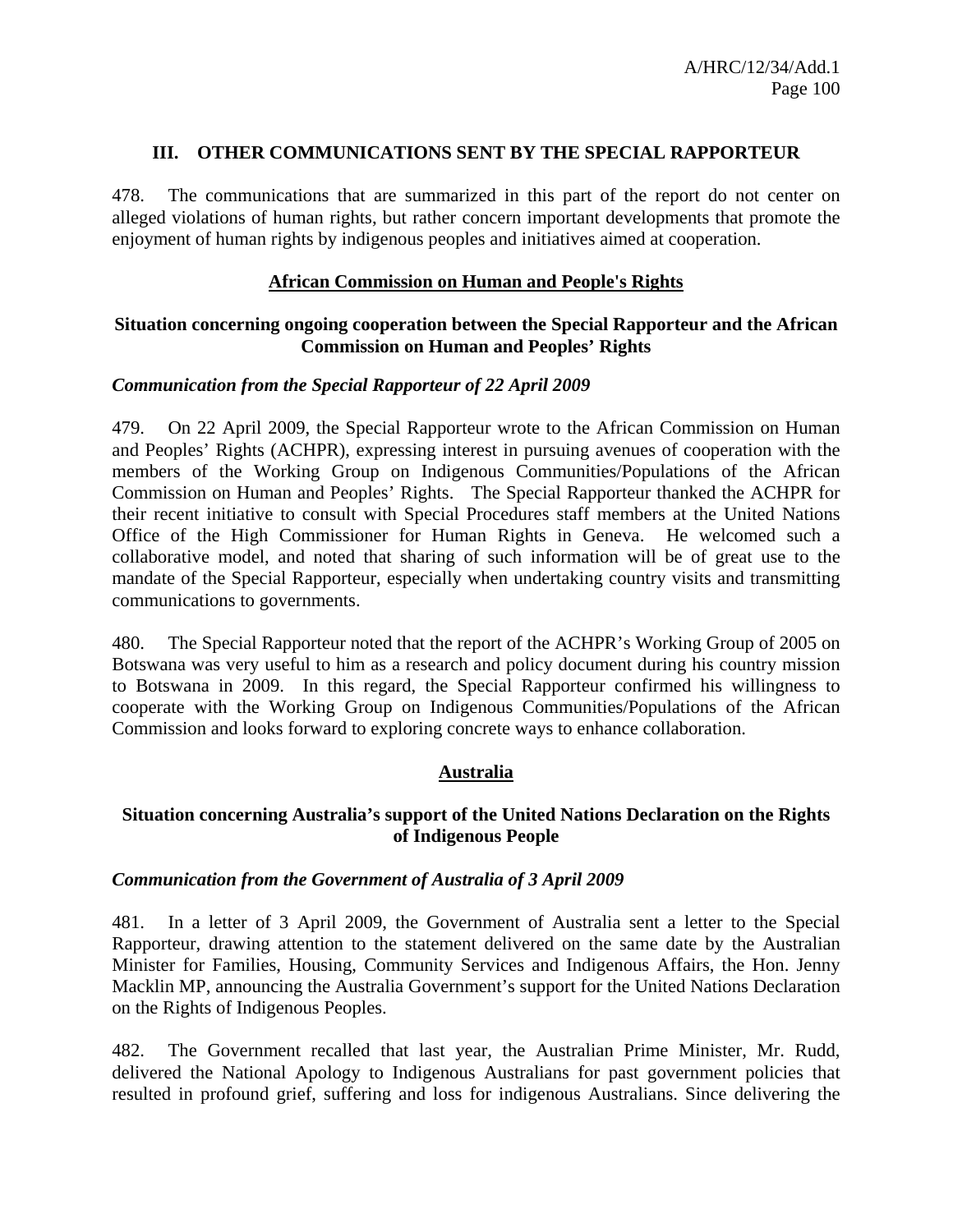national apology, the Government noted that it has been making progress towards improving the lives of indigenous Australians in practical ways. The Government stated that, in supporting the Declaration, Australia has taken another important step towards re-settling relations between indigenous and non-indigenous Australians.

483. The Government noted that the independent Aboriginal and Torres Strait Islander Social Justice Commissioner, Tom Calma, has praised the Government for taking what he described as a "giant step" today. Mr. Calma suggested that the announcement would likely go down in history as a "watershed moment" in Australia's relationship with indigenous Australians. The Government attached the statement in support of the Declaration, to the 3 April 2009 letter.

## *Communication from the Special Rapporteur of 15 April 2009*

484. In a letter dated 15 April 2009, the Special Rapporteur wrote to the Government of Australia to express his warmest congratulations on the Government's formal support of the United Nations Declaration on the Rights of Indigenous Peoples.

485. The Special Rapporteur noted his satisfaction that Australia, in supporting the Declaration, joined in the widely shared understanding about the rights of indigenous peoples that the Declaration on the Rights of Indigenous Peoples encapsulates, and commented that the commitment represents a historic shift in relations between the Government of Australia and indigenous peoples in the country, especially those of recent years. The Special Rapporteur also noted that Australia's actions have set important example for the three other countries that did not vote in favour of adoption of the Declaration in September 2007.

486. Expressing his commitment to engaging with the Government on the situation of the human rights of indigenous peoples, the Rapporteur expressed his hope that the Government of Australia will continue to work towards operationalizing the rights enshrined in the Declaration. Acknowledging that for all countries in which indigenous peoples live implementing the Declaration is a complex process requiring legal and institutional reform, judicial action, specific policies, special reparations procedures, and the full political engagement and financial commitment of governments to overcome obstacles and difficulties. In this regard, the Special Rapporteur confirmed his willingness to assist the Government of Australia as necessary in this process, including during his visit to Australia in August 2009 and beyond.

## **Bangladesh**

## **Situation concerning the Government of Bangladesh's pledge to implement Chittagong Hill Tracts Accords**

### *Communication from the Special Rapporteur of 10 March 2009*

487. In a letter dated 10 March 2009, the Special Rapporteur wrote to the Government of Bangladesh to express his congratulation on its pledge to fully implement the Chittagong Hill Tracts Accords of 1997 (CHT Accords), which were signed on 2 December 1997. The Special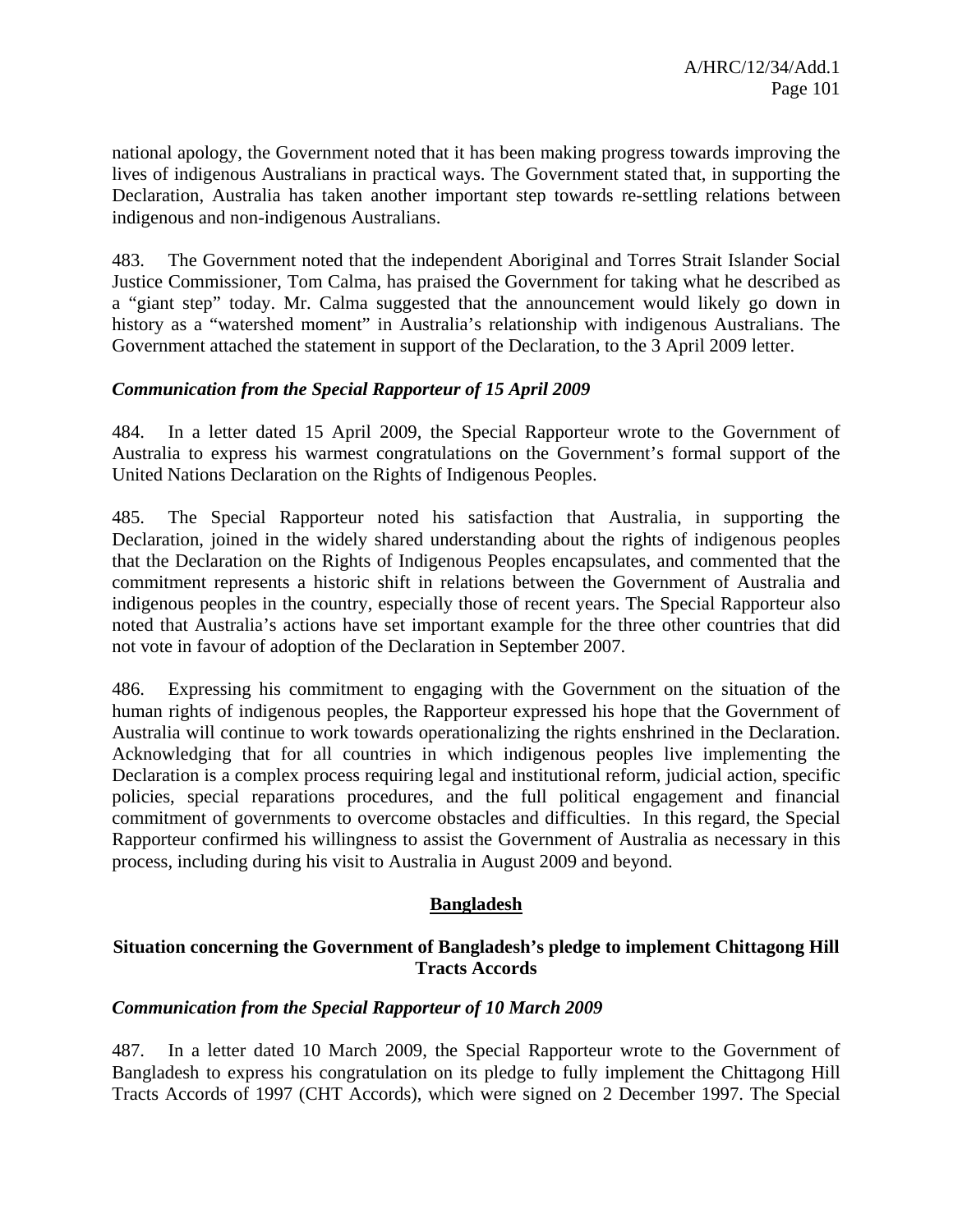Rapporteur noted that this manifests a commitment on the part of the Government of Bangladesh to advance the human rights and fundamental freedoms of indigenous peoples in Bangladesh.

488. The Special Rapporteur noted that he has been closely following the situation of the indigenous peoples in Bangladesh, including in the Chittagong Hill Tracts and plains region of the country, and reminded the Government that the former Special Rapporteur, Professor Rodolfo Stavenhagen, sent a communication to the Government of Bangladesh on 3 April 2008 concerning the alleged illegal seizure of the traditional lands of Jumma indigenous communities in Barbadan, Khagrachari and Merung districts, in the Hill Tracts. In this communication it was reported that the alleged seizure might have been in violation of article 26(1) of the 1997 CHT Accords, which provides that "notwithstanding anything contained in any law for the time-being in force, no land within the boundaries of Hill District shall be given in settlement, purchased, sold and transferred including giving lease without prior approval of the [Chittagong Hill Tracts] Council."

489. In offering his ongoing assistance and support, the Special Rapporteur expressed his pleasure that the Government of Bangladesh has now committed to taking affirmative steps to address the ongoing issues in the Chittagong Hill Tracts region, and remarked that in addition to addressing land issues, the de-militarization of the region is considered an important first step in this regard. The Special Rapporteur indicated his availability to cooperate with the Government of Bangladesh with a view towards advancing the human rights of indigenous people in Bangladesh, and looks forward to future opportunities to engage in ongoing and constructive consultation and dialogue with the Bangladeshi Government towards this end.

## **Chile**

### **Situación sobre la ratificación del Convenio No. 169 por el Gobierno de Chile**

#### *Comunicación del Relator Especial de 24 de septiembre de 2008*

490. En una carta fechada 24 de septiembre 2008, el Relator Especial felicitó al Gobierno de Chile por la ratificación del Convenio No. 169 sobre pueblos indígenas y tribales en países independientes. Notó que se realizó después de diecisiete años de tramitación legislativa y más de seis meses de que el Senado aprobara el Convenio. Asimismo, El Relator Especial dio constancia de la adopción de "Re-conocer: el Pacto Social por la Multiculturalidad", que contiene la política indígena del Gobierno para los próximos dos años. El Relator Especial comentó que estos avances son el reflejo de un compromiso del Estado chileno en esta materia así como una esperanza del inicio de una nueva etapa de relaciones entre el Gobierno y los pueblos indígenas.

491. Expresando su deseo de mantener un diálogo constructivo con el Gobierno chileno con miras a contribuir a la protección y promoción de los derechos de los pueblos indígenas en el país, el Relator Especial ofreció de promover asistencia especifica durante el proceso de implementación de los derechos establecidos en el Convenio 169 y el Pacto Social dentro del marco jurídico, político y social chileno. En una reunión llevada a cabo el 1 de octubre de 2008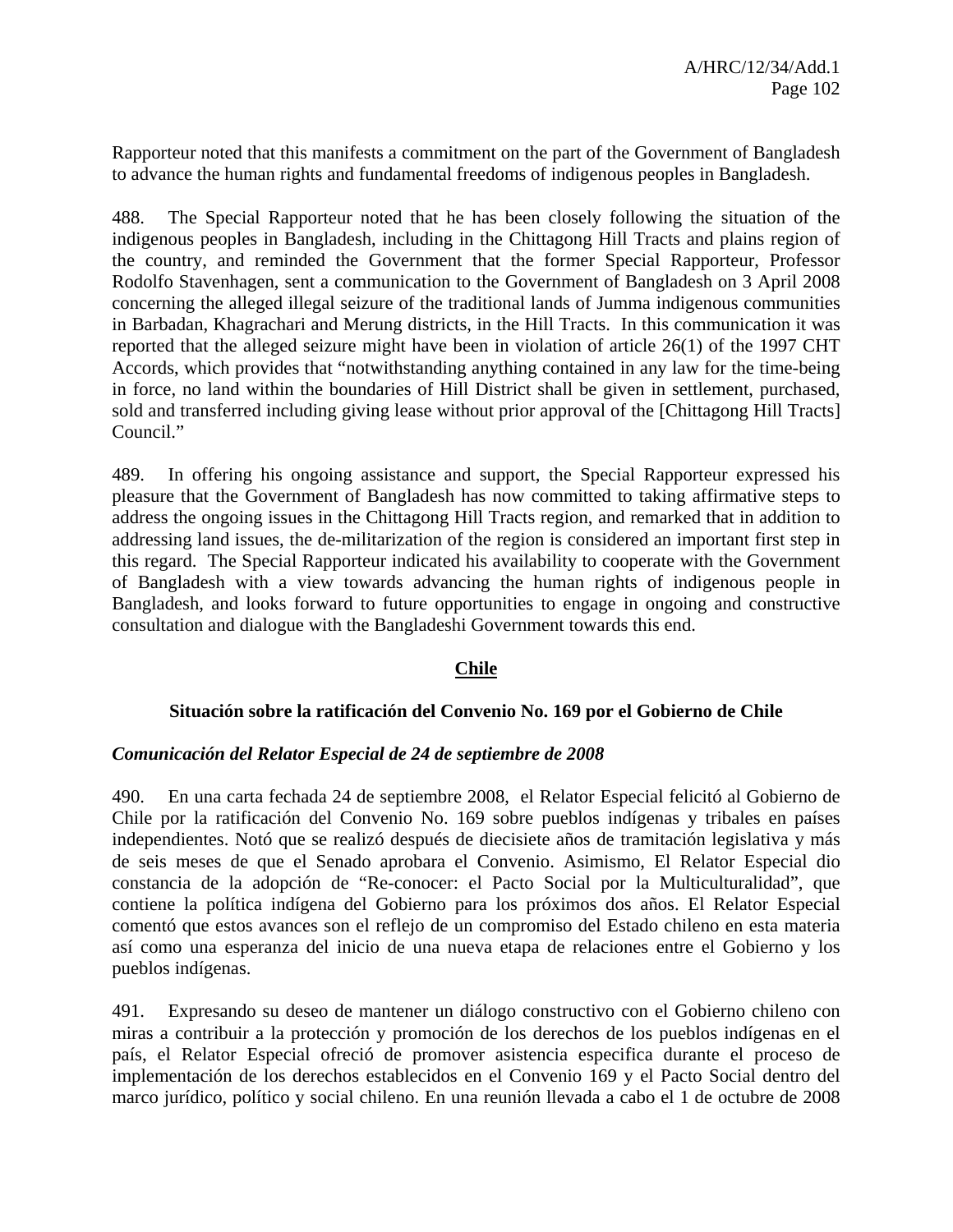con el Señor Embajador Juan Martabit de la misión de Chile ante las Naciones Unidas y otras Organizaciones Internacionales con sede en Ginebra, Suiza, el Relator Especial enfatizó la importancia de implementar el Convenio 169 en su totalidad y sin reserva alguna.

### **Nicaragua**

## **Situación sobre la demarcación y titulación del territorio tradicional de la comunidad Awas Tingni en Nicaragua**

### *Comunicación del Relator Especial de 17 de diciembre de 2008*

492. En una carta fechada el 17 de diciembre de 2008, el Relator Especial expresó su satisfacción con las recientes acciones tomadas por el Gobierno de Nicaragua para finalizar la demarcación y titulación del territorio tradicional de la comunidad Awas Tingni. Notó que este avance es un paso importante en el cumplimiento de la sentencia de la Corte Interamericana de Derechos Humanos del 31 de agosto de 2001 en el caso *Awas Tingni v. Nicaragua*, y en el proceso de titulación de las tierras indígenas del país. El Relator Especial reconoció también que este paso refleja un compromiso del Gobierno de Nicaragua en esta materia y da esperanza en cuanto al comienzo de una nueva etapa de las relaciones entre el Gobierno y los pueblos indígenas. También instó al Gobierno a que continúe con un diálogo constructivo y de buena fe con la comunidad Awas Tingni para llevar a cabo el proceso efectivo de saneamiento del territorio de la comunidad y para prevenir y detener las actividades ilegales de terceros dentro del territorio de Awas Tingni.

493. El Relator Especial expresó su agradecimiento al Gobierno por haber facilitado su participación en la ceremonia de entrega del título a la comunidad Awas Tingni, que tuvo lugar en la misma comunidad el día 14 de diciembre de 2008. En fin, El Relator Especial notó su deseo de mantener un diálogo constructivo con el Gobierno Nicaragüense con miras a contribuir a la protección y promoción de los derechos de los pueblos indígenas en el país.

## **Paraguay**

### **Situación sobre la política del Gobierno de Paraguay hacia los pueblos indígenas**

### *Comunicación del Relator Especial de 26 de septiembre de 2008*

494. En una carta fechada el 26 de septiembre 2008, el Relator Especial notó con satisfacción las recientes declaraciones del Presidente de Paraguay, Señor Fernando Lugo, durante su primera intervención ante la Asamblea General de Naciones Unidas el 24 de septiembre de 2008, donde pidió reconocer el protagonismo de los pueblos indígenas en el mundo. El Relator Especial espera que estas declaraciones auguren el inicio de una nueva etapa de las relaciones entre el Gobierno de Paraguay y los pueblos indígenas.

495. Asimismo, el Relator Especial llamó la atención sobre la supuesta falta de cumplimiento con el plazo de restitución de las 15.000 hectáreas de tierras ancestrales de la comunidad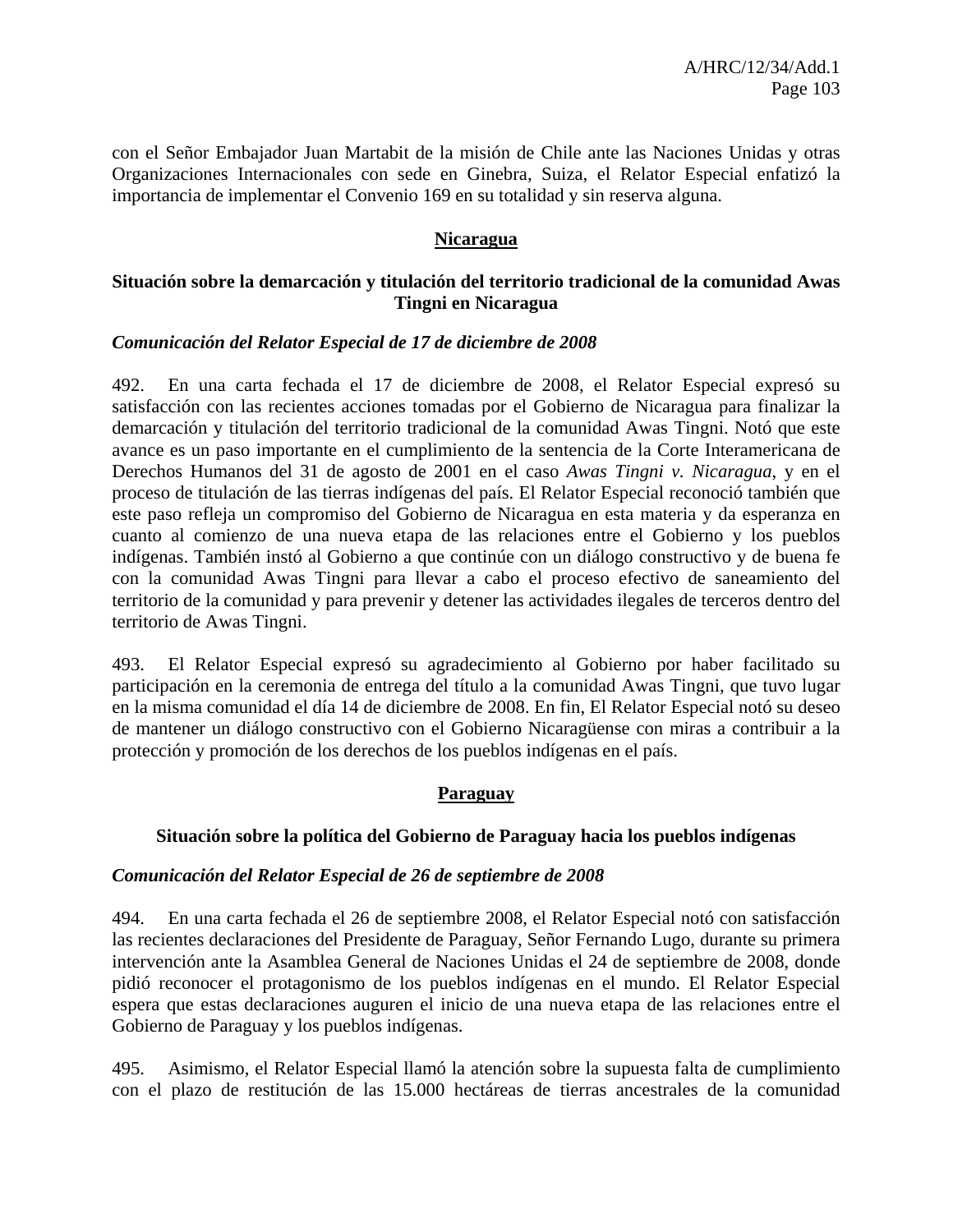indígena Yakye Axa establecido por la Corte Inter-Americana de Derechos Humanos en el caso Yakye Axa vs. Paraguay, del 17 de junio de 2005. El Relator Especial notó que según las alegaciones recibidas, la entrada y acceso a los territorios de la comunidad sigue estando prohibida, ya que dichos territorios se hallan en posesión de la firma Agroganadera Loma Verde S.A., del Distrito de Pozo Colorado, Departamento de Presidente Hayes, Chaco paraguayo.

496. El Relator Especial expresó su confianza en las declaraciones del Presidente, las cuales demuestran motivación por parte de la nueva administración del Gobierno de Paraguay para garantizar los derechos de los pueblos indígenas dentro del país, a través de la implementación efectiva de la Sentencia.

## *Observaciones*

497. El Relator Especial nota que el plazo para el cumplimento con la decisión de la Corte Interamericana de Derechos Humanos en el caso Yakye Axa vs. Paraguay ha vencido.

### **Suriname**

### **Situation concerning a request for assistance regarding implementation of the judgment of the Inter-American Court of Human Rights in the case of the** *Saramaka People v. Suriname*

### *Communication from the Government of Suriname of 13 November 2008*

498. In a letter dated 13 November 2008 the Special Rapporteur received a letter from the Minister for Regional Development, on behalf of the Government of the Republic of Suriname, regarding a request for technical and advisory assistance regarding implementation of the judgment of the Inter-American Court of Human Rights in the case of the *Saramaka People v. Suriname*.

499. The Court required the Suriname Government to adopt various legislative and administrative measures to secure the territorial and other rights of the Saramaka people. This included measures to regularize Saramaka communal tenure rights, their right to juridical personality, and their right to effectively participate in decisions that may affect them. Suriname expressed its desire to implement the judgment in a way that establishes national measures that secures the rights of not only the Saramaka people, but the rights of all indigenous and tribal peoples in the country.

500. The Government of Suriname noted that the courts deadline for implementation is by no later than 19 December 2010, and in light of this impending date expressed its eagerness to draft and adopt the requisite legislative and administrative measures prior to the demarcation and titling of Saramaka territory and requested the technical assistance of the Special Rapporteur to this end.

### *Communication from the Special Rapporteur of 20 November 2008*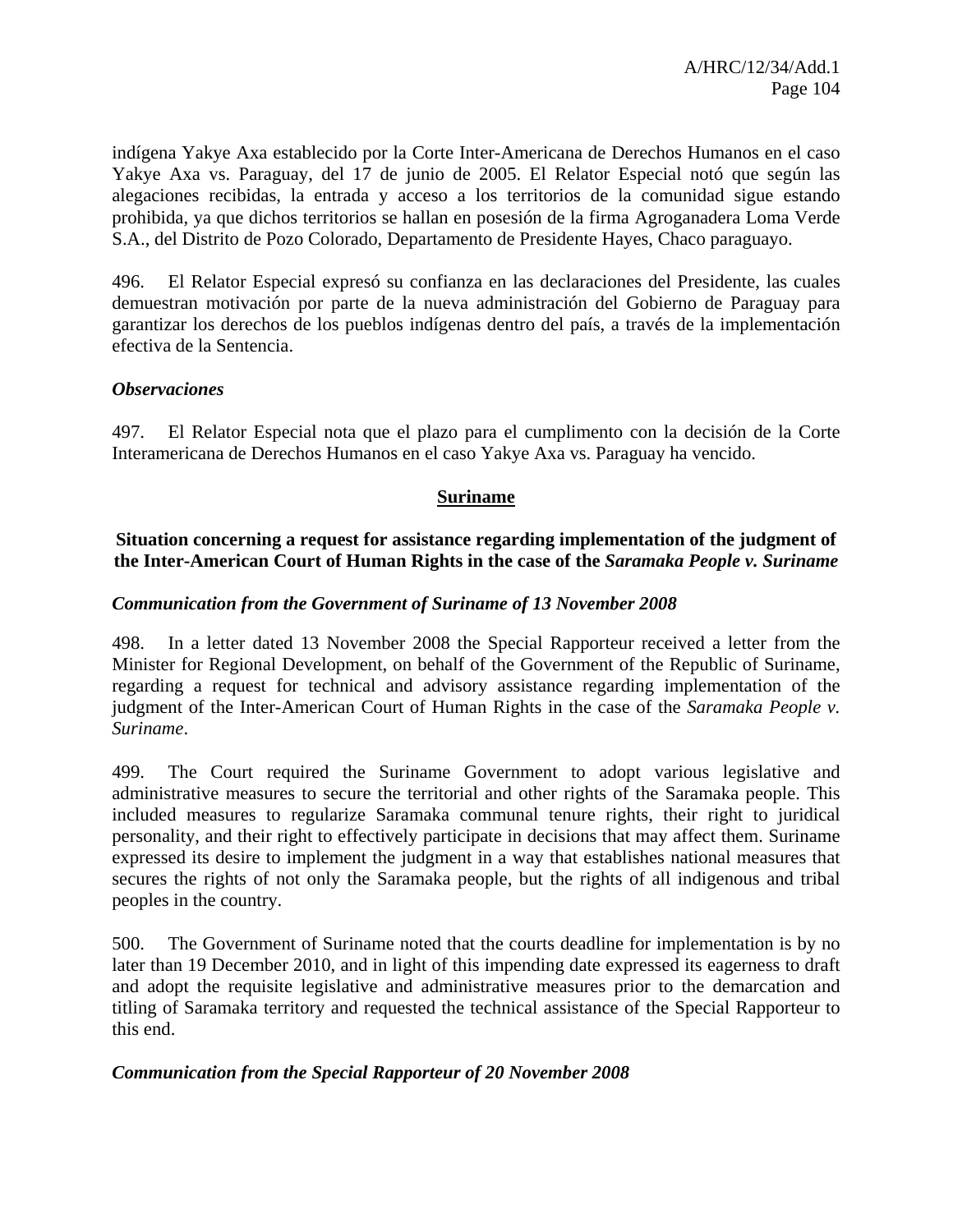501. On 20 November 2008, the Special Rapporteur responded to the request of the Government of Suriname, and readily accepted the invitation. The Special Rapporteur congratulated the Government of Suriname on the positive steps it is taking to protect the human rights and fundamental freedoms of indigenous and tribal peoples in the country, and noted his availability to proceed to work on the legislation.

### *Observations*

502. The Special Rapporteur reiterates his willingness to provide this assistance but notes with regret that at the time of publication of this report, he has not received any further communication from the Government of Suriname on this issue.

## **IV. TABULATION OF COMMUNICATIONS SENT TO GOVERNMENTS AND RESPONSES RECEIVED**

To provide a quick reference and overview of the exchange of communications between the Special Rapporteur and Governments, this report includes a table that contains the following information:

### **Date**

This column lists the date when communications were sent to Governments.

### **State**

This column lists the States to which communications were addressed.

### **Type of communication**

This column contains information on the type of communications, in accordance with articles 9 and 10 of Human Rights Council Resolution 5/2, as follows: UA: Urgent Appeal; JUA: Joint Urgent Appeal; AL: Letter of Allegation; JAL: Joint Letter of Allegation.

### **Date of Government responses received**

This column lists the date when communications were received from Governments.

### **Type of reply**

This column contains information on the character of the responses received from Governments according to the following general criteria:

(a) "Comprehensive response" [CR] denotes a reply that is responsive to the allegations and that substantially clarifies the facts. It does not, however, imply that the action taken necessarily complies with international human rights law;

(b) "No response" [NR] denotes that a response has not been received from the Government and more than 90 days has elapsed since the communication was sent;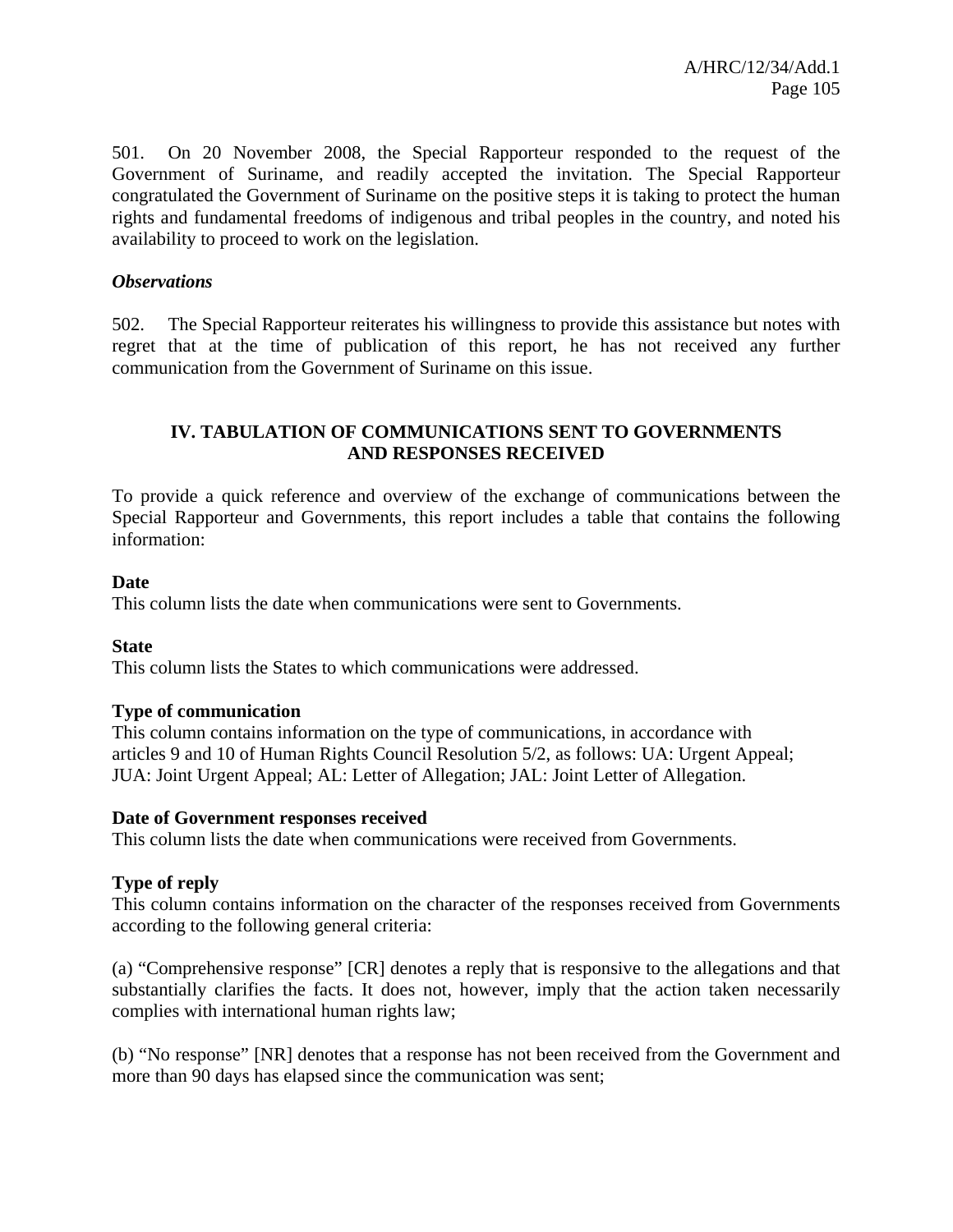(c) Acknowledgement of receipt [AoR] denotes that the State has acknowledged in writing the receipt of the communication.

| <b>Date</b><br>d/m/v | <b>Country</b>                         | <b>Type</b><br>of<br>comm <sup>1</sup> | Date of<br>Gov.<br>response     | <b>Type</b><br>of reply <sup>2</sup> |
|----------------------|----------------------------------------|----------------------------------------|---------------------------------|--------------------------------------|
| 03.04.2008           | Bangladesh                             | <b>JAL</b>                             | 12.03.2009                      | AoR                                  |
| 19.05.2009           | Cambodia                               | <b>AL</b>                              |                                 | <b>NR</b>                            |
| 26.01.2009           | Canada                                 | <b>AL</b>                              | 03.06.2009                      | <b>CR</b>                            |
| 05.03.2008           | Chile                                  | <b>JAL</b>                             | 01.10.2008                      | <b>CR</b>                            |
| 29.08.2008           | Colombia                               | <b>JAL</b>                             |                                 | <b>NR</b>                            |
| 29.10.2008           | Colombia                               | <b>JUA</b>                             | 05.01.2009                      | <b>CR</b>                            |
| 29.12.2008           | Colombia                               |                                        | 17.03.2009<br>and<br>23.03.2009 | CR                                   |
| 10.06.2009           | Ethiopia                               | <b>AL</b>                              |                                 | <b>NR</b>                            |
| 19.08.2008           | Guatemala                              | <b>JUA</b>                             | 20.03.2009                      | <b>CR</b>                            |
| 19.07.2007           | India                                  | <b>JAL</b>                             | 26.06.2009                      | <b>CR</b>                            |
| 24.07.2008           | India                                  | <b>JUA</b>                             | 12.02.2009                      | <b>CR</b>                            |
| 20.10.2008           | India                                  | <b>JUA</b>                             | 06.04.2009                      | <b>CR</b>                            |
| 06.04.2009           | India                                  | <b>AL</b>                              | 24.06.2009                      | <b>CR</b>                            |
| 28.08.2008           | Indonesia                              | <b>JAL</b>                             | 17.11.2008                      | <b>CR</b>                            |
| 18.07.2008           | Lao People's<br>Democratic<br>Republic | <b>UA</b>                              | 24.10.2008                      | <b>CR</b>                            |
| 03.10.07             | Lao People's<br>Democratic<br>Republic | JAL                                    | 22.01.09                        | <b>CR</b>                            |
| 22.01.2008           | Libyan Arab<br>Jamahiriya              | <b>JUA</b>                             |                                 | <b>NR</b>                            |
| 14.01.2008           | Malaysia                               | <b>JAL</b>                             | 13.03.2008<br>and<br>23.07.2008 | <b>CR</b>                            |
| 20.11.2008           | Malaysia                               | <b>JAL</b>                             |                                 | <b>NR</b>                            |
| 18.07.2008           | Mexico                                 | <b>JUA</b>                             | 05.11.2008                      | <b>CR</b>                            |
| 22.07.2008           | Mexico                                 | <b>JUA</b>                             |                                 | <b>NR</b>                            |

 1 Type of Communication: UA: Urgent Appeal; JUA: Joint Urgent Appeal; AL: Allegation Letter; JAL: Joint

Allegation Letter.<br><sup>2</sup> Character of replies received: CR: Comprehensive response; NR: No response.